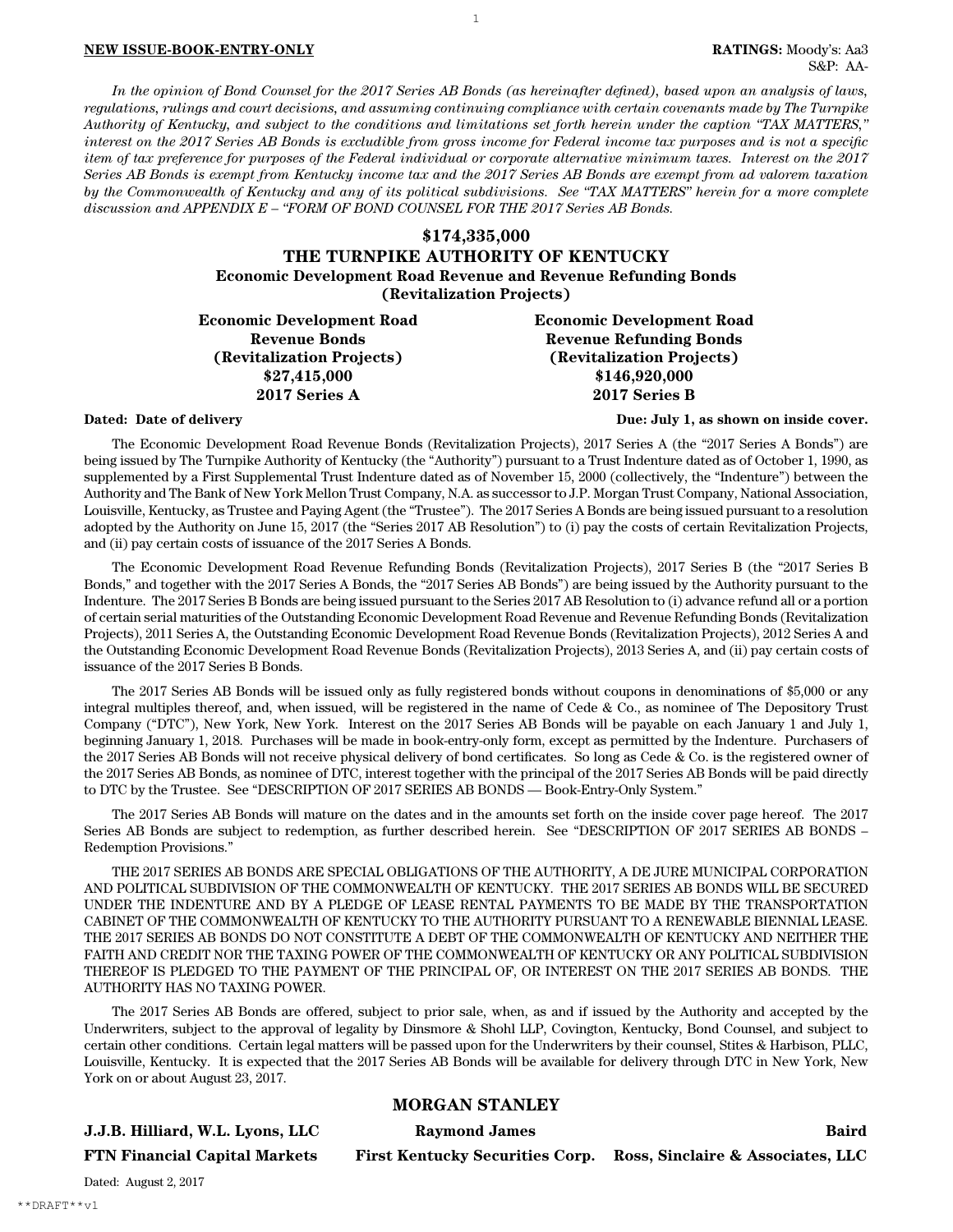# **\$174,335,000 THE TURNPIKE AUTHORITY OF KENTUCKY Economic Development Road Revenue and Revenue Refunding Bonds (Revitalization Projects)**

| <b>Maturity Date</b> | Principal   | <b>Interest</b> |              |              |            |
|----------------------|-------------|-----------------|--------------|--------------|------------|
| $(\text{July } 1)$   | Amount      | <u>Rate</u>     | <b>Yield</b> | <b>Price</b> | CUSIP**    |
| 2022                 | \$1,295,000 | 2.000%          | 1.560%       | 102.049      | 491552 M44 |
| 2023                 | 280,000     | 2.000%          | 1.740%       | 101.440      | 491552 M51 |
| 2023                 | 710,000     | 5.000%          | 1.740%       | 118.072      | 491552 M69 |
| 2024                 | 1,320,000   | 2.000%          | 1.950%       | 100.318      | 491552 M77 |
| 2025                 | 1,755,000   | 5.000%          | 2.140%       | 120.576      | 491552 M85 |
| 2026                 | 1,475,000   | 2.250%          | 2.280%       | 99.759       | 491552 M93 |
| 2027                 | 460,000     | 2.375%          | 2.430%       | 99.519       | 491552 N27 |
| 2027                 | 1,050,000   | 5.000%          | 2.430%       | 122.400      | 491552 N35 |
| 2028                 | 1,570,000   | 5.000%          | 2.540%       | 121.326 *    | 491552 N43 |
| 2029                 | 1,650,000   | 5.000%          | 2.680%       | 119.974 *    | 491552 N50 |
| 2030                 | 1,730,000   | 3.000%          | 3.020%       | 99.785       | 491552 N68 |
| 2031                 | 1,785,000   | 3.000%          | 3.170%       | 98.103       | 491552 N76 |
| 2032                 | 1,835,000   | 5.000%          | 2.910%       | $117.792*$   | 491552 N84 |
| 2033                 | 1,930,000   | 5.000%          | 2.970%       | 117.230 *    | 491552 N92 |
| 2034                 | 2,025,000   | 3.500%          | 3.500%       | 100.000      | 491552 P25 |
| 2035                 | 2,095,000   | 3.500%          | 3.530%       | 99.601       | 491552 P33 |
| 2036                 | 2,170,000   | 5.000%          | 3.080%       | 116.209 *    | 491552 P41 |
| 2037                 | 2,280,000   | 5.000%          | 3.100%       | $116.025*$   | 491552 P58 |

#### **\$27,415,000 Economic Development Road Revenue Bonds (Revitalization Projects), 2017 Series A**

\* Priced to the July 1, 2027 call date.

## **\$146,920,000 Economic Development Road Revenue Refunding Bonds (Revitalization Projects), 2017 Series B**

| <b>Maturity Date</b> | Principal  | Interest |        |              |            |
|----------------------|------------|----------|--------|--------------|------------|
| $(\text{July } 1)$   | Amount     | Rate     | Yield  | <b>Price</b> | CUSIP**    |
| 2018                 | 570,000    | 3.500%   | 1.000% | 102.123      | 491552 P66 |
| 2022                 | 3,560,000  | 5.000%   | 1.560% | 116.024      | 491552 P74 |
| 2023                 | 2,475,000  | 4.000%   | 1.740% | 112.528      | 491552 P82 |
| 2023                 | 12,995,000 | 5.000%   | 1.740% | 118.072      | 491552 P90 |
| 2024                 | 5,000,000  | 2.500%   | 1.950% | 103.512      | 491552 Q32 |
| 2024                 | 20,825,000 | 5.000%   | 1.950% | 119.480      | 491552 Q24 |
| 2025                 | 625,000    | 3.000%   | 2.140% | 106.186      | 491552 Q57 |
| 2025                 | 26,250,000 | 5.000%   | 2.140% | 120.576      | 491552 Q40 |
| 2026                 | 5,000,000  | 4.000\%  | 2.280% | 113.719      | 491552 Q65 |
| 2026                 | 23,280,000 | 5.000%   | 2.280% | 121.696      | 491552 Q73 |
| 2027                 | 5,000,000  | 4.000\%  | 2.430% | 113.683      | 491552 Q81 |
| 2027                 | 21,775,000 | 5.000%   | 2.430% | 122.400      | 491552 Q99 |
| 2028                 | 19,565,000 | 5.000%   | 2.540% | 121.326 *    | 491552 R23 |

\* Priced to the July 1, 2027 call date.

<sup>\*\*</sup> Copyright 2017, CUSIP Global Services. CUSIP is a registered trademark of the American Bankers Association. CUSIP Global Services is managed on behalf of the American Bankers Association by Standard & Poor's Capital IQ. CUSIP data herein are provided by Standard & Poor's, CUSIP Service Bureau, a Division of The McGraw-Hill Companies, Inc. The CUSIP numbers listed are being provided solely for the convenience of the holders only at the time of issuance of the 2017 Series AB Bonds and the Authority does not make any representations with respect to such numbers or undertake any responsibility for their accuracy now or at any time in the future. The CUSIP number for a specific maturity is subject to being changed after the issuance of the 2017 Series AB Bonds as a result of various subsequent actions, including, but not limited to, a refunding in whole or in part of such maturity or as a result of the procurement of secondary market portfolio insurance or other similar enhancement by investors that is applicable to all or a portion of certain maturities of the 2017 Series AB Bonds.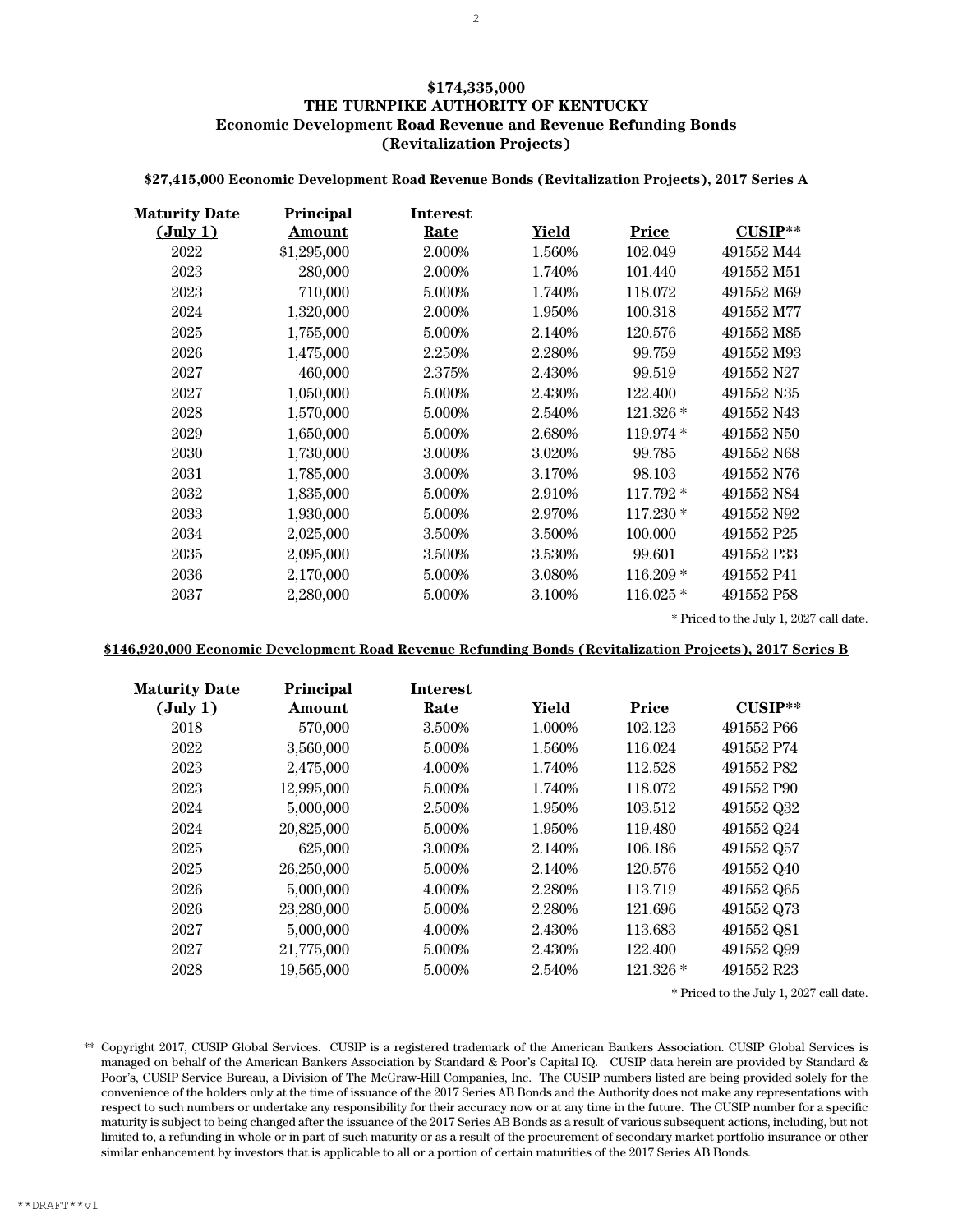This Official Statement does not constitute an offer to sell the 2017 Series AB Bonds to any person, or the solicitation of an offer from any person to buy the 2017 Series AB Bonds, in any jurisdiction where such offer or such solicitation of an offer to buy would be unlawful. The information set forth herein is provided by the Commonwealth of Kentucky from sources which are believed to be reliable, but it is not guaranteed as to accuracy or completeness and is not to be construed as a representation of the Underwriters. No dealer, salesman or any other person has been authorized to give any information or to make any representation, other than those contained in this Official Statement, in connection with the offering contained herein, and, if given or made, such information or representation must not be relied upon as having been authorized by the Commonwealth of Kentucky or the Underwriters. The information and expressions of opinion contained herein are subject to change without notice, and neither the delivery of this Official Statement nor the sale of any 2017 Series AB Bonds shall, under any circumstances, create any implication that there has been no change in the matters described herein since the date hereof. The Official Statement is submitted in connection with the issuance of the 2017 Series AB Bonds referred to herein and may not be reproduced or used, in whole or in part, for any other purpose.

THESE SECURITIES HAVE NOT BEEN APPROVED OR DISAPPROVED BY THE SECURITIES AND EXCHANGE COMMISSION OR ANY STATE SECURITIES COMMISSION OR AUTHORITY, NOR HAS SUCH FEDERAL OR ANY STATE COMMISSION OR AUTHORITY PASSED UPON THE ACCURACY OR ADEQUACY OF THIS OFFICIAL STATEMENT. ANY REPRESENTATION TO THE CONTRARY IS A CRIMINAL OFFENSE.

IN CONNECTION WITH THIS OFFERING, THE UNDERWRITERS MAY OVERALLOT OR EFFECT TRANSACTIONS WHICH TEND TO STABILIZE OR MAINTAIN THE MARKET PRICE FOR THE 2017 SERIES AB BONDS ABOVE THE LEVELS WHICH WOULD OTHERWISE PREVAIL. SUCH ACTIVITIES, IF COMMENCED, MAY BE DISCONTINUED AT ANY TIME.

FOR PURPOSES OF COMPLIANCE WITH RULE 15C2-12 OF THE UNITED STATES SECURITIES AND EXCHANGE COMMISSION, AS AMENDED, AND IN EFFECT ON THE DATE HEREOF, THIS PRELIMINARY OFFICIAL STATEMENT CONSTITUTES AN OFFICIAL STATEMENT OF THE AUTHORITY THAT HAS BEEN DEEMED FINAL BY THE AUTHORITY AS OF ITS DATE EXCEPT FOR THE OMISSION OF NO MORE THAN THE INFORMATION PERMITTED BY RULE 15C2-12.

#### **CIRCULAR 230**

THE INFORMATION CONTAINED IN THIS OFFICIAL STATEMENT IS NOT INTENDED TO BE USED, AND CANNOT BE USED, BY A PURCHASER OF THE 2017 SERIES AB BONDS FOR THE PURPOSE OF AVOIDING FEDERAL TAX PENALTIES. EACH PURCHASER OF THE 2017 SERIES AB BONDS IS URGED TO CONTACT AN INDEPENDENT TAX ADVISOR CONCERNING AN INVESTMENT IN THE 2017 SERIES AB BONDS.

The Underwriters have provided the following sentence for inclusion in this Official Statement. The Underwriters have reviewed the information in this Official Statement in accordance with, and as part of, their responsibilities to investors under the federal securities laws as applied to the facts and circumstances of this transaction, but the Underwriters do not guarantee the accuracy or completeness of such information.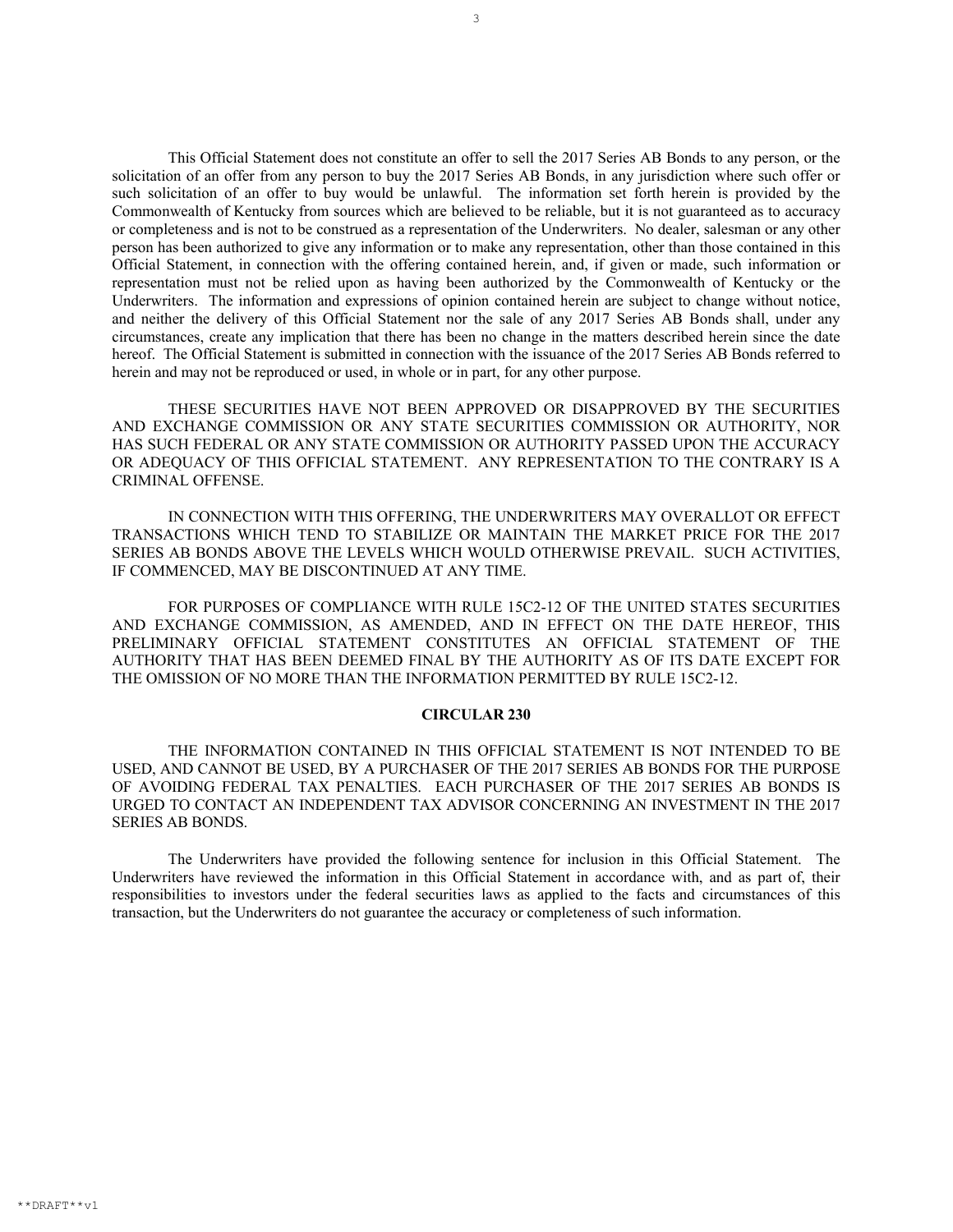## **THE TURNPIKE AUTHORITY OF KENTUCKY**

4

702 Capital Avenue, Suite 76 Frankfort, Kentucky 40601 Telephone (502) 564-2924

# **MEMBERS OF THE AUTHORITY**

MATTHEW G. BEVIN Governor (Chairman of the Authority)

JENEAN M. HAMPTON Lieutenant Governor (Vice Chairman of the Authority)

> ANDREW G. BESHEAR Attorney General

WILLIAM M. LANDRUM III Secretary Finance and Administration Cabinet

> GREG THOMAS Secretary Transportation Cabinet

PATTY DUNAWAY State Highway Engineer

TERRY R. GILL, JR. Secretary Cabinet for Economic Development

## **EXECUTIVE DIRECTOR OF THE AUTHORITY**  EDGAR C. ROSS

**TREASURER OF THE AUTHORITY**  STEVEN A. STARKWEATHER

**SECRETARY OF THE AUTHORITY**  RYAN BARROW

## **BOND COUNSEL**

Dinsmore & Shohl LLP Covington, Kentucky

**TRUSTEE**  The Bank of New York Mellon Trust Company, N.A. Louisville, Kentucky

# **UNDERWRITERS' COUNSEL**

Stites & Harbison, PLLC Louisville, Kentucky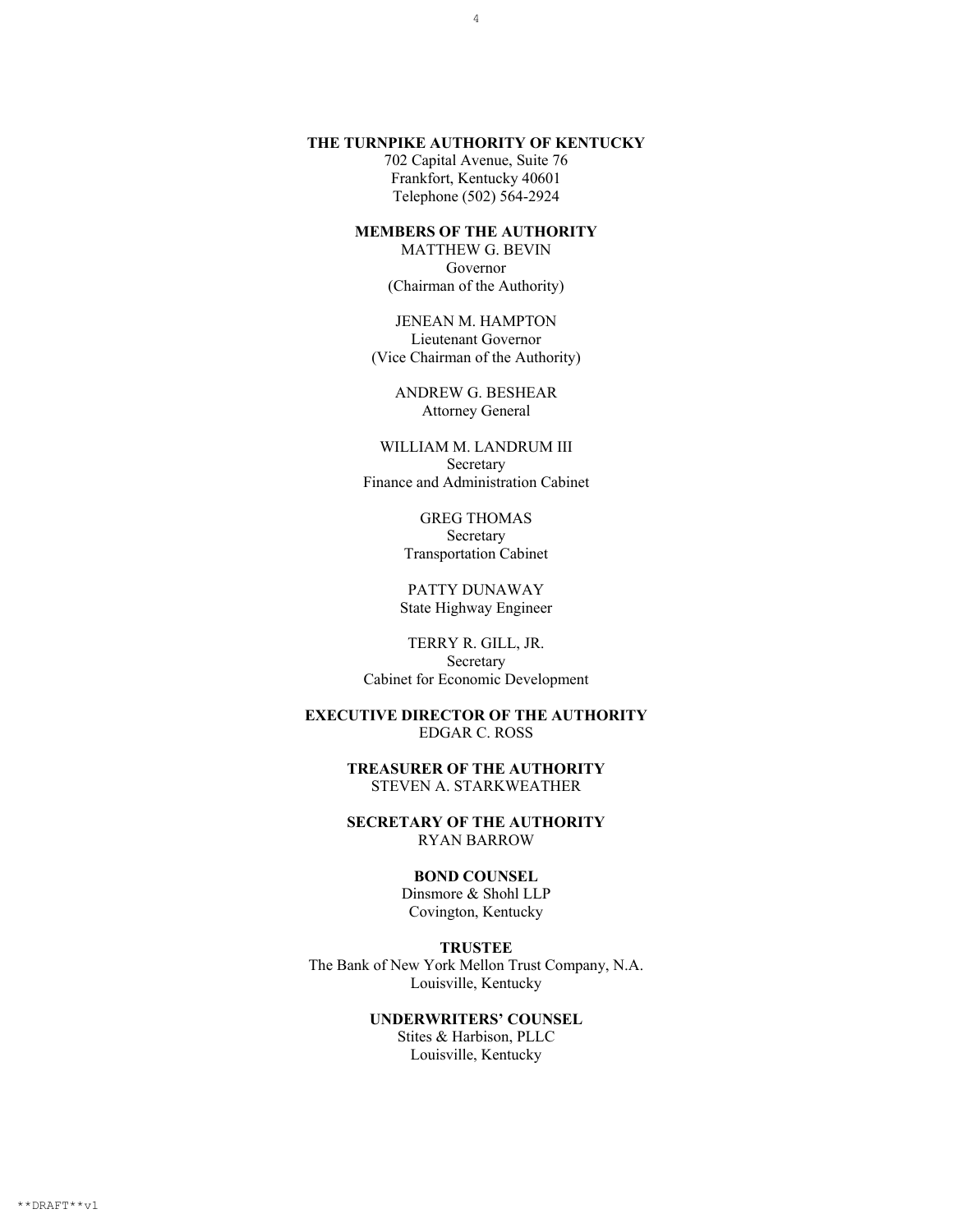# **TABLE OF CONTENTS**

 $5\overline{)}$ 

| Page |
|------|
|      |
|      |
|      |
|      |
|      |
|      |
|      |
|      |
|      |
|      |
|      |
|      |
|      |
|      |
|      |
|      |
|      |
|      |
|      |
|      |
|      |
|      |
|      |
|      |
|      |
|      |
|      |
|      |
|      |
|      |
|      |
|      |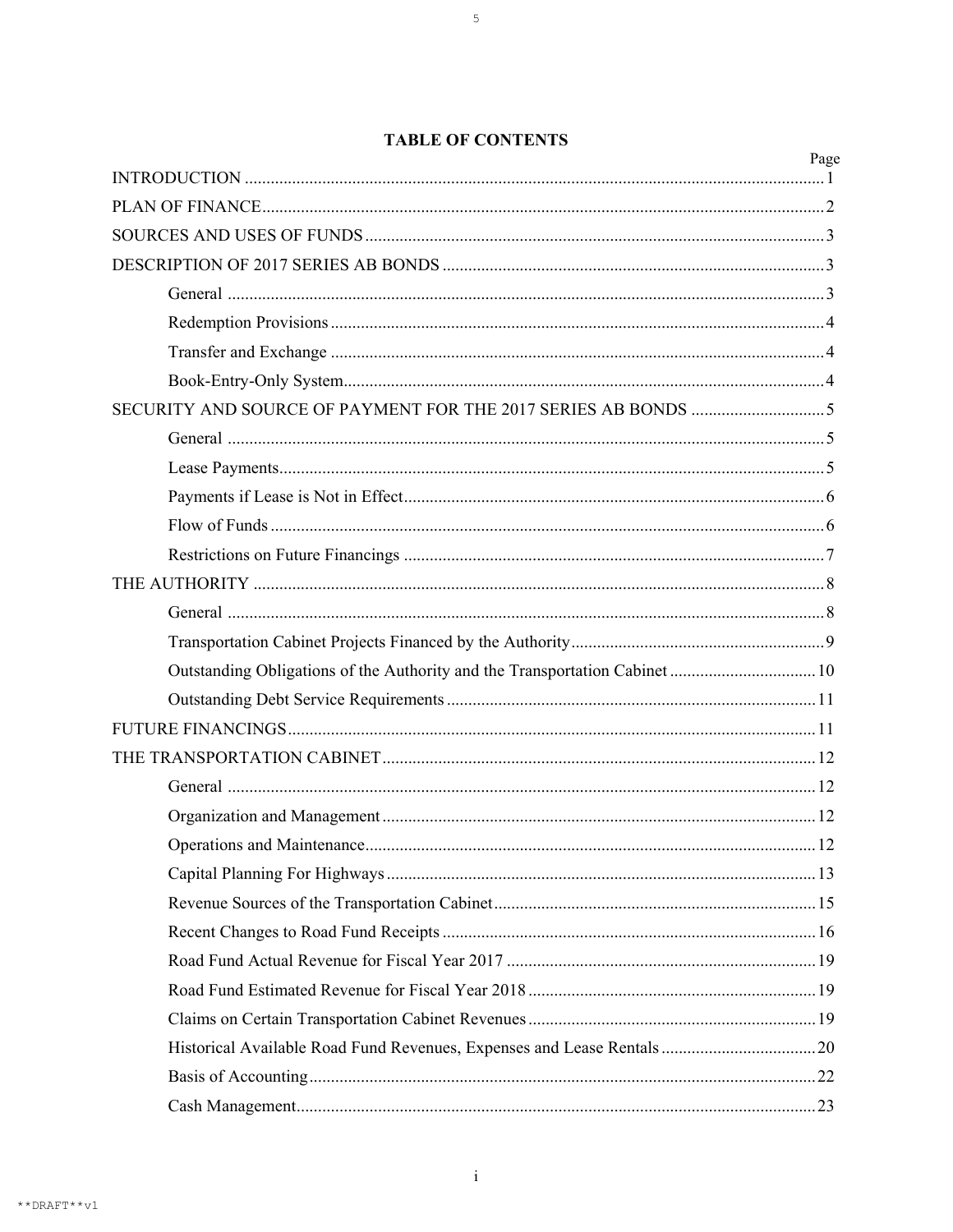|                   | Financial Information Regarding the Commonwealth, the Transportation Cabinet and the |  |
|-------------------|--------------------------------------------------------------------------------------|--|
|                   | Certain Financial Information Incorporated by Reference; Availability from NRMSIR    |  |
|                   |                                                                                      |  |
|                   |                                                                                      |  |
|                   |                                                                                      |  |
|                   |                                                                                      |  |
|                   |                                                                                      |  |
|                   |                                                                                      |  |
|                   |                                                                                      |  |
|                   |                                                                                      |  |
|                   |                                                                                      |  |
|                   |                                                                                      |  |
|                   |                                                                                      |  |
|                   |                                                                                      |  |
|                   |                                                                                      |  |
| <b>APPENDIX A</b> | DEBT INFORMATION PERTAINING TO THE                                                   |  |
| <b>APPENDIX B</b> |                                                                                      |  |
| <b>APPENDIX C</b> |                                                                                      |  |
| <b>APPENDIX D</b> |                                                                                      |  |
| <b>APPENDIX E</b> |                                                                                      |  |
| <b>APPENDIX F</b> | FORM OF CONTINUING DISCLOSURE AGREEMENT AND                                          |  |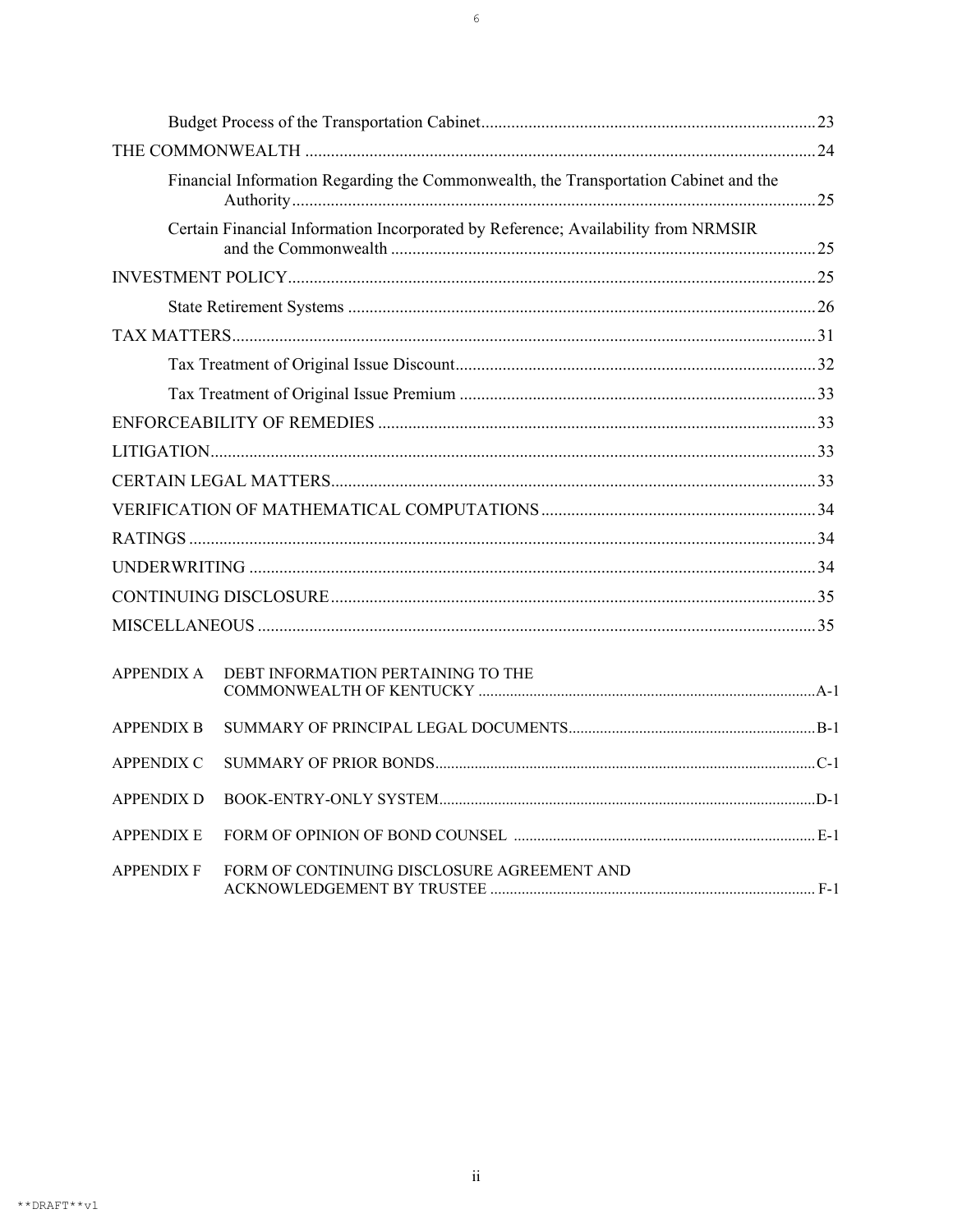#### **OFFICIAL STATEMENT**

7

# **\$174,335,000 THE TURNPIKE AUTHORITY OF KENTUCKY Economic Development Road Revenue and Revenue Refunding Bonds (Revitalization Projects)**

**Economic Development Road Revenue Bonds (Revitalization Projects) \$27,415,000 2017 Series A** 

**Economic Development Road Revenue Refunding Bonds (Revitalization Projects) \$146,920,000 2017 Series B** 

## **INTRODUCTION**

This Official Statement of The Turnpike Authority of Kentucky (the "Authority") and the Transportation Cabinet of the Commonwealth of Kentucky (the "Transportation Cabinet") is provided to furnish certain information with respect to the Authority's (i) \$27,415,000 aggregate principal amount of Economic Development Road Revenue Bonds (Revitalization Projects), 2017 Series A (the "2017 Series A Bonds") and (ii) \$146,920,000 aggregate principal amount of Economic Development Road Revenue Refunding Bonds (Revitalization Projects), 2017 Series B (the "2017 Series B Bonds," and together with the 2017 Series A Bonds, the "2017 Series AB Bonds").

The 2017 Series AB Bonds are being issued pursuant to Chapter 175 of the Kentucky Revised Statutes, as amended (the "Act") and a Trust Indenture dated as of October 1, 1990, as supplemented by a First Supplemental Trust Indenture dated as of November 15, 2000 (collectively, the "Indenture"), between the Authority and The Bank of New York Mellon Trust Company, N.A., as successor to J.P. Morgan Trust Company, National Association, Louisville, Kentucky, as trustee (the "Trustee"). The 2017 Series AB Bonds are being issued pursuant to a resolution of the Authority adopted on June 15, 2017 (the "Series 2017 AB Resolution").

The 2017 Series A Bonds are being issued to (i) pay the costs of certain Revitalization Projects, and (ii) pay certain costs of issuance of the 2017 Series A Bonds.

The 2017 Series B Bonds are being issued to advance refund a portion of certain serial maturities of the Outstanding Economic Development Road Revenue and Revenue Refunding Bonds (Revitalization Projects), 2011 Series A, the Outstanding Economic Development Road Revenue Bonds (Revitalization Projects), 2012 Series A and the Outstanding Economic Development Road Revenue Bonds (Revitalization Projects), 2013 Series A (the "Prior Bonds"), and (ii) pay certain costs of issuance of the 2017 Series B Bonds.

Pursuant to an Economic Development Road Revenue (Revitalization Projects) Agreement dated as of October 1, 1990, between the Authority and the Transportation Cabinet, which has been supplemented by a First Supplemental Agreement, dated as of October 1, 1992; a Second Supplemental Agreement, dated as of April 1, 1993; a Third Supplemental Agreement, dated as of April 1, 1995; a Fourth Supplemental Agreement, dated as of April 1, 1999; a Fifth Supplemental Agreement, dated as of February 1, 2001; a Sixth Supplemental Agreement dated as of March 1, 2001; a Seventh Supplemental Agreement dated as of May 1, 2004; an Eighth Supplemental Agreement dated as of April 1, 2005; a Ninth Supplemental Agreement dated as of March 1, 2006; a Tenth Supplemental Agreement dated as of September 1, 2007; an Eleventh Supplemental Agreement dated as of June 1, 2010; a Twelfth Supplemental Agreement dated as of April 1, 2011; a Thirteenth Supplemental Agreement, dated as of March 1, 2012; a Fourteenth Supplemental Agreement, dated as of September 1, 2013; a Fifteenth Supplemental Agreement dated as of June 1, 2014; a Sixteenth Supplemental Agreement, dated as of July 1, 2015; a Seventeenth Supplemental Agreement, dated as of April 1, 2016; an Eighteenth Supplement Agreement, dated as of November 1, 2016; and a Nineteenth Supplemental Agreement, dated as of July 1, 2017 (collectively, the "Agreement"), the Authority has agreed to lease the System to the Transportation Cabinet under an Economic Revenue (Revitalization Projects) Lease, dated as of October 1, 1990, which has been supplemented by a First Supplemental Lease, dated as of October 1, 1992; a Second Supplemental Lease, dated as of April 1, 1993; a Third Supplemental Lease, dated as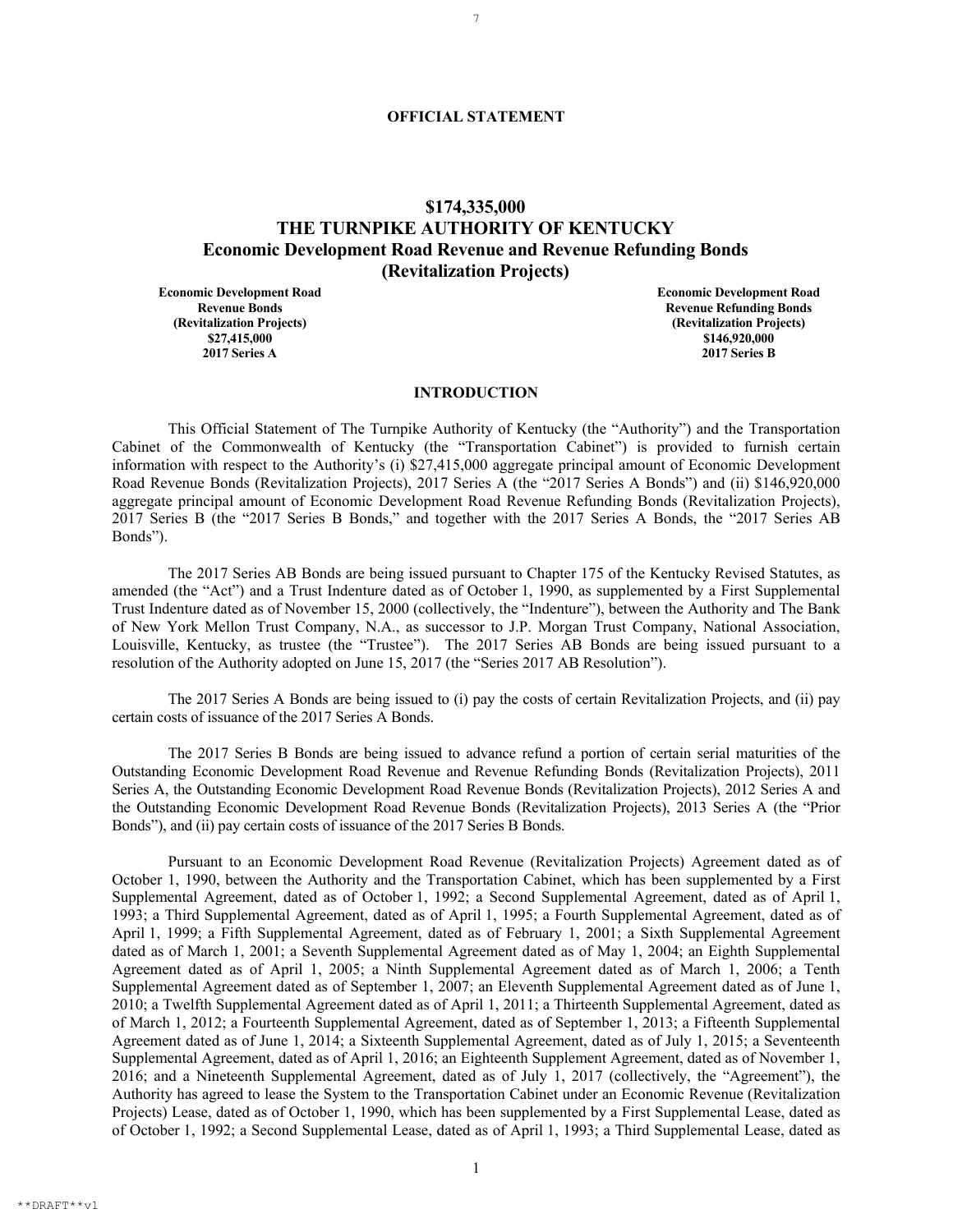of April 1, 1995; a Financing/Fourth Supplemental Lease Agreement dated as of October 1, 1999, which has been amended by a First Amendment to Financing/Fourth Supplemental Lease Agreement, dated as of November 15, 2000; a Fifth Supplemental Lease, dated as of February 1, 2001; a Sixth Supplemental Lease, dated as of March 1, 2001; a Financing/Seventh Supplemental Lease Agreement dated as of May 1, 2004; an Eighth Supplemental Lease dated as of April 1, 2005; a Ninth Supplemental Lease Agreement dated as of March 1, 2006; a Financing/Tenth Supplemental Lease Agreement dated as of September 1, 2007, which has been amended by a First Amendment to Financing/Tenth Supplemental Lease Agreement, dated as of August 1, 2008 and by a Second Amendment to Financing/Tenth Supplemental Lease Agreement, dated as of April 1, 2009; an Eleventh Supplemental Lease, dated as of June 1, 2010; a Twelfth Supplemental Lease, dated as of April 1, 2011; a Thirteenth Supplemental Lease, dated as of March 1, 2012; a Fourteenth Supplemental Lease, dated as of September 1, 2013; a Fifteenth Supplemental Lease, dated as of June 1, 2014; a Sixteenth Supplemental Lease, dated as of July 1, 2015; a Seventeenth Supplemental Lease, dated as of April 1, 2016; an Eighteenth Supplemental Lease, dated as of November 1, 2016; and a Nineteenth Supplemental Lease, dated as of July 1, 2017 (collectively, the "Lease") for a biennial period ending June 30, 2018, with biennial renewal options.

The Lease requires the Transportation Cabinet to make rental payments to the Authority at the times and in the amounts required by the Indenture to pay principal of and interest on the Economic Development Road Revenue Bonds to become due during the biennial period. See "SECURITY AND SOURCE OF PAYMENT FOR THE 2017 SERIES AB BONDS — Lease Payments" and APPENDIX B — "SUMMARY OF PRINCIPAL LEGAL DOCUMENTS — THE LEASE." Although the Lease has been renewed for the biennial period ending June 30, 2018, the Transportation Cabinet is under no obligation to renew the Lease for any subsequent biennial period. The Lease provides for automatic renewals for each ensuing biennial term unless the Authority receives written notice, as provided in the Lease, of the Transportation Cabinet's election not to renew the Lease. If the Lease is not renewed and the rentals thereunder are not received, the Authority does not expect that it will have revenues sufficient to pay the principal of, and interest on, the Economic Development Road Revenue Bonds (Revitalization Projects), including the 2017 Series AB Bonds. See "SECURITY AND SOURCE OF PAYMENT FOR THE 2017 SERIES AB BONDS — Payments if Lease is Not in Effect."

Additional Bonds may be issued on parity with the 2017 Series AB Bonds and other Bonds issued on parity with the 2017 Series AB Bonds upon compliance with restrictions contained in the Indenture and the Lease. See "SECURITY AND SOURCE OF PAYMENT FOR THE 2017 SERIES AB BONDS — Restrictions on Future Financings."

Descriptions of the 2017 Series AB Bonds, the security therefor, the Indenture, the Lease and the Agreement are included in this Official Statement. Such descriptions and summaries do not purport to be comprehensive or definitive. All references herein to such agreements and documents are qualified in their entirety by reference thereto. Terms not defined herein shall have the meanings given them in APPENDIX B — "SUMMARY OF PRINCIPAL LEGAL DOCUMENTS — CERTAIN DEFINITIONS."

## **PLAN OF FINANCE**

The proceeds of the 2017 Series A Bonds will be used by the Authority to (i) pay the costs of certain Revitalization Projects, and (ii) pay costs of issuing the 2017 Series A Bonds. The proceeds of the 2017 Series B Bonds will be used by the Authority to (a) advance refund all or a portion of the Prior Bonds (identified in APPENDIX C), and (b) pay certain costs of issuance of the 2017 Series B Bonds.See "SOURCES AND USES OF FUNDS" and "SUMMARY OF PRINCIPAL LEGAL DOCUMENTS" herein.

In order to refund the Prior Bonds, the proceeds of the 2017 Series B Bonds will be used to purchase Governmental Obligations (as defined in the Indenture) (the "Escrow Securities"). The Authority will cause the Escrow Securities to be deposited in an escrow fund created under an Escrow Trust Agreement, dated as of the date of issuance of the 2017 Series B Bonds (the "Escrow Trust Agreement"), by and among the Authority, the Transportation Cabinet and The Bank of New York Mellon Trust Company, N.A., as escrow trustee (the "Escrow Trustee"), identified as the "Escrow Fund – Revitalization Bonds" (the "Escrow Fund"). The principal of and interest on the Escrow Securities, when due, will be sufficient to redeem the remaining maturities of the Prior Bonds.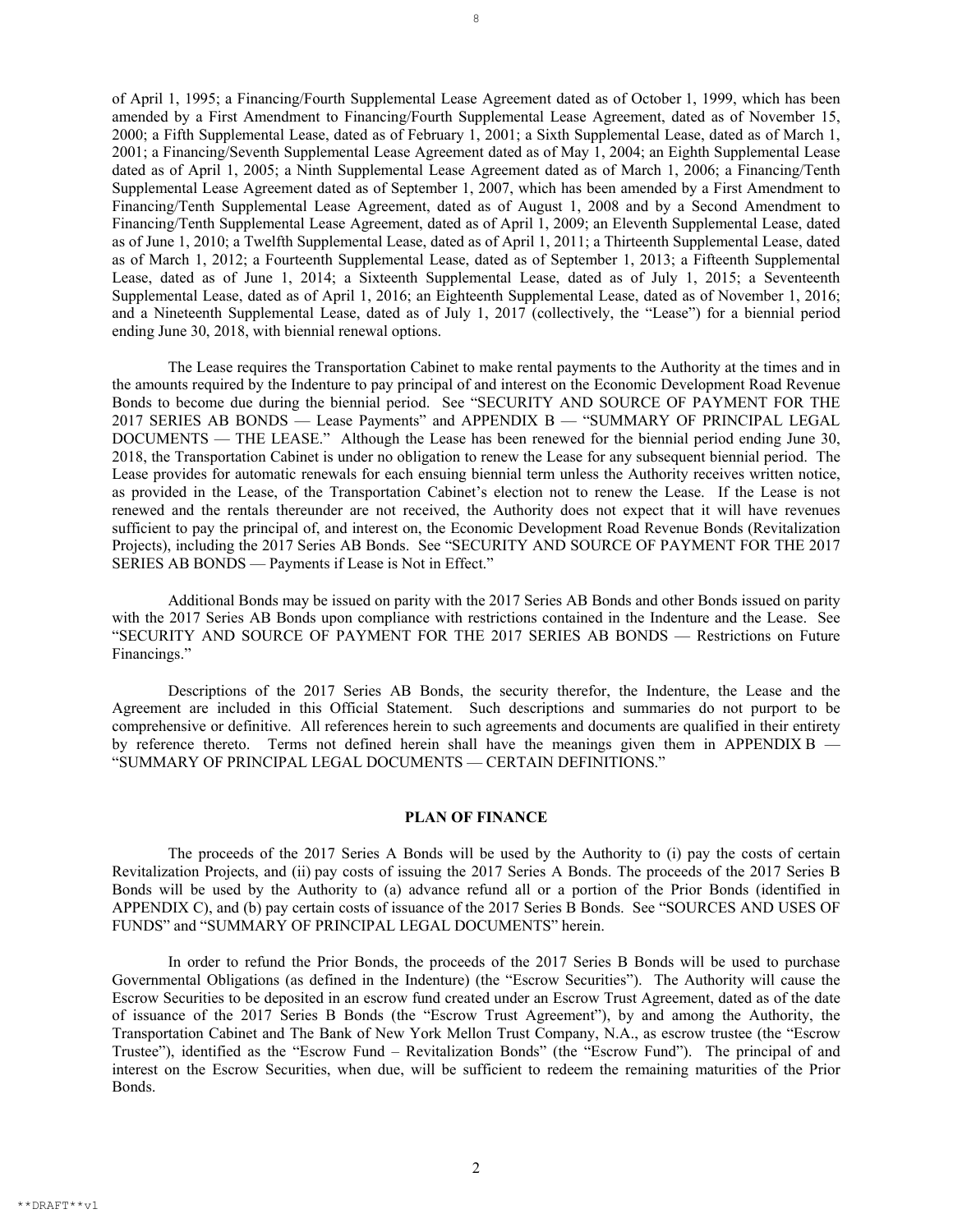By depositing the Escrow Securities in the Escrow Fund, the Authority will cause the Prior Bonds to be deemed no longer outstanding under the terms of the Indenture and the Prior Bonds will therefore be payable only from amounts on deposit in the Escrow Fund. (The Trustee will give notice of the dates on which the Prior Bonds are to be redeemed shortly after the date of issuance of the 2017 Series B Bonds.) Amounts on deposit in the Escrow Fund will not serve as security or be available for the payment of principal of or interest on the 2017 Series B Bonds. For additional information, see "VERIFICATION OF MATHEMATICAL COMPUTATIONS" herein.

### **SOURCES AND USES OF FUNDS**

The following table sets forth the estimated sources and uses of funds in connection with the issuance of the 2017 Series AB Bonds.

| Sources:<br>Par Amount<br>Net Original Issuance Premium<br><b>TOTAL SOURCES</b> | 2017 Series A Bonds<br>\$27,415,000.00<br>2,748,193.50<br>\$30,163,193.50 | 2017 Series B Bonds<br>\$146,920,000.00<br>28,384,213.10<br>\$175,304,213.10 | Total<br>\$174,335,000.00<br>31,132,406.60<br>\$205,467,406.60 |
|---------------------------------------------------------------------------------|---------------------------------------------------------------------------|------------------------------------------------------------------------------|----------------------------------------------------------------|
| Uses:                                                                           |                                                                           |                                                                              |                                                                |
| Deposit to Construction Fund                                                    | \$30,000,000.00                                                           |                                                                              | \$30,000,000.00                                                |
| Deposit to Escrow Fund                                                          |                                                                           | \$174,453,669.60                                                             | 174,453,669.60                                                 |
| Costs of Issuance (including<br>Underwriters' Discount)                         | 163.193.50                                                                | 850, 543.50                                                                  | 1,013,737.00                                                   |
| <b>TOTAL USES</b>                                                               | \$30,163,193.50                                                           | \$175,304,213.10                                                             | \$205,467,406.60                                               |

## **DESCRIPTION OF 2017 SERIES AB BONDS**

#### **General**

The 2017 Series AB Bonds will be dated their date of delivery, will be fully registered, without coupons, and will be issued in the denominations of \$5,000 or any integral multiple thereof. The 2017 Series AB Bonds will bear interest at the rates, payable semiannually on January 1 and July 1 of each year (each an "Interest Payment Date"), commencing January 1, 2018, and will mature on the dates and in the amounts set forth on the inside cover of this Official Statement. The 2017 Series AB Bonds will be initially registered in the name of and held by Cede & Co., as nominee of The Depository Trust Company, New York, New York ("DTC"). Purchases of beneficial interests from DTC in the 2017 Series AB Bonds will be made in book-entry-only form (without certificates). So long as DTC or its nominees is the registered owner of the 2017 Series AB Bonds, payment of the principal of and interest on the 2017 Series AB Bonds will be made directly by the Trustee by wire transfer of funds to Cede & Co., as nominee for DTC. Disbursement of such payments to the participants of DTC (the "DTC Participants") will be the sole responsibility of DTC, and the ultimate disbursement of such payments to the Beneficial Owners, as defined herein, of the 2017 Series AB Bonds will be the responsibility of the DTC Participants and the Indirect Participants, as defined herein. See "Book-Entry-Only System" under this caption and "APPENDIX D – BOOK-ENTRY-ONLY SYSTEM."

If the book-entry-only system through DTC is discontinued, principal of the 2017 Series AB Bonds will be payable at such office within the United States as shall be designated from time to time by the Trustee (the "Payment Office") upon the presentation and surrender thereof. Except as described below, payment of interest on the 2017 Series AB Bonds will be made on each Interest Payment Date to the person appearing on the registration books of the Trustee as the registered owner thereof at the close of business on the fifteenth day of the month preceding the Interest Payment Date by check or draft mailed to such registered owner at the owner's address as it appears on such registration books. Upon request to the Trustee by a registered owner of not less than \$1,000,000 in aggregate principal amount of 2017 Series AB Bonds, interest on such 2017 Series AB Bonds will be paid to such registered owner by wire transfer to the account within the United States specified by such registered owner.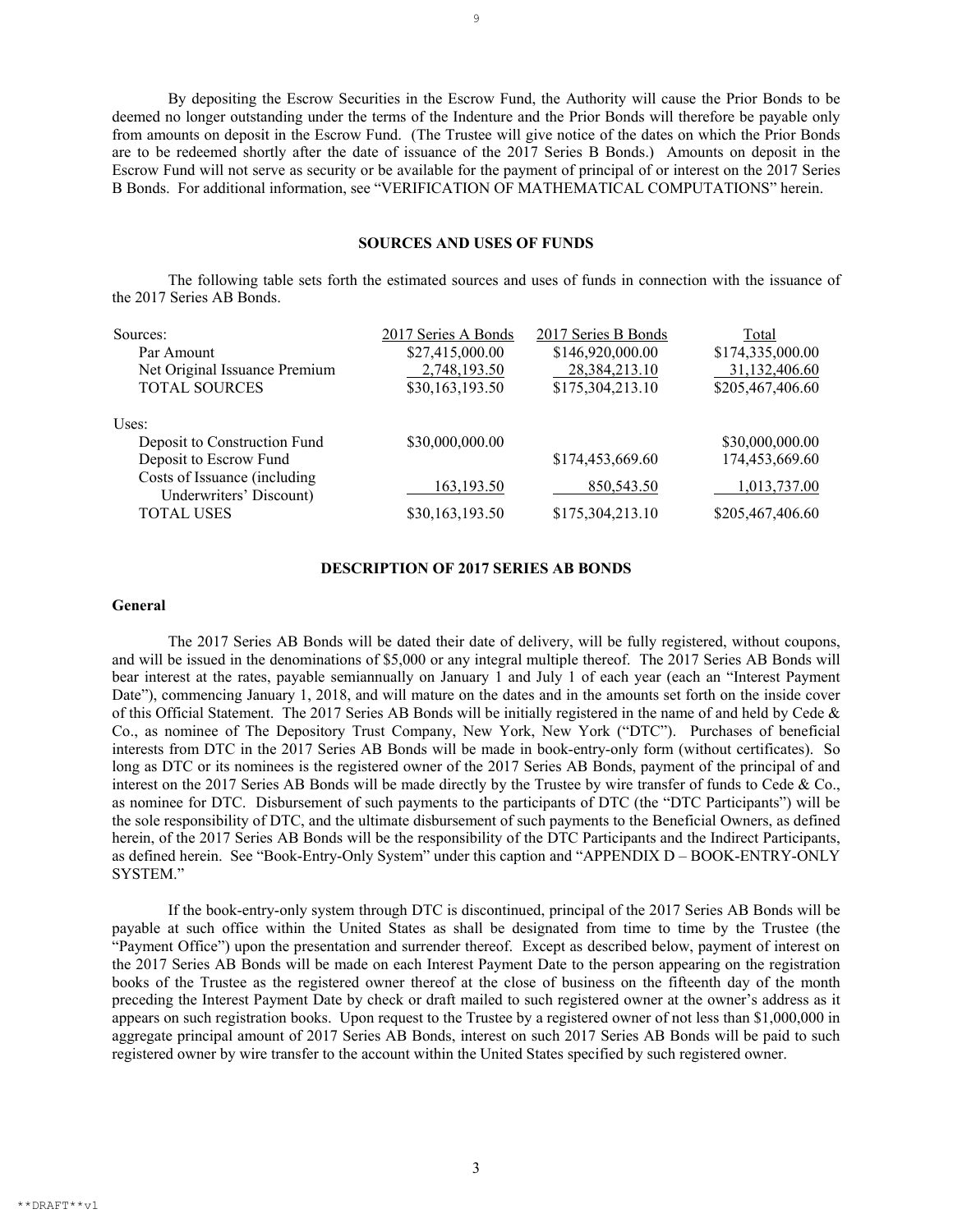#### **Redemption Provisions**

**Optional Redemption.** The 2017 Series A Bonds maturing on or after July 1, 2028 are subject to optional redemption prior to maturity in whole or in part, in the amount of \$5,000 or integral multiples thereof on any date on or after July 1, 2027, at the redemption price of 100% of the principal amount redeemed, plus accrued interest to the redemption date.

The 2017 Series B Bonds maturing on July 1, 2028 are subject to optional redemption prior to maturity in whole or in part, in the amount of \$5,000 or integral multiples thereof on any date on or after July 1, 2027, at the redemption price of 100% of the principal amount redeemed, plus accrued interest to the redemption date.

**Selection of 2017 Series AB Bonds to be Redeemed.** If less than all of 2017 Series AB Bonds, as applicable, are called for redemption, the particular 2017 Series AB Bonds, as applicable, or portions thereof to be redeemed will be selected by the Trustee in such manner as the Authority in its discretion may deem proper; provided that the portion of any registered 2017 Series AB Bond, as applicable, to be redeemed must be in the principal amount of \$5,000 or an integral multiple thereof, and that, in selecting 2017 Series AB Bonds, as applicable, for redemption, the Trustee will treat each 2017 Series AB Bond, as applicable, as representing that number of 2017 Series AB Bonds which is obtained by dividing the principal amount of such Bond by \$5,000.

**Notice of Redemption.** Any such redemption, either in whole or in part, will be made upon at least 30 days prior notice as provided in the Trust Indenture, and will be made in the manner and under the terms and conditions provided in the Trust Indenture and the Series 2017 AB Resolution. On the date designated for redemption, notice having been given and moneys for payment of the redemption price being held by the Trustee, all as provided in the Trust Indenture, the 2017 Series AB Bonds, as applicable, or portions thereof so called for redemption will become and be due and payable at the redemption price provided for in the Trust Indenture and the Series 2017 AB Resolution for redemption of such 2017 Series AB Bonds, as applicable, or such portions thereof on such date, and interest on such 2017 Series AB Bonds or such portions thereof so called for redemption will cease to accrue, such 2017 Series AB Bonds or such portions thereof so called for redemption will cease to be entitled to any benefit or security under the Trust Indenture, and the registered owners thereof will have no rights in respect of such 2017 Series AB Bonds or such portions thereof so called for redemption except to receive payment of the redemption price thereof so held by the Trustee.

## **Transfer and Exchange**

The 2017 Series AB Bonds may be transferred only upon the registration books of the Trustee upon surrender thereof to the Trustee together with an assignment duly executed by the registered owner or the owner's attorney or legal representative in form satisfactory to the Trustee. Upon any such registration of transfer, new 2017 Series AB Bonds will be delivered, registered in the name of the transferee, of any denomination authorized by the respective Indenture, in an aggregate principal amount equal to the principal amount (or maturity amount) of the 2017 Series AB Bonds being transferred, of the same maturity and bearing interest at the same rate.

The 2017 Series AB Bonds, upon surrender thereof at the Payment Office, together with an assignment duly executed by the registered owner or the owner's attorney or legal representative in form satisfactory to the Trustee, may, at the option of the registered owner thereof, be exchanged for an equal aggregate principal amount of 2017 Series AB Bonds of the same maturity, bearing interest at the same rate, of any denomination authorized by the Indenture, and in the same form as the 2017 Series AB Bonds surrendered for exchange.

#### **Book-Entry-Only System**

The 2017 Series AB Bonds initially will be issued solely in book-entry form to be held in the book-entryonly system maintained by The Depository Trust Company ("DTC"), New York, New York. So long as such bookentry-only system is used, only DTC will receive or have the right to receive physical delivery of 2017 Series AB Bonds and, except as otherwise provided herein with respect to tenders of beneficial ownership interests by Beneficial Owners, as defined in APPENDIX D, will not be or be considered to be, and will not have any rights as, owners or holders of the 2017 Series AB Bonds under the Indenture and the Series 2017 AB Resolution. For additional information about DTC and the book-entry-only system see "APPENDIX D – BOOK-ENTRY-ONLY SYSTEM." DTC will act as securities depository for the 2017 Series AB Bonds. The 2017 Series AB Bonds will be issued as fully-registered securities registered in the name of Cede & Co. (DTC's partnership nominee). One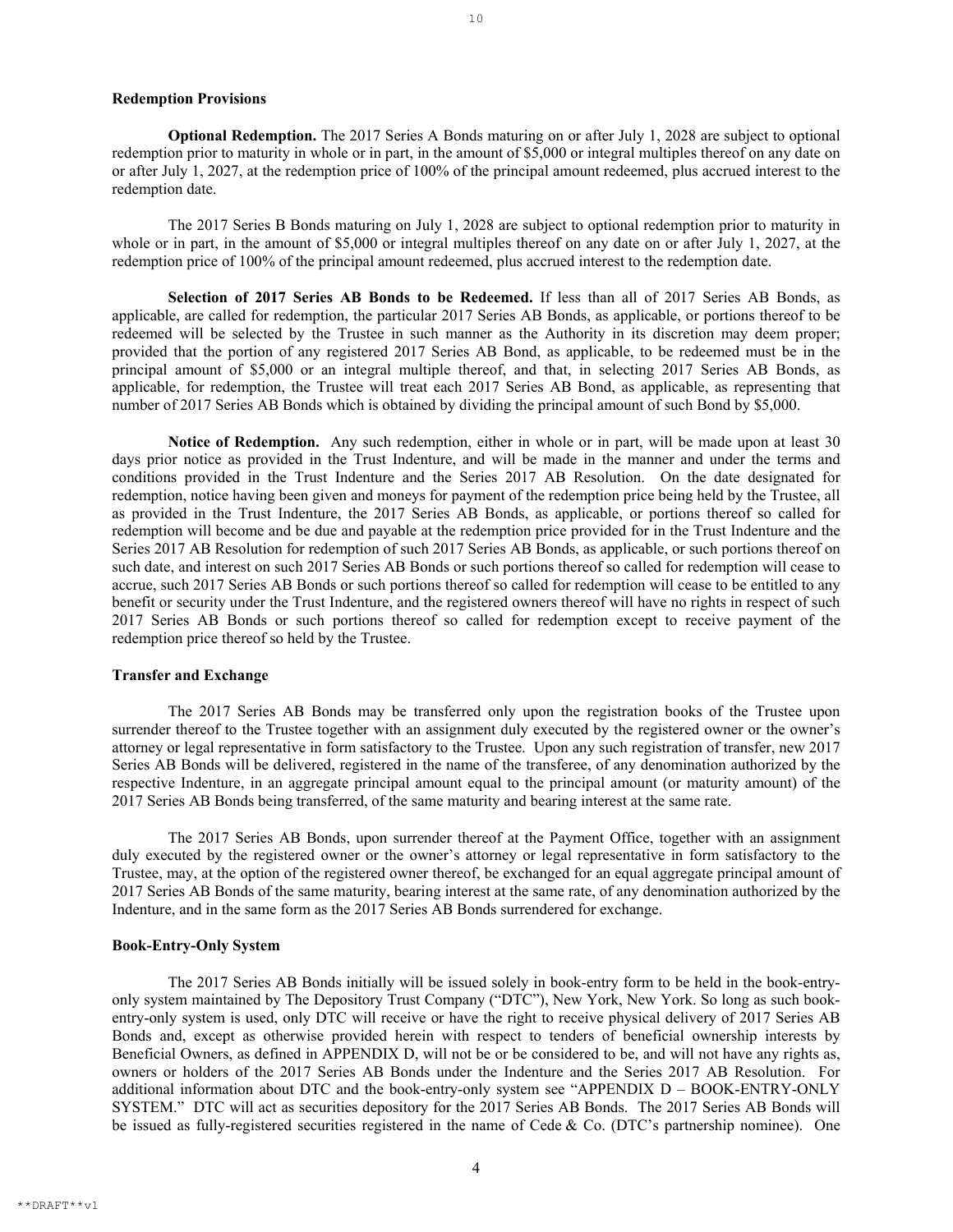fully-registered 2017 Series AB Bond certificate will be issued for each maturity of each series of the 2017 Series AB Bonds, each in the aggregate principal amount of such maturity, and will be deposited with DTC.

## **SECURITY AND SOURCE OF PAYMENT FOR THE 2017 SERIES AB BONDS**

#### **General**

Subject only to the provisions of the Indenture permitting the application of such money for the purposes and on the terms and conditions set forth therein, pursuant to the Indenture, the Authority pledges for the payment of principal of and interest on the 2017 Series AB Bonds, the Revenues of the System and all funds and accounts established pursuant to the Indenture. "Revenues" means all rental monies and other revenues derived from the Lease and, during such times as the Lease is not in effect, motor fuel taxes and surtaxes derived from motor fuels consumed on the System not directed by law or previous binding contract to be applied to uses other than payment of the principal of and interest on the 2017 Series AB Bonds, and any other revenues derived from time to time by the Authority from its ownership or operation of the System which can legally be applied to payment of the 2017 Series AB Bonds. The Authority does not expect the collections of such motor fuel taxes will be sufficient to pay debt service on the 2017 Series AB Bonds during any period that the Lease is not renewed. Further, the General Assembly of Kentucky is free to alter or repeal any or all of such motor fuel taxes. The Transportation Cabinet has also entered into leases with the State Property and Buildings Commission (the "SPBC") requiring payments from the Commonwealth's Road Fund, having terms that are similar to the Lease, but without any pledge of revenues derived from the System.

## **Lease Payments**

The Transportation Cabinet is required under the Lease to make rental payments to the Authority at the times and in the amounts required by the Indenture for deposit in the Bond Service Account of the Bond Fund created under the Indenture (other than by reason of a declaration of acceleration of the Economic Development Road Revenue Bonds (Revitalization Projects)). Pursuant to the Indenture, monies in the Bond Service Account are to be applied solely to pay principal of and interest on the Economic Development Road Revenue Bonds (Revitalization Projects), including the 2017 Series AB Bonds. The rental payments under the Lease may be increased at the discretion of the Transportation Cabinet for certain administrative and other expenses of the Authority with respect to the System, for maintenance, operation, repair, renewal or replacement of the System or any portion thereof, or to redeem Economic Development Road Revenue Bonds (Revitalization Projects). See APPENDIX B — "SUMMARY OF PRINCIPAL LEGAL DOCUMENTS — THE LEASE."

The current term of the Lease ends June 30, 2018. The Lease provides for automatic renewals for each ensuing biennial term unless the Authority receives written notice on or before the last working day in April prior to the beginning of each biennial term of the Transportation Cabinet's election not to renew the Lease. The Transportation Cabinet is under no obligation to renew the Lease for successive biennial periods. Pursuant to the Act, the Lease provides that any renewal of the Lease is a general obligation of the Transportation Cabinet, payable not only from revenues of the System, but also from any other funds of the Transportation Cabinet not required by law or previous binding contract to be devoted to other purposes. See "THE TRANSPORTATION CABINET — Revenue Sources of the Transportation Cabinet" and "THE TRANSPORTATION CABINET — Claims on Certain Transportation Cabinet Revenues." Such other funds of the Transportation Cabinet are derived primarily from funds deposited in the Road Fund which are required by the Constitution of the Commonwealth to be devoted only to highway purposes, and are described in the Constitution as "excise or license taxation relating to gasoline and other motor fuels" and "fees, excise or license taxation relating to registration, operation or use of vehicles on public highways." See "THE TRANSPORTATION CABINET — Revenue Sources of the Transportation Cabinet."

The 2016 Budget Act includes amounts sufficient to meet the rental payments under the Lease, and therefore to meet the debt service requirements of the 2017 Series AB Bonds, through June 30, 2018 authorized in House Bill 304, as enacted and vetoed in part, of the 2016 Regular Session of the General Assembly.

*The Transportation Cabinet is under no obligation to renew the Lease for future biennial periods after the biennial period ending June 30, 2018. If the Lease is not renewed, the Authority does not expect that Revenues will*  be sufficient to pay the debt service on the Economic Development Road Revenue Bonds (Revitalization Projects), *including the 2017 Series AB Bonds. The Economic Development Road Revenue Bonds (Revitalization Projects),*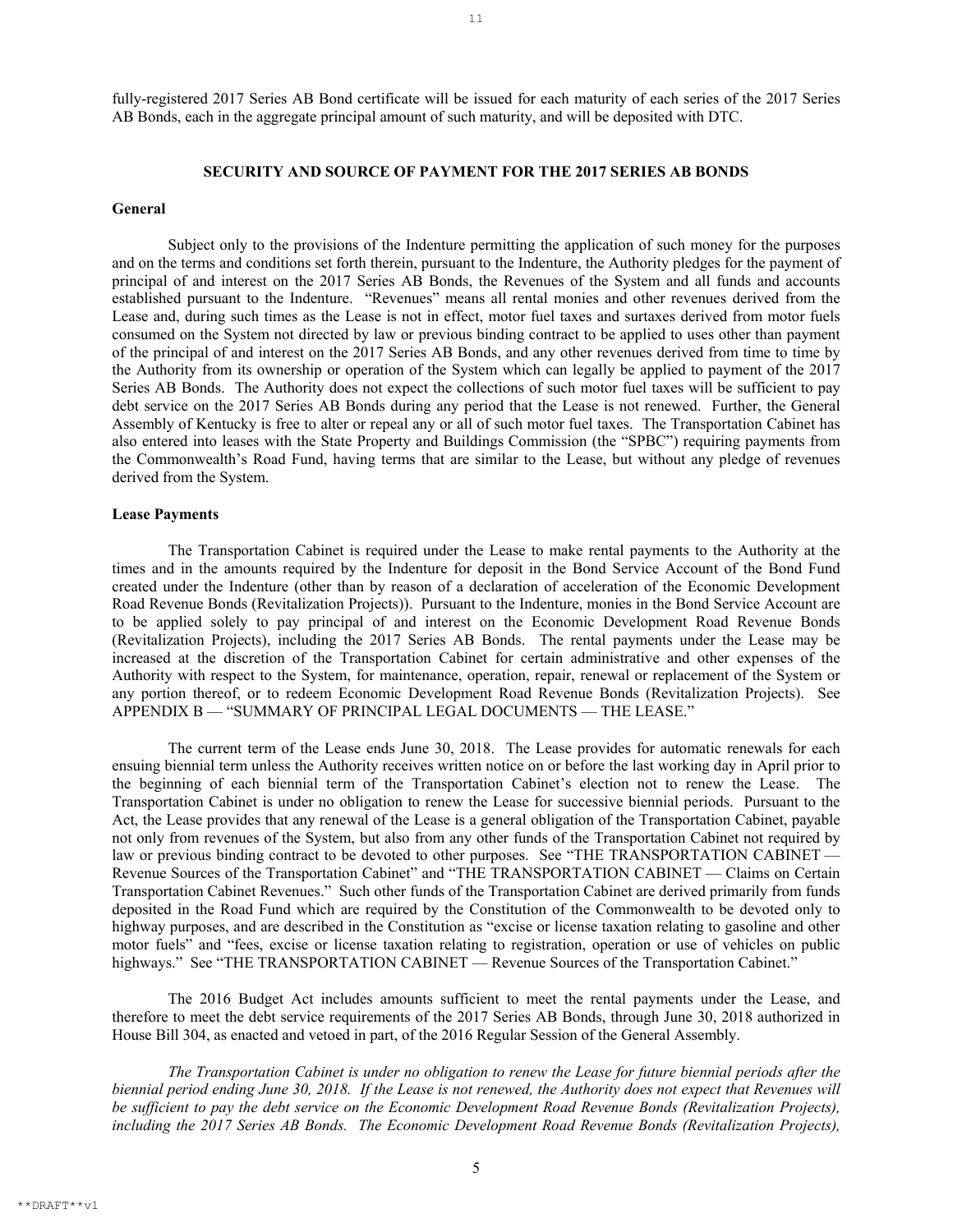*including the 2017 Series AB Bonds, are payable solely from and secured by a pledge of rental payments under the Lease and are not secured by any lien on, or interest in, the projects constituting the System. See "Payments if Lease is Not in Effect" below. Further, in order to balance the budget of the Commonwealth, the Governor may limit spending by Commonwealth departments, including the Transportation Cabinet, and reduce appropriations previously made by the Kentucky General Assembly, including appropriations for rental payments under the Lease. Failure of the Transportation Cabinet to receive such appropriations could have an adverse effect on or preclude the Authority's ability to pay the principal of and interest on the 2017 Series AB Bonds.* 

## **Payments if Lease is Not in Effect**

In the event that the Lease is not renewed, the Transportation Cabinet will immediately be liable for the balance (if any) of rentals due in the current biennial term of the Lease; and, during any period when the Lease is not in effect, the Transportation Cabinet must collect from the Commonwealth and pay over to the Authority motor fuel taxes and surtaxes collected by the Commonwealth on gasoline and other motor fuels consumed on the System not directed by law or previous binding contract to be applied to uses other than payment of the principal of and interest on the Bonds.

The Authority has covenanted in the Indenture that, during any period that the Lease is not in effect, it will take all such actions as may be reasonably necessary, giving due consideration to the anticipated expenses in taking such action, to collect such motor fuel taxes and surtaxes from the Commonwealth, to facilitate the reasonable determination of the amount of gasoline and other motor fuels so consumed, and to deposit any such amounts collected in the Revenue Fund created under the Indenture.

# **Flow of Funds**

Pursuant to the Indenture, a Construction Fund, a Revenue Fund and a Bond Fund are created. Four accounts are created in the Bond Fund: a Capitalized Interest Account, a Bond Service Account, a Redemption Account and a Rebate Account. The Authority has covenanted in the Indenture that, so long as the Lease is in effect, it will cause all rentals paid by the Transportation Cabinet to the Authority under the Lease to be deposited in the Revenue Fund. The Trustee will withdraw from the Revenue Fund, to the extent monies are available therein, and, not later than each Interest Payment Date, will deposit to the credit of the following accounts in the following order and amounts:

(a) To the Bond Service Account of the Bond Fund, first, an amount, if any, which, when added to any amount on deposit therein and available for such purpose, will equal the amount required for interest on the Outstanding Bonds, including the 2017 Series AB Bonds, payable on the next Interest Payment Date, and, second, the amount, if any, necessary to make the amount in the Bond Service Account equal to the principal of all Bonds, including the 2017 Series AB Bonds, maturing on the next Interest Payment Date and the Amortization Requirement, less certain credits described in the Indenture; and

(b) To the Redemption Account, to the extent available after making the deposits required under clause (a) above, an amount equal to the amount included in the most recent rental payment for deposit into the Redemption Account; and

(c) To the Authority, to the extent available after making the deposits required under clauses (a) and (b) above, an amount equal to the amount determined by the Authority and concurred with by the Transportation Cabinet required in the next six-month period for administrative and other expenses of the Authority with respect to the System, including repairs and maintenance of the System to the extent not directly paid by the Transportation Cabinet; and

(d) To the Authority, the balance of the sum remaining in the Revenue Fund after making the deposits required by clauses (a) through (c) above, to be used for any lawful purposes.

During any period when the Lease is not in effect, on a monthly basis, the Trustee will withdraw from the Revenue Fund an amount equal to the amount of all monies held to the credit of the Revenue Fund on the last day of the preceding month, less an amount determined by resolution of the Authority (concurred with by the Trustee) required in the current month and the next month for administrative and other expenses of the Authority with respect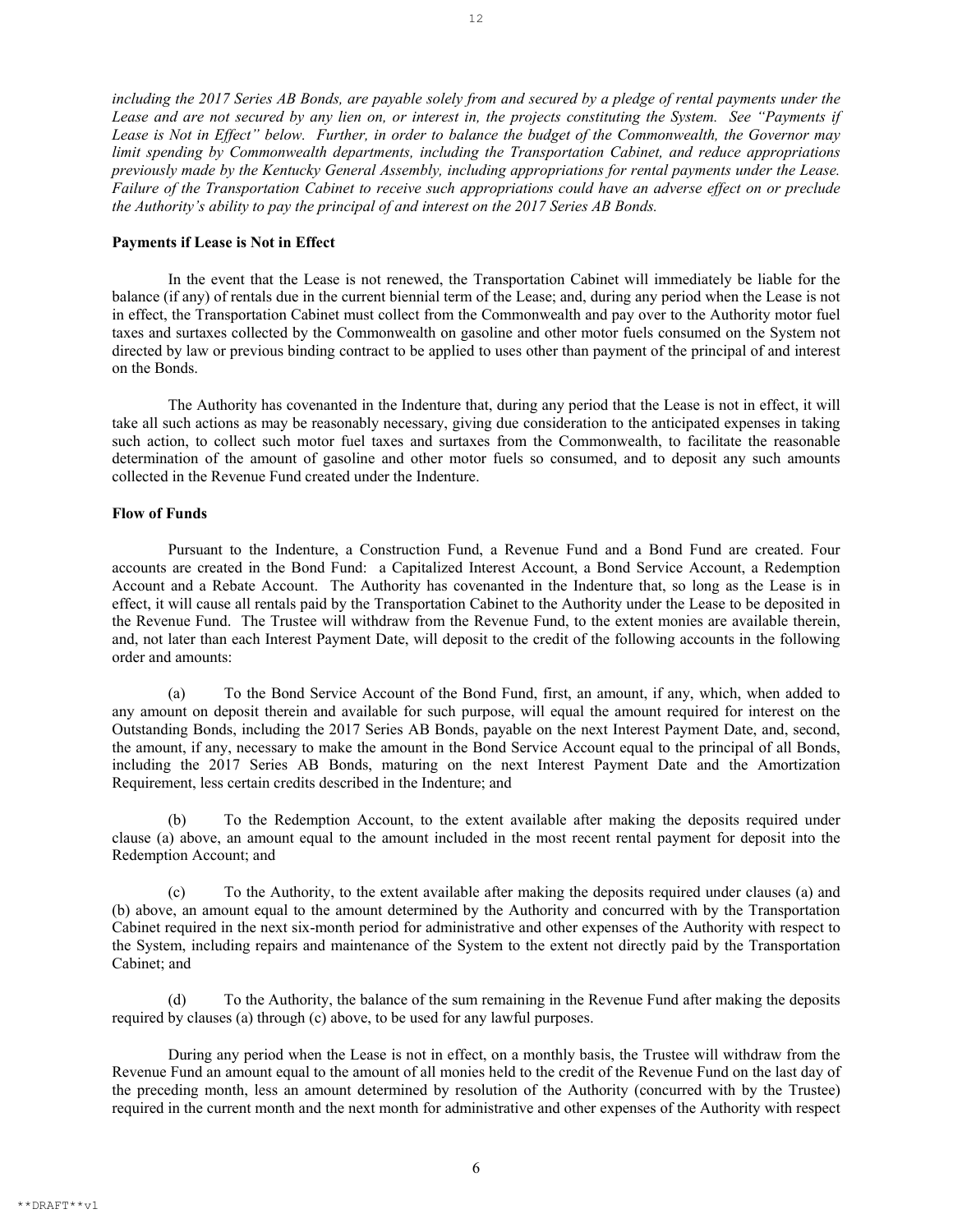to the System, and deposit the same first to the credit of the Bond Service Account of the Bond Fund in the amounts described above, and then the balance, if any, to the Redemption Fund.

Amounts on deposit in the Bond Service Account of the Bond Fund will be applied solely to pay principal of (including the Amortization Requirement, if any) and interest on the Bonds; amounts on deposit in the Redemption Account will be used to optionally redeem or purchase Bonds; and amounts on deposit in the Rebate Fund will be used to pay any required rebate to the United States Government with respect to the 2017 Series AB Bonds, all as further described in the Indenture. See APPENDIX B — "SUMMARY OF PRINCIPAL LEGAL DOCUMENTS — THE TRUST INDENTURE."

#### **Restrictions on Future Financings**

**Restrictions in the Lease**. The Lease imposes a restriction on any future financings by the Transportation Cabinet of road projects under the Act, including toll road, resource recovery road and economic development road projects, including Revitalization Projects. The Transportation Cabinet covenants in the Lease not to enter into leases with respect to such future financings unless there is filed with the Trustee a certificate of the chief accounting officer of the Transportation Cabinet stating that "Adjusted Revenues" (as defined below) are at least 2.0 times "Maximum Annual Debt Service" (as defined below). Similar covenants are contained in agreements and leases relating to the Authority's other Economic Development Road Bonds as well as bonds issued by SPBC supported by Road Fund Revenues, as described in this Official Statement. See "THE AUTHORITY — Outstanding Obligations of the Authority and the Transportation Cabinet."

"Adjusted Revenues" means the aggregate of all amounts credited to the Road Fund for any 12 consecutive of the preceding 18 months, excluding (a) proceeds of obligations for borrowed money and (b) amounts required by law (excluding appropriations law) to be used for purposes other than for debt service on obligations for borrowed money payable from the Road Fund or for rentals on leases entered into by the Transportation Cabinet pursuant to the Act. In calculating Adjusted Revenues, if there is in effect at the date of such calculation any change in the rate or charge at which any tax or fee included in Adjusted Revenues is levied or any new tax or fee which is to be credited to the Road Fund, it is to be assumed that such new rate, charge, tax or fee was in effect at all times and the amounts credited to the Road Fund are to be adjusted to reflect the amounts which would have been credited had such rate, charge, tax or fee been in effect at all times.

"Maximum Annual Debt Service" means the sum of all amounts required to be paid from the Road Fund during any single Fiscal Year commencing after the date of such calculation, or set aside during such Fiscal Year for payment of debt service on each outstanding obligation for borrowed moneys, and that portion of rentals required to pay debt service under each lease in effect on such date entered into by the Transportation Cabinet pursuant to the Act. In calculating Maximum Annual Debt Service it is to be assumed that (i) the new lease into which the Transportation Cabinet proposes to enter is in effect, (ii) the obligations for borrowed money proposed to be issued at the time of execution of such lease are outstanding, (iii) the proceeds of such obligations if issued to refund other obligations have been applied as provided in the proceedings in connection with the issuance of such proposed obligations, (iv) Bonds bearing or to bear interest at a Short Term Rate will be deemed to bear interest at the "Maximum Rate" such Bonds may bear as defined in the Series Resolution authorizing the issuance of such Series of Bonds and (v) Bonds scheduled to be Outstanding during such period which are subject to Puts payable from a Credit Facility will not be deemed to be payable on Put dates.

Further, in calculating Maximum Annual Debt Service, there is to be subtracted from such calculation with respect to any Fiscal Year (a) an amount equal to the reasonably projected interest earnings on investments held for the credit of a debt service fund which are to be deposited in a bond service account pursuant to the provisions of a trust indenture and (b) an amount equal to the principal amount of any money and investments in a debt service reserve fund that are to be deposited in a bond service account pursuant to a trust indenture and applied to the payment and discharge of bonds during such Fiscal Year and on the immediately succeeding July 1.

**Restrictions in the Indenture**. The Indenture permits the issuance of additional Bonds on parity with the 2017 Series AB Bonds and other Bonds previously issued on parity with the 2017 Series AB Bonds. Additional Bonds (including refunding Bonds other than as described below) may be issued only if the certificate of the chief accounting officer of the Transportation Cabinet described above is filed with the Trustee on the date of issuance of such additional Bonds.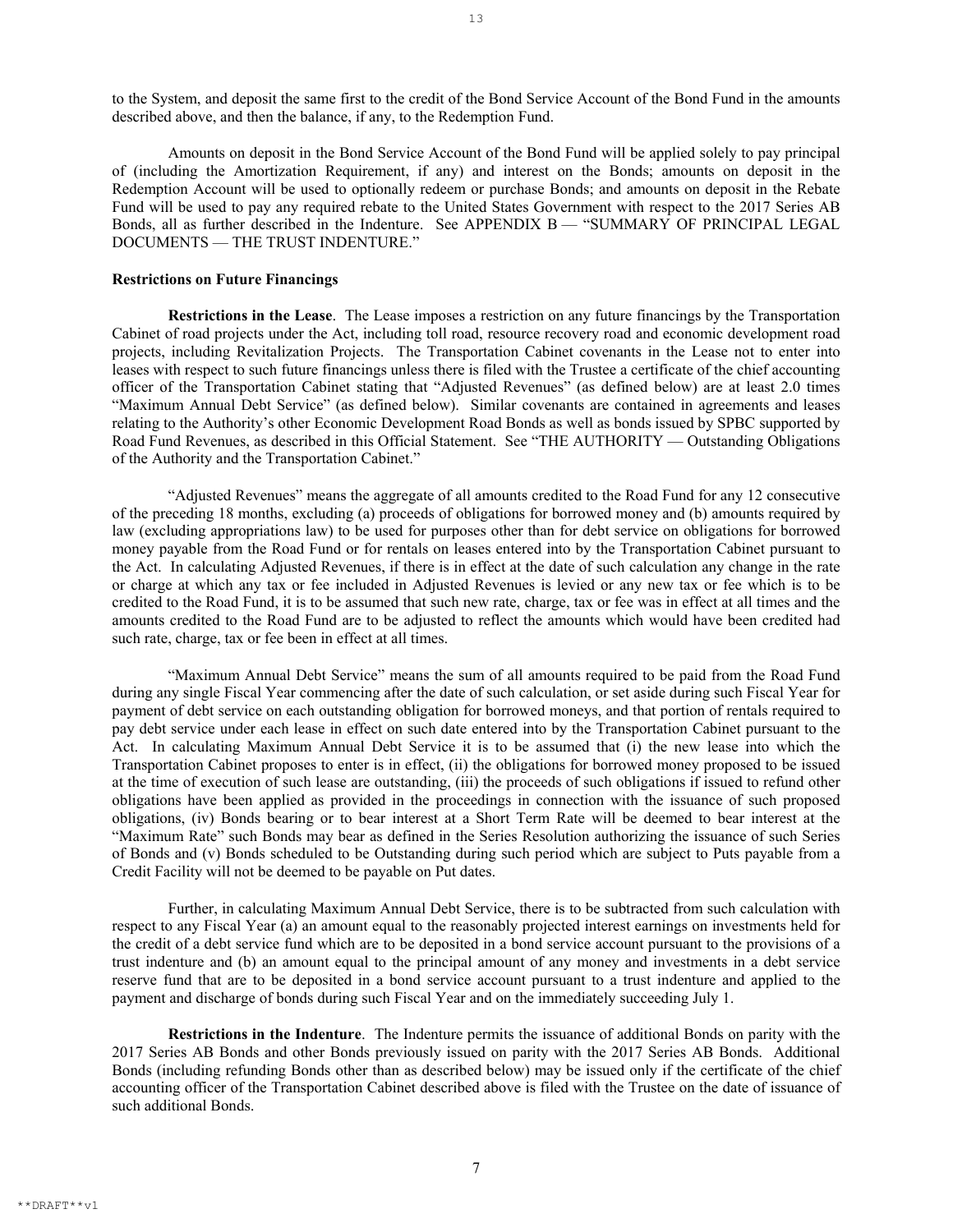Bonds of any Series to refund Bonds may be authenticated and delivered by the Trustee without compliance with the requirement described above if there is filed with the Trustee a certificate of the Chairman of the Authority stating that the aggregate principal and interest requirements, assuming the issuance of such refunding Bonds, in Fiscal Years after the Fiscal Year in which such series of Bonds is to be issued through the last stated maturity date of any Bonds, other than the Bonds to be refunded, Outstanding immediately prior to the issuance of such Series of Bonds will not be greater than the aggregate of the principal and interest requirements in such future Fiscal Years calculated immediately prior to the proposed issuance of such Series of Bonds. The Chairman of the Authority intends to deliver a certificate satisfying the requirements of this paragraph, indicating that the aggregate principal and interest of (i) the 2017 Series B Bonds and (ii) all other Bonds Outstanding (other than the Prior Bonds) equaling \$1,800,840,527 is less than the aggregate principal and interest of the Bonds Outstanding equaling \$1,809,825,200 immediately prior to the issuance of the 2017 Series AB Bonds and the refunding of the Prior Bonds. The calculations in the preceding sentence are based on payments owing from the Transportation Cabinet to the Authority and SPBC under leases.

Based upon amounts credited to the Road Fund for the twelve-month period ended June 30, 2017 and assuming issuance of the 2017 Series AB Bonds at the interest rates and with the maturities set forth on the inside cover page of this Official Statement (and the refunding of the Prior Bonds), the ratio of Adjusted Revenues to Maximum Annual Debt Service is estimated to be 6.86. Between December 2010 and March 2015, the prevailing rates for motor fuel taxes exceeded the statutory floor. Upon passage of HB 299, enacted by the 2015 Regular Session of the General Assembly, the prevailing rates for the motor fuel taxes were at the new statutory floor from April 1, 2015 through June 30, 2017, and will remain at the statutory floor through June 30, 2018. See "THE TRANSPORTATION CABINET – Revenue Sources of the Transportation Cabinet" and "THE TRANSPORTATION CABINET – Recent Changes to Road Fund Receipts – Kentucky Gasoline Motor Fuel Tax Rate History". The ratio is based on an estimated Maximum Annual Debt Service of \$170,272,877, which includes payments by the Transportation Cabinet to the Authority and SPBC under leases.

# **THE AUTHORITY**

#### **General**

The Authority was created by the Act and constitutes a de jure municipal corporation and political subdivision of the Commonwealth. The Authority is authorized under the Act, subject to the limitations contained in the Biennial Appropriations Act and terms of written agreements with the Transportation Cabinet, to construct, reconstruct, maintain, repair and operate turnpike projects, resource recovery road projects, and economic development road projects, to lease such projects to the Transportation Cabinet and to issue its revenue bonds, revenue refunding bonds, revenue notes and revenue bond anticipation notes to finance such projects. The Authority members are the Governor (serving as Chairman), the Lieutenant Governor (serving as Vice Chairman), the Attorney General, the Secretary of the Finance and Administration Cabinet, the Secretary of the Transportation Cabinet, the State Highway Engineer and the Secretary of the Cabinet for Economic Development. The current members of the Authority are as follows:

| Governor                                      | Matthew G. Bevin       |
|-----------------------------------------------|------------------------|
| Lieutenant Governor                           | Jenean M. Hampton      |
| <b>Attorney General</b>                       | Andrew G. Beshear      |
| Secretary, Finance and Administration Cabinet | William M. Landrum III |
| Secretary, Transportation Cabinet             | Greg Thomas            |
| State Highway Engineer                        | Patty Dunaway          |
| Secretary, Cabinet for Economic Development   | Terry R. Gill, Jr.     |

The Executive Director of the Authority is Edgar C. Ross, the Treasurer of the Authority is Steven A. Starkweather and the Secretary of the Authority is Ryan Barrow.

The Act establishes and governs the operations of the Authority and authorizes and empowers the Authority under the terms of written agreements with the Transportation Cabinet to construct, reconstruct, maintain, repair and operate projects, resource recovery road projects and economic development road projects, to lease such projects to the Transportation Cabinet, to issue revenue bonds to finance such projects and to refund such revenue bonds. The Authority is also empowered to issue revenue notes and revenue bond anticipation notes.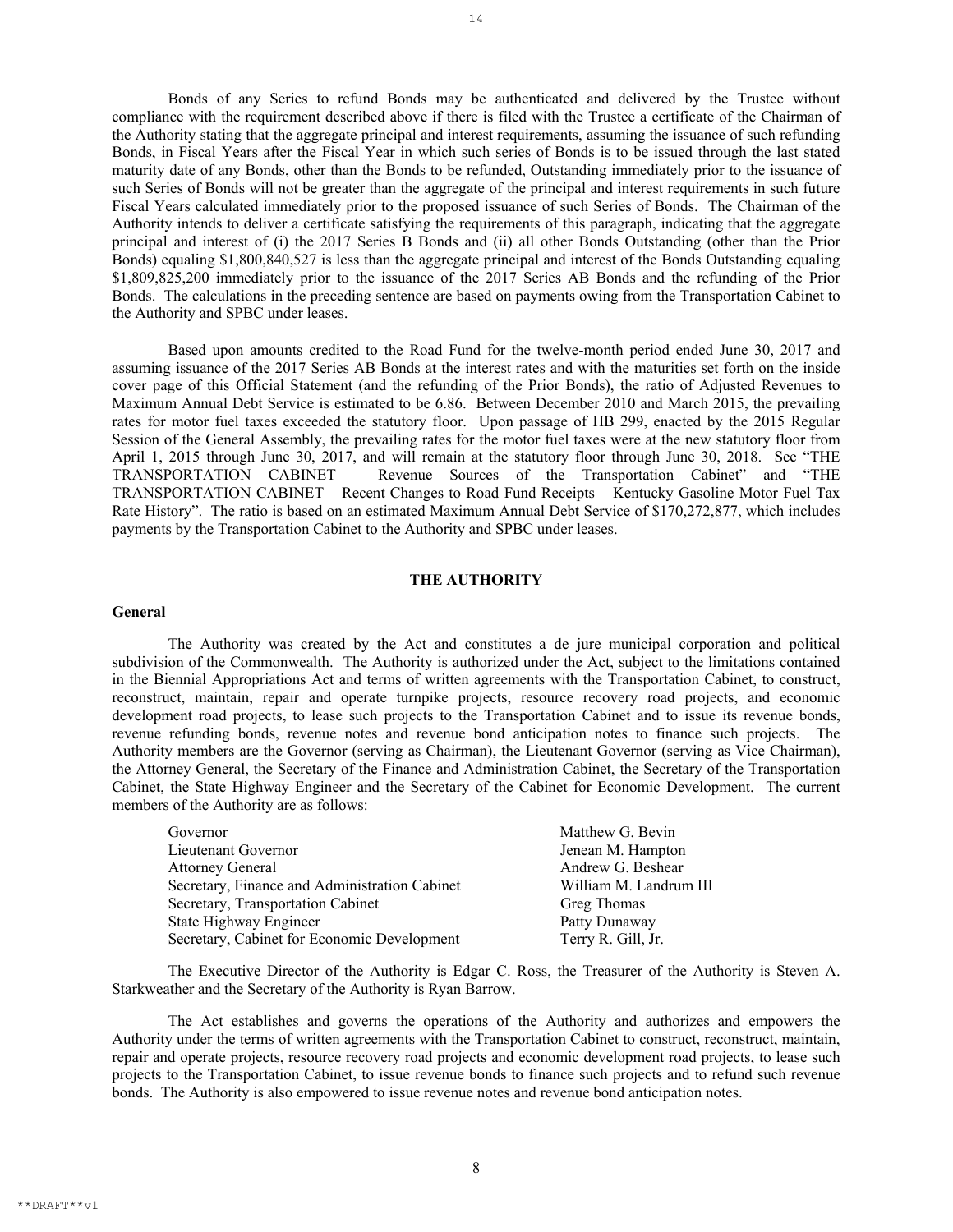### **Transportation Cabinet Projects Financed by the Authority**

Pursuant to the Act, the Transportation Cabinet and the Authority are empowered to enter into agreements and leases for various types of highway projects. The following briefly describes each of the types of projects which have been or are currently planned to be financed under the Act.

**Economic Development Road Projects; Revitalization Projects**. In 1980, the Kentucky General Assembly amended the Act to empower the Authority to issue obligations to finance economic development road projects which are currently defined in the Act to mean the construction, reconstruction or relocation of any highway, road or thoroughfare, or such part or parts thereof, as designated by the Transportation Cabinet as a part of the economic development road system of the Commonwealth. The Kentucky General Assembly found that "in many cases, highways, roads and thoroughfares which are vital economic links between various sections of the Commonwealth have become, by reason of age and continued usage, obsolete and are no longer capable of affording the services required in a modern industrial society," and authorized the Authority to issue economic development road revenue bonds to correct such conditions. The Authority financed economic development road projects through the issuance of bonds in 1984 and 1987. The Act was amended in 1990, and Revitalization Projects were financed through the issuance of bonds in 1990, 1992, 1993, 1995, 2000, 2001, 2004, 2005, 2006, 2008, 2009, 2010, 2011, 2012, 2013, 2014, 2015 and 2016.

*(Remainder of Page Intentionally Left Blank)*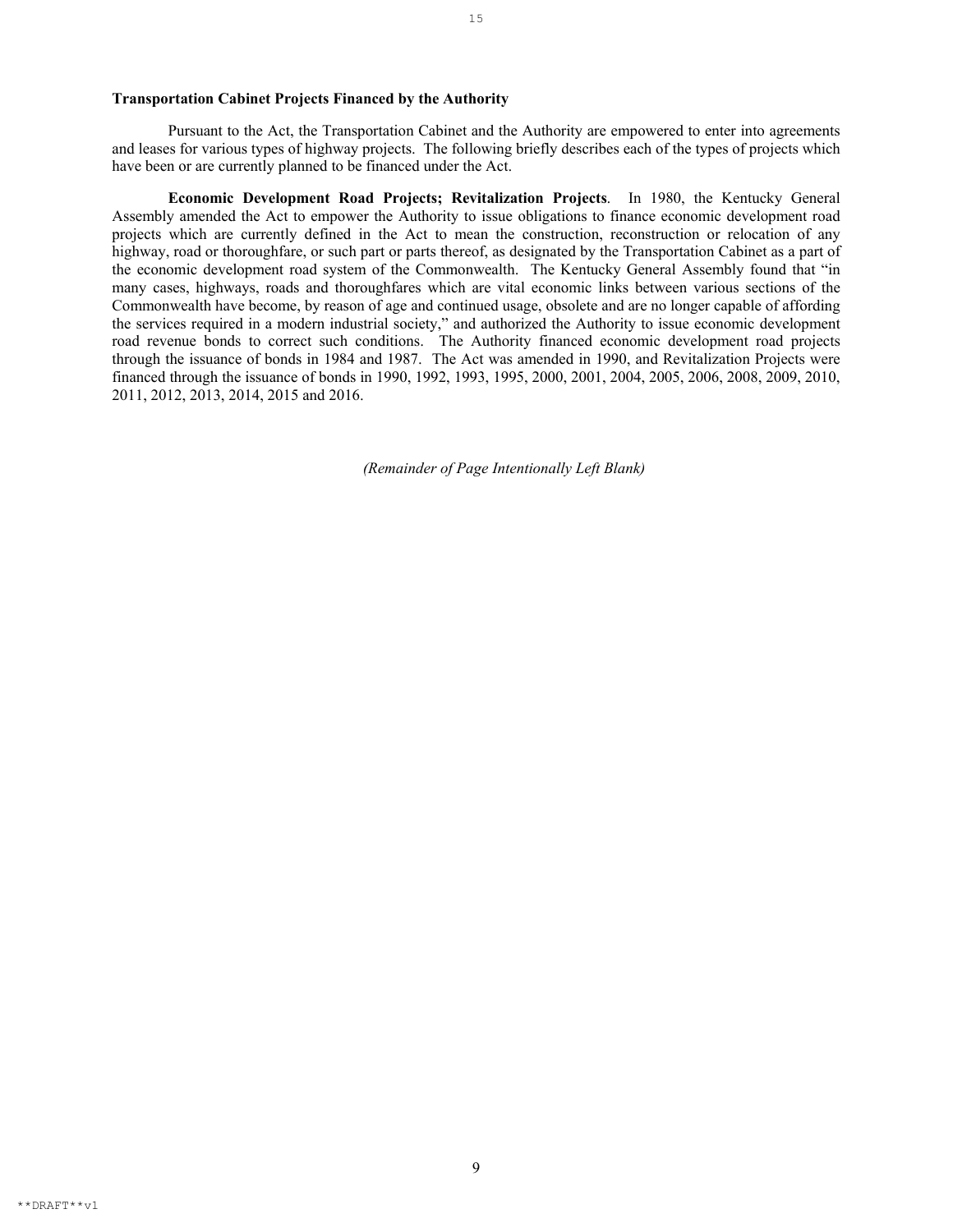# **Outstanding Obligations of the Authority and the Transportation Cabinet**

The outstanding bond obligations of the Authority and the SPBC that constitute obligations of the Transportation Cabinet as of July 1, 2017 assuming the July 1 payment was made on June 30 are as follows:

| <b>Name of Revenue Bond Issue</b>        | Date          |                       | Original<br><b>Principal Amount</b><br><b>Issued</b> | Par<br><b>Amount</b> |
|------------------------------------------|---------------|-----------------------|------------------------------------------------------|----------------------|
|                                          | <b>Issued</b> | <b>Final Maturity</b> |                                                      | Outstanding          |
| <b>Bonds Issued by the Authority</b>     |               |                       |                                                      |                      |
| Economic Development Road Revenue        |               |                       |                                                      |                      |
| Bonds and Road Revenue Refunding Bonds   |               |                       |                                                      |                      |
| (Revitalization Projects)                |               |                       |                                                      |                      |
| Series 2008A                             | 8/14/2008     | 7/1/2018              | \$.<br>195,665,000                                   | \$<br>10,600,000     |
| Series 2009A                             | 4/28/2009     | 7/1/2019              | 153,305,000                                          | 14,355,000           |
| Series 2010A                             | 6/25/2010     | 7/1/2020              | 153,260,000                                          | 68,875,000           |
| Series 2010B                             | 6/25/2010     | 7/1/2030              | 187,640,000                                          | 187,640,000          |
| Series 2011A*                            | 4/19/2011     | 7/1/2031              | 115,175,000                                          | 55,195,000           |
| Series 2012A*                            | 3/13/2012     | 7/1/2032              | 218,200,000                                          | 122,790,000          |
| Series 2013A*                            | 10/2/2013     | 7/1/2033              | 187,625,000                                          | 126,830,000          |
| Series 2014A                             | 6/25/2014     | 7/1/2025              | 121,325,000                                          | 101,050,000          |
| Series 2015A                             | 7/22/2015     | 7/1/2035              | 68,880,000                                           | 66,350,000           |
| Series 2015B                             | 7/22/2015     | 7/1/2026              | 122,005,000                                          | 112,185,000          |
| Series 2016A                             | 4/7/2016      | 7/1/2029              | 222,670,000                                          | 219,370,000          |
| Series 2016B                             | 12/17/16      | 7/1/2036              | 41,980,000                                           | 40,940,000           |
| Total Outstanding Bonds of the Authority |               |                       | \$1,787,730,000                                      | \$1.126,180,000      |
| <b>Bonds Issued by the SPBC</b>          |               |                       |                                                      |                      |
| Road Fund Revenue and Revenue Refunding  |               |                       |                                                      |                      |
| <b>Bonds</b>                             |               |                       |                                                      |                      |
| Project No. 94                           | 2/25/2009     | 5/1/2021              | \$<br>33,750,000                                     | \$<br>9,415,000      |
| Project No. 73 (Taxable Fourth Series)   | 11/15/2011    | 11/1/2021             | 43,700,000                                           | 30,915,000           |
| Project No. 107 (Series A)               | 5/21/2014     | 5/1/2030              | 6,085,000                                            | 6,085,000            |
| Project No. 107 (Series B - Taxable)     | 5/21/2014     | 5/1/2022              | 4,400,000                                            | 2,715,000            |
| Project No. 111                          | 12/3/2015     | 11/1/2035             | 4,960,000                                            | 4,775,000            |
| Total Outstanding Bonds of the SPBC      |               |                       | 92,895,000                                           | 53,905,000           |
| <b>TOTAL TRANSPORTATION CABINET</b>      |               |                       |                                                      |                      |
| <b>BOND OBLIGATIONS</b>                  |               |                       | \$1,880,625,000                                      | \$1,180,085,000      |

Source: Turnpike Authority of Kentucky and Transportation Cabinet

\* Reflects the issuance of the 2017 Series B Bonds for the purpose of the advance refunding of those certain maturities of the 2011 Series A Bonds, the 2012 Series A Bonds and the 2013 Series A Bonds set forth in Appendix C.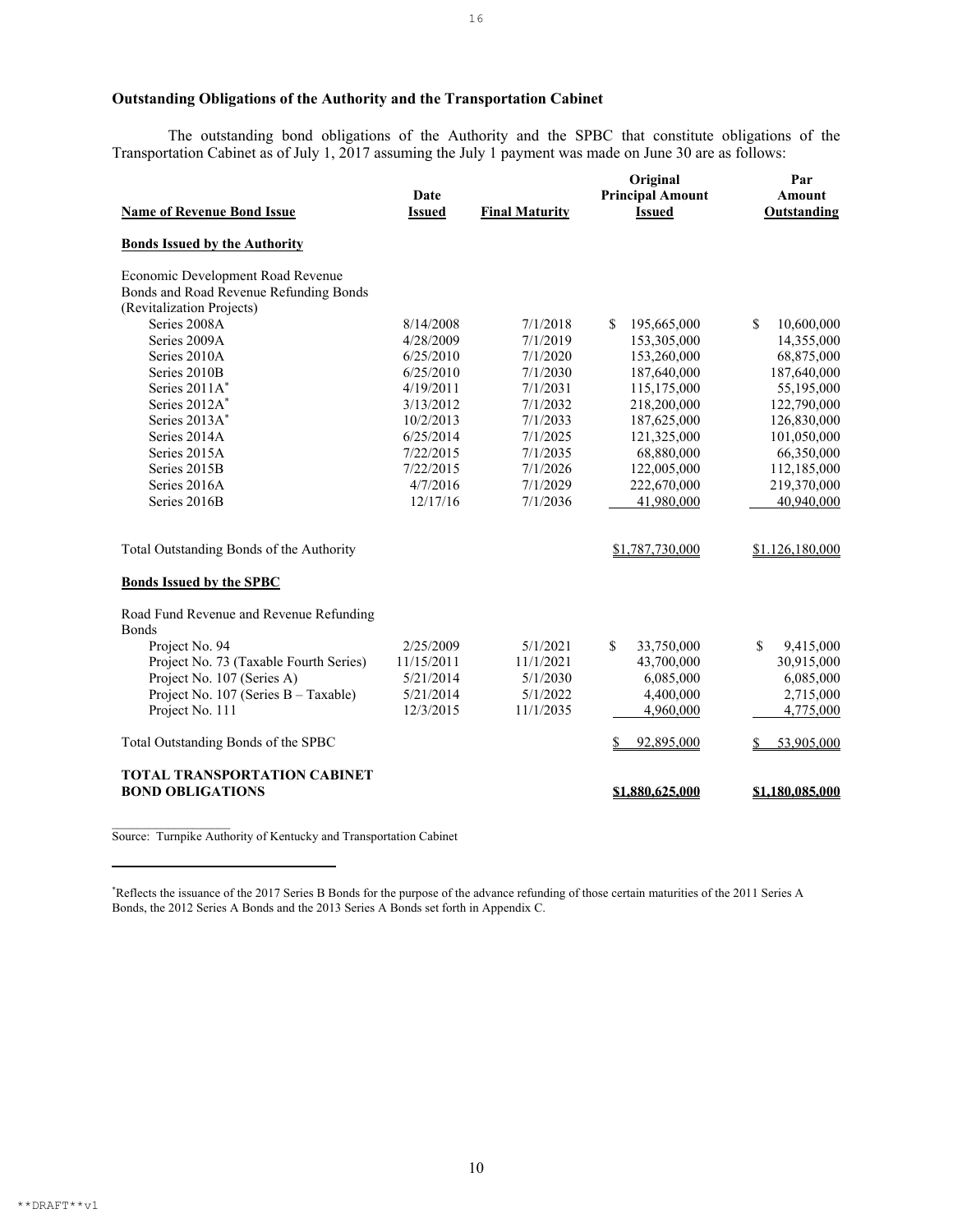### **Outstanding Debt Service Requirements**

The following table sets forth the outstanding debt service requirements of the Authority and the SPBC that constitute obligations of the Transportation Cabinet as of the end of each June 30:

|                    | <b>Outstanding Debt Service</b> |              | <b>2017 Series AB Bonds</b> |                 |                 |                    |
|--------------------|---------------------------------|--------------|-----------------------------|-----------------|-----------------|--------------------|
| <b>Fiscal Year</b> | Authority <sup>1,2</sup>        | <b>SPBC</b>  | Principal                   | <b>Interest</b> | <b>Total</b>    | <b>Total</b>       |
| 2018               | \$150,629,053                   | \$12,080,203 | \$<br>570,000               | \$6,993,621     | \$<br>7,563,621 | 170,272,877<br>\$. |
| 2019               | 149,688,915                     | 12,083,064   |                             | 8,154,413       | 8,154,413       | 169,926,391        |
| 2020               | 137,650,977                     | 8,941,938    |                             | 8,154,413       | 8,154,413       | 154,747,328        |
| 2021               | 137,676,958                     | 8,941,196    |                             | 8,154,413       | 8,154,413       | 154,772,566        |
| 2022               | 122,414,193                     | 7,943,200    | 4,855,000                   | 8,154,413       | 13,009,413      | 143,366,805        |
| 2023               | 110,603,047                     | 1,179,844    | 16,460,000                  | 7,950,513       | 24,410,513      | 136, 193, 404      |
| 2024               | 100,704,610                     | 1,180,244    | 27,145,000                  | 7,160,663       | 34, 305, 663    | 136,190,516        |
| 2025               | 100,414,237                     | 1,179,344    | 28,630,000                  | 5,968,013       | 34,598,013      | 136, 191, 594      |
| 2026               | 82,182,338                      | 1,178,944    | 29,755,000                  | 4,549,013       | 34,304,013      | 117,665,294        |
| 2027               | 71,535,900                      | 1,178,794    | 28,285,000                  | 3,151,825       | 31,436,825      | 104,151,518        |
| 2028               | 79,595,875                      | 1,174,019    | 21,135,000                  | 1,799,650       | 22,934,650      | 103,704,544        |
| 2029               | 80,166,110                      | 1,178,253    | 1,650,000                   | 742,900         | 2,392,900       | 83,737,263         |
| 2030               | 69,314,057                      | 1,180,113    | 1,730,000                   | 660,400         | 2,390,400       | 72,884,570         |
| 2031               | 50,095,168                      | 344,688      | 1,785,000                   | 608,500         | 2,393,500       | 52,833,355         |
| 2032               | 42,146,774                      | 340,163      | 1,835,000                   | 554,950         | 2,389,950       | 44,876,886         |
| 2033               | 24,369,686                      | 340,019      | 1,930,000                   | 463,200         | 2,393,200       | 27,102,905         |
| 2034               | 9,024,005                       | 344,256      | 2,025,000                   | 366,700         | 2,391,700       | 11,759,961         |
| 2035               | 9,024,105                       | 342,853      | 2,095,000                   | 295,825         | 2,390,825       | 11,757,783         |
| 2036               | 6,098,930                       | 335,981      | 2,170,000                   | 222,500         | 2,392,500       | 8,827,411          |
| 2037               |                                 |              | 2,280,000                   | 114,000         | 2,394,000       | 2,394,000          |
|                    |                                 |              |                             |                 | \$5.00          |                    |
| Total*             | \$1,533,334,937                 | \$61,467,113 | \$174,335,000               | \$74,219,921    | \$248,554,921   | \$1,843,356,971    |

Notes: 1. July principal and interest payments are paid and included in the prior fiscal year.

2. Outstanding debt service does not take into account receipt of direct payments from the United States Treasury under the Build America Bond program for the 2010 Series B Bonds.

\* Totals may not add due to rounding.

# **FUTURE FINANCINGS**

The 2010 Extraordinary Session of the General Assembly adopted House Bill 3 (The Kentucky Transportation Cabinet Budget), which included authorization for \$400 million of Economic Development Road Revenue Bonds to support projects in the Biennial Highway Construction Plan, of which \$200 million was permanently funded by the Economic Development Road Revenue Bonds (Revitalization Projects), 2013 Series A Bonds, \$75 million permanently funded by the 2015 Series A Bonds, and \$45 million permanently funded by the Economic Development Road Revenue Bonds (Revitalization Projects), 2016 Series B Bonds. Of the remaining \$80 million authorization, approximately \$30 million is to be permanently funded through the issuance of the 2017 Series A Bonds offered hereby.

House Bill 2 of the 2012 Extraordinary Session of the General Assembly authorized \$12.5 million for the replacement of the Driver Licensing System expected to be issued through SPBC during calendar year 2018.

The Kentucky General Assembly may authorize additional debt financing to support various capital initiatives of the Commonwealth in future budgets. Bonds may also be issued to refund outstanding appropriationsupported bonds.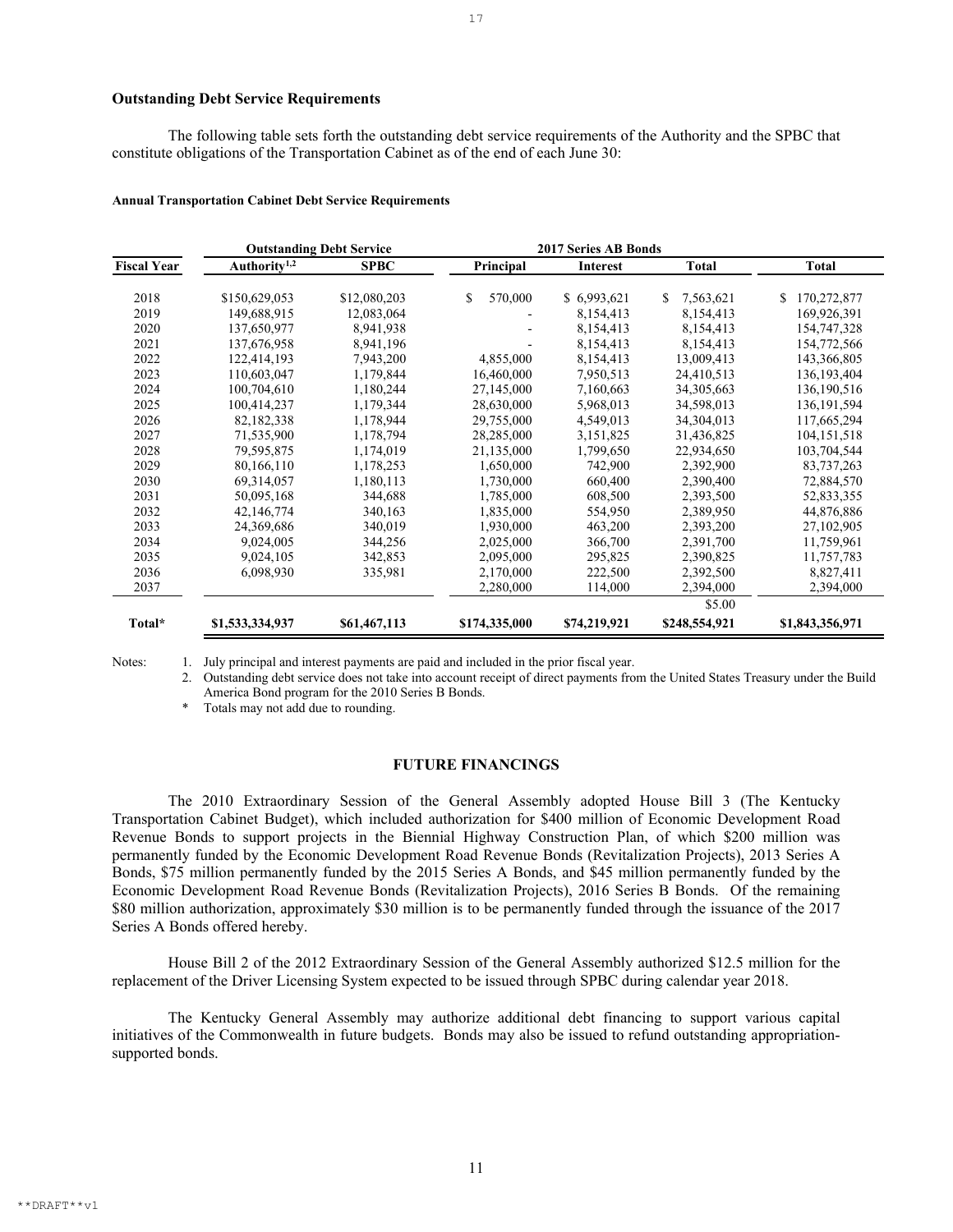### **THE TRANSPORTATION CABINET**

## **General**

The Department of Highways was established as an agency of the Commonwealth by the 1912 General Assembly. Pursuant to Executive Orders 72-288 and 73-543, confirmed by the Kentucky General Assembly by legislation enacted in 1974, the Department of Transportation (the "Department"), predecessor to the Transportation Cabinet, was created as the successor to, and represented a reorganization and consolidation of, the Departments of Highways, Motor Transportation and Aeronautics. The Department also succeeded to certain specific functions and responsibilities of the Department of Public Safety and the Department of Revenue as such functions and responsibilities related to transportation. Pursuant to legislation enacted in 1982, the Transportation Cabinet was created as a successor to and succeeded to all duties of the Department.

The Transportation Cabinet is responsible for the construction, reconstruction and maintenance of the Commonwealth's primary road system, which carries an estimated 85% of the Commonwealth's motor vehicle traffic. This represents nearly 40.1 billion vehicle miles of travel. The system consists of some 27,620 miles of parkways, interstate highways, the economic development road system, primary roads, secondary roads, rural secondary roads and supplemental roads, and includes over 9,000 bridges. Additionally, the Transportation Cabinet provides direction for licensed airports and heliports throughout the Commonwealth.

The Transportation Cabinet also regulates the operation of motor vehicles upon Kentucky's public highways and registers approximately 4.0 million vehicles and licenses 3.0 million drivers. The Transportation Cabinet is also responsible for administratively enforcing Kentucky and federal laws and regulations pertaining to commercial vehicles in regard to weight and size limits, operating authority, safety, and tax compliance.

#### **Organization and Management**

The Transportation Cabinet is organized into four major operating departments: Highways, Rural and Municipal Aid, Vehicle Regulation, and Aviation. Eleven offices perform staff functions: Office of the Secretary, Budget and Fiscal Management, Legal Services, Inspector General, Information Technology, Support Services, Audits, Human Resources Management, Transportation Delivery, Civil Rights and Small Business Development and Public Affairs. The Transportation Cabinet currently employs approximately 4,500 people on a full-time basis.

The Transportation Cabinet is headed by a Secretary of Transportation, who is appointed by the Governor. Each Department is organized under an appointed Commissioner and each Office is supervised by an Executive Director. The engineering functions of the organization are under the supervision of a Commissioner of Highways, a State Highway Engineer and three Executive Directors, who also serve at the pleasure of the Governor. Middle management of the Transportation Cabinet is composed primarily of career employees, most of whom are members of the classified service, which is the Commonwealth's merit system for employees. Virtually all engineering personnel are protected under the classified service, assuring stability and continuity in the programs of the Transportation Cabinet.

## **Operations and Maintenance**

The Transportation Cabinet provides transportation services to the traveling public through a network of highly developed programs and operating units. To assure prompt and efficient delivery of services across the Commonwealth, the Transportation Cabinet operates 12 regional district offices, and highway maintenance facilities in each of the 120 counties.

The Transportation Cabinet relies on automated systems for tracking and assessing the activities in virtually all functional areas. The Transportation Cabinet uses a sophisticated automated maintenance management system that provides managers with performance data on all aspects of roadway maintenance work. The Transportation Cabinet also maintains an extensive and detailed database of the Commonwealth's highway infrastructure.

The Transportation Cabinet is committed to efficiency and cost containment. First, the Commonwealth has made an effort over the past decade to restrain growth in government employment levels. The Kentucky Transportation Cabinet has been among the most successful state agencies in actually reducing personnel levels. Second, the Transportation Cabinet has sought to use private contractors to perform maintenance and other functions

18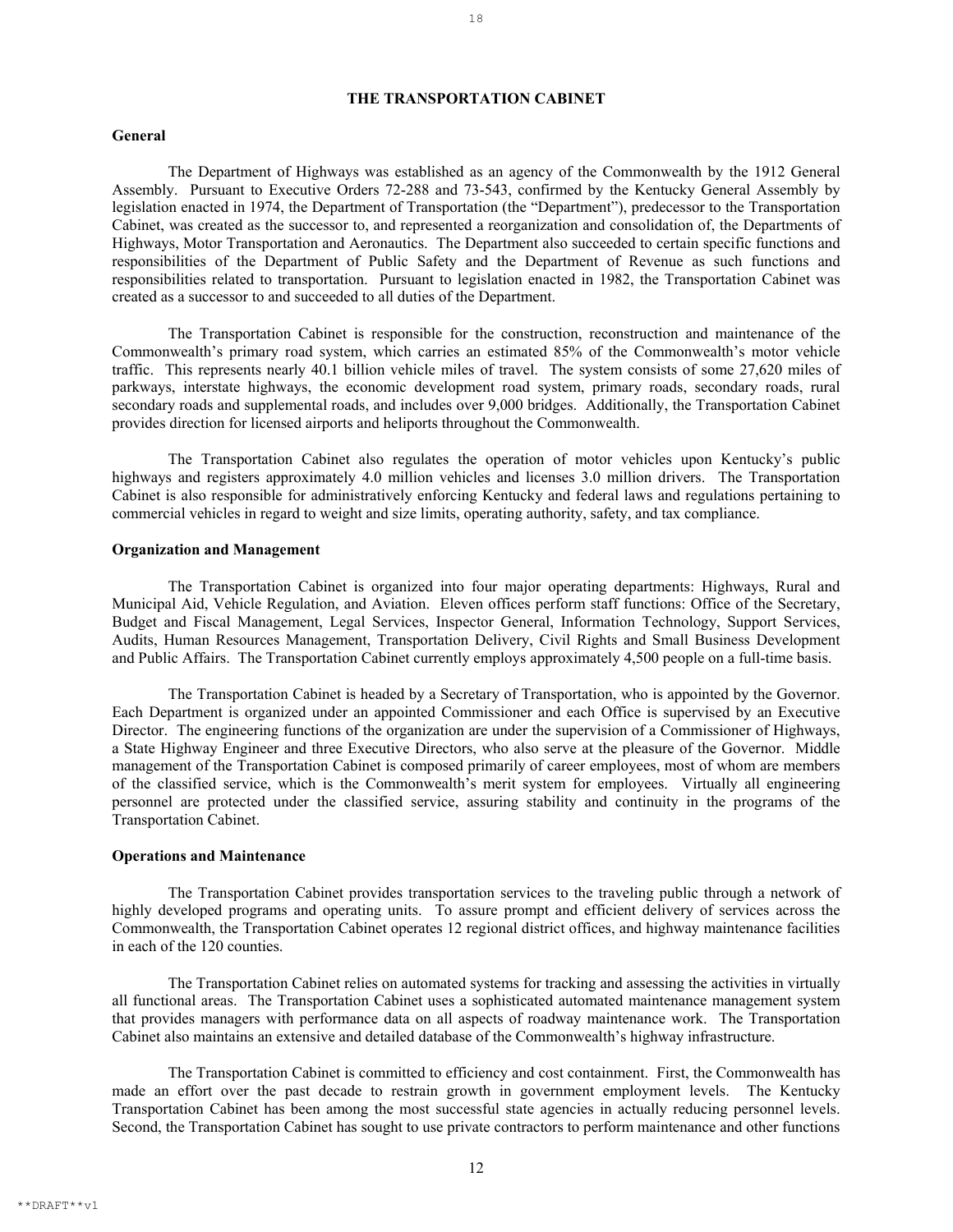where economies can and have been realized. Finally, the Transportation Cabinet's enhanced program of resurfacing and major road construction and reconstruction has reduced the need for day-to-day maintenance on many routes.

## **Capital Planning For Highways**

**General**. The Commonwealth's road planning process is structured to ensure the development of a continuous and credible highway improvement program that complements the Commonwealth's overall transportation system. The process and its products have evolved considerably over the past decade as the Transportation Cabinet has lengthened its planning horizon and the General Assembly has assumed a more participatory role.

Prior to 1982, the Transportation Cabinet had internally identified, planned, and designed potential projects. Those projects which were approved by the Secretary were made a part of the Transportation Cabinet's five-year program and moved to construction as funds became available. In the 1982 Regular Session of the Kentucky General Assembly, legislation was enacted calling upon the Transportation Cabinet to present each regular session of the General Assembly with a proposed highway construction program for the next three biennial periods. This proposed program for the three biennial periods is referred to as the "Six-Year Plan."

The Six-Year Plan consists of a biennial construction program and a four-year preconstruction planning document. It is through this plan that legislative involvement in the project development process has been assured. In recent years, the Six-Year Plan has formed the foundation for development by the Transportation Cabinet of a more forward-looking transportation planning tool, which is formally known as the "Statewide Transportation Plan." This plan, required first by the 1991 Federal Authorization Act, Intermodal Surface Transportation Efficiency Act (ISTEA) and continued in the Transportation Equity Act for the 21st Century (TEA-21) in 1998, the Safe, Accountable, Flexible, Efficient Transportation Equity Act, A Legacy for Users (SAFETEA-LU) in 2005, the Moving Ahead for Progress in the 21<sup>st</sup> Century (MAP-21) in 2012 and the Fixing America's Surface Transportation Act (FAST Act) in 2015, integrates all modes of transportation and expands the horizon of project needs identification beyond the six-year period prescribed by Kentucky statutes and allows a more far-sighted approach to transportation planning.

**Highway Plan Development**. Beginning with an unconstrained list of potential projects, the planning process, utilizing input from local citizens and officials, Area Development District Public Involvement Committees, Metropolitan Planning Organization Committees, and Transportation Cabinet staff, sets priorities and establishes a 20-year program based on future funding levels. Highway projects identified for the first six years and approved by the Kentucky Legislature every two years, represent the highest priority projects and constitute the Six-Year Plan. The remaining projects are prioritized and selected every four years for the Statewide Transportation Plan and for possible inclusion in later Six-Year Plans. The most current Six-Year Plan consists of approximately 1,192 roadway projects that are eligible for state and federal funding. Each project has been evaluated, based on its relative contribution toward the satisfaction of four goal-oriented criteria. These goals focus on: (1) preservation and management of the existing transportation system, (2) providing system connectivity of the individual modes to promote economic development, (3) coordination and cooperation among a wide variety of interests in the transportation planning process, and (4) enhancement of transportation system safety and convenience for the benefit of its many users.

**Identification of Needs**. To assist in the identification of highway needs across the Commonwealth, the Transportation Cabinet conducts an on-going roadway inventory program. The data gathered through the inventory process is wide-ranging and includes such criteria as traffic volumes, physical roadway features (pavement width, pavement condition, bridge conditions, etc.), accident statistics, and average travel speeds. This information is analyzed to arrive at a relative assessment of the service provided by each roadway section.

In addition to the evaluation of roadway inventory data, the Transportation Cabinet relies heavily upon input from the Commonwealth's 15 Area Development Districts, the nine Metropolitan Planning Organizations, members of the General Assembly, public involvement and community action committees and the leaders of city and county governments for project needs identification. This "partnership" involving participants from the local, regional, and state levels provides information to the Transportation Cabinet concerning growth trends, connectivity and access issues and economic development efforts to which the highway infrastructure must respond.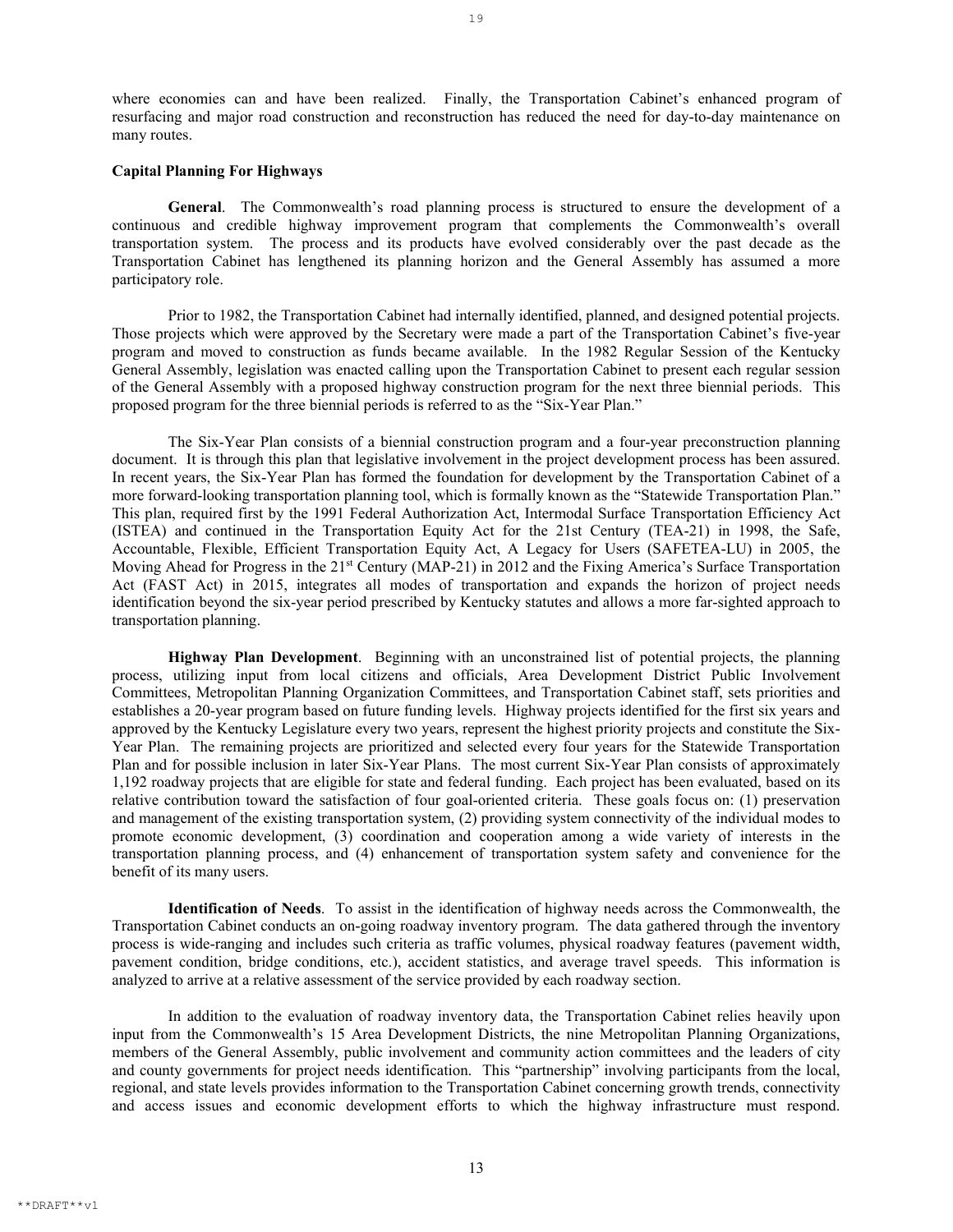Additionally, the Transportation Cabinet's engineering and technical staff perform travel demand and traffic forecasting and systems analysis to allow application of those key elements in the identification of projects.

In preparing the 2018 Recommended Highway Plan, the Kentucky Transportation Cabinet has developed a more data-driven, objective and collaborative approach to help determine the state's transportation funding priorities. SHIFT – Strategic Highway Investment Formula for Tomorrow – helps bring balance and dependability to Kentucky's Highway Plan. SHIFT uses quantitative data -- measures such as crashes, fatalities, traffic volumes, delays, economic growth – to assess the benefits of planned projects and compare them to each other, with investment priorities in projects that improve safety, reduce congestion, fuel job growth, spend tax dollars wisely, and preserve Kentucky's roads and bridges. The model also includes collaboration with local transportation leaders throughout the process to help shape regional funding priorities. SHIFT helps determine projects with statewide benefit -- interstates and highways that move people and goods from one Kentucky region to another and to other states, and regional benefit – non-interstate and highways that move people and goods within individual regions of Kentucky. Once local transportation officials have completed their priority ranking, KYTC will use the statewide and regional lists to develop the Governor's Recommended Highway Plan to be presented to the 2018 General Assembly.

**Implementation of the Six-Year Plan**. Kentucky's Six-Year Plan is funded through the use of Commonwealth and federal highway dollars. Commonwealth funds are generally derived from fuel and motor vehicle excise taxes and other revenues to the Road Fund, plus the proceeds from road bonds issued by the Authority. Commonwealth funds are allocated to the Transportation Cabinet on a biennial basis and are used to finance state-funded projects or to match federal aid funds at various participation ratios dictated by the federal government. The majority of Kentucky's federal-aid highway funds are appropriated annually from the Federal Highway Trust Fund operated by the U.S. Department of Transportation. The annual federal-aid highway fund appropriation is governed by a multi-year federal authorization act. MAP-21 was enacted on July 6, 2012 and extended the Federal surface transportation programs for highways, highway safety, and transit through December 4, 2015.

On December 4, 2015 President Barack Obama signed into law the FAST Act. The FAST Act provides long-term funding certainty for surface transportation projects, giving States and local governments federal funding to move forward with transportation projects, like new highways and transit lines. The FAST Act provides \$305 billion of transportation funding through September 30, 2020, extends fuel taxes and other highway user taxes through September 30, 2022 and provides additional funding for the Highway Trust Fund to address shortfalls in the Highway Trust Fund. The FAST Act provided every state a 5.1% increase in formula funds in Federal Fiscal Year 2016. This funding increase is followed by annual increases ranging from 2.1% in Federal Fiscal Year 2017 to 2.4% in Federal Fiscal Year 2020, increases that are anticipated to approximately offset the effect of projected inflation during such years. The FAST Act allocates \$3.52 billion to Kentucky for transportation projects over five years, ranging from \$674 million in Fiscal Year 2016 to \$736 million in Fiscal Year 2020 with an average of approximately \$704 million annually or over the five year period, which is approximately a \$310 million total increase above prior funding levels for Kentucky. Effective June 2017, approximately \$12.1 million was rescinded from Kentucky's Federal-aid apportionments for Federal Fiscal Year 2017.

These federal-aid monies are generated by federal excise taxes and are made available in specific dollar amounts for specific types of improvements (i.e., national highway system, surface transportation program, bridge replacement projects, etc.). In general, all federal dollars must be spent within the appropriate funding category; however, states have some flexibility to transfer funds between program categories.

In preparing the Six-Year Plan, the Transportation Cabinet projects anticipated future funding levels against which future projects can be established. An effort is made to identify annual funding ceilings within each funding category and to budget proposed highway activities against those dollars expected to be available during the period. Once anticipated funding levels are set, projects are included in each funding category.

The overall transportation planning process in Kentucky and throughout the nation is constantly undergoing refinement. The federal FAST Act legislation built upon MAP-21, ISTEA, TEA-21 and SAFETEA-LU to strengthen requirements for both enhanced short-range and long-range transportation planning processes. Kentucky has adjusted its programs to meet those mandates. With these processes in place, program continuity is improved and Kentucky is positioned to provide a more credible and efficient future highway program.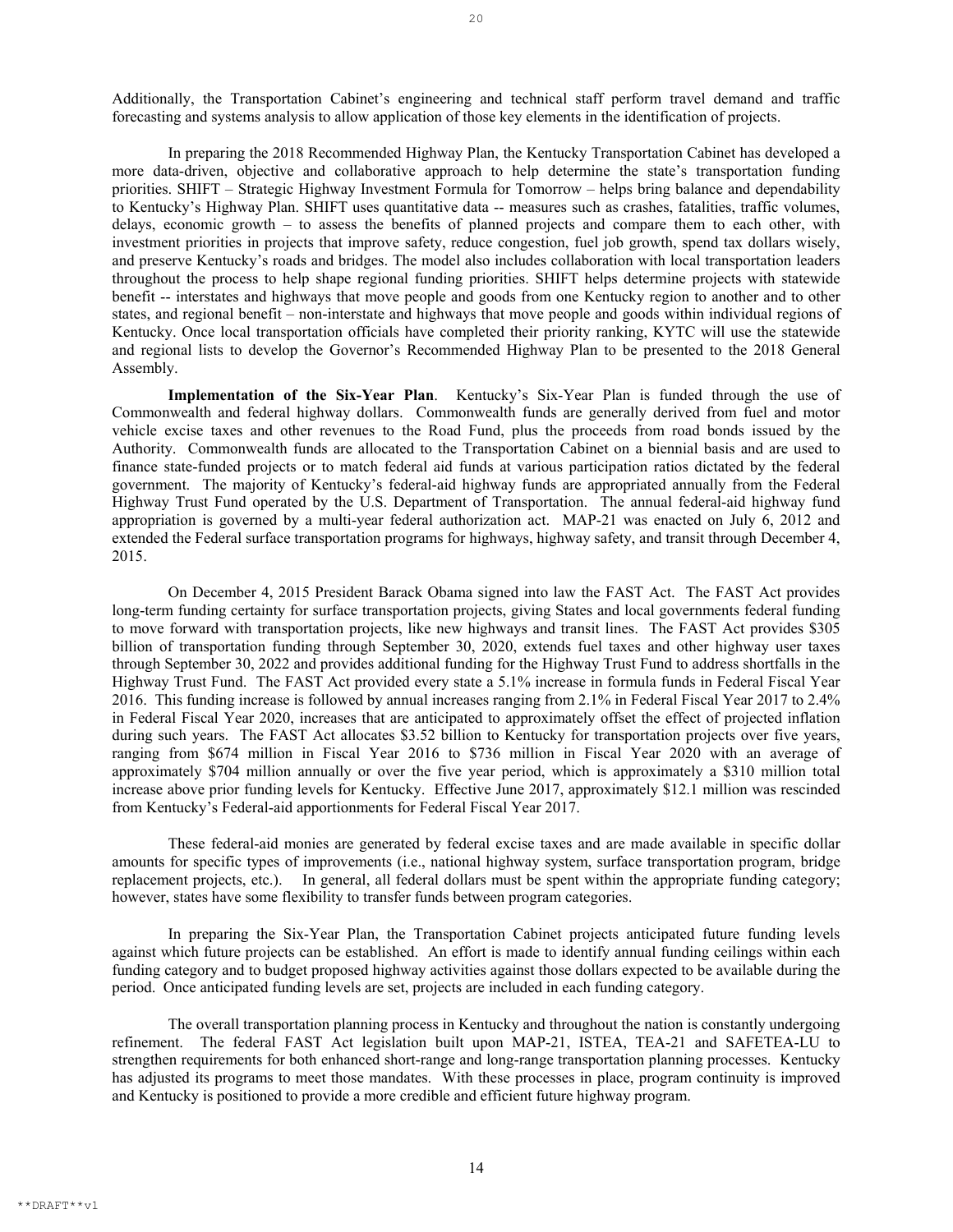### **Revenue Sources of the Transportation Cabinet**

**General**.The Transportation Cabinet is funded through appropriations from a diversified revenue base, including the Road Fund, federal funds, restricted agency funds, and the Commonwealth's General Fund. In addition, the Transportation Cabinet expends funds on behalf of various government agencies and other organizations, including the Turnpike Authority, that participate in the construction and maintenance of highway projects. In the case of the Turnpike Authority, these funds are generated through the issuance of revenue bonds.

*Chapter 48 of the Kentucky Revised Statutes provides that "money derived from the excise or license taxation relating to gasoline and other motor fuels, and moneys derived from fees, excise or license taxation relating to registration, operation or use of vehicles for use on public highways" must be deposited in the Road Fund. The Kentucky Constitution mandates that such revenues be applied solely for highway-related uses.* Section 230 of the Kentucky Constitution states in part as follows:

> No money derived from the excise or license taxation relating to gasoline and other motor fuels, and no monies derived from fees, excise or license taxation relating to registration, operation, or use of vehicles on public highways shall be expended for other than the cost of administration, statutory refunds and adjustments, payment of highway obligations, costs for construction, reconstruction, rights-of-way, maintenance and repair of public highways and bridges, and expense of enforcing state traffic and motor vehicle laws.

Following is a brief description of the various sources of revenue deposited in the Road Fund. The table under "THE TRANSPORTATION CABINET - Historical Available Road Fund Revenues, Expenses and Lease Rentals" herein provides an accounting of the portion of these revenue sources over each of the past five Fiscal Years that were available to pay debt service. These amounts are shown exclusive of any taxes, fees and miscellaneous revenues that are dedicated for other uses.

**Motor Vehicle Usage Tax**. Motor vehicle usage taxes are currently imposed on the sale or transfer of new or used motor vehicles at the rate of 6% of the vehicle's value. The value on which the tax is assessed on new cars is a percentage of the manufacturer's suggested retail price and for used cars and trucks is based on a notarized affidavit, prepared by both the buyer and seller, attesting to the actual cash consideration paid for the vehicle. See "Recent Changes to Road Fund Receipts" for a description of a new usage tax allowance credit.

During Fiscal Years 2013-2015, the motor vehicle usage taxes have made up approximately 38% of the total monies deposited to the Road Fund and available to pay lease rentals, for Fiscal Year 2016, the motor vehicle usage taxes have made up approximately 42% of the total monies deposited to the Road Fund and available to pay lease rentals, and during Fiscal Year 2017, the motor vehicle usage taxes have comprised approximately 43% of the total monies deposited to the Road Fund and available to pay lease rentals. See "THE TRANSPORTATION CABINET — Historical Available Road Fund Revenues, Expenses and Lease Rentals" herein.

**Motor Fuel Taxes**. Motor fuel taxes are levied on gasoline, liquefied petroleum gas and special fuels (predominantly diesel fuel) sold for use in motor vehicles operated on public highways and set by statute. The law provides for a variable tax rate equal to 9% of the average wholesale price (awp) of gasoline, which shall be rounded to the third decimal. For Fiscal Year 2018, the motor fuel tax will be calculated on an awp of \$2.177 per gallon which is the statutory floor. The awp is calculated by the Department of Revenue for each calendar quarter using the awp from the first month of the previous quarter. The law further limits the awp increase to 10% from one fiscal year to the next, effectively capping the annual growth. In addition to the variable tax, the law provides for a supplemental highway-user motor fuel tax that is a fixed rate of 5 cents per gallon for gasoline and 2 cents per gallon for special fuels. See "THE TRANSPORTATION CABINET - Recent Changes to Road Fund Receipts" herein.

In addition to the above, firms operating commercial trucks in Kentucky are assessed a surtax of 2% of the awp on gasoline and 4.7% of the awp on special fuels on the amount of fuel used in operation on the public highways of the Commonwealth. By statute, this rate cannot be less than 3.6 cents per gallon on gasoline and 8.4 cents per gallon on special fuels. The current surtax rate effective July 1, 2017 was 4.35 cents for gasoline and 10.23 cents for special fuels which shall remain in effect through June 30, 2018.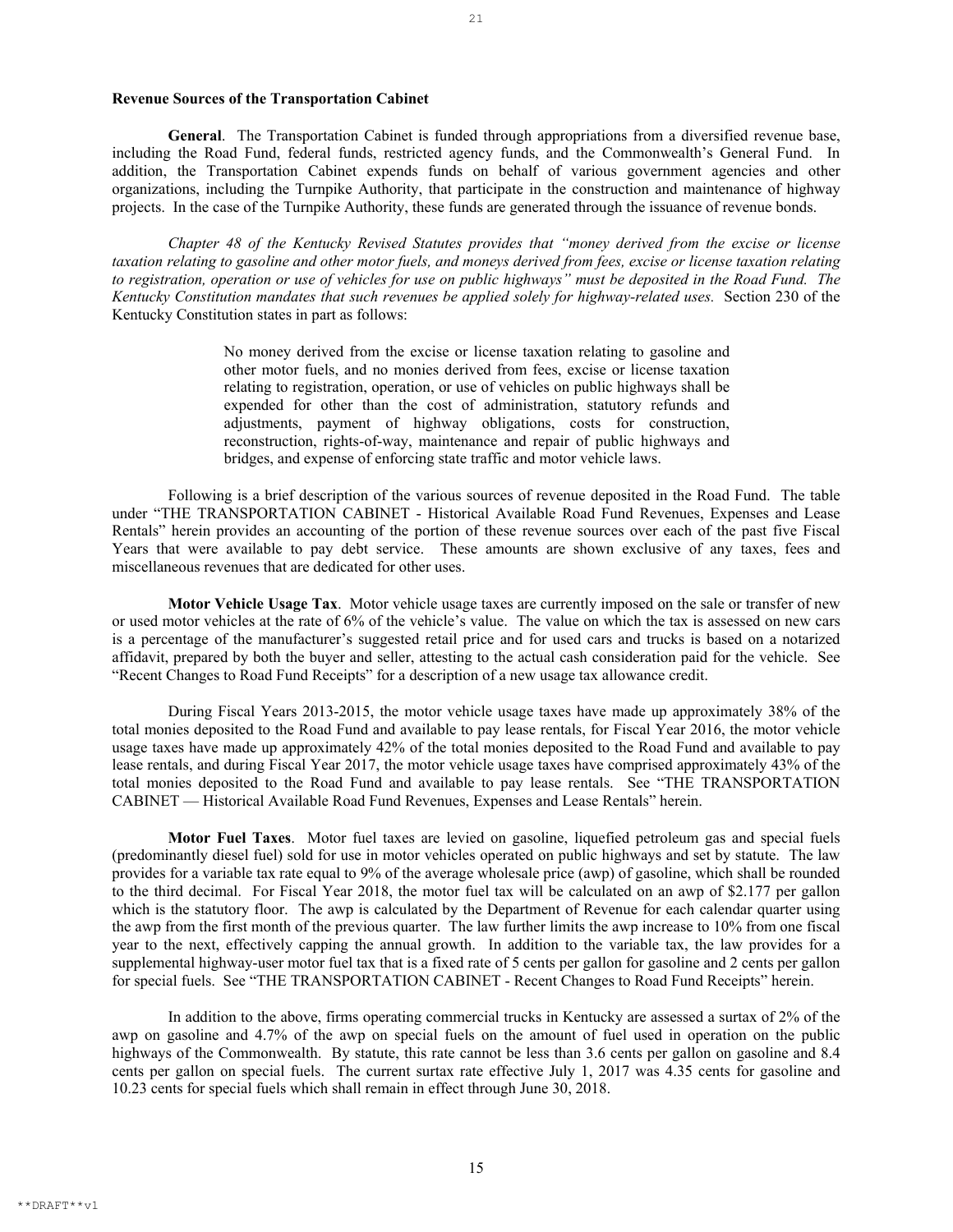These taxes made up approximately 41% of deposits in Fiscal Year 2013, 42% of deposits in Fiscal Year 2014, 41% of deposits in Fiscal Year 2015, 36% of deposits in Fiscal Year 2016, and 36% of deposits in Fiscal Year 2017 that were available for lease rentals. See "THE TRANSPORTATION CABINET — Historical Available Road Fund Revenues, Expenses and Lease Rentals" herein.

Further, a substantial portion of these motor fuels taxes is statutorily dedicated to a revenue sharing program and not available to pay lease rentals. See "THE TRANSPORTATION CABINET - Claims on Certain Transportation Cabinet Revenues" herein.

**Weight Distance Tax**. The weight distance tax is assessed on trucks operating on Kentucky roads at declared weights of 60,000 pounds or more at a rate of 2.85 cents per mile.

**Truck Licenses and Fees**. This category consists primarily of truck proportional registration fees, regular truck license fees, and highway special permits. Commercial trucks are assessed a per vehicle registration fee from \$24 to \$1,410 annually, based on the gross weight of the vehicle. Proportional registration fees are imposed on motor carriers and collected in their home state, then distributed to states in which the carrier operates, based on mileage driven. Kentucky's share of these funds represents collections on Kentucky-based carriers in excess of what is distributed to other states for those carriers, as well as distributions from other states based on mileage driven in Kentucky by out-of-state carriers. Highway special permits are derived from the issuance of permits to operate a truck that exceeds state regulations for weight and/or dimensional limitations.

**Passenger Vehicle Licenses and Fees**.Regular passenger vehicle licenses and specialty passenger vehicle licenses are the two main components of this category. The annual registration fee for cars and light trucks is \$21. Of the \$21 fee, \$11.50 is deposited in the Road Fund.

**Motor Vehicle Operator Licenses**. Effective July 1, 2005 the cost for a four-year license is \$20. House Bill 410 of the 2017 Regular Session was passed and will bring Kentucky into compliance with the federal REAL ID Act of 2005. Kentucky will have federally compliant driver licenses and personal ID cards, or Voluntary Travel IDs, available for issuance in 2019. The new federally-compliant driver license and ID card will be an 8-year credential at a cost of \$48. For those individuals who choose not to receive a federally compliant license or ID, they can instead receive an 8-year Standard Driver License or ID at the price of \$43. Those citizens choosing the Standard credential will need a passport or other acceptable identification documents to fly domestically or enter restricted federal governmental facilities. It is anticipated that Road Fund receipts will increase by approximately \$13 million a year for the first 4 years, and the increase will likely decrease to about \$9 million a year for the following 4 years.

#### **Recent Changes to Road Fund Receipts**

In recent years, the statutory changes enacted by the Kentucky General Assembly and various court cases have resulted in a number of changes that affect Road Fund receipts. A brief outline of some of the most notable tax modifications follows.

**Motor Vehicle Usage Tax**. The usage tax statutes generally provide for a usage tax of 6% levied on every motor vehicle used in Kentucky, subject to exemptions for certain kinds of transfers. The motor vehicle usage tax is collected when a motor vehicle is offered for registration for the first time in Kentucky or upon a transfer of ownership.

The 2013 General Assembly enacted legislation to make permanent a trade-in allowance for new vehicles in the Commonwealth for buyers who trade a used vehicle towards the purchase of a new vehicle. The purchaser pays the Motor Vehicle Usage Tax based on the value of the new vehicle in excess of the value of the trade-in vehicle. The trade-in allowance was effective July 1, 2014, and it reduced Road Fund receipts available to pay lease rentals by approximately \$45,790,000 in Fiscal Year 2015, approximately \$46,540,000 in Fiscal Year 2016, and approximately \$46,440,000 in Fiscal Year 2017.

The 2015 General Assembly enacted legislation, with the passage of H.B. 378, that exempted from taxation purchases made from Kentucky auto dealers by military service members assigned to duty in Kentucky. It reduced Road Fund receipts available to pay lease rentals by \$500,000 beginning in Fiscal Year 2016, and by \$500,000 in Fiscal Year 2017.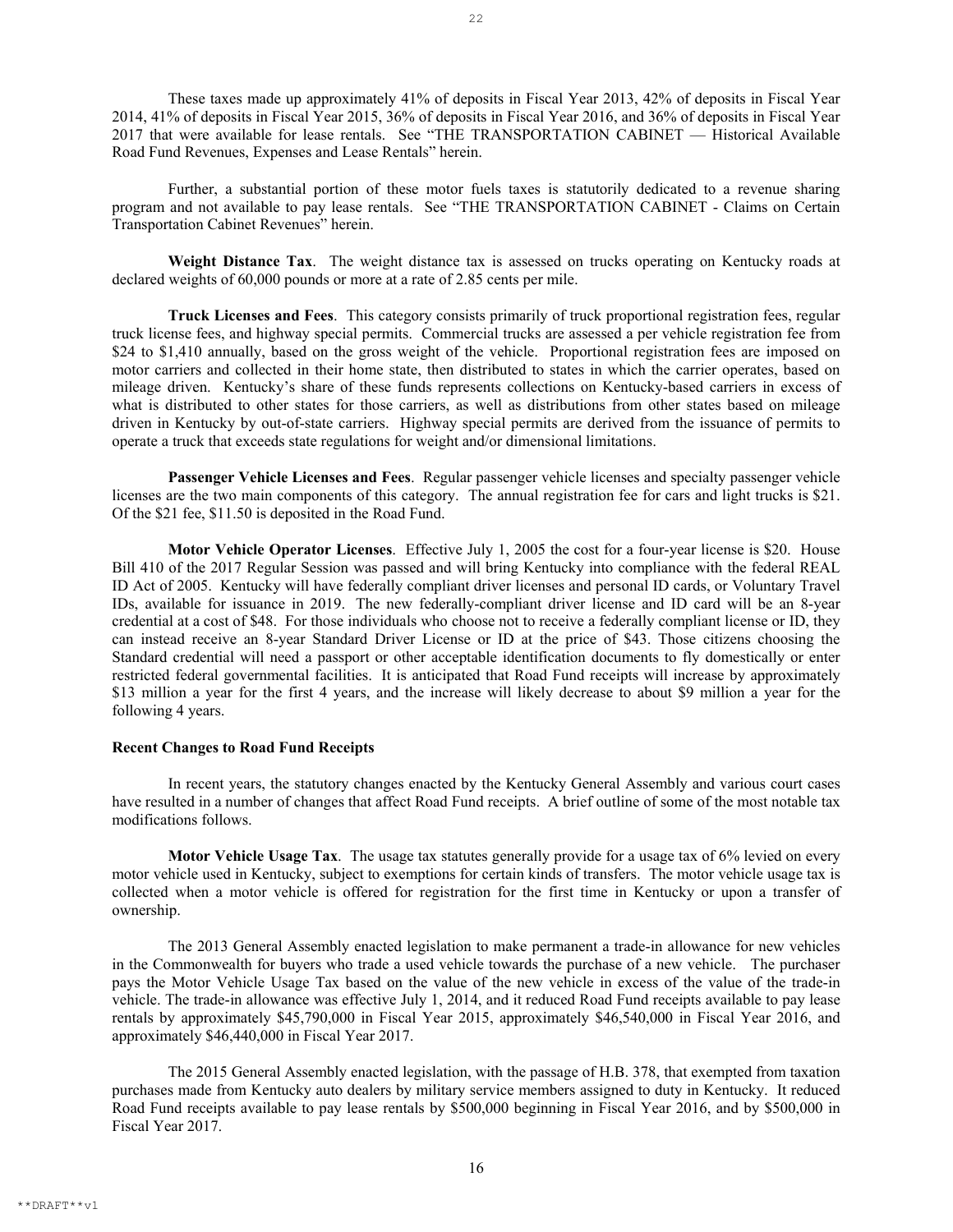**Motor Fuel Taxes.** The motor fuel tax statutes provide for a variable tax rate equal to 9% of the average wholesale price (awp) of gasoline, which was, until July 1, 2005, subject to a statutory floor of \$1.11 per gallon for both gasoline and special fuels (primarily diesel). The awp was calculated by the Department of Revenue for each calendar quarter using the awp from the first month of the previous quarter. Until March 31, 2015, the law limited the annual fiscal year increase of the awp to 10%, but did not place an annual limit on the decrease (other than the statutory floor).

Since 2004 there have been several changes to the awp, both from legislative actions and through the automatic adjustment provisions. A complete history of those changes is displayed in the table titled KENTUCKY GASOLINE MOTOR FUEL TAX RATE HISTORY that follows this section.

The 2015 General Assembly enacted legislation, with the passage of H.B. 299, which established a new statutory awp floor of \$2.177 per gallon effective April 1, 2015. This legislation increased the motor fuel tax from 21.1 cents per gallon to 24.6 cents per gallon, and fundamentally changed the manner in which motor fuel tax rates are calculated. While motor fuel taxes have a fixed and variable rate component; prior to H.B. 299, the variable component of the tax was calculated and imposed on a quarterly basis. The new legislation calculates the awp on an annual basis and limits the decline to either 90% of the awp in effect at the close of the previous fiscal year or the statutory floor, whichever is higher. Some specific provisions of this legislation are: (1) For Fiscal Year 2016, the awp was the new wholesale floor price; (2) On or before June 1, 2016, and on or before each June 1 thereafter, an "annual survey value" will be calculated for the current fiscal year. This annual value will be determined by averaging the awp quarterly survey values for a fiscal year, as determined through continued regular surveys conducted by the Kentucky Department of Revenue; (3) Effective July 1, 2016, and each July 1 thereafter, the awp used to calculate the tax rate will be the annual survey value described above; and (4) Changes in the annual survey value from one fiscal year to the next are subject to  $+/-10\%$  change in the awp in effect at the close of the previous fiscal year. However, the effective awp can at no point and time be lower than the new \$2.177 per gallon statutory awp floor.

The following table displays the history of changes to the gasoline motor fuel tax rate in Kentucky. This table does not reflect the motor fuel tax for special fuels, which is 3 cents per gallon less than the gasoline motor fuel tax.

*(Remainder of Page Intentionally Left Blank)*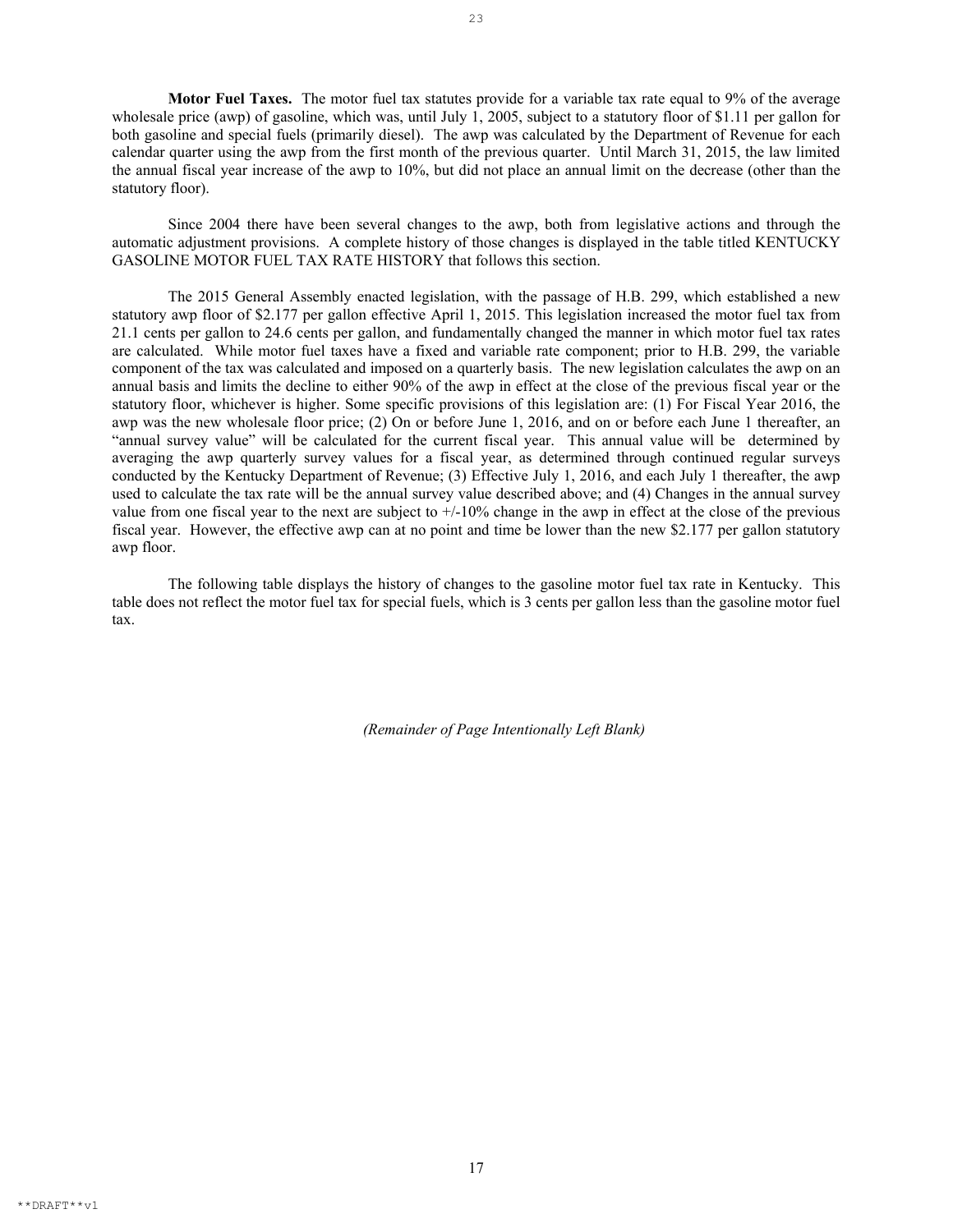# **KENTUCKY GASOLINE MOTOR FUEL TAX RATE HISTORY (rates below reflect cents per gallon)**

|           |                  |                                                        | Motor Fuel User       |                                |                                                                                           |
|-----------|------------------|--------------------------------------------------------|-----------------------|--------------------------------|-------------------------------------------------------------------------------------------|
| Begin     | Effective<br>End | Gasoline Tax Rate<br>KRS 138.220(1)                    | Tax<br>KRS 138.220(2) | <b>Total Motor</b><br>Fuel Tax | Comments                                                                                  |
| 7/1/1986  | 6/30/2004        | \$1.11 X $9\% = 10$ Cents                              | 5 Cents               | 15 Cents                       | \$1.11 was the awp floor from<br>1986-2004                                                |
| 7/1/2004  | 6/30/2005        | \$1.22 X $9\% = 11$ Cents                              | 5 Cents               | 16 Cents                       | Effective 7/1/2005 awp floor<br>made permanent by HB267<br>2005 General Assembly          |
| 7/1/2005  | 6/30/2006        | \$1.34 X $9\% = 12.1$ Cents                            | 5 Cents               | 17.1 Cents                     | Effective 7/1/2006 awp floor<br>made permanent by HB280<br>2006 General Assembly          |
| 7/1/2006  | 6/30/2007        | $$1.47 \text{ X } 9\% = 13.3 \text{ Cents}$            | 5 Cents               | 18.3 Cents                     |                                                                                           |
| 7/1/2007  | 6/30/2008        | \$1.62 X $9\% = 14.6$ Cents                            | 5 Cents               | 19.6 Cents                     |                                                                                           |
| 7/1/2008  | 9/30/2009        | \$1.79 X $9\% = 16.1$ Cents                            | 5 Cents               | 21.1 Cents                     | Effective April 1, 2009 the awp<br>floor made permanent by<br>HB374 2009 General Assembly |
| 10/1/2009 | 12/31/2009       | \$1.86 X $9\% = 16.8$ Cents                            | 5 Cents               | 21.8 Cents                     |                                                                                           |
| 1/1/2010  | 6/30/2010        | $$1.97 \text{ X } 9\% = 17.7 \text{ cents}$            | 5 Cents               | 22.7 Cents                     |                                                                                           |
| 7/1/2010  | 9/30/2010        | \$2.17 $X$ 9% = 19.5 Cents                             | 5 Cents               | 24.5 Cents                     |                                                                                           |
| 10/1/2010 | 12/31/2010       | \$2.13 X $9\% = 19.2$ Cents                            | 5 Cents               | 24.2 Cents                     |                                                                                           |
| 1/1/2011  | 6/30/2011        | \$2.162 X $9\% = 19.5$ Cents                           | 5 Cents               | 24.5 Cents                     |                                                                                           |
| 7/1/2011  | 6/30/2012        | \$2.378 X $9\% = 21.4$ Cents                           | 5 Cents               | 26.4 Cents                     |                                                                                           |
| 7/1/2012  | 6/30/2013        | \$2.616 X $9\% = 23.5$ Cents                           | 5 Cents               | 28.5 Cents                     |                                                                                           |
| 7/1/2013  | 12/31/2013       | \$2.878 X $9\% = 25.9$ Cents                           | 5 Cents               | 30.9 Cents                     |                                                                                           |
| 1/1/2014  | 3/31/2014        | \$2.708 X $9\% = 24.4$ Cents                           | 5 Cents               | 29.4 Cents                     |                                                                                           |
| 4/1/2014  | 6/30/2014        | \$2.634 X $9\% = 23.7$ Cents                           | 5 Cents               | 28.7 Cents                     |                                                                                           |
| 7/1/2014  | 9/30/2014        | \$2.897 X $9\% = 26.1$ Cents                           | 5 Cents               | 31.1 Cents                     |                                                                                           |
| 10/1/2014 | 12/31/2014       | \$2.837 X $9\% = 25.5$ Cents                           | 5 Cents               | 30.5 Cents                     |                                                                                           |
| 1/1/2015  | 3/31/2015        | \$2.354 X $9\% = 21.2$ Cents                           | 5 Cents               | 26.2 Cents                     |                                                                                           |
| 4/1/2015  | 6/30/2015        | <b>STATUTORY FLOOR</b><br>\$2.177 X $9\% = 19.6$ Cents | 5 Cents               | 24.6 Cents                     | Effective April 1, 2015 the awp<br>floor made permanent by<br>HB299 2015 General Assembly |
| 7/1/2015  | 6/30/2016        | <b>STATUTORY FLOOR</b><br>\$2.177 X $9\% = 19.6$ Cents | 5 Cents               | 24.6 Cents                     |                                                                                           |
| 7/1/2016  | 6/30/2017        | <b>STATUTORY FLOOR</b><br>\$2.177 X $9\% = 19.6$ Cents | 5 Cents               | 24.6 Cents                     |                                                                                           |
| 7/1/2017  | 6/30/2018        | <b>STATUTORY FLOOR</b><br>\$2.177 X $9\% = 19.6$ Cents | 5 Cents               | 24.6 Cents                     |                                                                                           |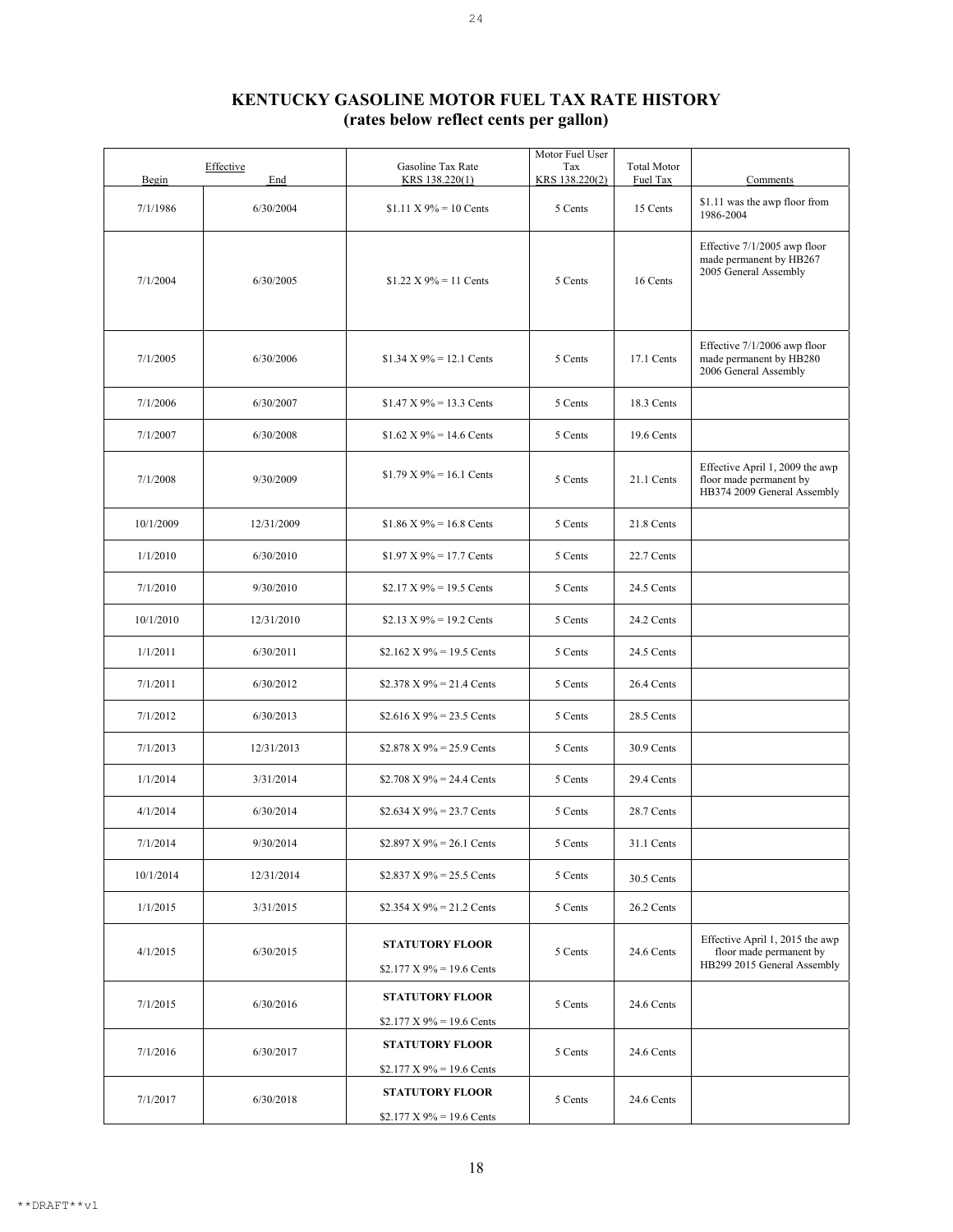In addition to the above motor fuel tax rates, Kentucky imposes a 1.4 cents per gallon underground storage tank fee on the sale of motor fuels. These funds are dedicated to the environmental clean-up of leaking underground fuel storage tanks and are not deposited to the Road Fund.

#### **Road Fund Actual Revenue for Fiscal Year 2017**

 Road Fund Receipts for Fiscal Year 2017 were \$1,508.0 million which represented an increase of \$51.1 million, or 3.5% over the Official Road Fund Revenue Estimate of \$1,456.9 million published by the Consensus Forecast Group ("CFG") in December 2015. For further information, tax receipts are available and released monthly on Kentucky's Office of the State Budget Director's website.

### **Road Fund Estimated Revenue for Fiscal Year 2018**

The Fiscal Year 2018 Road Fund revenue estimate of \$1,478.2 million was also officially published by the CFG in December 2015 and is the Official Road Fund Revenue Estimate on which the Fiscal Year 2018 budget is based. According to the Office of the State Budget Director's *Quarterly Economic & Revenue Report Fourth Quarter Fiscal Year 2017*, Road Fund revenues are forecasted to decline slightly in the first three quarters of Fiscal Year 2018, declining 1.1% compared to Fiscal Year 2017 actual revenues.

#### **Claims on Certain Transportation Cabinet Revenues**

There are a number of statutory requirements affecting certain Road Fund revenues. A total of 48.2% of the collections of motor fuels, normal, normal use and surtaxes are restricted and reserved for use on county, municipal, and state rural secondary roads. Effective July 1, 2005, one cent of the motor fuels normal tax was excluded from the above restriction. Effective July 1, 2006, the General Assembly excluded an additional 1.1 cents of the motor fuels normal tax from the revenue sharing provision above. See "THE TRANSPORTATION CABINET – Recent Changes to Road Fund Receipts" herein. Chapter 177 of the Kentucky Revised Statutes requires that 22.2% of these motor fuels tax receipts be expended by the Transportation Cabinet on the rural secondary road system. Chapter 177 also directs that 7.7% and 18.3% of the motor fuels tax be distributed, based on statutory formula, to municipal and county governments, respectively, for use on urban roads and streets and county roads and bridges. Finally, the statutes require that 0.1% of the motor fuels tax collections, up to a maximum of \$190,000, be set aside for the Kentucky Transportation Center. See "THE TRANSPORTATION CABINET – Revenue Sources of the Transportation Cabinet -Motor Fuel Taxes" herein.

Kentucky law establishes an account within the Road Fund, the Energy Recovery Road Fund, into which all fees relating to the extended weight coal haul system are to be credited. 60% of these funds are to be used by the Transportation Cabinet in maintaining the Commonwealth's portion of this road system, and 40% of which are to be distributed to the counties for the purpose of maintaining county roads on this system.

A portion of the receipts to the Road Fund resulting from the issuance or renewal of operator's licenses are also statutorily restricted. See "THE TRANSPORTATION CABINET – Revenue Sources of the Transportation Cabinet – Motor Vehicle Operator Licenses" herein. Chapter 186 of the Kentucky Revised Statutes requires that 50 cents for each four-year original or renewal operator's license be dedicated to expansion of the Kentucky driver education program. For each original or renewal motorcycle operator's license and each instruction permit, \$4 must be dedicated for the purpose of a motorcycle safety education program. Additionally, Chapter 186 provides that \$1 from each operator's license fee is to be set aside exclusively to cover the cost of issuing a photo license.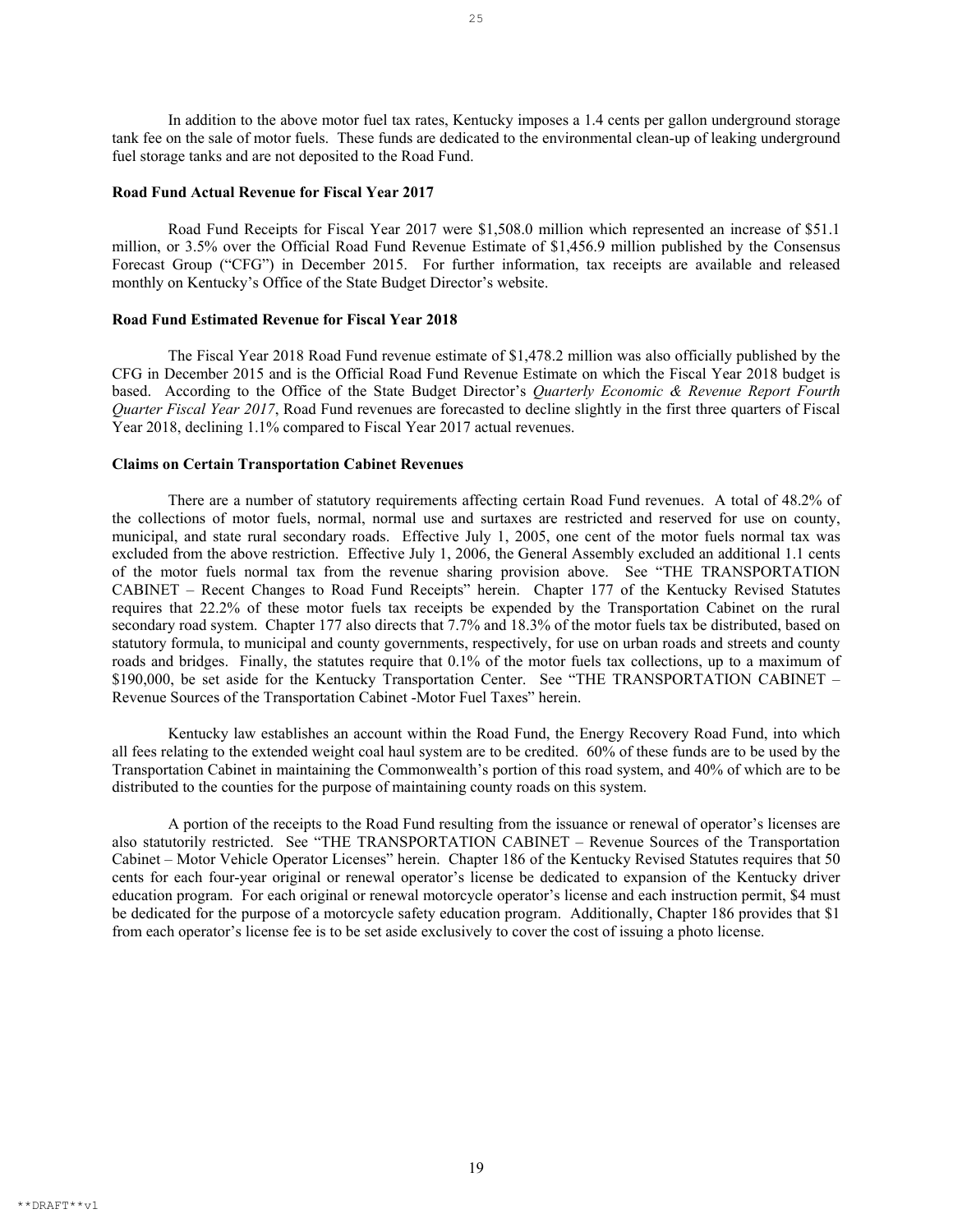## **Historical Available Road Fund Revenues, Expenses and Lease Rentals**

The table on the following page illustrates the Transportation Cabinet's historical total available Road Fund revenues, expenses and lease rental obligations for the past five Fiscal Years. The figures are derived from the Transportation Cabinet's Financial Report to Management. Motor fuel revenues are shown net of the required allocations for urban roads and streets, for rural and secondary roads, for county roads and bridges, and for the Kentucky Transportation Center. Truck licenses and fees revenues are shown net of required allocations for the Energy Recovery Road Fund. Operating and maintenance expenses reflect only those related to Commonwealth highway and highway-related projects payable from the Road Fund.

*(Remainder of Page Intentionally Left Blank)*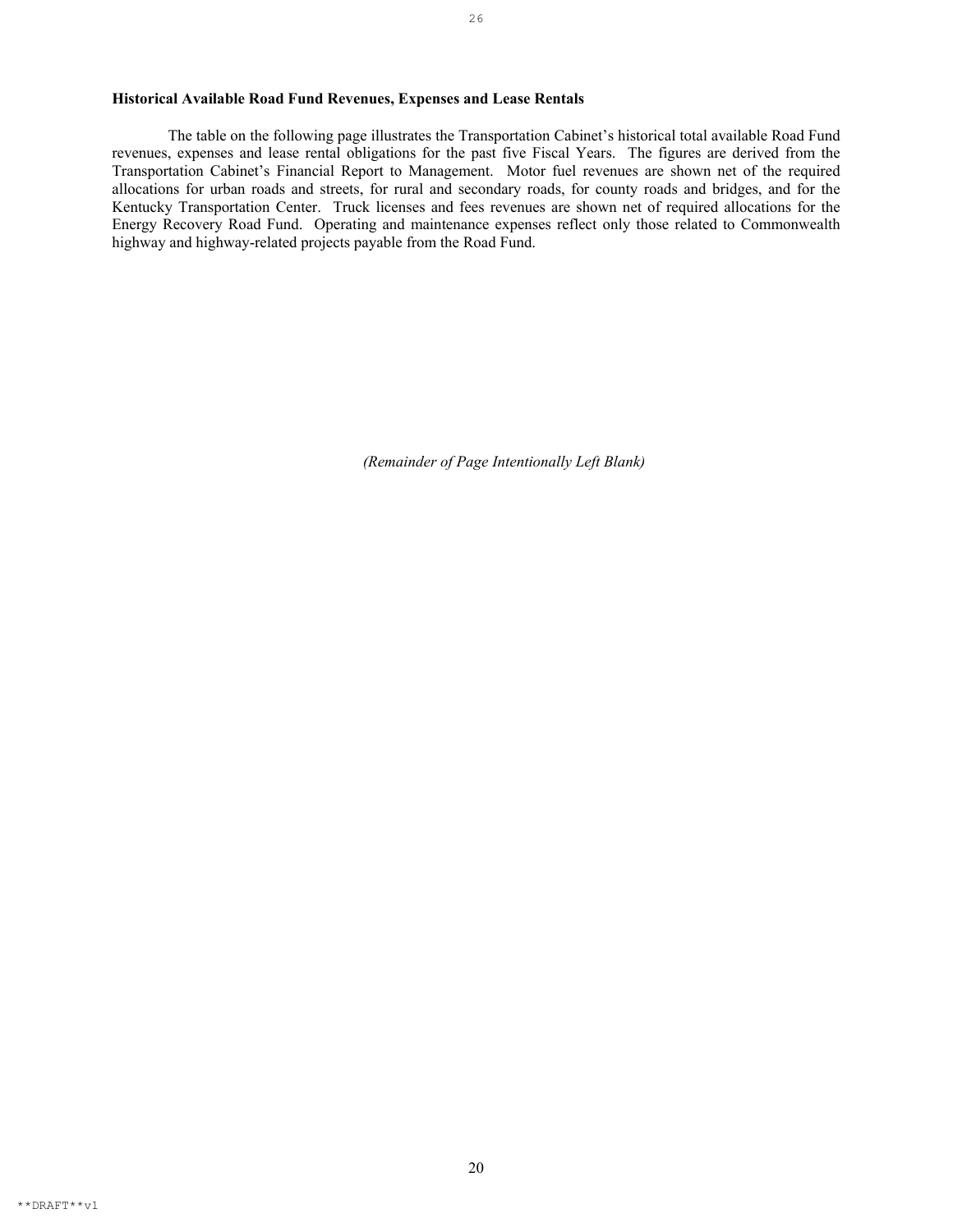# **Transportation Cabinet's Historical Available Road Fund Revenues, Expenses and Lease Rentals(1)**

## (AMOUNTS IN THOUSANDS) FOR THE FISCAL YEAR ENDED JUNE 30

|                                               |             |             |             |             | <b>Unaudited</b> |
|-----------------------------------------------|-------------|-------------|-------------|-------------|------------------|
|                                               | 2013        | 2014        | 2015        | 2016        | 2017             |
|                                               |             |             |             |             |                  |
| <b>AVAILABLE ROAD FUND</b><br><b>REVENUES</b> |             |             |             |             |                  |
| TAXES:                                        |             |             |             |             |                  |
| Motor Fuels <sup>(2)</sup>                    | \$461,659   | \$485,972   | \$467,503   | \$416,573   | \$422,594        |
| Vehicle Usage <sup>(3)</sup>                  | 427,086     | 443,110     | 432,920     | 484,870     | 499,727          |
| Weight Distance Tax                           | 75,689      | 78,244      | 80,494      | 82,676      | 84,391           |
| TRUCK LICENSES AND FEES                       | 69,159      | 67,159      | 76,228      | 77,930      | 75,454           |
| PASSENGER VEHICLE LICENSES AND                |             |             |             |             |                  |
| <b>FEES</b>                                   | 45,436      | 45,742      | 46,940      | 48,078      | 49,220           |
| <b>MOTOR VEHICLE OPERATORS</b>                |             |             |             |             |                  |
| <b>LICENSE</b>                                | 15,883      | 15,941      | 15,756      | 15,940      | 15,689           |
| <b>INTEREST INCOME</b>                        | (399)       | 3,998       | 2,914       | 2,476       | 1,582            |
| OTHER <sup>(4)</sup>                          | 18,403      | 18,176      | 18,447      | 18,916      | 19,643           |
| <b>TOTAL AVAILABLE ROAD FUND</b>              |             |             |             |             |                  |
| <b>REVENUES</b>                               | \$1,112,916 | \$1,158,342 | \$1,141,202 | \$1,147,459 | \$1,168,300      |
| <b>OPERATING &amp; MAINTENANCE</b>            |             |             |             |             |                  |
| <b>EXPENSES</b>                               |             |             |             |             |                  |
| Personnel Costs                               | \$196,979   | \$202,258   | \$219,460   | \$232,932   | \$237,606        |
| Personal Service                              | 11,704      | 12,131      | 11,251      | 9,623       | 11,517           |
| <b>Operating Expenses</b>                     | 163,350     | 171,199     | 199,130     | 182,253     | 149,561          |
| Grants                                        | 76          | 161         | 4           | 3           |                  |
| Capital Outlay                                | 4,375       | 539         | 598         | 1,389       | 32               |
| Capital Construction                          | 1,831       | 1,017       | 1,034       | 3,807       | 1,321            |
| <b>Highway Materials</b>                      | 45,200      | 54,327      | 81,508      | 58,796      | 29,834           |
| Other Agency Cost <sup>(5)</sup>              | 93,746      | 96,169      | 100,301     | 101,489     | 92,119           |
| TOTAL OPERATING & MAINTENANCE                 |             |             |             |             |                  |
| <b>EXPENSES</b>                               | \$517,261   | \$537,801   | \$613,286   | \$590,292   | \$521,990        |
|                                               |             |             |             |             |                  |
| <b>NET AVAILABLE ROAD FUND REVENUES</b>       | \$595,655   | \$620,541   | \$527,916   | \$557,167   | \$646,310        |
| <b>LEASE RENTALS</b> <sup>(6)</sup>           |             |             |             |             |                  |
| Turnpike Authority of KY                      |             |             |             |             |                  |
| Economic Development Road Project             | 135,379     | 142,416     | 149,596     | 150,045     | 153,287          |
| State Property and Buildings Commission       |             |             |             |             |                  |
| Road Fund Supported Bonds                     |             |             |             |             |                  |
| Project 73 (4 <sup>th</sup> )                 | 5,844       | 6,797       | 6,401       | 6,687       | 6,769            |
| <b>AVIS &amp; AVIATION</b>                    | 4,141       | 4,142       | 4,969       | 4,963       | 4,975            |
| C1 Garage                                     |             |             |             | 66          | 342              |
|                                               |             |             |             |             |                  |
| <b>TOTAL LEASE RENTALS</b>                    | \$145,364   | \$153,355   | \$160,966   | \$161,761   | \$165,373        |
| <b>GROSS COVERAGE (7)</b>                     | 7.66x       | 7.55x       | 7.09x       | 7.09x       | 7.06x            |
| NET COVERAGE $^{(7)}$                         | 4.10x       | 4.05x       | 3.28x       | 3.44x       | 3.91x            |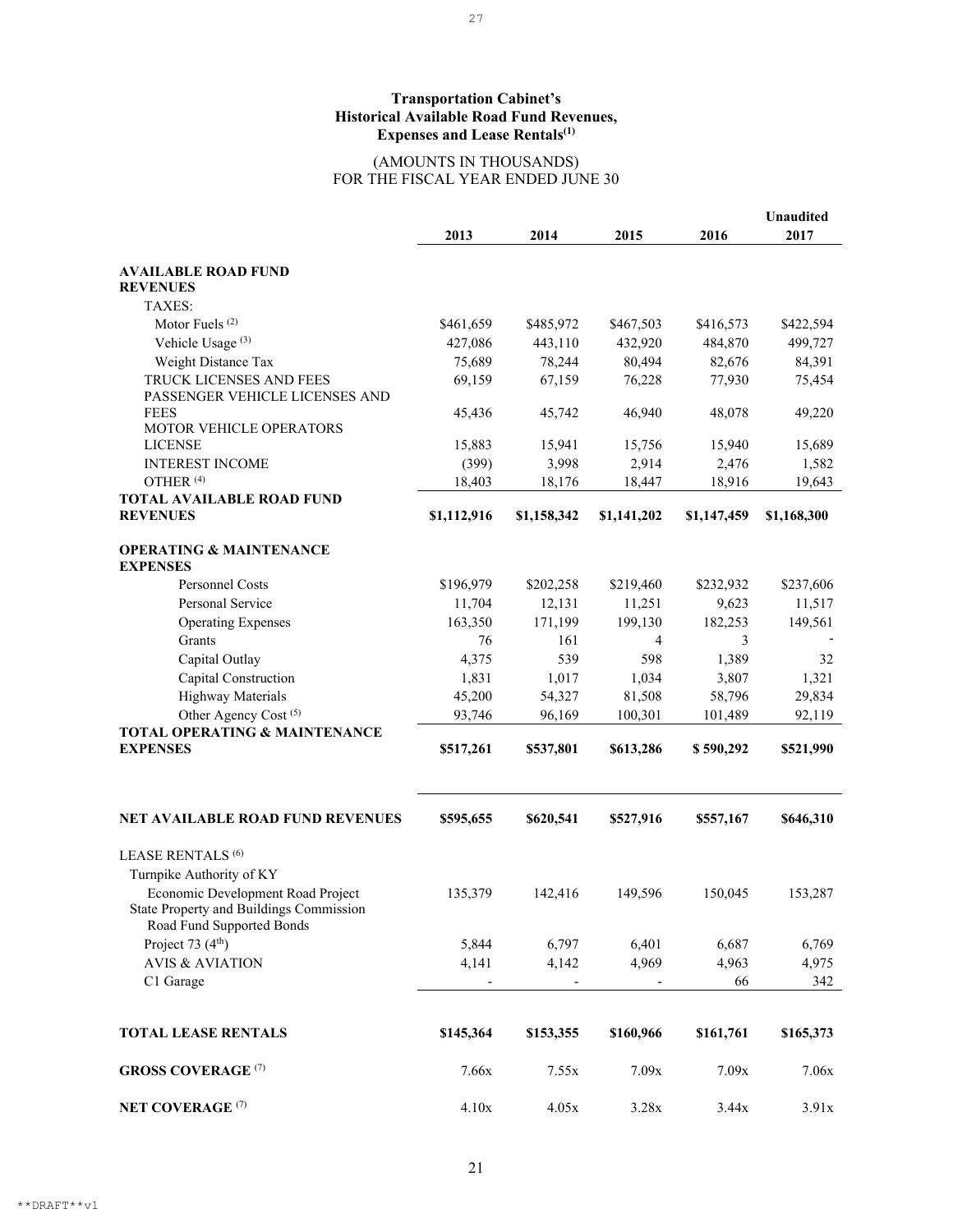#### NOTES:

l

- 1. This schedule displays detailed information relating to the Commonwealth of Kentucky's Road Fund that can be used to calculate the coverage of available revenues compared to lease rental payments. For this table display, the Transportation Cabinet has revised and updated the categories into which revenues are subdivided to better reflect the significant sources of revenue available to make lease rental payments. These revisions and updates do not affect the total revenue available, only the way in which the revenue is categorized. Total Available Road Fund Revenues represent total revenues available to the Road Fund exclusive of taxes, fees, and miscellaneous revenues that are dedicated for other uses and not available to make lease rental payments to the Turnpike Authority or the SPBC. Operating and Maintenance Expenses include certain non-construction maintenance, operating, regulatory and administrative expenses related to the public highways. Net Available Road Fund Revenues represent Total Available Revenues less Operating and Maintenance Expenses.
- 2. The Kentucky motor fuel tax rates are set by statute and are subject to annual adjustments based on changes in the awp of fuel. See "THE TRANSPORTATION CABINET — Revenue Sources of the Transportation Cabinet and Recent Changes to Road Fund Receipts" herein.
- 3. The Kentucky motor vehicle usage tax is imposed on the sale or transfer of new or used motor vehicles at the rate of 6% of the vehicle's value. See "THE TRANSPORTATION CABINET — Revenue Sources of the Transportation Cabinet and Recent Changes to Road Fund Receipts" for more details.
- 4. Other Receipts consists primarily of general fees to the public, which includes the sale of maps, road plans, driver history records, and various other miscellaneous sales to the general public. Motor vehicle titling fees and proceeds from one-time sales of Cabinet assets also significantly contribute to this category.
- 5. The Kentucky General Assembly routinely appropriates Road Fund revenues to agencies outside of the Transportation Cabinet to fund the costs of traffic law enforcement, the collection of Road Fund tax revenues, and other administrative support functions related to the Cabinet.
- 6. Lease Rentals paid by the Transportation Cabinet to the Turnpike Authority of Kentucky include amounts representing the following: principal and interest requirements on Turnpike Authority Bonds and amounts required by the Turnpike Authority for administrative and other expenses; and any amounts to be transferred into the Redemption Account from the Debt Service Reserve Fund. Amounts paid to the SPBC include principal and interest requirements on SPBC bonds supported by Road Fund revenues issued from time to time to finance construction of various projects for the Transportation Cabinet.
- 7. Gross Coverage equals Total Available Road Fund Revenues divided by Total Lease Rentals. Net Coverage equals Net Available Road Fund Revenues divided by Total Lease Rentals.

#### **Basis of Accounting**

The Transportation Cabinet's financial statements are maintained and reported on two bases of accounting. The interim financial statements are prepared on a modified cash basis of accounting and are prepared primarily for budgetary and cash management purposes. Under this basis of accounting, revenue is recorded when received in cash and expenditures are recorded when disbursements are made. Expenditures for liabilities incurred before yearend may be processed for a period of 30 days after the close of the Fiscal Year.

The (annual, as of June 30) audited financial statements are prepared on an accrual basis of accounting in compliance with Generally Accepted Accounting Principles as outlined by the Governmental Accounting Standards Board. A copy of the Transportation Cabinet's audited financial statements is included as a supplement to *The Kentucky Comprehensive Annual Financial Report*, published annually by the Commonwealth. See "THE COMMONWEALTH — Financial Information Regarding the Commonwealth, the Transportation Cabinet and the Authority" and "— Certain Financial Information Incorporated by Reference; Availability from NRMSIR and the Commonwealth."

The interim financial statements reconcile directly with the audited financial statements. Under the interim financial statements, the Transportation Cabinet maintains six operating funds: the Road Fund, the Federal Fund, the General Fund, the Agency Fund, Capital Projects Fund and the Other Expendable Trust Fund. General operating revenues such as motor fuel receipts, license and privilege taxes, departmental fees, and toll revenues are recorded in the Road Fund. Federal grants are recorded in the Federal Fund, and transfers from the Commonwealth's General Fund are recorded in the General Fund. Receipts dedicated to specific programs or purposes and related expenditures are recorded in the Agency Fund. Transactions relating to the acquisition, construction or renovation of the Transportation Cabinet's major capital facilities and the acquisition of major equipment are accounted for in the Capital Projects Fund. The Other Expendable Trust Fund includes expenditures for the Human Service Transportation Delivery system. This pays the contract service providers for transportation of claimants to and from medical and rehabilitation appointments.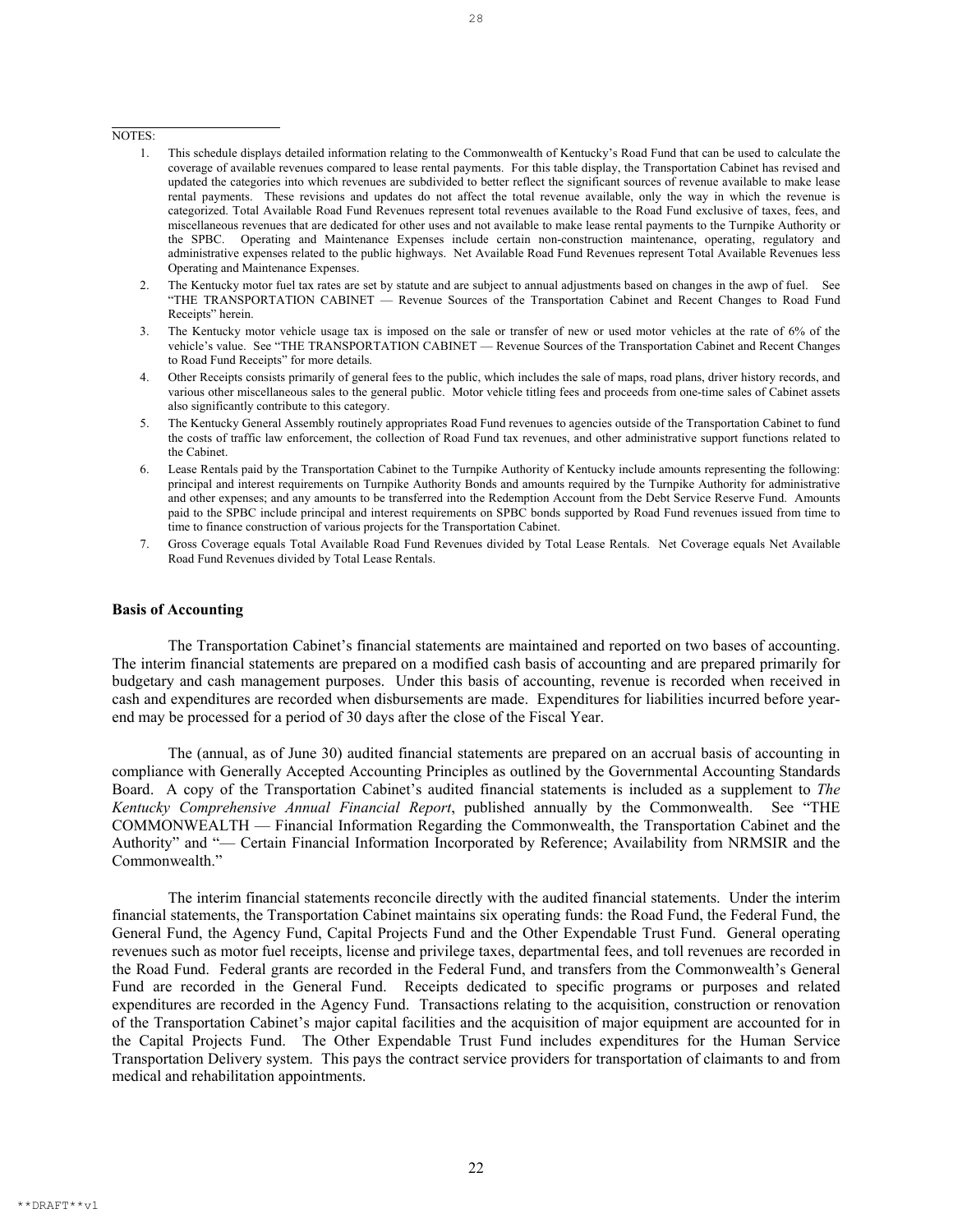#### **Cash Management**

Beginning with the enactment of the 2000-2002 Biennial Budget, the General Assembly established the Prefinancing Road Projects Program (the "Program") authorizing the Transportation Cabinet to develop and implement a program to accelerate projects contained in the Biennial Highway Construction Plan. The Program permitted the Transportation Cabinet to initiate work on highway projects in excess of available budget authority by employing a cash flow financing program. In accordance with the General Assembly's on-going authorization for the Program, the Transportation Cabinet has used the Road Fund cash balance to accelerate highway projects.

Prior to Fiscal Year 2000, the Transportation Cabinet managed the highway program on an obligation basis by setting aside the entire cost of a highway project phase at the time work was approved to begin. Typically highway projects take a number of years to complete; therefore, a considerable cash balance had accumulated in the Road Fund as project dollars waited to be spent. The Road Fund cash balance did not represent free, uncommitted funds but rather funds on deposit until expenses became due over time.

Using the cash flow financing approach, the Transportation Cabinet has used the Road Fund cash balance to expedite the start and completion of highway projects. Before the start of the Program in July 2000, the Road Fund cash balance was approximately \$690,000,000. The Road Fund net cash balance as of July 31, 2017 was \$338,500,000.

The Transportation Cabinet has developed a number of cash management practices and tools to forecast and monitor cash activity on an on-going basis. The goal is to maximize available resources for the delivery of services while ensuring that funds are sufficient to meet current obligations. The authorizing legislation requires that the Transportation Cabinet continuously ensure that funds are available to meet expenditures and the Transportation Cabinet provides periodic updates regarding Program status to the Office of the State Budget Director, the Finance and Administration Cabinet and the General Assembly.

## **Budget Process of the Transportation Cabinet**

The General Assembly is required by the Kentucky Constitution to adopt measures providing for the Commonwealth's revenues and appropriations for each fiscal year. The Governor is required by law to submit a biennial State Budget (the "State Budget") to the General Assembly during the legislative session held in each even numbered year. State Budgets have generally been adopted by the General Assembly during those legislative sessions, which end in mid-April, to be effective upon the Governor's signature for appropriations commencing for a two-year period beginning the following July 1.

The Transportation Cabinet budget for the biennium is prepared in accordance with Chapter 48 of the Kentucky Revised Statutes and based on two-year projections made in light of long-range program requirements and revenue estimates. The biennial budget request is prepared by the Transportation Cabinet and presented to the Governor for submission to the Kentucky General Assembly at its biennial session. The estimates of revenues are made by the consensus forecasting process as prescribed by Chapter 48.115 of the Kentucky Revised Statutes.

The 2009 General Assembly enacted legislation, H.B. 423, which significantly amended Chapter 48 of the Kentucky Revised Statutes regarding the way in which the Governor and the General Assembly must develop and enact the biennial budget for the Transportation Cabinet. Beginning with the Fiscal Year 2011-2012 biennial budget period, the Governor is now required to submit to the General Assembly a branch budget recommendation for the Cabinet, apart from the recommendation of other executive agencies. The Cabinet's branch budget recommendation must include a branch budget bill and a separate bill that lists projects for the biennial highway construction plan. The General Assembly is required to enact the biennial budget in the fashion described.

Transportation Cabinet budget development is initially dependent upon determining (1) available funds both dedicated and undedicated, (2) lease rental obligations, (3) operating requirements and (4) construction program requirements. The budget is developed from the analysis of the above factors, prior year expenditures and new demands on the transportation program for the fiscal period in question.

The construction program requirements consist of the estimated cost of new construction by project within each system of highways, by phase and by quarter. Cost estimates are based upon the estimated contractual and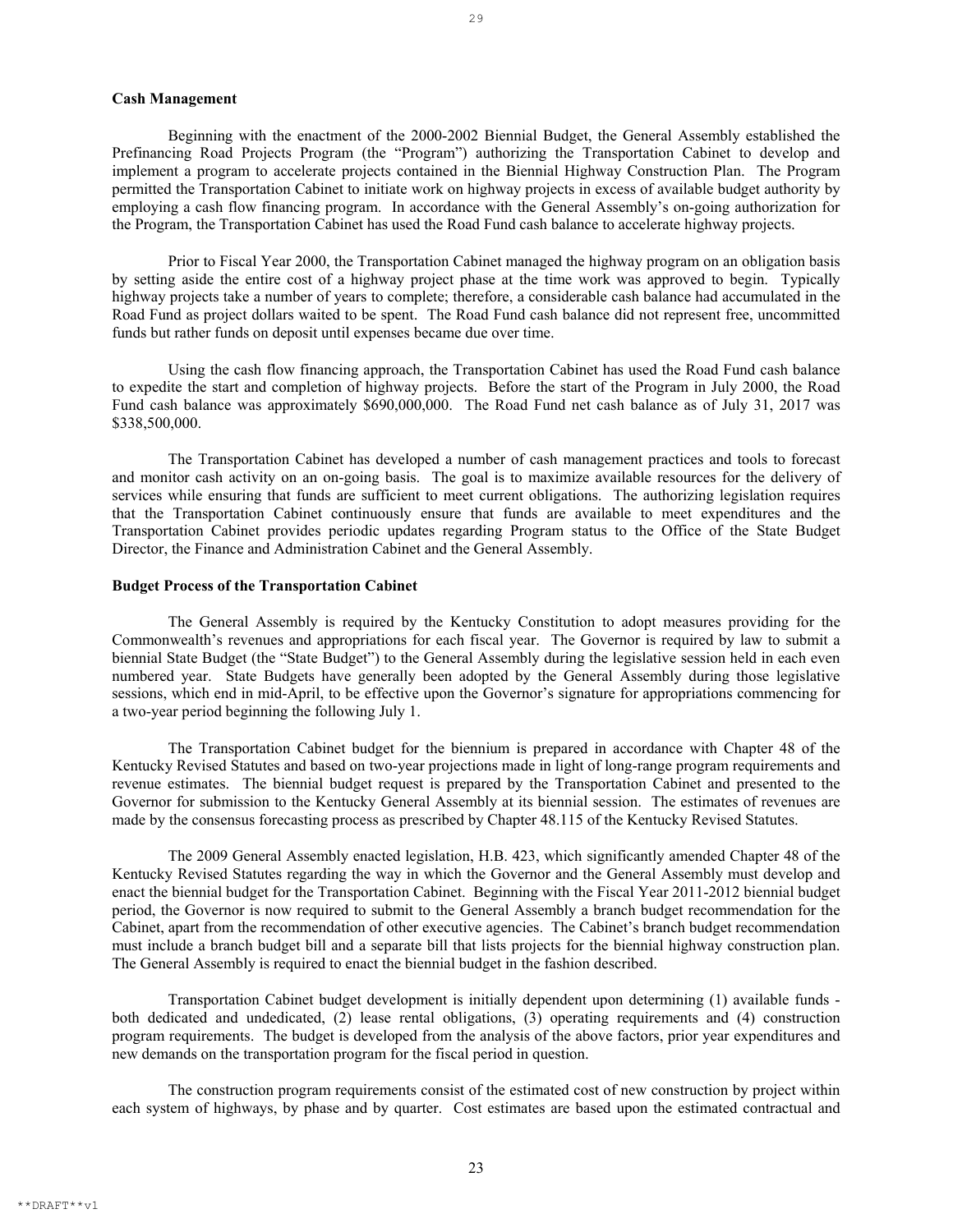non-contractual costs of preliminary engineering, acquiring rights-of-way, construction, relocating utilities, design and other factors.

The operating requirements for the Transportation Cabinet are formulated by the Transportation Cabinet Budget Office from requests from each budget unit, with subsequent analysis, discussions and adjustments. Final approval of the agency biennial budget request is given by the Secretary of the Transportation Cabinet prior to submission to the Office of the State Budget Director.

In order to provide efficient budget control during the budget execution process, close liaison is maintained between the budget units, the Transportation Cabinet's Budget Office and the Office of the State Budget Director. Proposed changes in policy and programs are studied with a view to their effect on the budget. Routine financial reconciliations are conducted monthly between the Budget Office and various units of the Transportation Cabinet as well as with the Finance and Administration Cabinet.

## **THE COMMONWEALTH**

The Commonwealth of Kentucky, nicknamed the Bluegrass State, was the first state west of the Alleghenies to be settled by pioneers. Kentucky is bounded by the Ohio River to the north and the Mississippi River to the west, and is bordered by the States of Illinois, Indiana, Ohio, West Virginia, Tennessee, Missouri and the Commonwealth of Virginia.

The Kentucky economy has become a diversified, modern, international economy -- illustrated by the fact that Kentucky's manufacturing employment concentration as a percentage of non-farm employment is now higher than the national average, and recessionary employment declines in these sectors were more muted in Kentucky than the national equivalent. The Commonwealth's parks, horse breeding and racing industry, symbolized by the Kentucky Derby, play an important role in branding and expanding the tourism industry in the Commonwealth.

As indicated in the Commonwealth of Kentucky *Quarterly Economic & Revenue Report Fourth Quarter Fiscal Year 2017 Annual Edition*, economic growth overall in Kentucky was in line with the national economy in terms of employment and personal income growth. Kentucky personal income grew by 4.2 percent in the fourth quarter of Fiscal Year 2017, outpacing the national personal income growth rate of 3.4 percent. Wages and salaries income makes up 50.7 percent of Kentucky personal income. Over the last four years, Kentucky personal income grew by a net of 15.7 percent. During the same time, wages and salaries income grew by 17.4 percent. Transfer payments were the fastest growing component of personal income during that time and rose significantly faster than any other component of income in the last 16 years. In the fourth quarter of Fiscal Year 2017, transfer payments made up 24.3 percent of personal income. Kentucky personal income and wages and salaries are expected to continue their solid growth into the forecast horizon. Economic conditions will be the greatest challenge for the Commonwealth to increase revenue growth beyond Fiscal Year 2017.

Kentucky non-farm employment rose by 1.3 percent in the fourth quarter of Fiscal Year 2017 compared to the fourth quarter of Fiscal Year 2016. On an adjacent-quarter basis (third quarter of Fiscal Year 2017), non-farm employment declined by 0.1 percent in the fourth quarter making it the first quarterly decline since the third quarter of Fiscal Year 2010. Information services employment was the fastest growing income sector, growing 2.4 percent in the fourth quarter of Fiscal Year 2017. The worst performing employment sector was mining employment, which declined by 6.4 percent in the fourth quarter. The Year-End Report for Fiscal Year 2017 may be found together with the previous quarterly reports at www.osbd.ky.gov.

Sustained growth in personal income is plausible as forward-looking indicators leading into Fiscal Year 2018 indicate favorable conditions for the Commonwealth. Personal incomes are on pace to grow 4.4 percent over the next three quarters. Wages and salaries are projected to maintain a steady pace of growth, estimated at 4.2 percent over the same horizon. In Fiscal Year 2017, the individual income tax grew 2.6 percent while the sales tax growth slipped to 0.7 percent. Individual income tax receipts are expected to increase by 3.8 percent during the first three quarters of Fiscal Year 2018 while growth of 2.1 percent in sales and use tax receipts is expected over the forecasting horizon.

On July 14, 2017 Governor Bevin signed a General Fund Budget Reduction Order of \$152.5 million. This amount included a \$138.5 million shortfall in revenue below the official General Fund Forecast of \$10,616.4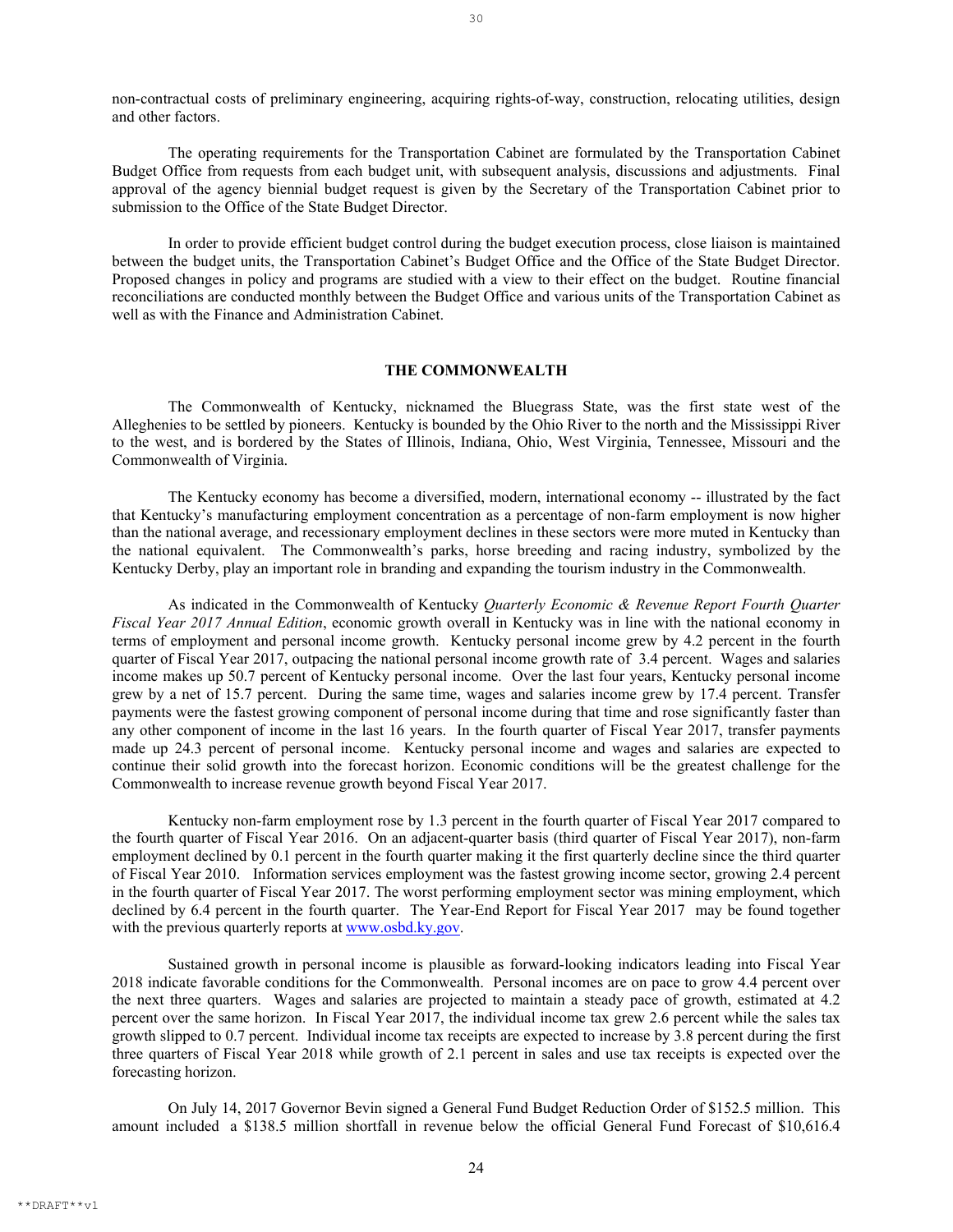million and \$13.7 million in expenditures greater than appropriated. The solutions to the shortfall included restricted fund transfers, budgetary lapses and appropriation reductions. The Office of the State Budget Director staff interim forecast for the first three quarters of Fiscal Year 2018 calls for General Fund growth of 2.5 percent compared to the same period in Fiscal Year 2017. The current official CFG forecast for Fiscal Year 2018 would require 3.8 percent growth over Fiscal Year 2017 actual receipts to meet the estimate.

# **Financial Information Regarding the Commonwealth, the Transportation Cabinet and the Authority**

Information regarding debt issuing authorities of the Commonwealth is included in APPENDIX A.

The Commonwealth annually publishes *The Kentucky Comprehensive Annual Financial Report* with respect to the Fiscal Year of the Commonwealth most recently ended. *The Kentucky Comprehensive Annual Financial Report* includes certain financial statements of the Commonwealth, the Transportation Cabinet and the Commission, as well as general financial information pertaining to the Accounting System and Budgetary Controls, Debt Administration, Cash Management, Risk Management, General Fund Budgetary Basis and Governmental Funds GAAP Basis. In addition, the Notes to Financial Statements as set forth in *The Kentucky Comprehensive Annual Financial Report* contain information regarding the basis of preparation of the Commonwealth's financial statements, Funds and Pension Plans. The "Statistical Section" of *The Kentucky Comprehensive Annual Financial Report* includes information on Commonwealth revenue sources, Commonwealth expenditures by function, taxes and tax sources, taxable property, assessed and estimated values, property tax, levies and collections, demographic statistics (population, per capita income and unemployment rate), construction and bank deposits, sources of personal income and largest Commonwealth manufacturers.

# **Certain Financial Information Incorporated by Reference; Availability from NRMSIR and the Commonwealth**

*The Kentucky Comprehensive Annual Financial Report* for Fiscal Year 2016 is incorporated herein by reference. The Commonwealth has filed *The Kentucky Comprehensive Annual Financial Report* for Fiscal Year 2016 with the following Nationally Recognized Municipal Securities Information Repository ("NRMSIR") in accordance with Rule 15c2-12 under the Securities Exchange Act of 1934, as amended ("Rule 15c2-12"):

> Municipal Securities Rulemaking Board Electronic Municipal Market Access System ("EMMA") Internet: http://emma.msrb.org

A copy of *The Kentucky Comprehensive Annual Financial Report* for Fiscal Year 2016 may be obtained from EMMA or from the Office of Financial Management, 702 Capital Avenue, Suite 76, Frankfort, Kentucky 40601, (502) 564-2924. Additionally, *The Kentucky Comprehensive Annual Financial Report* for Fiscal Year 2016 and certain other fiscal years may be found on the Internet at:

# **http://finance.ky.gov/services/statewideacct/Pages/ReportsandPublications.aspx**

Only information contained on the Internet web page identified above is incorporated herein and no additional information that may be reached from such page by linking to any other page should be considered to be incorporated herein.

The Authority will enter into a Continuing Disclosure Agreement (as hereinafter defined) in order to enable the purchaser of the 2017 Series AB Bonds to comply with the provisions of Rule 15c2-12. See "CONTINUING DISCLOSURE" herein. In addition, ongoing financial disclosure regarding the Commonwealth will be available through the filing by the Commonwealth of two documents entitled *The Kentucky Comprehensive Annual Financial Report* and *Supplementary Information to the Kentucky Comprehensive Annual Financial Report* (or successor reports) with EMMA as required under Rule 15c2-12.

## **INVESTMENT POLICY**

The Commonwealth's investments are governed by KRS 42.500 et seq. and KAR Title 200 Chapter 14. The State Investment Commission, comprised of the Governor, the Treasurer, Secretary of the Finance and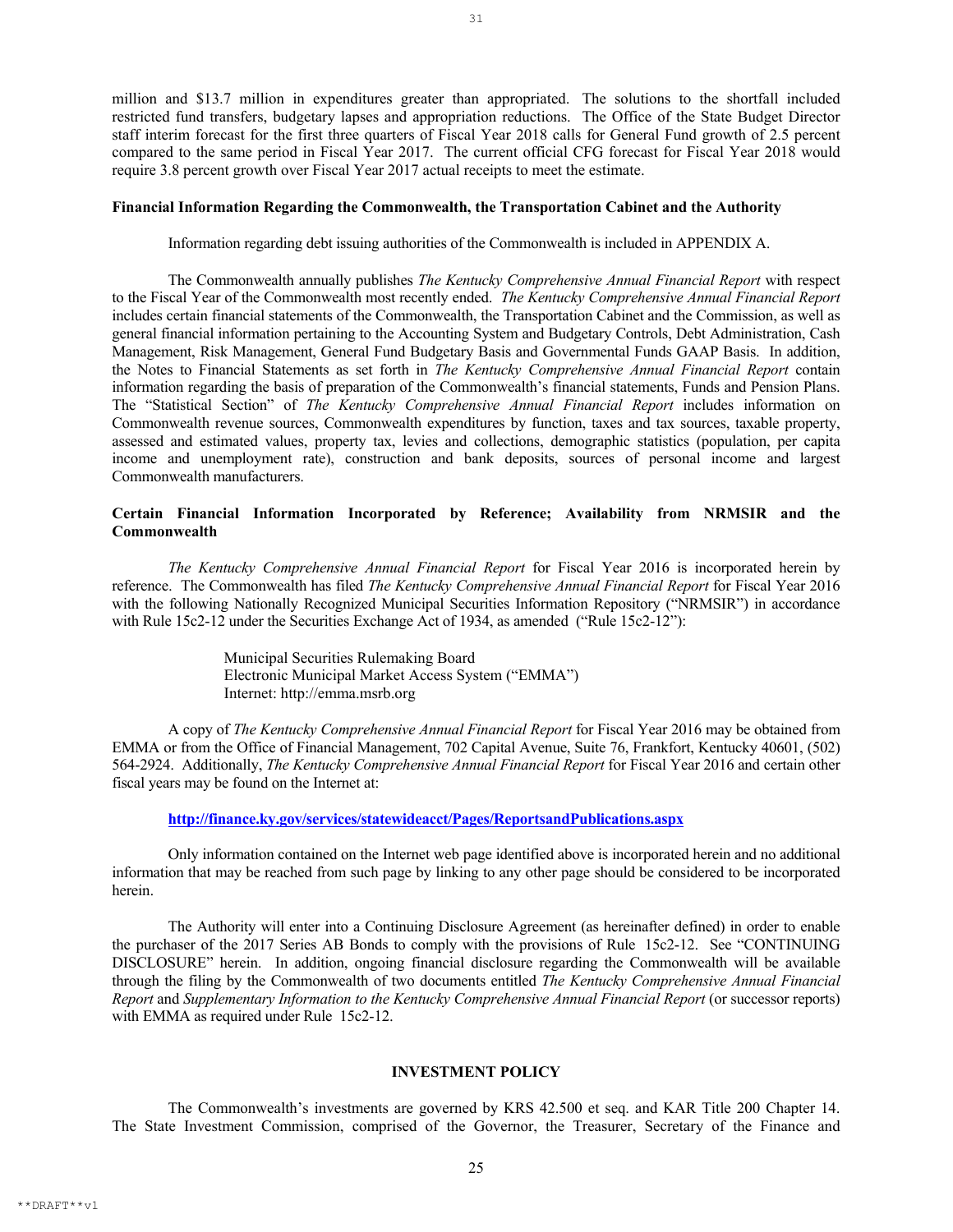Administration Cabinet and gubernatorial appointees from the Kentucky Banker's Association and the Bluegrass Community Bankers Association, is charged with the oversight of the Commonwealth's investment activities. The Commission is required to meet at least quarterly, and delegates day to day investment management to the Office of Financial Management.

On July 31, 2017, the Commonwealth's operating portfolio was approximately \$3.738 billion in cash and securities. The composition of investments was as follows: U.S. Treasury securities (38.3%); securities issued by agencies and instrumentalities of the United States Government (12.9%); mortgage-backed securities and collateralized mortgage obligations (9.2%); repurchase agreements collateralized by the aforementioned (11.8%); municipal securities (1%); and corporate and asset-backed securities, including money market securities (26.8%). The portfolio had a current yield of 1.22% and an effective duration of 0.73 years.

The Commonwealth's investments are currently categorized into three investment pools; the Short Term, Limited Term and the Intermediate Term Pools. The purpose of these pools is to provide economies of scale that enhance yield, ease administration and increase accountability and control. The Short Term Pool consists primarily of the General Fund and related accounts. The Limited Term Pool is a money market like pool which focuses on principal protection for certain agency funds. The Intermediate Term Pool represents a combination of Agency Fund investments, state held component unit funds, fiduciary funds held for the benefit of others, and also bond proceeds for capital construction projects, held until spent for their intended purpose. Bond proceeds were previously invested separately until July 2010 when they were added into the Intermediate Term Pool to provide additional economies of scale. The Bridges Pool, which closed December 31, 2016, consisted of bond proceeds for the now completed Louisville-Southern Indiana Ohio River Bridges capital construction project.

The Commonwealth engages in selective derivative transactions. These transactions are entered into only with an abundance of caution and for specific hedge applications to minimize yield volatility in the portfolio. The State Investment Commission expressly prohibits the use of margin or other leveraging techniques. The Commonwealth executes a variety of transactions which may be considered derivative transactions, which include: the securities lending program, over the counter treasury options, interest rate swaps, mortgage–backed securities, collateralized mortgage obligations and asset–backed securities.

The Commonwealth has had a securities lending program since the mid 1980s. The Commonwealth is able to enter into either a principal relationship or an agent relationship. In a principal relationship the Commonwealth reverses its treasury and agency securities in exchange for 102% of "Eligible Collateral," marked to market daily. "Eligible Collateral" is defined as securities authorized for purchase pursuant to KRS 42.500. In an agent program the agent, Deutsche Bank, lends the Commonwealth's treasuries and agencies, takes the cash received from the loan and invests it in Eligible Collateral authorized for purchase pursuant to KRS 42.500. The income generated by these transactions is split between the agent and the Commonwealth.

KAR Title 200 Chapter 14 provides, among other things that: corporate securities, inclusive of Commercial Paper, Banker's Acceptances and Certificates of Deposit are limited to \$25 million per issuer and a stated final maturity of five years or less. Money market securities rated A1 P1 or higher are limited to 20% of the investment pools. Asset-Backed Securities ("ABS") are limited to 20% of the investment pools. Mortgage–Backed Securities ("MBS") and Collateralized Mortgage Obligations ("CMO") are also limited to a maximum of 25% of the investment pools. ABS, MBS and CMO must have a weighted average life of four years or less at time of purchase.

## **State Retirement Systems**

Following is information about the state's retirement system, including pension plans and other postemployment benefits. Capitalized terms used under this heading and not otherwise defined shall have the respective meanings given by the CAFRs, as herein defined.

*Pension Plans*. Eligible state employees participate in one of two multi-employer defined benefit plans, the Kentucky Retirement Systems and the Kentucky Teachers' Retirement System ("TRS"). The Kentucky Retirement Systems is comprised of five retirement plans, KERS Non-Hazardous, KERS Hazardous, County Employees Retirement System ("CERS") Non-Hazardous, CERS Hazardous, and the State Police Retirement System ("SPRS"). Each retirement plan is state supported, except for the CERS plans, which have been excluded from the Kentucky Retirement Systems information provided herein. The Kentucky Retirement Systems and TRS (collectively, the "Pension Plans") provide both pension and Other Post Employment Benefits ("OPEB") to state employees and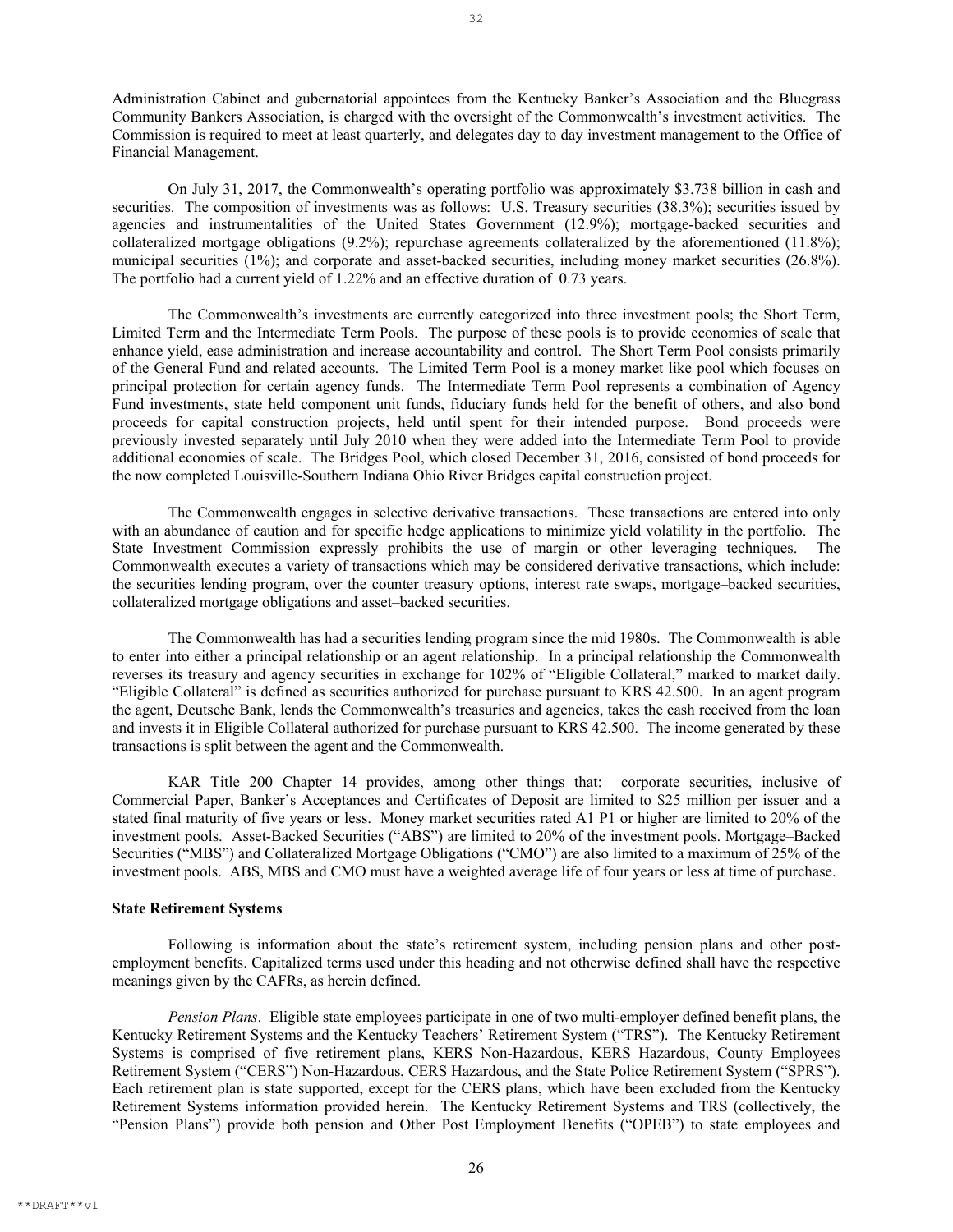teachers based upon their years of service and retirement dates. Most retirement benefits are subject to a statutory inviolable contract under which the benefits shall not, with limited exceptions, be reduced or impaired by alteration, amendment or repeal. KERS eligible employees hired January 1, 2014 and after are no longer party to the inviolable contract and the General Assembly can amend, suspend or reduce benefits with future legislation. The Pension Plans are component units of the Commonwealth for financial reporting purposes and are included in *The Kentucky Comprehensive Annual Financial Report.* For a brief description of the Pension Plans and of the Pension Plans' assets and liabilities, see *The Kentucky Comprehensive Annual Financial Report for Fiscal Year 2016* Note 8 beginning on page 92. Additional information regarding the Kentucky Retirement Systems and TRS can be found on their respective web sites at https://kyret.ky.gov and https://trs.ky.gov, including their respective Comprehensive Annual Financial Reports (collectively, the "CAFRs") and the accompanying actuarial studies, described under *Other Post Employment Benefits*. Only information contained on the Internet web page identified above is incorporated herein and no additional information that may be reached from such page by linking to any other page should be considered to be incorporated herein.

*Pension Funding*. Based upon the assumptions employed in the Pension Plans' June 30, 2016 actuarial valuation reports used in preparing the associated Pension Plans' 2016 CAFRs, the Kentucky Retirement Systems had a state supported pension Unfunded Actuarial Accrued Liability (the "UAAL") of \$12,030 million. TRS, assuming a 7.5 percent investment return, had a UAAL of \$14,531 million. Under the GASB 67 Accounting Method and assuming a 4.2 percent blended investment rate of return, the pension UAAL would be \$30,924 million or 35.22 percent. The state supported portion of the Pension Plans for Fiscal Year ended June 30, 2016 had funding percentages of 19.46 percent for the Kentucky Retirement Systems and 54.63 percent for TRS. These funding percentages compared to 22.56 percent and 55.28 percent respectively for the Fiscal Year ended June 30, 2015. The funding ratios have declined due to a variety of factors including, changes to the discount rate, lower than projected investment returns and other variances from actuarial assumptions. The Kentucky Retirement Systems' state supported Actuarially Determined Employer Contribution ("ADEC") for Fiscal Year ended June 30, 2016 pension benefits was \$562.1 million; \$562.7 million was contributed. The TRS state supported ADEC for Fiscal Year ended June 30, 2016 was \$999.3 million; \$565.5 million was contributed.

The Commonwealth's enacted budget for Fiscal Years 2017 and 2018 provided funding for payment of the full ADEC of the Kentucky Retirement Systems as well as an additional \$185.767 million above the ADEC over the biennium. Similarly, the TRS was appropriated a budgeted estimate of 94 percent of the ADEC over the biennium. In addition to increased pension appropriations, the Kentucky Permanent Pension Fund was established in House Bill 238 (2016 Regular Session), the proceeds of which shall only be used for contributions to the Commonwealth's pension funds. The appropriated deposits to this fund included a \$125 million transfer from surplus monies in the Public Employees Health Insurance Trust Fund, \$26,365,485 which resulted from the General Fund Surplus Expenditure Plan in House Bill 303 (2016 Regular Session) and any Fiscal Year 2018 General Fund surplus will be appropriated at a rate of 25 percent to the TRS unfunded liability and 25 percent to the KERS Non-Hazardous liability.

*Other Post Employment Benefits ("OPEB")*. The Governmental Accounting Standards Board has promulgated Statement 45 ("Accounting and Financial Reporting by Employers for Post-employment Benefits other than Pensions"), which the Commonwealth has adopted.

The Commonwealth is obligated to provide healthcare benefits to certain retired state employees and teachers. The Pension Plans administer two multi-employer defined benefit healthcare plans (collectively, the "Health Plans") for which the Commonwealth pays a portion of the cost of the benefits of the retired employees. As of January 1, 2006, the Commonwealth commenced self-funding of healthcare benefits for state employees. The Kentucky Retirement Systems also adopted, on January 1, 2006, a self-funding health care plan for Medicare Eligible Retirees. TRS became self-insured for post- retirement healthcare costs for Medicare Eligible Retirees on July 1, 1991. Beginning January 1, 1997, TRS offered non-Medicare Eligible Retirees insurance through the state health insurance program, which has since become self-insured. Beginning January 1, 2007, TRS offered its Medicare Eligible Retirees an insured Medicare Advantage Plan and, beginning July 1, 2010, offered this group an insured Employer Group Waiver Drug Plan. The TRS Board requires retirees not eligible for Medicare to pay the equivalent for the Medicare Part B program towards their cost of health coverage.

The Pension Plans commission actuarial studies, which provide results for consideration, under certain actuarial funding methods and sets of assumptions. A five-year experience study covering the period from July 1, 2008 to June 30, 2013 for the Kentucky Retirement Systems, was dated April of 2014. Similarly, a five-year experience study covering the period from July 1, 2010 to June 30, 2015 for the TRS Board was dated

\*\*DRAFT\*\*v1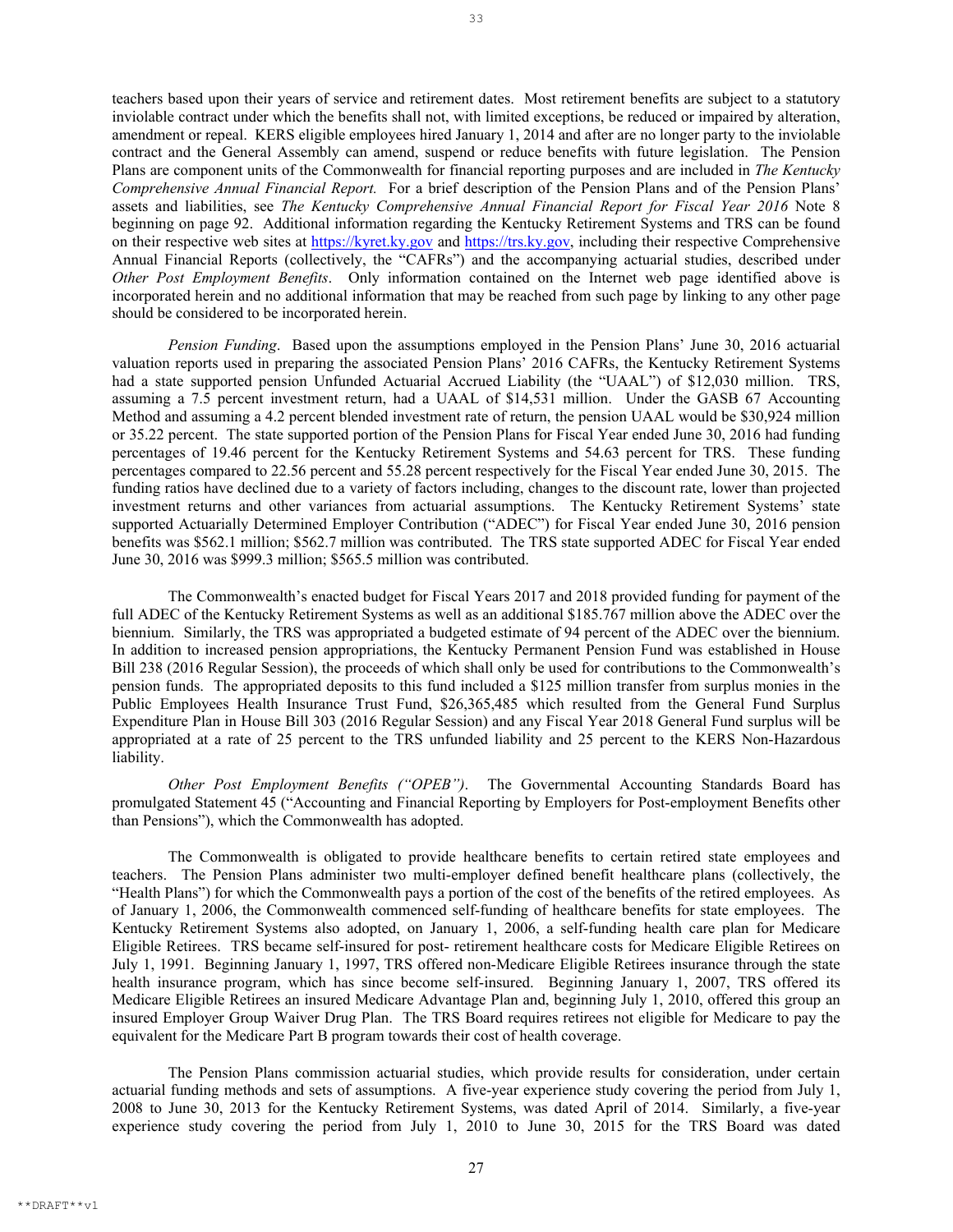September 15, 2016. In addition to the experience studies, annual actuarial reports are performed on both retirement systems. Pursuant to their respective actuarial studies, the OPEB UAAL as of June 30, 2016 was estimated at \$1,702.5 million for the Kentucky Retirement Systems and \$2,844.8 million for TRS. These estimates represent the present value of the amount of healthcare benefits under the respective Health Plans, payable over future periods and allocated by the actuarial cost method, as of June 30, 2016. The actuarial estimates for the Kentucky Retirement Systems' OPEB liabilities decreased from the \$1,729.1 million reported in the Kentucky Retirement Systems' 2015 CAFR. The actuarial estimates for TRS decreased from the \$2,889.4 million reported in their 2015 CAFR.

The Kentucky Retirement Systems' state supported OPEB Annual Required Contribution for Fiscal Year ended June 30, 2016 was \$139.6 million; \$162.8 million was contributed. The TRS state supported OPEB Annual Required Contribution for Fiscal Year ended June 30, 2016 was \$99.0 million; \$223.0 million was contributed. The state supported portion of the OPEB for Fiscal Year ended June 30, 2016 had funding percentages of 44.9 percent for the Kentucky Retirement Systems and 23.9 percent for TRS.

*Recent Changes to State Retirement Systems*. The Finance and Administration Cabinet, through a competitive process, selected a team led by PFM Group Consulting LLC to develop a range of analyses that illustrate the current and projected financial condition of the retirement systems, and draw on best practices nationally to provide options and recommendations for improvement and reform. The first report which focused on transparency and governance for each of the Commonwealth's three major systems (Kentucky Retirement Systems, TRS and CERS), was dated December 30, 2016. The second report, which focused on historical and current assessments, was dated May 22, 2017. The final report when available may be viewed with the first two reports at www.osbd.ky.gov. These reports will provide information to the Kentucky Legislature and the Executive Branch for consideration in further legislative changes to the pension systems. The Governor, in several public forums, has stated that he anticipates calling a 2017 Special Session of the General Assembly to take up pension funding and tax reform.

In May and July of 2017, the Kentucky Retirement Systems Board voted to make the following assumption changes which are anticipated to be used for the Fiscal Year 2018 Actuarial Report as well as anticipated to be used in determining the Fiscal Year 2019 and 2020 employer contributions:

|             |             | Assumed Rate of Return |          |       | Inflation |          | Payroll Growth |  |
|-------------|-------------|------------------------|----------|-------|-----------|----------|----------------|--|
|             |             | To                     | From     | To    | From      | To       | From           |  |
| $KERS-N(1)$ | Pension     | 5.25%                  | 6.75%    | 2.30% | 3.25%     | $0.00\%$ | 4.00%          |  |
| $KERS-N(1)$ | <b>OPEB</b> | 6.25%                  | 6.75%    | 2.30% | 3.25%     | $0.00\%$ | 4.00%          |  |
| $KERS-H(2)$ | Pension     | 6.25%                  | 7.50%    | 2.30% | 3.25%     | $0.00\%$ | 4.00%          |  |
| $KERS-H(2)$ | <b>OPEB</b> | 6.25%                  | $7.50\%$ | 2.30% | 3.25%     | $0.00\%$ | 4.00%          |  |
| <b>SPRS</b> | Pension     | 5.25%                  | 6.75%    | 2.30% | 3.25%     | $0.00\%$ | 4.00%          |  |
| <b>SPRS</b> | <b>OPEB</b> | 6.25%                  | 6.75%    | 2.30% | 3.25%     | $0.00\%$ | 4.00%          |  |
| <b>CERS</b> | Pension     | 6.25%                  | 7.50%    | 2.30% | 3.25%     | $2.00\%$ | 4.00%          |  |
| <b>CERS</b> | <b>OPEB</b> | 6.25%                  | 7.50%    | 2.30% | 3.25%     | 2.00%    | 4.00%          |  |
| $CERS-H(2)$ | Pension     | 6.25%                  | 7.50%    | 2.30% | 3.25%     | 2.00%    | 4.00%          |  |
| $CERS-H(2)$ | <b>OPEB</b> | 6.25%                  | 7.50%    | 2.30% | 3.25%     | $2.00\%$ | $4.00\%$       |  |

 $(1)$  Non-Hazardous<br> $(2)$  Hazardous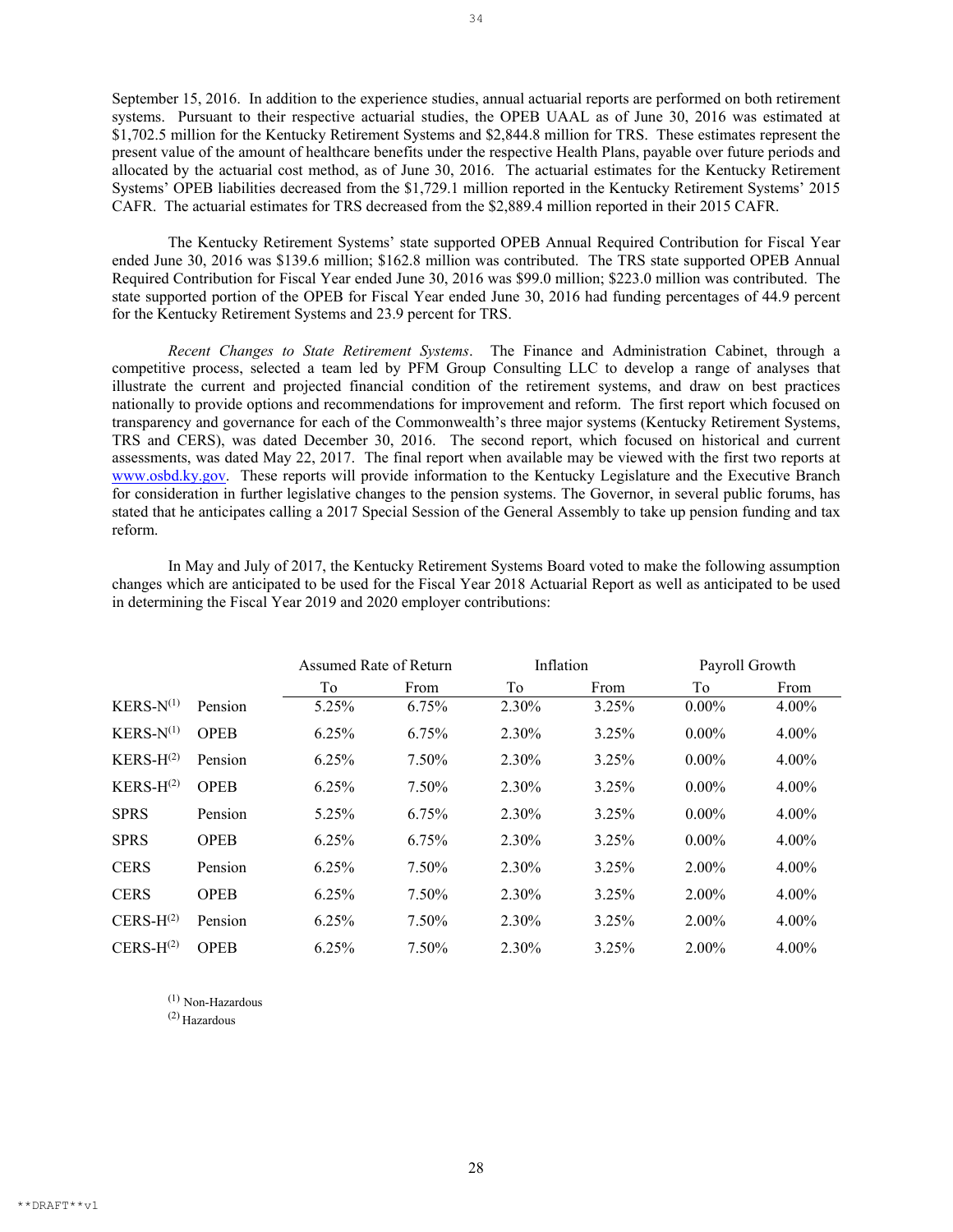35

As of July 2017, the TRS assumptions are as follows:

|     |         | Assumed Rate of Return | Inflation | Payroll Growth |
|-----|---------|------------------------|-----------|----------------|
| TRS | Pension | 7.50%                  | 3.50%     | $4.00\%$       |
| TRS | OPER.   | $8.00\%$               | 3.50%     | $4.00\%$       |

In December 2016 the Kentucky Retirement Systems and TRS publicly presented the annual actuarial valuation reports of the systems as prepared by Cavanaugh Macdonald as of June 30, 2016. The assumed investment rate of return for KERS non-hazardous and SPRS was 6.75 percent based on the annual valuation conducted as of June 30, 2016. The TRS, CERS and KERS Hazardous plans continue to use a 7.5 percent discount rate. There was a reduction in the assumed rate of return from 7.75 percent to 7.5 percent for the valuation as of June 30, 2015. The Kentucky Retirement Systems board has publicly stated that it continues to evaluate the assumed investment rate of return for KERS Non-Hazardous and SPRS, but has not provided specific guidance for future recommended actions to the Kentucky General Assembly. The 6.75 percent rate was adopted in determining the ADEC for Fiscal Year 2017 and 2018 budgetary formulas in House Bill 303 (2016 Regular Session). Since KRS 61.565(3)(c) provides in effect that the Kentucky Retirement Systems board has no authority to amend recommended contribution rates as of July 1 of an odd numbered year, the authority to adjust the current biennial contribution rate would require legislative action.

House Bill 62 from the 2015 Regular Session of the General Assembly was signed by the Governor on March 20, 2015, provides that certain employers participating in KERS and CERS may elect to voluntarily cease participation in the system. The law further details and establishes requirements for voluntary cessation of participation by the employer including requirements to (i) adopt a resolution ceasing participation, which shall apply to all employees of the employer, and submission of the resolution to the Kentucky Retirement Systems' board; (ii) pay for an actuarial cost study to determine the cost to the employer for discontinuing participation; (iii) offer an alternative retirement plan to impacted employees; and (iv) pay the Kentucky Retirement Systems for the full actuarial cost of discontinuing participation either in a lump-sum payment or in installments under the terms established by the board. Any employees hired after the employer ceases participation will not participate in KERS or CERS, and existing employees participating in the Kentucky Retirement Systems will not earn benefits after the employer has ceased participation, but will be vested for those benefits accrued prior to the employer's cessation date. The same rules apply to any agency required to involuntarily cease participation in KERS or CERS in the event the board has determined the employer is no longer eligible to participate in a governmental plan or has failed to comply with the provisions of KRS 61.510 to 61.705 or 78.510 to 78.852. This legislation does not have a retroactive effect on any pending litigation.

Senate Bill 2 from the 2013 Regular Session of the General Assembly was signed into law by the Governor on April 4, 2013. The bill created a new section in KRS Chapter 7A establishing a 13 member Public Pension Oversight Board to oversee the Kentucky Retirement Systems and report to the General Assembly on benefits, administration, investments, funding, laws, administration regulations and legislation pertaining to Kentucky Retirement Systems. The bill also states that new employees hired after January 1, 2014 will be placed in a Hybrid Cash Balance Plan. This plan has a guaranteed rate of return of 4.0 percent for both hazardous and non-hazardous employees, plus 75 percent of the investment return in the plan in excess of 4.0 percent to the employee. Hazardous employees' employer contribution is set at 7.5 percent of salary and non-hazardous employees have an employer contribution of 4.0 percent. The bill further provides for a 1.5 percent COLA only if it is prefunded and appropriated by the General Assembly or if the pension plan is 100 percent funded. New employees as of January 1, 2014 are no longer party to the inviolable contract, and the General Assembly has the right to amend, suspend or reduce benefits with future legislation. The bill additionally makes provisions for a Health Savings Account as an insurance option for retirees, requires the General Assembly to start fully funding the ADEC beginning in Fiscal Year 2015, and resets to a 30-year amortization beginning in 2015.

*Litigation Potentially Impacting KERS*. Since 2012, TRS, Kentucky Retirement Systems and hundreds of other shareholders of Lyondell Chemical have been parties in litigation that arose out of the Lyondell Chemical bankruptcy. The litigation arose from allegations that a former Lyondell Chemical principal had engaged in fraudulent conveyance that inflated the value of all shareholder stock. Creditors of Lyondell are seeking to force former Lyondell shareholders (including TRS and Kentucky Retirement Systems) to disgorge those amounts received as shareholders in connection with Lyondell's leveraged buyout. On July 27, 2016 this litigation was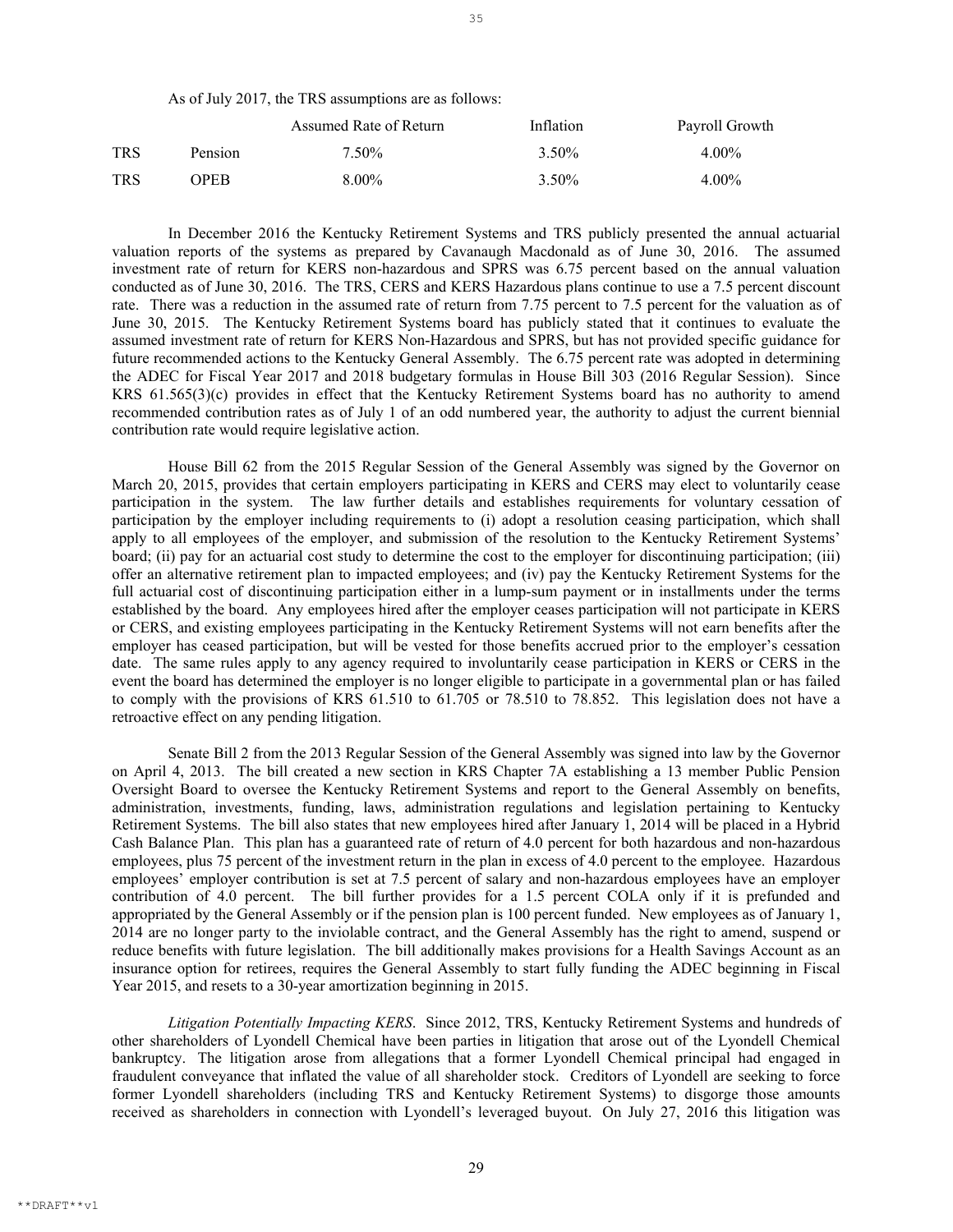remanded to the Bankruptcy Court for further proceedings by the United States District Court, Southern District of New York.

In April 2013, Seven Counties Services, Inc. ("Seven Counties"), filed for Chapter 11 bankruptcy protection in the United States Bankruptcy Court for the Western District of Kentucky (the "Bankruptcy Court"). Seven Counties provides mental health services for the Cabinet for Health and Family Services for the greater Louisville, Kentucky area and surrounding counties. For approximately the past twenty-five years, Seven Counties has been a participating employer in KERS. Seven Counties identified KERS as a creditor with a primary objective of discharging its continuing obligation to remit retirement contributions for approximately 1,300 employees and terminate its membership in KERS. The estimated impact of Seven Counties' objective on KERS would result in an unfunded liability of approximately \$90 million at that time.

KERS opposed Seven Counties' attempt to discharge its obligations and terminate its membership. KERS asserted that Seven Counties is a Governmental Unit properly participating in KERS by Executive Order issued in 1978 and thus ineligible for Chapter 11 relief. Consequently, Seven Counties would remain statutorily obligated to continue participation and remit contributions.

On May 30, 2014, the Bankruptcy Court held that Seven Counties was not a Governmental Unit and could move forward with its Chapter 11 bankruptcy case. Moreover, the Court held that Seven Counties' statutory obligation to continue to participate and remit contributions to KERS was a "contract" eligible for rejection. Seven Counties rejected its participation in KERS.

In June 2014, KERS appealed the Bankruptcy Court's ruling. On October 6, 2014, Seven Counties filed a formal reorganization plan with the Bankruptcy Court. On January 6, 2015, the Bankruptcy Court confirmed Seven Counties' plan of reorganization (the "Confirmation Order"). On January 19, 2015, KERS appealed the Confirmation Order. At a hearing on January 20, 2015, the Bankruptcy Court denied a motion by KERS seeking a stay of the Confirmation Order, which would have delayed implementation of the reorganization plan pending the determination of the issues on appeal. After the Bankruptcy Court denial of the stay, KERS filed an emergency motion for a stay with the U.S. District Court for the Western District of Kentucky (the "District"), which the District Court denied on February 4, 2015. On May 12, 2015, KERS filed a motion with the District Court to certify a question to the Kentucky Supreme Court in connection with whether the relationship between KERS and Seven Counties (i) constituted a "contract" subject to rejection in bankruptcy by Seven Counties or (ii) was a statutory obligation of Seven Counties not constituting a contract. On March 31, 2016 the United States District Court issued a Memorandum of Opinion and Order that (i) denied KERS' motion to certify a question of law to the Kentucky Supreme Court, (ii) reversed the Bankruptcy Court's determination regarding classifying KERS as a multi-employer plan and determined KERS was a multiple employer plan, (iii) affirmed the Bankruptcy Court's decision in all other aspects; and (iv) denied Seven Counties cross-appeal.

On April 21, 2016 the Kentucky Retirement Systems Board voted to appeal the decision to the United States Court of Appeals for the Sixth Circuit. KERS filed a brief with the Sixth Circuit Court of Appeals on January 3, 2017, and has until June 29, 2017 to file another brief with the Sixth Circuit Court of Appeals on this matter. Seven Counties filed a brief at the end of July 2017, but oral arguments were not scheduled at the time of this posting.

Other entities within the Commonwealth, including some entities with pending litigation, are attempting to terminate their participation in KERS. For example, Kentucky Retirement Systems filed an action against Kentucky River Community Care ("KRCC") to compel it to comply with its statutory duties and require retirement plan participation. Similarly, Bluegrass Oakwood, Inc., a subsidiary of Bluegrass MHMR, attempted to terminate its participation in KERS through an action before the Kentucky Court of Appeals that was dismissed on February 24, 2015, resulting in Bluegrass Oakwood remaining as a participant in KERS. No assurance can be provided with respect to the impact of such actions, if any, on the future contribution rates.

In June 2014, the City of Fort Wright, a participating employer in CERS, filed a lawsuit against the Kentucky Retirement Systems' Board of Trustees alleging that the Board invested CERS funds in investments that were prohibited by statute and common law. In addition, the City alleged that the Board of Trustees paid substantial asset management fees, which the suit alleges were improper. Kentucky Retirement Systems filed a motion to dismiss this action based on a number of legal issues, including the argument that the action was barred by the doctrine of sovereign immunity. Franklin Circuit Court denied the motion to dismiss. An interlocutory appeal of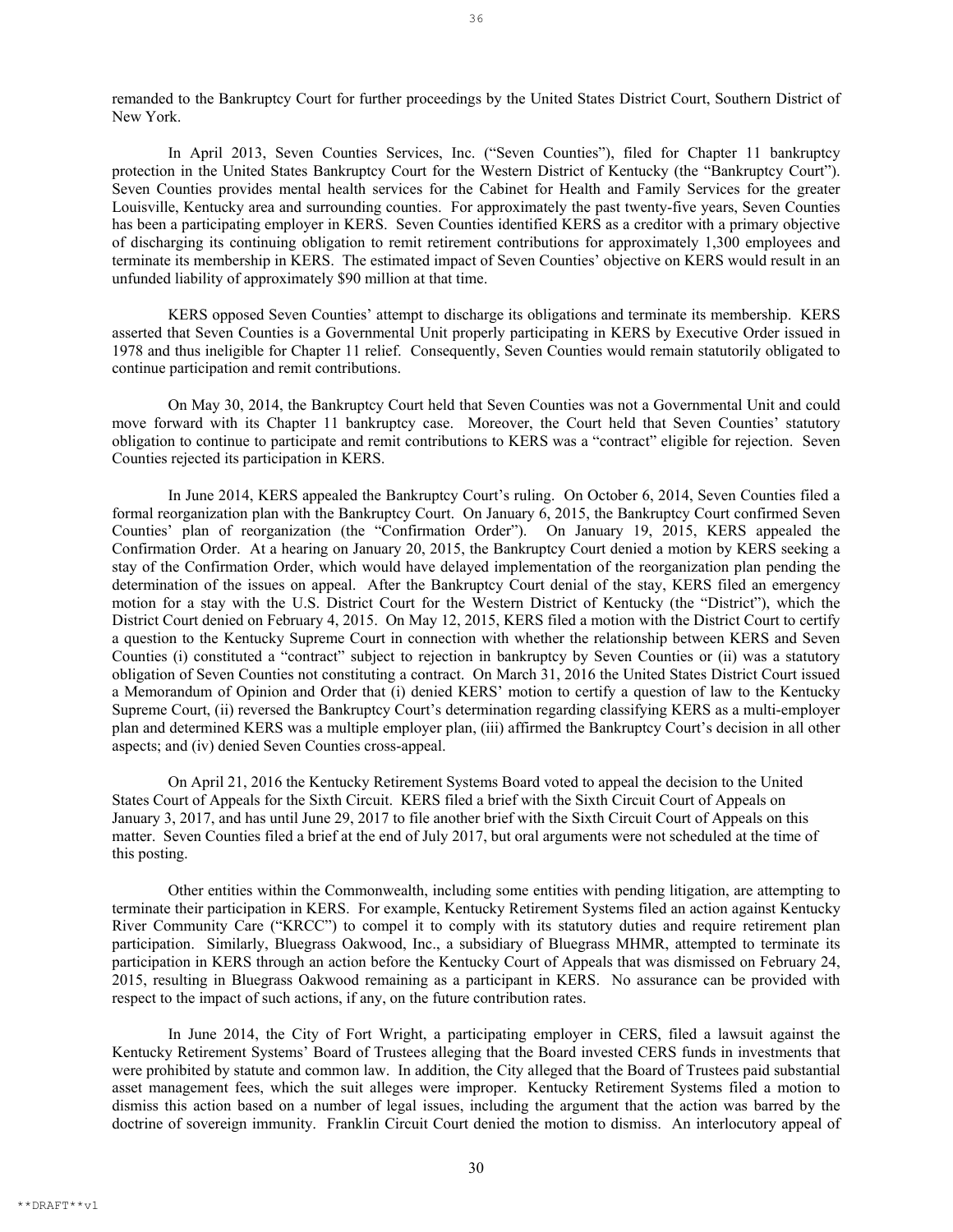the sovereign immunity issue was filed at the Kentucky Court of Appeals. On September 23, 2016, the Court of Appeals upheld the Franklin Circuit Court's ruling that sovereign immunity did not prohibit this action from proceeding. After a denied motion to the Kentucky Supreme Court for discretionary review of the Court of Appeals ruling, the case is now proceeding at the Franklin Circuit Court on the merits of the claims made. The City of Fort Wright filed a Renewed Motion for Declaratory Judgment on May 1, 2017. Kentucky Retirement Systems will file its Reply to this Motion upon the resolution of a pending discovery issue.

In what is essentially a companion case to the City of Fort Wright matter outlined above, Damian Stanton filed a Complaint on September 4, 2015, alleging that he is a member of CERS and that the Board invested CERS funds in investments that were prohibited by both statutory and the common law, as well as alleging that substantial management fees were paid as a result of the investments. This case was held in abeyance pending the outcome of the Kentucky Retirement Systems' motion for discretionary review in the Fort Wright matter. No new action has been taken in this matter to date.

On November 17, 2016, Western Kentucky University ("WKU") filed a motion in Franklin Circuit Court seeking a judgment against the Kentucky Retirement Systems after the Kentucky Retirement Systems asserted WKU should continue to make retirement contributions for employees who were purportedly fired as WKU employees and then rehired as contract laborers. On March 3, 2017, Kentucky Retirement Systems filed a Motion to dismiss this action based on WKU's failure to name necessary parties. Franklin Circuit Court denied this motion. The parties are currently seeking discovery in this matter.

 On November 29, 2016, a number of current and retired teachers from and in the public schools of the Commonwealth initiated an action in Franklin, Kentucky Circuit Court, individually and as representatives of the class of all similarly situated teachers covered by TRS. To date, the Court has not certified the plaintiffs to act as representatives of a class. The action against the Governor, the President of the Kentucky Senate, and the Speaker of the Kentucky House of Representatives seeks declaratory relief requiring the defendants as representatives of the Executive and Legislative branches of the Commonwealth to cure the financial deficiency of TRS for the benefit of the plaintiffs, among other related relief. On January 3, 2017, the defendants filed a Notice of Removal with the United States District Court for the Eastern District of Kentucky for the removal of this case from the Franklin, Kentucky Circuit Court to the United States District Court for the Eastern District of Kentucky due to claims asserted by the plaintiffs arising under the Constitution, laws, or treaties of the United States.

In January 2009, Sheriff John Aubrey and a number of other plaintiffs, including hazardous duty members of the Kentucky Retirement Systems, law enforcement unions and fraternal organizations, and a number of hazardous duty employers, filed a complaint in Franklin Circuit Court seeking a determination that the 2008 amendments to KRS 61.637 regarding the legal requirements for reemployment after retirement were unconstitutional and discriminatory. The case progressed to the Supreme Court of Kentucky on a Motion to Dismiss of the Kentucky Retirement Systems based on a claim of sovereign immunity. In April 2013, the Supreme Court ruled that sovereign immunity did not prevent this case from being filed against the Kentucky Retirement Systems, and remanding the case back to Franklin Circuit Court. Recently, plaintiffs filed a Motion for Summary Judgment. Kentucky Retirement Systems filed a Response and Cross-Motion for Summary Judgment on June 14, 2017.

On June 12, 2017, the River City Fraternal Order of Police and several other individuals filed a Complaint and Motion for a Restraining Order challenging the Kentucky Retirement Systems' implementation of the Medicare Secondary Payer Act as it relates to KRS 61.702, asserting that Kentucky Retirement Systems violated both the federal law and the inviolable contract rights of its members. The court granted a Temporary Restraining Order (the "TRO"); however, a hearing was held at the end of July 2017 to determine whether to dissolve the TRO or grant an injunction during the pendency of this action. A decision is expected in August of 2017.

## **TAX MATTERS**

In the opinion of Bond Counsel for the 2017 Series AB Bonds, based upon an analysis of existing laws, regulations, rulings and court decisions, interest on the 2017 Series AB Bonds is excludible from gross income for Federal income tax purposes and interest on the 2017 Series AB Bonds is not a specific item of tax preference under Section 57 of the Internal Revenue Code of 1986 (the "Code") for purposes of the Federal individual or corporate alternative minimum taxes. Bond Counsel for the 2017 Series AB Bonds is also of the opinion that interest on the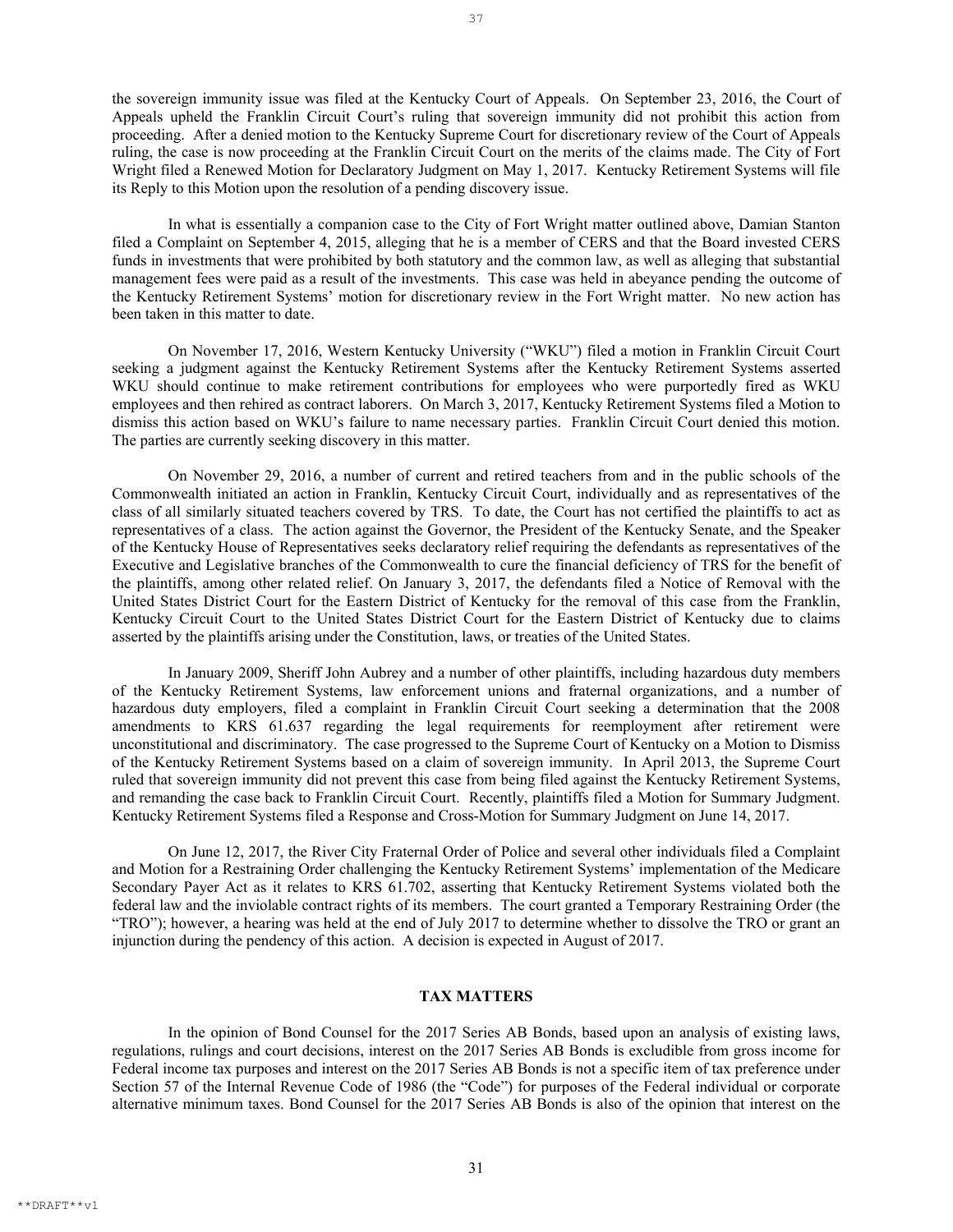2017 Series AB Bonds is exempt from income taxation by the Commonwealth and the 2017 Series AB Bonds are exempt from ad valorem taxation by the Commonwealth and any of its political subdivisions.

A copy of the opinion of Bond Counsel for the 2017 Series AB Bonds is set forth in APPENDIX E.

 The Code imposes various restrictions, conditions, and requirements relating to the exclusion from gross income for Federal income tax purposes of interest on obligations such as the 2017 Series AB Bonds. The Turnpike Authority of Kentucky has covenanted to comply with certain restrictions designed to ensure that interest on the 2017 Series AB Bonds will not be or become includable in gross income for Federal income tax purposes. Failure to comply with these covenants could result in interest on the 2017 Series AB Bonds being includable in gross income for Federal income tax purposes and such inclusion could be retroactive to the date of issuance of the 2017 Series AB Bonds. The opinion of Bond Counsel assumes compliance with these covenants. However, Bond Counsel has not undertaken to determine (or to inform any person) whether any actions taken (or not taken) or events occurring (or not occurring) after the date of issuance of the 2017 Series AB Bonds may adversely affect the Federal tax status of the interest on the 2017 Series AB Bonds.

 Certain requirements and procedures contained or referred to in the Series 2017 AB Resolution and other relevant documents may be changed and certain actions (including, without limitation, defeasance of the 2017 Series AB Bonds) may be taken or omitted under the circumstances and subject to the terms and conditions set forth in such documents. Bond Counsel expresses no opinion as to any 2017 Series AB Bonds or the interest thereon if any such change occurs or action is taken or omitted upon the advice or approval of bond counsel other than Dinsmore & Shohl LLP.

Although Bond Counsel has rendered an opinion that interest on the 2017 Series AB Bonds is excludible from gross income for Federal income tax purposes and that interest on the 2017 Series AB Bonds is excludible from gross income for Kentucky income tax purposes, the ownership or disposition of, or the accrual or receipt of interest on, the 2017 Series AB Bonds may otherwise affect a Bondholder's Federal, state or local tax liabilities. The nature and extent of these other tax consequences may depend upon the particular tax status of the Bondholder or the Bondholder's other items of income or deduction. For example, such effects may include, without limitation, increasing the federal tax liability of certain foreign corporations subject to the branch profits tax imposed by Section 884 of the Code, increasing the federal tax liability of certain insurance companies, under Section 832 of the Code, increasing the federal tax liability and affecting the status of certain S Corporations subject to Sections 1362 and 1375 of the Code, increasing the federal tax liability of certain individual recipients of Social Security or the Railroad Retirement benefits under Section 86 of the Code and limiting the amount of the Earned Income Credit under Section 32 of the Code that might otherwise be available. Ownership of any of the 2017 Series AB Bonds may also result in the limitation of interest and certain other deductions for financial institutions and certain other taxpayers, pursuant to Section 265 of the Code. Finally, residence of the holder of the 2017 Series AB Bonds in a state other than Kentucky or being subject to tax in a state other than Kentucky may result in income or other tax liabilities being imposed by such states or their political subdivisions based on the interest or other income from the 2017 Series AB Bonds. Bond Counsel expresses no opinions regarding any tax consequences other than what is set forth in its opinion and each Bondholder or potential Bondholder is urged to consult with tax counsel with respect to the effects of purchasing, holding or disposing the 2017 Series AB Bonds on the tax liabilities of the individual or entity.

 The Turnpike Authority of Kentucky has not designated the 2017 Series AB Bonds as "qualified taxexempt obligations" under Section 265 of the Code.

## **Tax Treatment of Original Issue Discount**

 The 2017 Series AB Bonds that have an interest rate that is lower than the yield, as shown on the inside cover page hereto, (the "Discount 2017 Series AB Bonds") are being offered and sold to the public at an original issue discount ("OID") from the amounts payable at maturity thereon. OID is the excess of the stated redemption price of a bond at maturity (the face amount) over the "issue price" of such bond. The issue price is the initial offering price to the public (other than to bond houses, brokers or similar persons acting in the capacity of underwriters or wholesalers) at which a substantial amount of 2017 Series AB Bonds of the same maturity are sold pursuant to that initial offering. For federal income tax purposes, OID on each Bond sold as a Discount Bond will accrue over the term of the bond, and for the Discount 2017 Series AB Bonds, the amount of accretion will be based on a single rate of interest, compounded semiannually (the "yield to maturity"). The amount of OID that accrues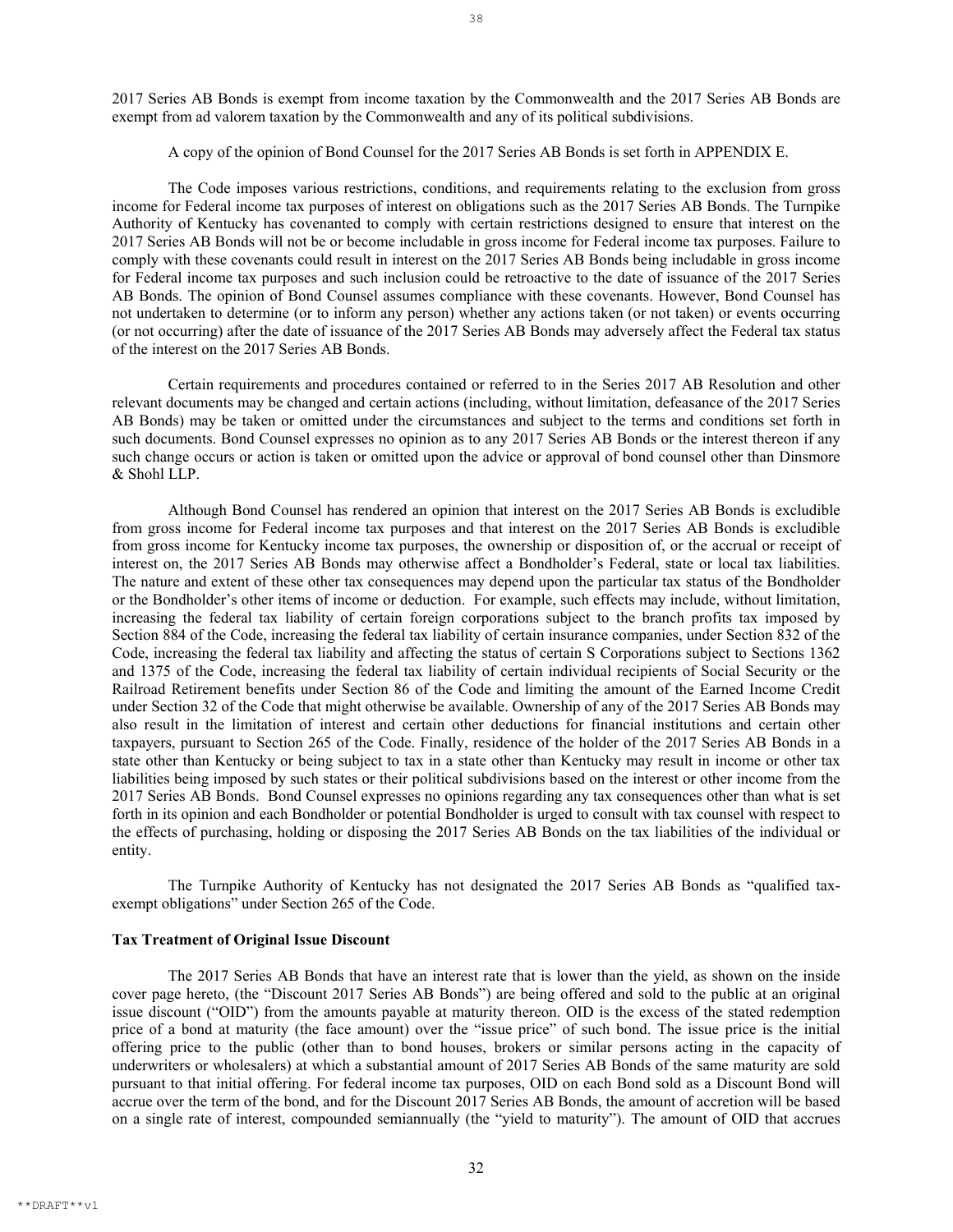during each semi-annual period will do so ratably over that period on a daily basis. With respect to an initial purchaser of a Discount Bond at its issue price, the portion of OID that accrues during the period that such purchaser owns the Discount Bond is added to such purchaser's tax basis for purposes of determining gain or loss at the maturity, redemption, sale or other disposition of that Discount Bond and thus, in practical effect, is treated as stated interest, which is excludible from gross income for federal income tax purposes.

 Holders of Discount 2017 Series AB Bonds should consult their own tax advisors as to the treatment of OID and the tax consequences of the purchase of such Discount 2017 Series AB Bonds other than at the issue price during the initial public offering and as to the treatment of OID for state tax purposes.

### **Tax Treatment of Original Issue Premium**

 "Acquisition Premium" is the excess of the cost of a bond over the stated redemption price of such bond at maturity or, for 2017 Series AB Bonds that have one or more earlier call dates, the amount payable at the next earliest call date. The 2017 Series AB Bonds that have an interest rate that is greater than the yield, as shown on the inside cover page hereto (the "Premium 2017 Series AB Bonds") are being initially offered and sold to the public at an Acquisition Premium. For federal income tax purposes, the amount of Acquisition Premium on each Bond the interest on which is excludible from gross income for federal income tax purposes ("tax-exempt 2017 Series AB Bonds") must be amortized and will reduce the Bondholder's adjusted basis in that Bond. However, no amount of amortized Acquisition Premium on tax-exempt 2017 Series AB Bonds may be deducted in determining Bondholder's taxable income for federal income tax purposes. The amount of any Acquisition Premium paid on the Premium 2017 Series AB Bonds, or on any of the 2017 Series AB Bonds, that must be amortized during any period will be based on the "constant yield" method, using the original Bondholder's basis in such 2017 Series AB Bonds and compounding semiannually. This amount is amortized ratably over that semiannual period on a daily basis.

Holders of any 2017 Series AB Bonds, including any Premium 2017 Series AB Bonds, purchased at an Acquisition Premium should consult their own tax advisors as to the actual effect of such Acquisition Premium with respect to their own tax situation and as to the treatment of Acquisition Premium for state tax purposes.

## **ENFORCEABILITY OF REMEDIES**

The remedies available to the Trustee and the owners of the 2017 Series AB Bonds upon occurrence of an event of default under the Lease, the Agreement, or the Indenture are in many respects dependent upon regulatory and judicial actions which are often subject to discretion and delay. Under existing laws and judicial decisions, the remedies provided for under the Lease, the Agreement, and the Indenture may not be readily available or may be limited. The various legal opinions to be delivered concurrently with the delivery of the 2017 Series AB Bonds and such documents will be qualified to the extent that the enforceability of certain legal rights related to the 2017 Series AB Bonds are subject to limitations imposed by bankruptcy, reorganization, insolvency or other similar laws affecting the rights of creditors generally and by equitable remedies and proceedings generally.

## **LITIGATION**

There is no litigation pending or, to the knowledge of the Authority or the Transportation Cabinet, threatened to restrain or enjoin the authorization, sale or delivery of the 2017 Series AB Bonds or which would adversely affect the application of the revenues of the Transportation Cabinet to the payment of the 2017 Series AB Bonds. There is no litigation pending or, to the knowledge of the Authority, threatened against the Authority or any of its assets or revenues that would materially adversely affect the Authority or its operations.

## **CERTAIN LEGAL MATTERS**

Certain legal matters incident to the authorization and issuance of the 2017 Series AB Bonds are subject to the approving legal opinion of Dinsmore & Shohl LLP, Covington, Kentucky, Bond Counsel. The proposed form of approving opinion for the 2017 Series AB Bonds is attached hereto as APPENDIX E. Such approving legal opinion will be delivered as of the date of issuance of the 2017 Series AB Bonds.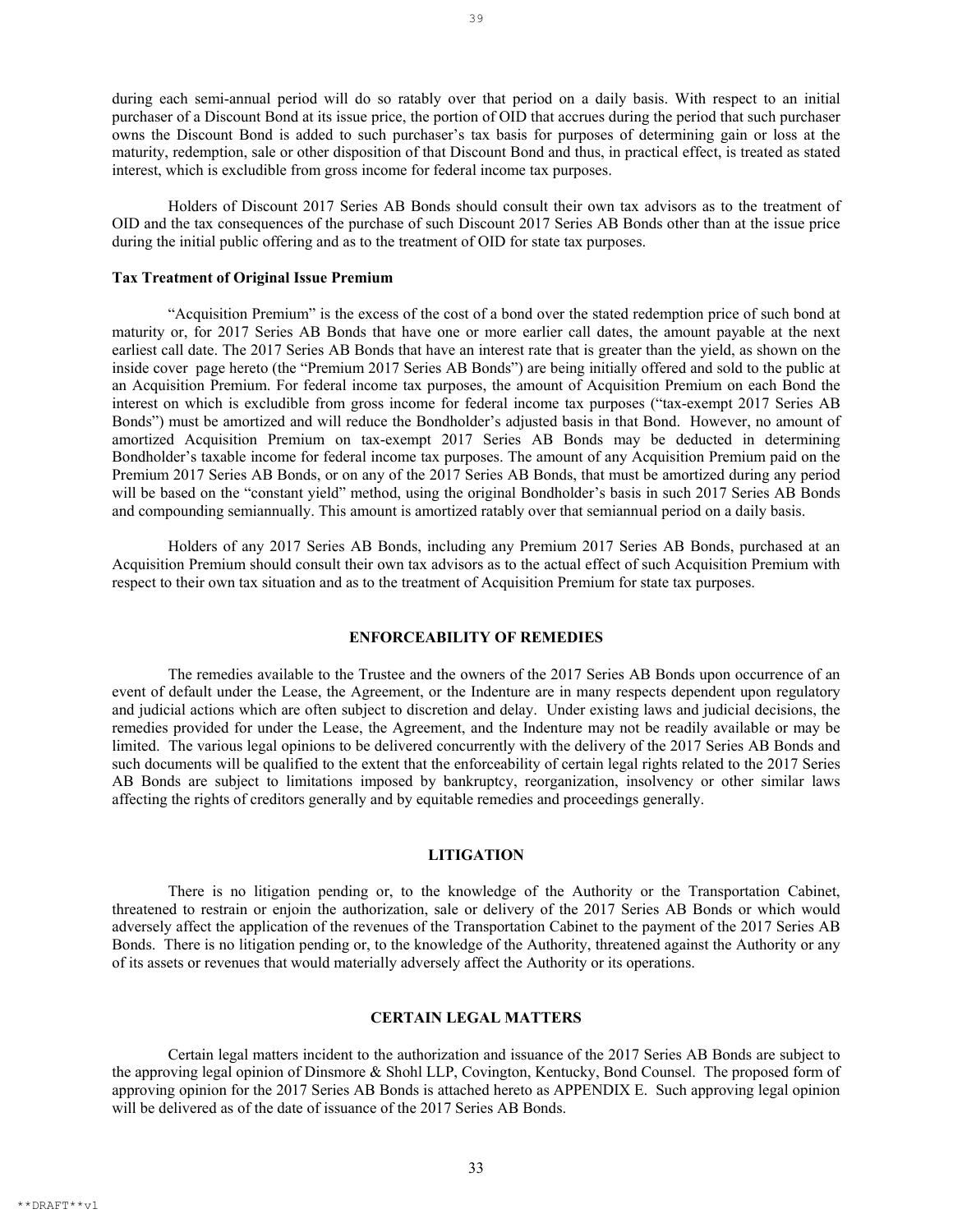Certain legal matters concerning the Transportation Cabinet will be passed upon by its counsel, Office of Legal Services, Transportation Cabinet; certain legal matters concerning the Authority will be passed upon by its counsel, Office of General Counsel, Finance and Administration Cabinet; and certain legal matters will be passed upon for the Underwriters by their counsel, Stites & Harbison, PLLC, Louisville, Kentucky.

Under Kentucky law, issuance of 2017 Series AB Bonds by the Authority requires the approval of the Office of Financial Management in the Finance and Administration Cabinet, which approval will be obtained prior to issuance of the 2017 Series AB Bonds.

## **VERIFICATION OF MATHEMATICAL COMPUTATIONS**

The mathematical accuracy of (a) the computation of the adequacy of the maturing principal and interest earned on the Escrow Securities held in the Escrow Fund to provide for the payment of the principal, interest and redemption premium on the Prior Bonds and (b) the computations made supporting the conclusion by Bond Counsel that the 2017 Series B Bonds are not "arbitrage bonds" under Section 148 of the Code, will be verified by Samuel Klein & Co., Certified Public Accountants.

### **RATINGS**

Standard & Poor's Ratings Services, a division of the McGraw-Hill Companies, Inc. ("Standard & Poor's"), and Moody's Investors Service, Inc. ("Moody's") have each assigned their municipal bond ratings of "AA-," and "Aa3," respectively, to the 2017 Series AB Bonds.

The ratings of each respective rating agency only reflect the views of such rating agency. An explanation of the ratings given by Standard & Poor's may be obtained from Standard & Poor's Ratings Services at 55 Water Street, New York, New York 10041, (212) 438-2124; and an explanation of the significance of the ratings given by Moody's may be obtained from Moody's Investors Service, Inc. at 7 World Trade Center at 250 Greenwich Street, New York, New York 10007, (212) 553-0300. There is no assurance that such ratings will continue for any given period of time or that they will not be revised downward or withdrawn entirely by the rating agencies, if in the judgment of such rating agencies, circumstances so warrant. Any downward revision or withdrawal could have an adverse effect on the market price of the 2017 Series AB Bonds.

#### **UNDERWRITING**

The 2017 Series AB Bonds are to be purchased by Morgan Stanley & Co. LLC as representative (the "Representative") of the managing underwriters identified on the cover hereof and on behalf of itself (the "Managers") (the Managers and any other syndicate members collectively, the "Underwriters"). The Underwriters have agreed, subject to certain conditions, to purchase the 2017 Series A Bonds at an aggregate purchase price of \$30,035,882.15 (which is equal to the principal amount of the 2017 Series A Bonds plus net original issuance premium of \$2,748,193.50 less underwriting discount of \$127,311.35). The Underwriters have agreed, subject to certain conditions, to purchase the 2017 Series B Bonds at an aggregate purchase price of \$174,642,941.54 (which is equal to the principal amount of the 2017 Series B Bonds plus net original issuance premium of \$28,384,213.10 less underwriting discount of \$661,271.56). The Underwriters will be obligated to purchase all 2017 Series AB Bonds if any are purchased. The Underwriters have advised the Authority that they intend to make a public offering of the 2017 Series AB Bonds at the initial public offering prices set forth on the inside cover page hereof, provided, however, that the Underwriters have reserved the right to make concessions to dealers and to change such initial public offering prices as the Underwriters shall deem necessary in connection with the marketing of the 2017 Series AB Bonds.

 The underwriters and their respective affiliates are full service financial institutions engaged in various activities, which may include sales and trading, commercial and investment banking, advisory, investment management, investment research, principal investment, hedging, market making, brokerage and other financial and non-financial activities and services.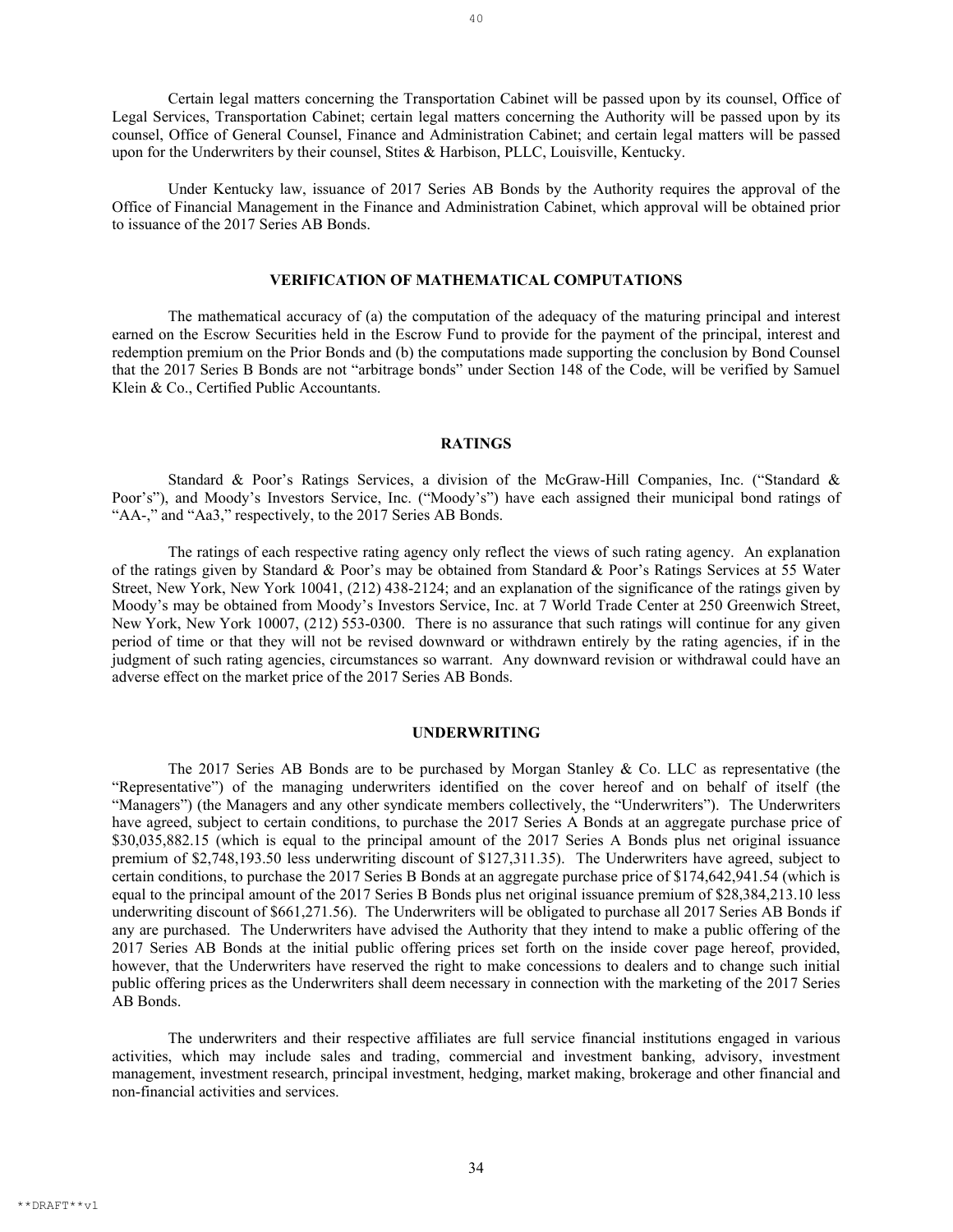In the ordinary course of their various business activities, the underwriters and their respective affiliates, officers, directors and employees may purchase, sell or hold a broad array of investments and actively trade securities, derivatives, loans, commodities, currencies, credit default swaps and other financial instruments for their own account and for the accounts of their customers, and such investment and trading activities may involve or relate to assets, securities and/or instruments of the issuer (directly, as collateral securing other obligations or otherwise) and/or persons and entities with relationships with the issuer. The underwriters and their respective affiliates may also communicate independent investment recommendations, market color or trading ideas and/or publish or express independent research views in respect of such assets, securities or instruments and may at any time hold, or recommend to clients that they should acquire, long and/or short positions in such assets, securities and instruments.

Morgan Stanley & Co. LLC, an underwriter of the 2017 Series AB Bonds, has entered into a retail distribution arrangement with Morgan Stanley Smith Barney LLC. As part of the distribution arrangement, Morgan Stanley & Co. LLC may distribute municipal securities to retail investors through the financial advisor network of Morgan Stanley Smith Barney LLC. As part of this arrangement, Morgan Stanley & Co. LLC may compensate Morgan Stanley Smith Barney LLC for its selling efforts with respect to the 2017 Series AB Bonds.

## **CONTINUING DISCLOSURE**

The Authority will comply with the requirements of the Securities and Exchange Commission regarding secondary market disclosure as set forth in Rule 15c2-12 (the "Rule"), as amended, under the Securities Exchange Act of 1934. Specifically, the Authority will enter into a Continuing Disclosure Agreement ("Continuing Disclosure Agreement"), a form of which is attached at APPENDIX F, in which it will covenant to provide notice in a timely manner, not later than ten business days after the event, to each nationally recognized municipal securities information repository ("NRMSIR") or the Municipal Securities Rulemaking Board (the "MSRB"), and the appropriate state information depository, if any, of any of the following types of events with respect to the 2017 Series AB Bonds set forth in the form attached hereto. Effective on July 1, 2009, the MSRB became the sole NRMSIR and the Authority's filings with the MSRB will be in accordance with the MSRB's Electronic Municipal Market Access (EMMA) system, as applicable to the Continuing Disclosure Agreement. The Commonwealth is providing ongoing market disclosure as required by the Rule pursuant to agreements entered into in connection with other outstanding securities, including timely notices of changes in the Authority's underlying ratings affecting its outstanding securities.

In addition, ongoing financial disclosure regarding the Commonwealth will be available through the filing by the Commonwealth of two documents entitled The Kentucky Comprehensive Annual Financial Report and Supplementary Information to the Kentucky Comprehensive Annual Financial Report (or successor reports) with EMMA as required under the Rule. The Commonwealth is required to make such filing no later than nine months after the end of each fiscal year. The Commonwealth and the Authority have learned that in some instances prior rating changes on certain securities issued by the Commonwealth and its agencies, including the Authority, resulting from rating downgrades on certain bond insurers, were not the subject of material event notices, due, in part, to the lack of any direct notification to the Commonwealth of the specific rating impact on such particular securities of the Commonwealth and its agencies. The Commonwealth and the Authority have taken necessary actions to assure compliance with the Rule with respect to such events. Additionally, the Commonwealth and the Authority have put procedures in place to assure that future material event notices will be timely filed with respect to such events. With respect to certain insured bonds of the Commonwealth (not involving any bonds of the Authority), the Commonwealth recently made a late filing in connection with a downgrade of a bond insurer, which upon discovery of the error, resulted in updated external notification procedures to avoid future untimely insurance related filings.

#### **MISCELLANEOUS**

All quotations from, and summaries and explanations of, the Act, the Indenture, the Lease, the Agreement and the 2017 Series AB Bonds contained in this Official Statement do not purport to be complete, and reference is made to such laws and documents for full and complete statements of their respective provisions. The Appendices attached hereto are a part of this Official Statement. Copies in reasonable quantity of the Act, the Indenture, the Agreement and the Lease may be obtained during the offering period of the 2017 Series AB Bonds upon request directed to the Authority, 702 Capital Avenue, Suite 76, Frankfort, Kentucky 40601, or the Underwriters, Morgan Stanley & Co. LLC, 1585 Broadway,  $16<sup>th</sup>$  Floor, New York, New York 10036.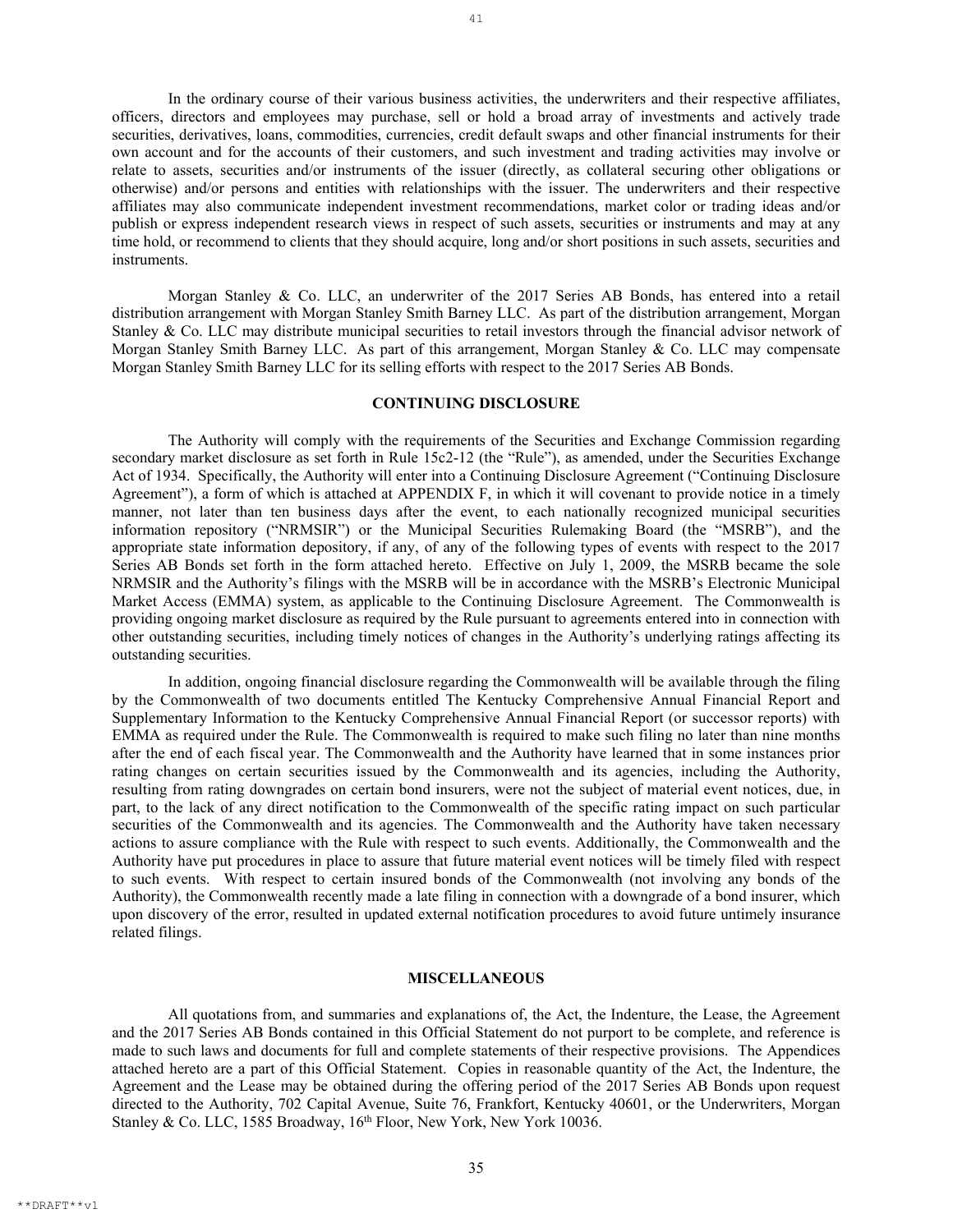Any statements in this Official Statement involving matters of opinion, whether or not expressly so stated, are intended as such and not as representations of fact. This Official Statement is not to be construed as a contract among the Authority, the Transportation Cabinet and the purchasers or holders of any of the 2017 Series AB Bonds.

## THE TURNPIKE AUTHORITY OF KENTUCKY

By: /s/ Steven A. Starkweather Treasurer, The Turnpike Authority of Kentucky

## THE TRANSPORTATION CABINET OF THE COMMONWEALTH OF KENTUCKY

By: /s/ Greg Thomas

Secretary, Transportation Cabinet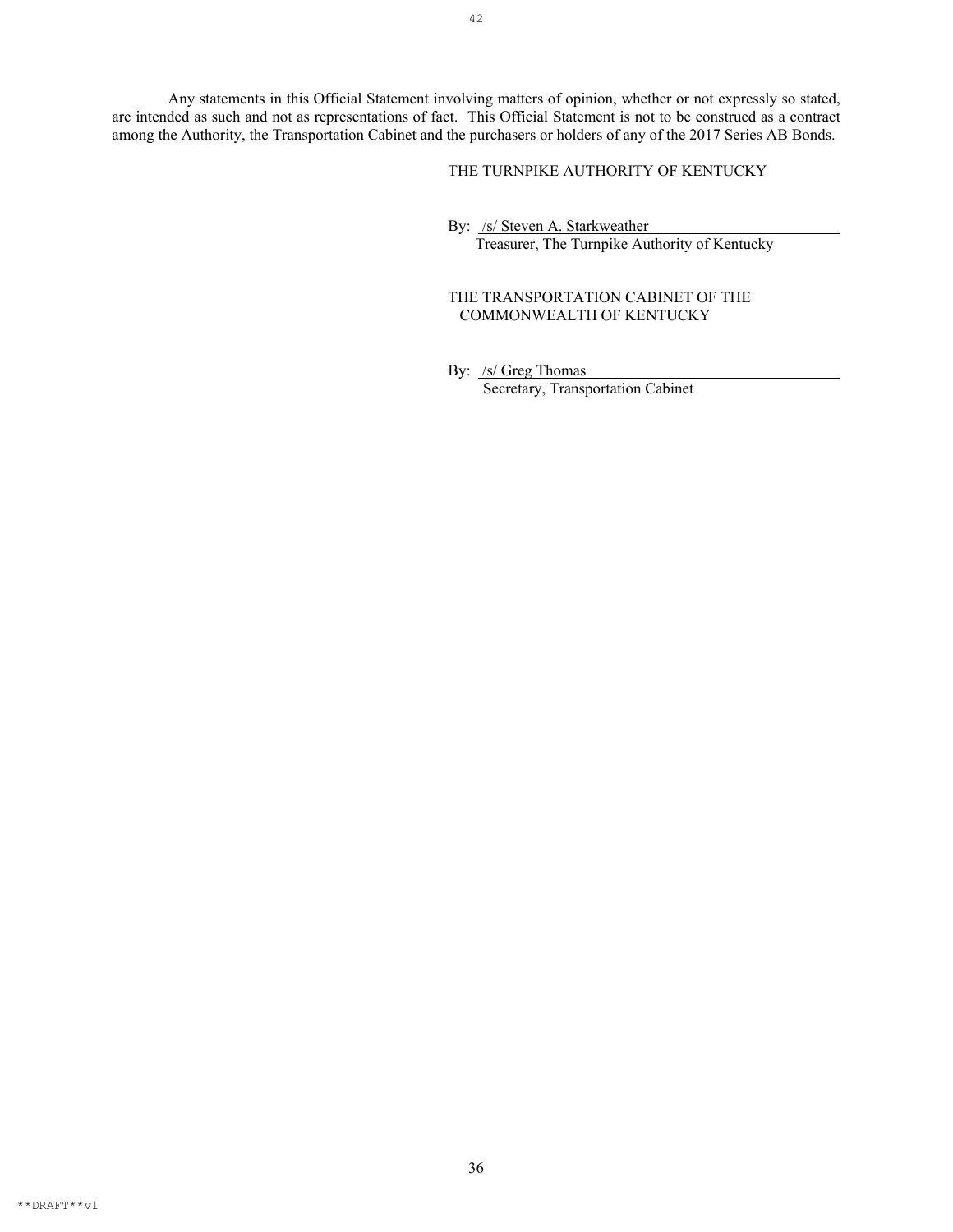## **APPENDIX A**

## **DEBT INFORMATION PERTAINING TO THE COMMONWEALTH OF KENTUCKY**

## **COMMONWEALTH DEBT MANAGEMENT**

## **Management**

The Office of Financial Management ("OFM"), Finance and Administration Cabinet has central responsibility for the issuance, management, review and approval of all debt issued by the Commonwealth and its agencies. Table I lists state agencies which are active issuing entities. OFM is also responsible for the coordination and monitoring of cash needs relative to debt activity, debt service payments and the development of a comprehensive long-term debt plan. OFM serves as primary staff to the State Property and Buildings Commission, ALCo and the Kentucky Local Correctional Facilities Construction Authority.

## **Structure**

The Commonwealth's indebtedness is classified as either appropriation-supported debt or nonappropriation-supported debt.

**Appropriation-supported debt** carries the name of the Commonwealth and is either (i) a general obligation of the Commonwealth, or (ii) a project revenue obligation of one of its debt issuing agencies created by the Kentucky General Assembly to finance various projects which is subject to state appropriation for all or a portion of the debt service on the bonds.

General obligation bonds pledge the full faith, credit and taxing power of the Commonwealth for the repayment of the debt. The Kentucky Constitution requires voter approval by general referendum prior to the issuance of general obligation bonds in amounts exceeding \$500,000. Kentucky has not issued general obligation bonds since 1966. The Commonwealth has no general obligation bonds outstanding.

Project revenue notes and bonds are issued by various debt issuing authorities of the Commonwealth. The revenues produced by the projects funded by the debt are pledged as security for repayment of the debt. Project revenue debt is not a direct obligation of the Commonwealth. Project revenues are, in some cases, derived partially or solely from biennial appropriations of the General Assembly. In other cases, the direct revenues generated from the project funded constitute the entire source of payment.

The payment of debt service by the state universities is enhanced by a state intercept provision that provides that in the event of a default, the Secretary of the Finance Cabinet is required to intercept any funds appropriated to the University but not yet disbursed and to remit those funds to the Trustee to remedy the default.

**Non-appropriation or moral obligation debt** carries the name of the Commonwealth for the benefit and convenience of other entities within the Commonwealth. This type of indebtedness is a special obligation of the issuer, secured and payable solely from the sources pledged for the payment thereof and does not constitute a debt, liability, obligation or a pledge of the faith and credit of the Commonwealth. The General Assembly does not intend to appropriate any funds to fulfill the financial obligations represented by these types of indebtedness. Some issues covenant that in the event of a shortfall the issuer will request from the Governor and the General Assembly sufficient amounts to pay debt service. Certain Kentucky Higher Education Student Loan Corporation bonds, Kentucky Housing Corporation Multi-Family conduit bonds, Kentucky Infrastructure Authority Governmental Agencies Program bonds, Kentucky Infrastructure Authority Wastewater and Drinking Water Revolving Fund Revenue bonds and Kentucky Public Transportation Infrastructure Authority Toll Revenue bonds and bond anticipation notes are not moral obligation debt.

### **Default Record**

The Commonwealth has never defaulted in the payment of principal or interest on its general obligation indebtedness or its project revenue obligations.

43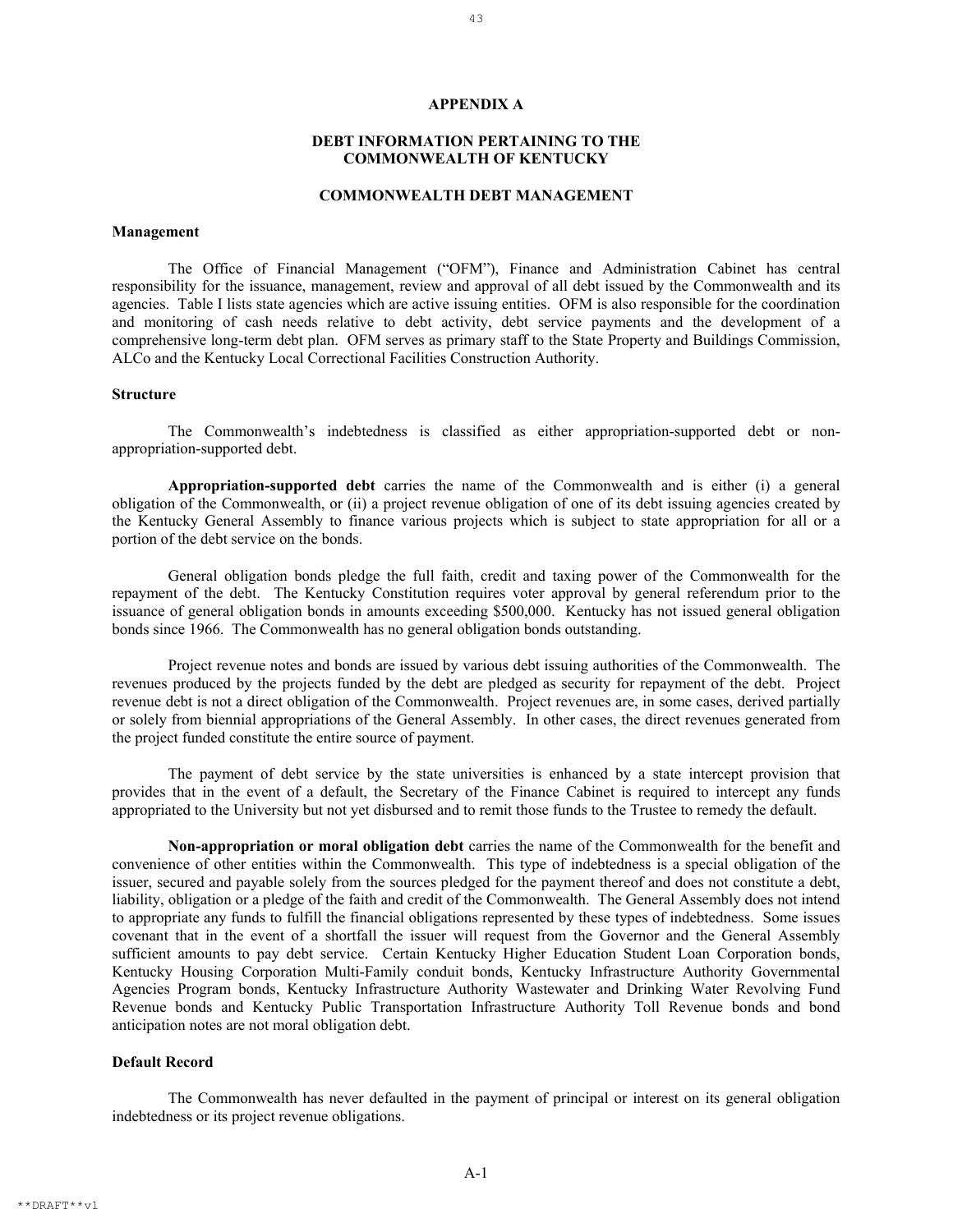44

#### **TABLE I ACTIVE DEBT ISSUING ENTITIES**

| <b>ENTITY</b><br>State Property and Buildings Commission          | STATUTORY AUTHORITY/PURPOSE<br>KRS 56.450 Provide financing for capital<br>construction projects and financing<br>programs approved by the General<br>Assembly.                                                                                                                                                   | <b>DEBT LIMITATIONS</b><br>Cannot incur debt without prior<br>approval of projects and appropriation<br>of debt service by General Assembly.                                                                           | RATINGS*<br>$A1/A/A+$ |
|-------------------------------------------------------------------|-------------------------------------------------------------------------------------------------------------------------------------------------------------------------------------------------------------------------------------------------------------------------------------------------------------------|------------------------------------------------------------------------------------------------------------------------------------------------------------------------------------------------------------------------|-----------------------|
| Kentucky Asset/Liability Commission                               | KRS 56.860 Provide financing of capital<br>projects and cash flow borrowings to meet<br>working capital needs of the state.                                                                                                                                                                                       | Cannot incur debt without prior<br>approval of projects and appropriation<br>of debt service by General Assembly,<br>exclusive of cash flow borrowings<br>within a fiscal year.                                        | Varies                |
| Turnpike Authority of Kentucky                                    | KRS<br>175.410-175.990<br>Construct,<br>maintain, repair, and operate Turnpike<br>projects, resource recovery roads and<br>economic development roads.                                                                                                                                                            | Cannot incur debt without prior<br>approval of projects and appropriation<br>of debt service by General Assembly                                                                                                       | $Aa3/AA-A+$           |
| The State Universities (consisting of nine)                       | KRS 56.495<br>Construct<br>educational<br>buildings<br>and housing<br>and dining<br>facilities.                                                                                                                                                                                                                   | Cannot incur debt without prior<br>approval of projects and appropriation<br>of debt service by General Assembly.                                                                                                      | Varies                |
| Kentucky Housing Corporation                                      | <b>KRS 198A</b> Make low interest mortgage<br>loans and construction loans to increase<br>the supply of housing for low to moderate<br>income residents of the State.                                                                                                                                             | Limited to $$5.0$ billion of debt<br>outstanding.                                                                                                                                                                      | Aaa/AAA/NR            |
| Kentucky Infrastructure Authority                                 | <b>KRS 224A</b> Provide financial assistance to<br>local governments for the construction or<br>refinancing of infrastructure facilities and<br>to provide loans to industries for<br>construction of pollution control facilities.                                                                               | Revolving Fund programs cannot incur<br>debt without appropriation of debt<br>service by the General Assembly.<br>Without legislative approval, other<br>programs are limited to debt outstanding<br>of \$500 million. | Aaa/AAA/AAA           |
| Kentucky Higher Education Student Loan<br>Corporation             | KRS 164A Make guaranteed student<br>loans to residents of the state to attend<br>postsecondary institutions and to make<br>loans to students attending postsecondary<br>schools within the state.                                                                                                                 | Limited to \$5.0 billion of debt<br>outstanding.                                                                                                                                                                       | Varies                |
| <b>School Facilities Construction</b><br>Commission               | <b>KRS 157.611-157.665</b> Assist local school<br>districts with<br>the financing<br>and<br>construction of school buildings. Finance<br>the construction of vocational education<br>facilities.                                                                                                                  | Cannot incur debt without appropriation<br>of debt service by General Assembly.                                                                                                                                        | A1                    |
| Kentucky Economic Development<br>Finance Authority                | KRS 154 Issue industrial revenue bonds<br>on behalf of industries, hospitals, and<br>commercial enterprises in the state.<br>Provide low interest loans to developing<br>Provide financing and tax<br>businesses.<br>credits to<br>manufacturing entities<br>locating facilities in the<br>expanding or<br>state. | None.                                                                                                                                                                                                                  | Varies                |
| Kentucky Public Transportation<br><b>Infrastructure Authority</b> | 175B.005-175B.115<br>Facilitate<br>KRS<br>construction, financing, operation, and<br>oversight of significant transportation<br>projects within the Commonwealth by<br>entering into bi-state agreements and by<br>creating bi-state authorities and project<br>authorities.                                      | Cannot incur debt without prior<br>approval of projects by General<br>Assembly.                                                                                                                                        | Baa3/BBB-             |

\* Ratings, where applicable, include Moody's, Standard & Poor's, and Fitch. Certain State Property and Buildings Commission Agency and Road Fund Revenue Bonds may have ratings different from those identified above. The Turnpike Authority of Kentucky rating by Fitch Ratings applies to the outstanding bonds of the Authority prior to its Economic Development Road Revenue Bonds (Revitalization Projects), 2016 Series B. The State Property and Buildings Commission rating by Standard & Poor's applies to its outstanding bonds and to a rating of the bond insurer of the State Property and Buildings Commission Agency Fund Revenue Bonds, Project No. 116 (the "Project No. 116 Bonds"). However, Standard & Poor's did not provide an underlying rating for the Project No. 116 Bonds.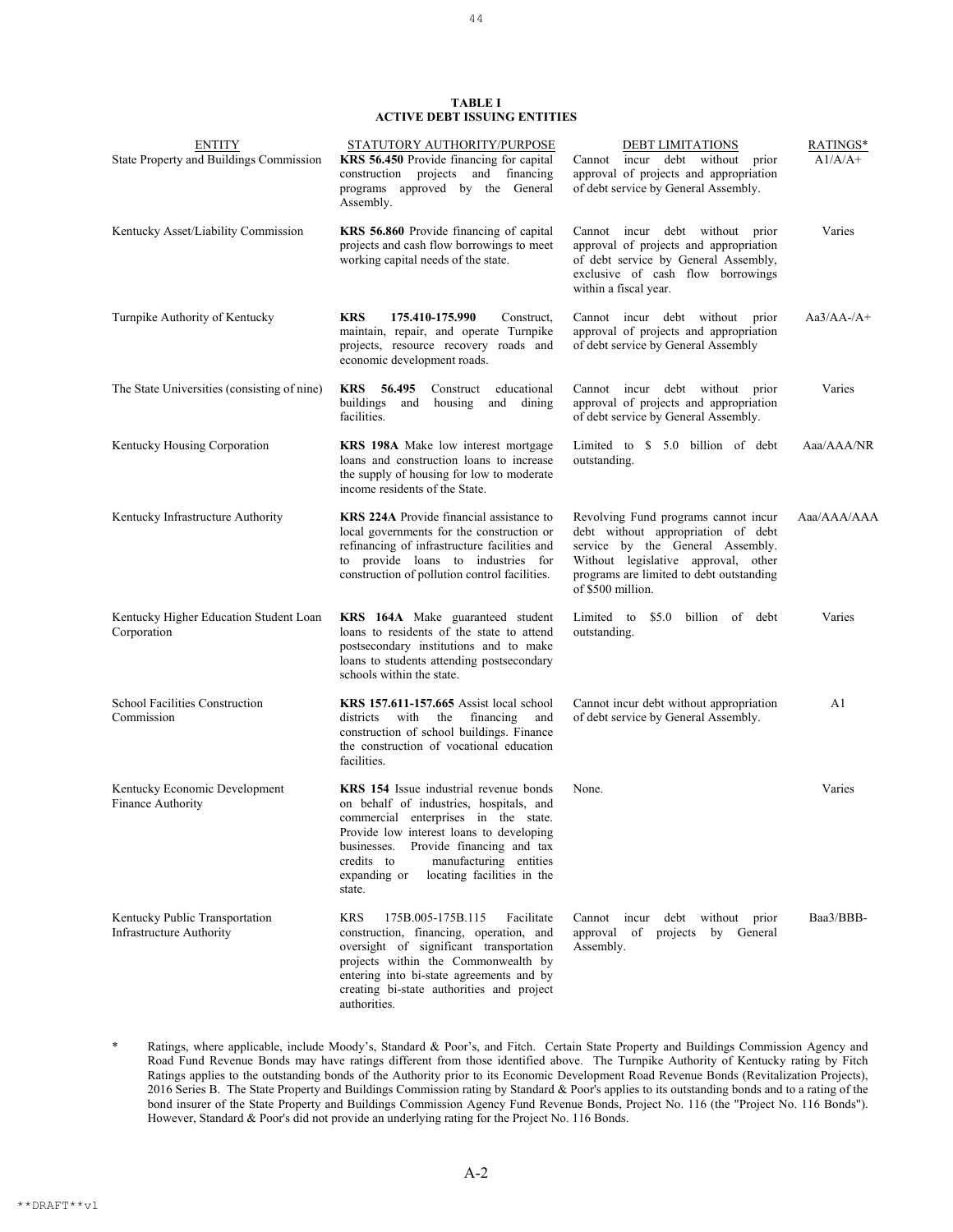#### Notes

- The Kentucky Infrastructure Authority's Governmental Agencies Program Revenue Bonds are rated "AA+" by Standard & Poor's and are backed by the loans of the borrowers. The Kentucky Infrastructure Authority's Wastewater and Drinking Water Revolving Fund Revenue Bonds are rated "Aaa/AAA/AAA" by Moody's, Standard & Poor's and Fitch, respectively.
- On February 18, 2014, Moody's downgraded certain stand-alone GARVEEs, issued by the Kentucky Asset/Liability Commission, backed by appropriations from the Federal Highway Trust Fund to "A1" from "Aa3" with a negative outlook. On June 16, 2014, Moody's downgraded certain GARVEEs, issued by the Kentucky Asset/Liability Commission, backed by appropriations from the Federal Highway Trust Fund to "A2" from "A1" and changed the outlook to stable from negative.
- On September 3, 2015, Standard & Poor's downgraded the Commonwealth's issuer credit rating to "A+" from "AA-" and its rating on the Commonwealth's appropriation debt to "A" from "A+". At the same time, Standard & Poor's lowered its rating on debt backed by the Commonwealth state intercept programs for schools and universities to "A" from "A+" and on lease debt issued by various Kentucky county public properties corporations backed by the appropriations from Administrative Office of the Courts to "A-" from "A". On January 11, 2017, Standard & Poor's changed the outlook for all to negative from stable.
- On March 4, 2016, Standard & Poor's downgraded the Turnpike Authority of Kentucky's Road Fund appropriation-supported obligations to "AA-" from "AA" and changed the outlook to stable from negative. On July 20, 2017, Standard & Poor's revised its outlook on the Turnpike Authority of Kentucky's Road Fund appropriation-supported obligations to negative from stable.
- On July 20, 2017, Moody's downgraded the Turnpike Authority of Kentucky's Road Fund appropriation-supported obligations to "Aa3" from "Aa2"
- On July 20, 2017, Moody's downgraded the Commonwealth's issuer credit rating to "A1" from "Aa3" and its rating on the Commonwealth's appropriation debt to "A2" from "A1". At the same time, Moody's lowered its rating on debt backed by the Commonwealth state intercept programs for schools and universities to "A1" from "Aa3". The outlook on all is stable.

45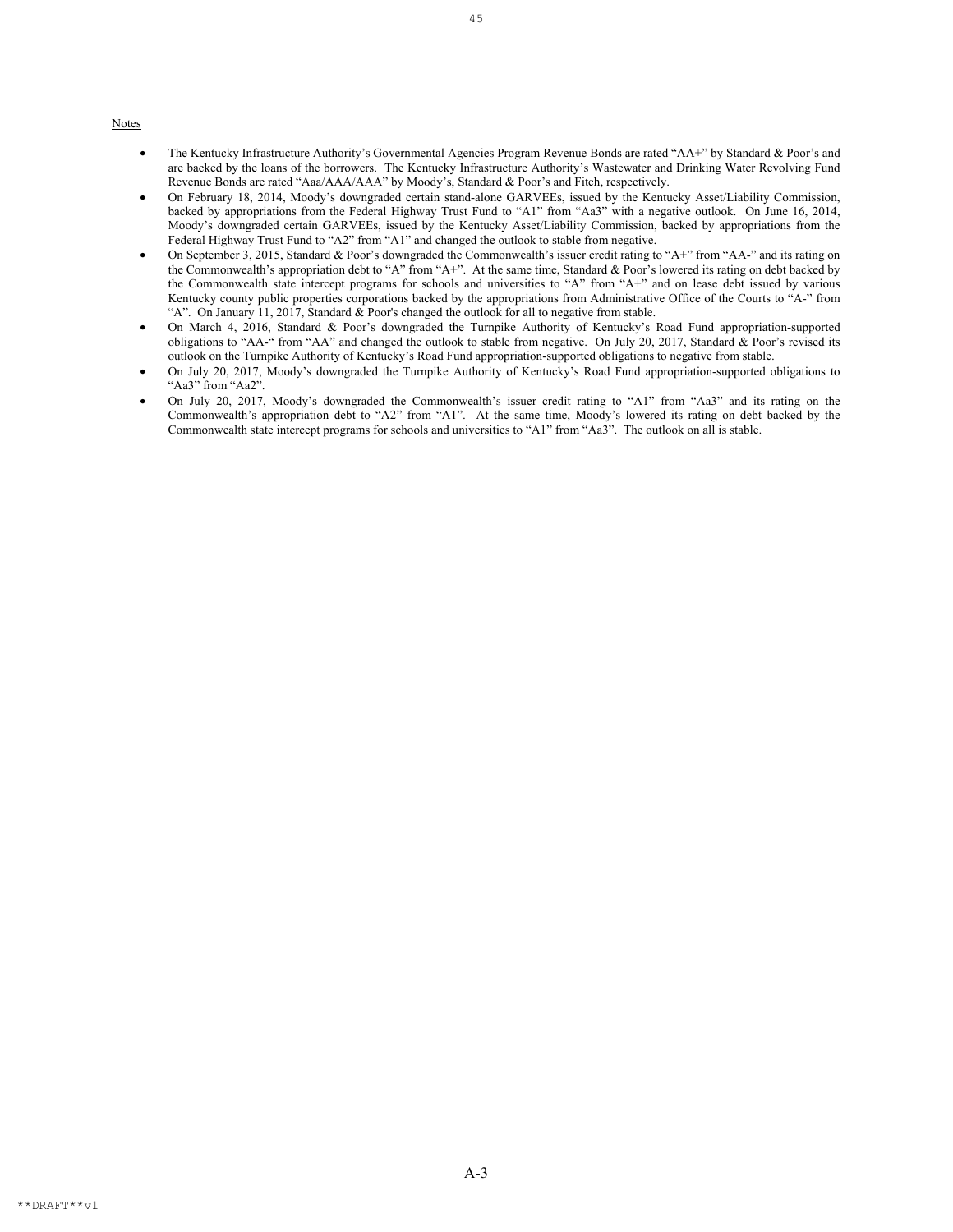[THIS PAGE INTENTIONALLY LEFT BLANK]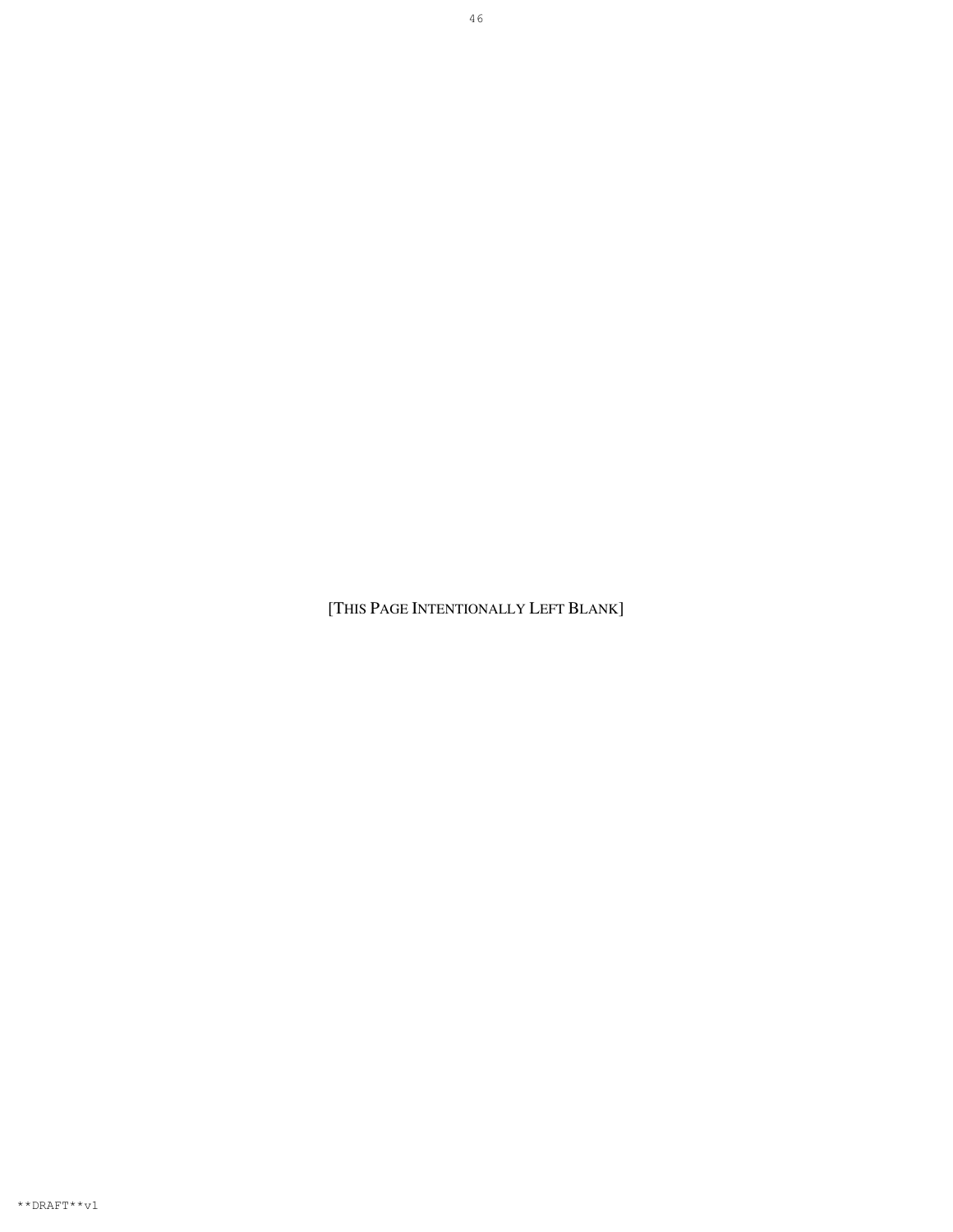## **APPENDIX B**

### **SUMMARY OF PRINCIPAL LEGAL DOCUMENTS**

The following statements are brief summaries of certain provisions of the Indenture, the Lease and the Agreement relating to the 2017 Series AB Bonds, not summarized elsewhere in this Official Statement. Such statements do not purport to be complete and reference is made to the Indenture, the Lease and the Agreement for the full text thereof.

### **CERTAIN DEFINITIONS**

Certain capitalized terms used in this Official Statement will have the following meanings. Capitalized terms used and not otherwise defined in this Official Statement will have the meanings given them in the Indenture, the Lease and the Agreement.

"Act" means Chapter 175 of the *Kentucky Revised Statutes*, as amended from time to time.

"Adjusted Revenue" has the meaning given it under the caption "SECURITY AND SOURCE OF PAYMENT FOR THE 2017 Series AB Bonds — Restrictions on Future Financings" in this Official Statement.

"Agreement" means the Economic Development Road Revenue Revitalization Project Agreement dated as of October 1, 1990, made and entered into by the Authority and the Transportation Cabinet, as supplemented.

"ALCo" means the Kentucky Asset/Liability Commission.

"Amortization Requirement" for any Fiscal Year means the amount required for such Fiscal Year for the payment of the principal of specified Outstanding Term Bonds, plus the premium, if any, on such principal amount of Outstanding Term Bonds, which would be payable during such Fiscal Year for the redemption or payment at maturity of such principal amount of Outstanding Term Bonds.

"Appreciated Value" will have the meaning given it in the Indenture.

"Authority" means The Turnpike Authority of Kentucky, a de jure municipal corporation and political subdivision of the Commonwealth, and any successor or successors to the Authority.

"Biennial Term" means the two-year fiscal period of the Commonwealth, commencing on the first day of July in an even-numbered calendar year and ending on the last day of June of the next ensuing even-numbered calendar year.

"Bond Fund" means the Kentucky Economic Development Road Bond Fund (Revitalization Projects) established by the Indenture, including the four accounts therein, namely, "Capitalized Interest Account," "Bond Service Account," "Redemption Account" and "Rebate Account", described under the caption "SECURITY AND SOURCE OF PAYMENT FOR THE 2017 SERIES AB BONDS — Flow of Funds" in this Official Statement.

"Bonds" means all economic development road revenue bonds, and all economic development road revenue refunding bonds at any time issued under the Indenture, including the 2017 Series AB Bonds.

 "Code" means the Internal Revenue Code of 1986, as amended from time to time, and the Treasury Regulations promulgated thereunder.

"Construction Fund" means the Kentucky Economic Development Road Construction Fund (Revitalization Projects), established by the Indenture.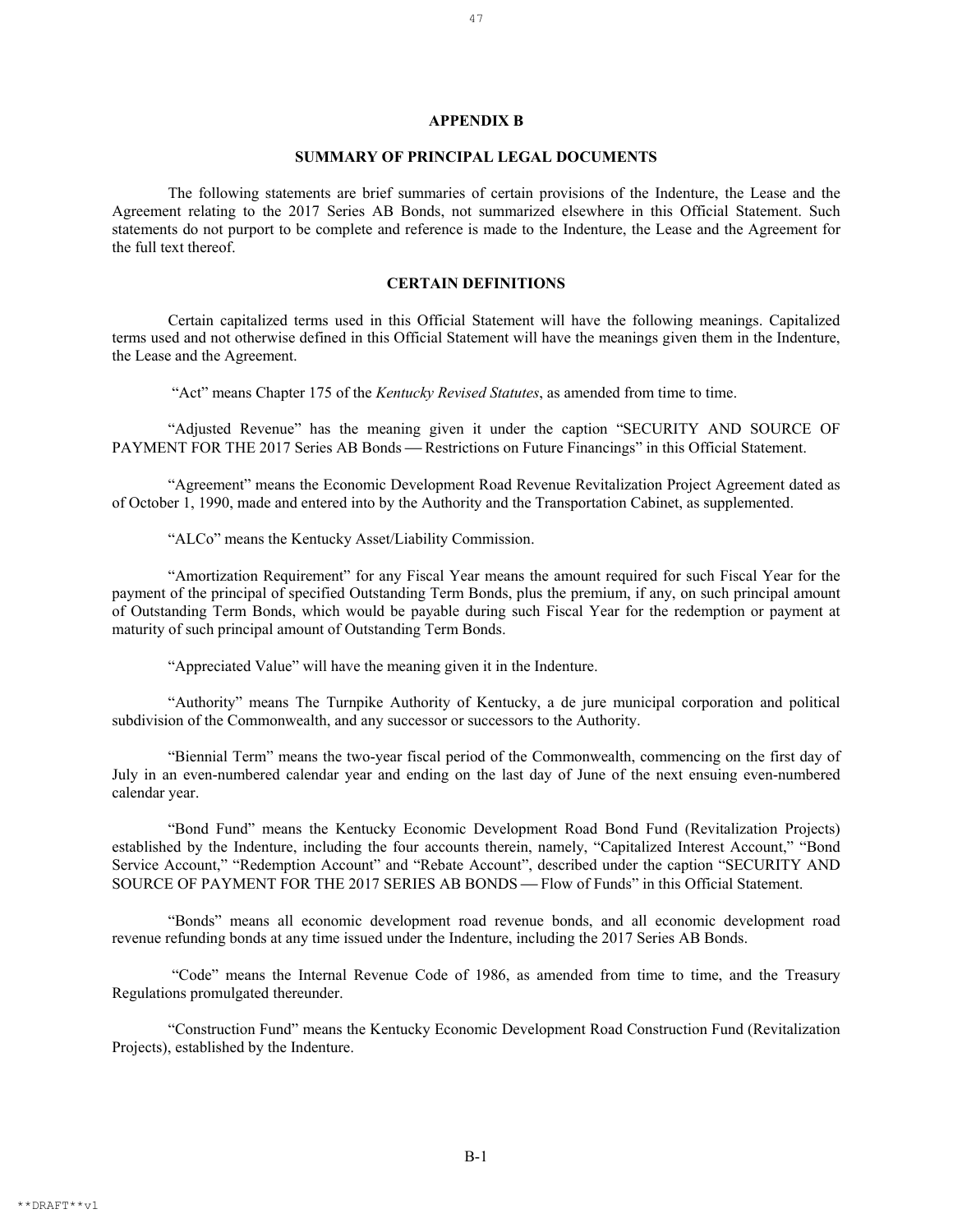"Cost" or "Costs," as applied to the System or any Revitalization Project, includes without limitation, the costs of construction of Revitalization Projects and all obligations and expenses and all items of cost set forth in the Indenture.

"Costs of Issuance" means items of expense payable or reimbursable directly or indirectly by the Authority and related to the authorization, sale and issuance of Bonds, as further described in the Indenture.

"Current Interest Bonds" means any Bonds the interest on which is paid currently on Interest Payment Dates.

"Defeased Municipal Obligations" means obligations of state or local governments or obligations of public authorities or agencies which are rated in the highest rating category by Standard & Poor's or Moody's and provisions for payment of which have been made by deposit of monies or Government Obligations with a trustee or escrow agent for the benefit of holders of such Defeased Municipal Obligations.

"Depositary" means one or more banks or trust companies, which may include the Trustee, designated by the Authority as a depositary of monies under the provisions of the Indenture and which, for the Construction Fund, includes the Treasury of the Commonwealth.

"Economic Development Road Account" means the account of that name in the Road Fund of the Commonwealth established pursuant to Section 175.810 of the *Kentucky Revised Statutes*, or any successor account thereto.

"Eighteenth Supplemental Agreement" means the agreement dated as of November 1, 2016, by and between the Transportation Cabinet and the Authority, amending the Agreement to provide for, inter alia, the transfer of certain economic development road projects to coverage of the Lease.

"Eighteenth Supplemental Lease" means the lease amending the Lease to provide for the modification of rental payments under the Lease.

"Eighth Supplemental Agreement" means the agreement amending the Agreement to provide for the coverage of the Lease.

"Eighth Supplemental Lease" means the lease amending the Lease to provide for the modification of rental payments under the Lease.

 "Eleventh Supplemental Agreement" means the agreement amending the Agreement to provide for the coverage of the Lease.

"Eleventh Supplemental Lease" means the lease amending the Lease to provide for the modification of rental projects under the Lease.

"Fifteenth Supplemental Agreement" means the agreement amending the Agreement to provide for, inter alia, the transfer of certain economic development road projects to the coverage of the Lease.

"Fifteenth Supplemental Lease" means the lease amending the Lease to provide for the modification of rental projects under the Lease.

"Fifth Supplemental Agreement" means the agreement amending the Agreement to provide for, inter alia, the transfer of certain economic development road projects to the coverage of the Lease.

"Fifth Supplemental Lease" means the lease amending the Lease to provide for, inter alia, the transfer of certain economic development road projects to the Lease and the modification of rental payments under the Lease.

48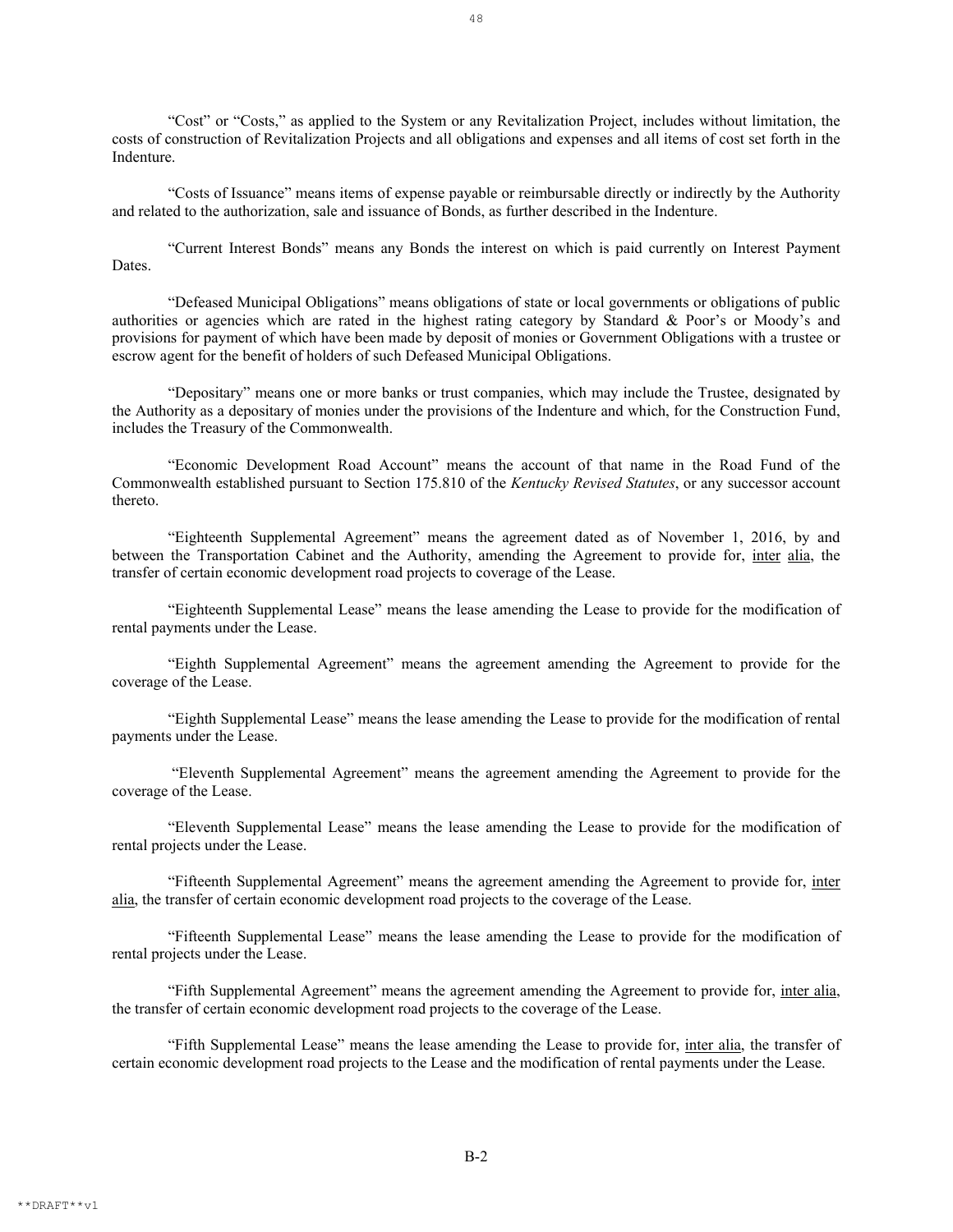"Financing/Fourth Supplemental Lease Agreement" means the lease amending the Lease to provide for, inter alia, the transfer of certain economic development road projects to the Lease and the modification of rental payments under the Lease.

"Financing/Seventh Supplemental Lease Agreement" means the lease amending the Lease to provide for the modification of rental payments under the Lease.

"First Amendment to Financing/Fourth Supplemental Lease Agreement" means the amendment to the Financing/Fourth Supplemental Lease Agreement modifying the rental payments under the Lease.

"First Amendment to Financing/Tenth Supplemental Lease Agreement" means the amendment to the Financing/Tenth Supplemental Lease Agreement modifying the rental payments under the Lease.

"First Supplemental Agreement" means the agreement amending the Agreement to provide for, inter alia, the transfer of certain economic development road projects to the coverage of the Lease.

"First Supplemental Lease" means the lease amending the Lease to provide for, inter alia, the transfer of certain economic development road projects to the Lease and the modification of rental payments under the Lease.

"Fiscal Year" means the period commencing on the first day of July of any calendar year and ending on the last day of June of the following calendar year.

"Fourteenth Supplemental Agreement" means the agreement amending the Agreement to provide for, inter alia, the transfer of certain economic development road projects to the coverage of the Lease.

"Fourteenth Supplemental Lease" means the lease amending the Lease to provide for the modification of rental projects under the Lease.

"Fourth Supplemental Agreement" means the agreement amending the Agreement to provide for, inter alia, the transfer of certain economic development road projects to the coverage of the Lease.

"Government Obligations" means (a) direct obligations of, or obligations the principal of and the interest on which are unconditionally guaranteed by, the United States of America; (b) certificates, depositary receipts or other instruments which evidence a direct ownership interest in obligations described in clause (a) above or in any specific interest or principal payments due in respect thereof; provided, however, that the custodian of such obligations or specific interest or principal portions must be a Qualified Financial Institution; and (c) Defeased Municipal Obligations.

"Interest Payment Date" means, with respect to the 2017 Series AB Bonds, January 1 and July 1 of each year, commencing January 1, 2018.

"Lease" means the Economic Development Road Revenue Revitalization Project Lease dated as of October 1, 1990 between the Authority and the Transportation Cabinet, as supplemented.

"Maximum Annual Debt Service" has the meaning given it under the caption "SECURITY AND SOURCE OF PAYMENT FOR THE 2017 SERIES AB BONDS — Restrictions on Future Financings" in this Official Statement.

"Nineteenth Supplemental Agreement" means the agreement dated as of July 1, 2017, by and between the Transportation Cabinet and the Authority, amending the Agreement to provide for, inter alia, the transfer of certain economic development road projects to coverage of the Lease.

"Nineteenth Supplemental Lease" means the lease amending the Lease to provide for the modification of rental payments under the Lease.

\*\*DRAFT\*\*v1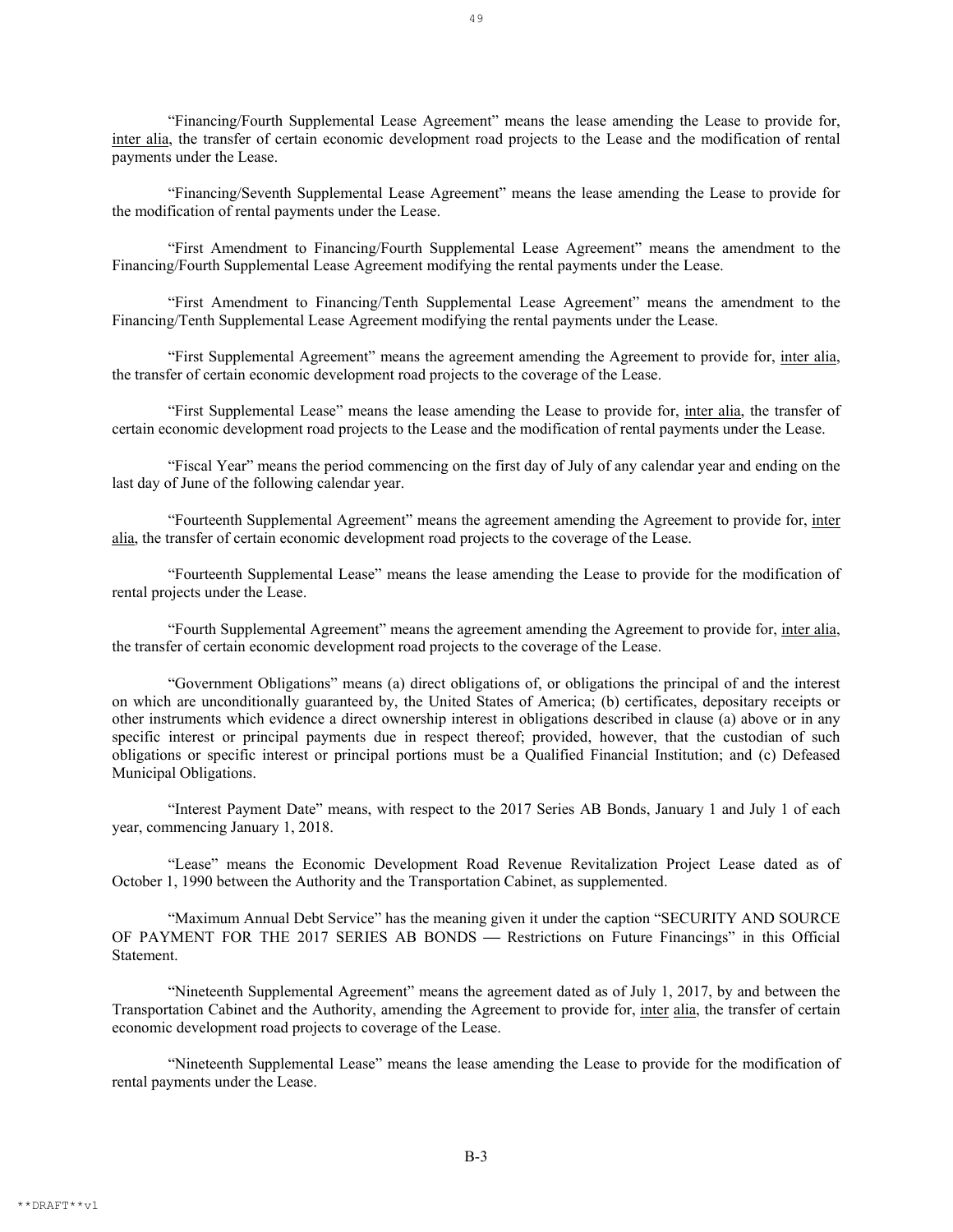50

"Ninth Supplemental Lease" means the lease amending the Lease to provide for, inter alia, the transfer of certain economic development road projects to the Lease and the modification of rental payments under the Lease.

"Outstanding" when used in reference to the Bonds, means, as of any particular date, the aggregate of all Bonds authenticated and delivered hereunder except:

(a) those cancelled at or prior to such date or delivered to or acquired by the Trustee at or prior to such date for cancellation;

(b) those deemed to be paid under the Indenture;

(c) those deemed to be purchased in accordance with any agreement with a Tender Agent or Remarketing Agent; and

(d) those in lieu of or in exchange or substitution for which other Bonds have been authenticated and delivered under the Indenture.

"Permitted Investments" means (a) obligations, and contracts for future delivery of obligations, backed by the full faith and credit of the United States or a United States government agency, or any other receipt, certificate or other evidence of an ownership interest in obligations or in specified portions thereof (which may consist of specified portions of the interest thereon) of the character described in this clause (a); (b) obligations of any corporation of the United States Government; (c) collateralized or uncollateralized certificates of deposit, issued by banks rated in one of the three highest categories by a nationally-recognized rating agency or other interest-bearing accounts in depository institutions chartered by the Commonwealth or by the United States, except for shares in mutual savings banks; (d) bankers acceptances for banks rated in one of the three highest categories by a nationally-recognized rating agency; (e) commercial paper rated in the highest category by a nationally-recognized rating agency; (f) securities issued by a state or local government, or any instrumentality or agency thereof, in the United States, and rated in one of the three highest categories by a nationally-recognized rating agency; (g) repurchase agreements for obligations described in (a) through (f) above, provided that the entity which agrees to repurchase such obligations from the Authority must be a Qualified Financial Institution or a government bond dealer reporting to, trading with and recognized as a primary dealer by a Federal Reserve Bank, in any case with a capital and surplus aggregating at least \$100,000,000, and provided that the agreement provides for the Authority to be secured by such obligations with a market value at least equal to the repurchase amount; and (h) any other investment permitted by Kentucky Revised Statute 42.500, as amended from time to time.

"Revenue Fund" means the Kentucky Economic Development Road Revenue Fund (Revitalization Projects) established by the Indenture, described under the caption "SECURITY AND SOURCE OF PAYMENT FOR THE 2017 SERIES AB BONDS -- Flow of Funds" in this Official Statement.

"Revenues" means all rental, moneys and any other revenues, and, during such times as the Lease is not in effect, motor fuel taxes and surtaxes derived from motor fuels consumed on the System not directed by law or previous binding contract to be applied to uses other than payment on the Bonds, and any other revenues, all as derived from time to time by the Authority from its ownership or operation of the System which can be legally applied to the payment of the Bonds.

"Second Amendment to Financing/Tenth Supplemental Lease Agreement" means the second amendment to the Financing/Tenth Supplemental Lease Agreement modifying the rental payments under the Lease.

"Second Supplemental Agreement" means the agreement amending the Agreement to provide for, inter alia, the transfer of certain economic development road projects to the coverage of the Lease.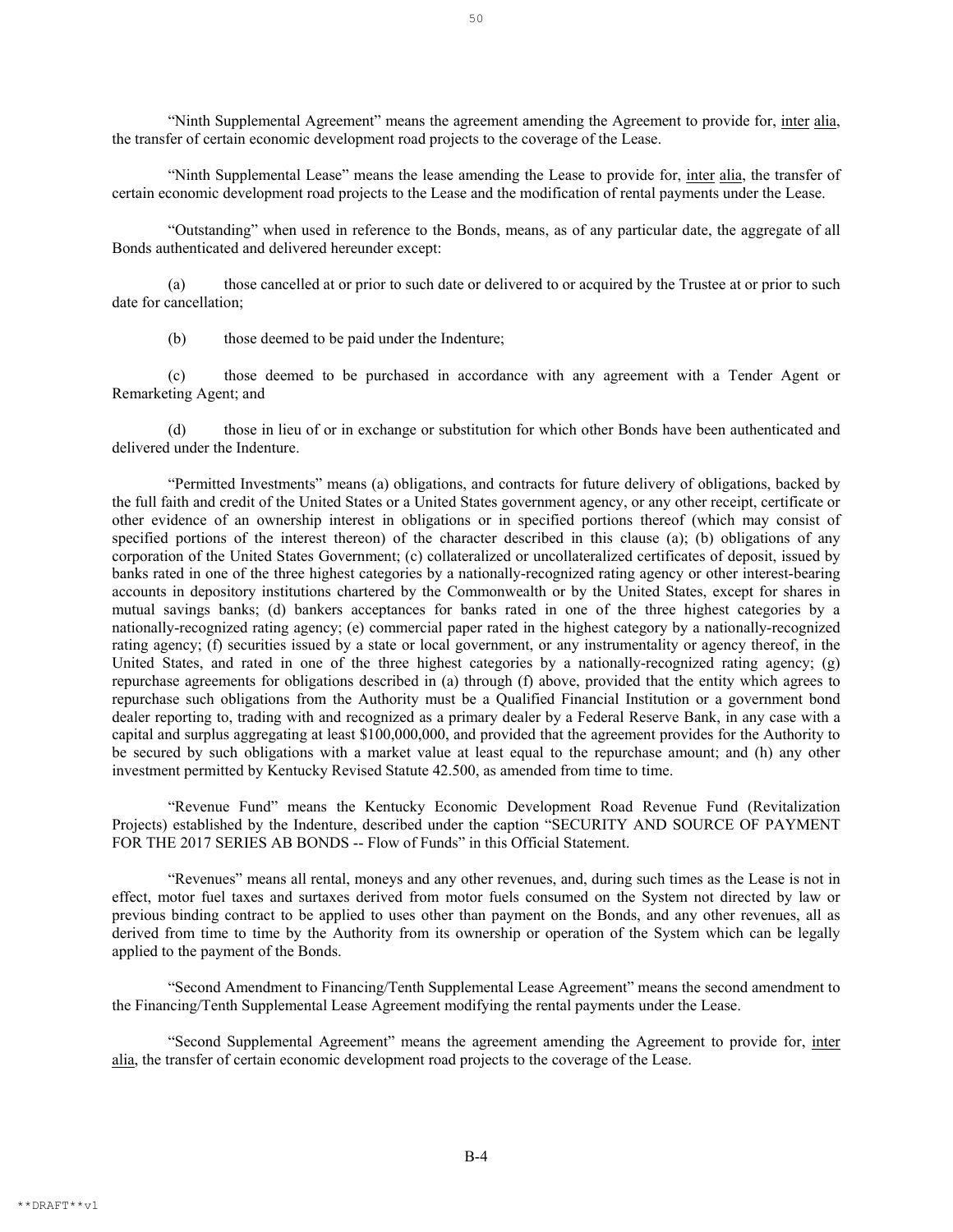"Serial Bonds" means the Bonds so designated in a Series Resolution.

"Series" means all Bonds authenticated and delivered on original issuance in a simultaneous transaction, and any Bonds thereafter authenticated and delivered in lieu of or in substitution for (but not to refund) such Bonds as herein provided, regardless of variations in maturity, interest rates or other provisions.

"Series Resolution" means the resolution of the Authority authorizing the issuance of a particular series of Bonds, including any resolution supplemental thereto.

"Seventeenth Supplemental Agreement" means the Agreement dated as of April 1, 2016, by and between the Transportation Cabinet and the Authority, amended the Agreement to provide for, inter alia, the transfer of certain economic development road projects to coverage of the Lease.

"Seventeenth Supplemental Lease" means the lease amending the Lease to provide for the modification of rental payments under the Lease.

 "Seventh Supplemental Agreement" means the agreement amending the Agreement to provide for the coverage of the Lease.

"Short Term Rate" means an interest rate on a Bond that varies from period to period during the term of the Bonds, which Bond may or may not be subject to a Put, and which may include an interest rate fixed for a period of time less than the term of the Bond, all as designated in the resolution pursuant to which such Bonds are issued.

"Sixteenth Supplemental Agreement" means the Agreement dated as of July 1, 2015, by and between the Transportation Cabinet and the Authority, amended the Agreement to provide for, inter alia, the transfer of certain economic development road projects to coverage of the Lease.

"Sixteenth Supplemental Lease" means the lease amending the Lease to provide for the modification of rental payments under the Lease.

"Sixth Supplemental Agreement" means the agreement amending the Agreement to provide for the coverage of the Lease.

"Sixth Supplemental Lease" means the lease amending the Lease to provide for the modification of rental payments under the Lease.

"SPBC" means the State Property and Buildings Commission.

"State Investment Commission" means the Investment Commission of the Commonwealth or, if the Investment Commission shall be abolished, the department, board, body or commission succeeding to the principal functions thereto or to whom the powers given by *Kentucky Revised Statutes* Section 42.500, as amended from time to time, to the Investment Commission shall be transferred by law.

"System" means that portion of the Kentucky Economic Development Road System within the meaning of the Act consisting of all the Revitalization Projects funded under the Indenture.

"Tenth Supplemental Agreement" means the Financing/Tenth Supplemental Lease Agreement, dated as of September 1, 2007, by and among ALCo, the Finance and Administration Cabinet of the Commonwealth and the Authority.

"Tenth Supplemental Lease" means the lease amending the Lease to provide for the modification of rental payments under the Lease.

\*\*DRAFT\*\*v1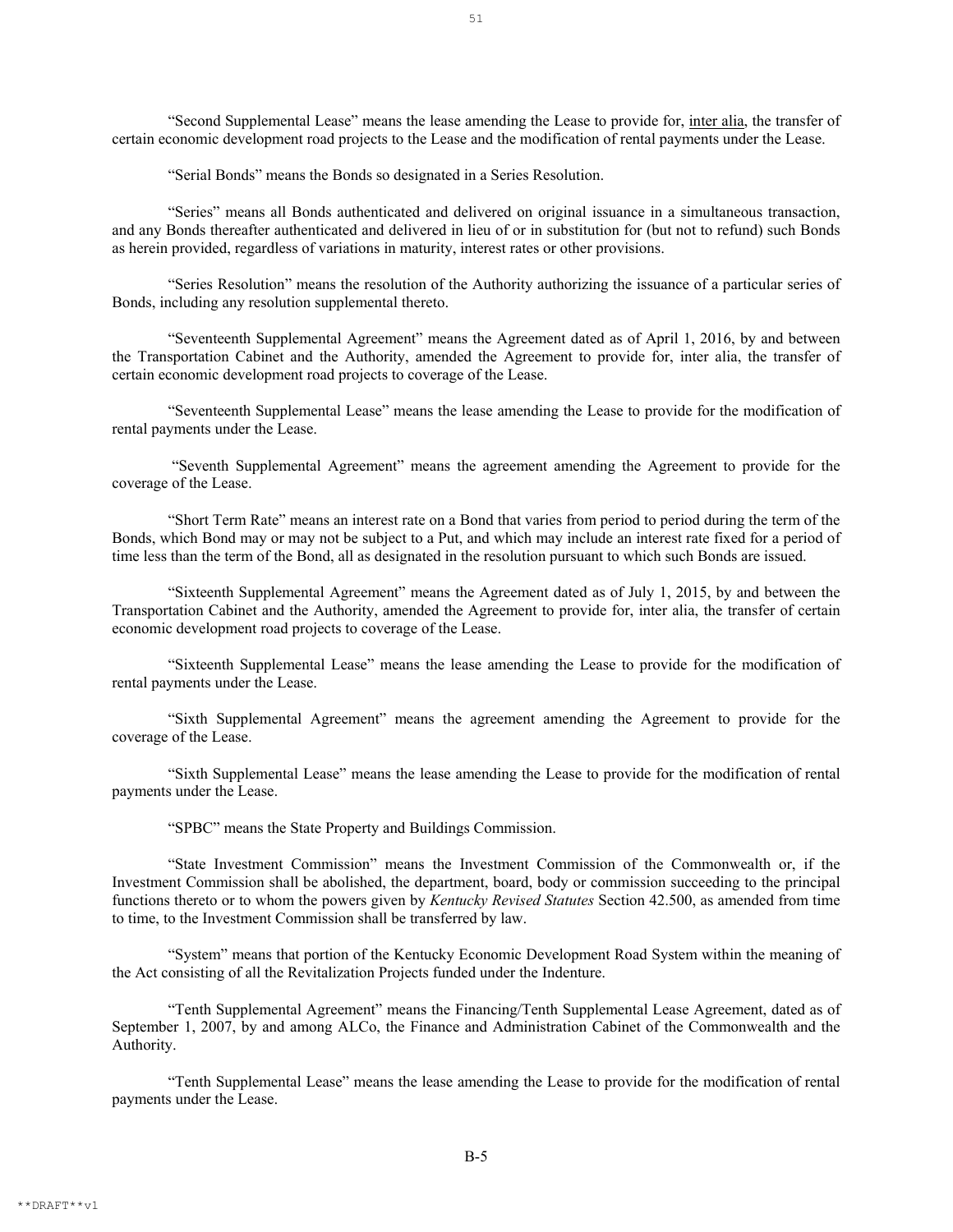"Term Bonds" means the Bonds so designated in a Series Resolution.

"Third Supplemental Agreement" means the agreement amending the Agreement to provide for, inter alia, the transfer of certain economic development road projects to the coverage of the Lease.

"Third Supplemental Lease" means the lease amending the Lease to provide for, inter alia, the transfer of certain economic development road projects to the Lease and the modification of rental payments under the Lease.

"Thirteenth Supplemental Agreement" means the Agreement dated as of March 1, 2012, by and among The Transportation Cabinet and the Authority, amending the Agreement to provide for, inter alia, the transfer of certain economic development road projects to the coverage of the Lease.

"Thirteenth Supplemental Lease" means the lease amending the Lease to provide for the modification of rental projects under the Lease.

"Transportation Cabinet" means the Transportation Cabinet of the Commonwealth or if the Transportation Cabinet is abolished, the department, board, body or commission succeeding principal functions thereof or to whom the powers given by the Act to the Transportation Cabinet are transferred by law.

"Trustee" means The Bank of New York Mellon Trust Company, N.A., as successor to J.P. Morgan Trust Company, National Association, as trustee under the Indenture, and any successor Trustee appointed pursuant to the Indenture.

"Twelfth Supplemental Agreement" means the Agreement dated as of April 1, 2011, by and among The Transportation Cabinet and the Authority, amending the Agreement to provide for, inter alia, the transfer of certain economic development road projects to the coverage of the Lease.

"Twelfth Supplemental Lease" means the lease amending the Lease to provide for the modification of rental projects under the Lease.

## **THE TRUST INDENTURE**

## **Ownership of Bonds**

Any registered owner of any Bond is granted power to transfer absolute title thereto, by assignment thereof before maturity of such Bond, to a bona fide purchaser, for value (present or antecedent) without notice of prior defeasances or equities or claims of ownership enforceable against his assignor or any person in the chain of title. Every prior holder or owner of any Bond will be deemed to have waived and renounced all its right therein in favor of every such bona fide purchaser, and every such bona fide purchaser will acquire absolute title thereto and to all rights represented thereby. Registration of transfer of ownership of 2017 Series AB Bonds is accomplished as described under the caption "DESCRIPTION OF 2017 SERIES AB BONDS - Transfer and Exchange" in this Official Statement.

### **Mutilated, Destroyed or Lost Bonds**

In case any Bond secured under the Indenture becomes mutilated or is destroyed or lost, the Authority or any designated officer of the Authority will cause to be executed, and the Trustee will authenticate and deliver, a new Bond of the date and tenor in exchange and substitution for and upon the cancellation of such mutilated Bond or in lieu of and in substitution for such Bond destroyed or lost, upon the holder's paying the reasonable expenses and charges of the Authority and the Trustee in connection therewith and, in the case of a Bond destroyed or lost, his filing with the Trustee evidence satisfactory to it and to the Authority that such Bond was destroyed or lost, and of his ownership thereof, and furnishing the Authority and the Trustee indemnity satisfactory to them.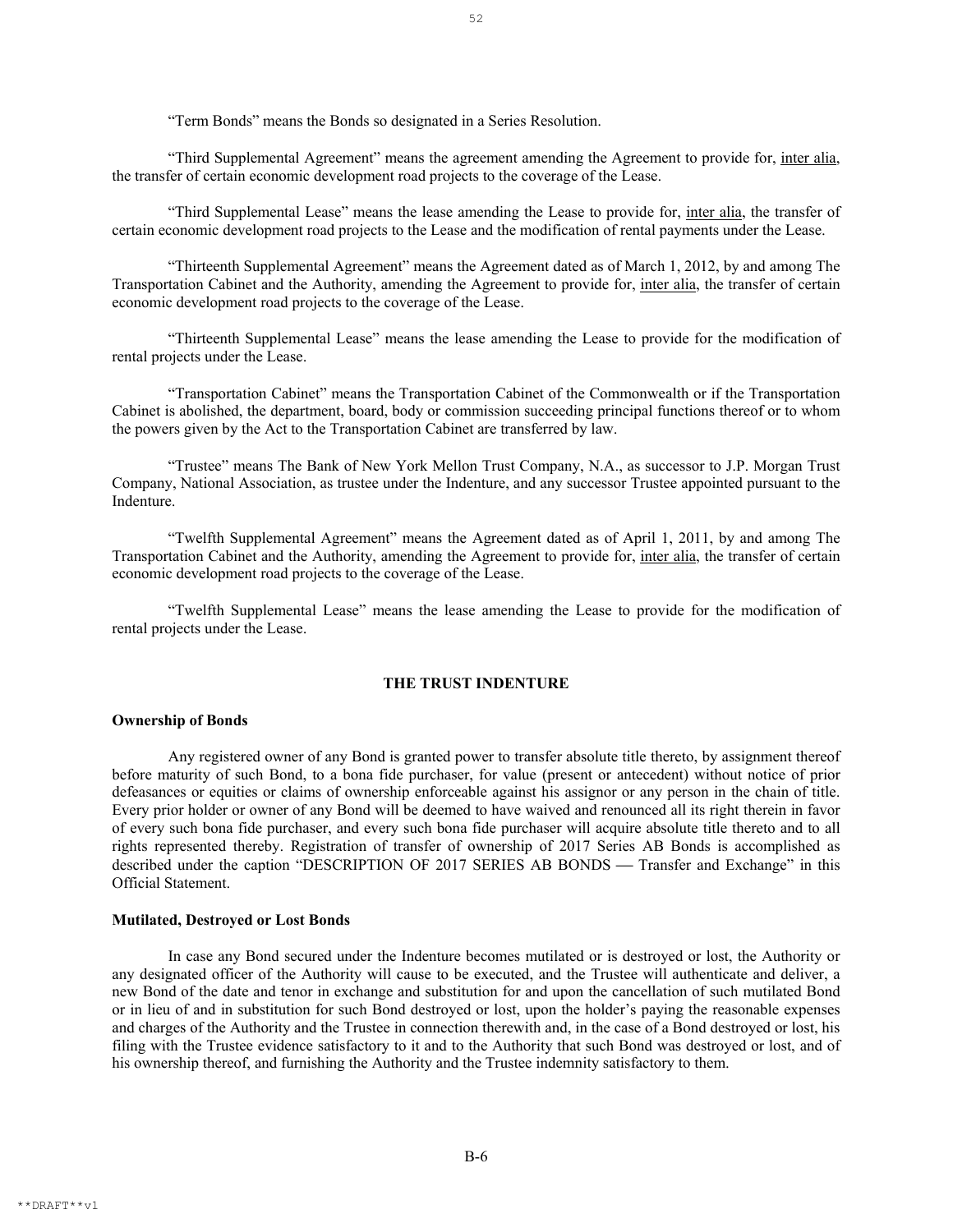### **Credits Against Amortization Requirements**

At its option, to be exercised by written notice to the Trustee on or before the 60th day preceding any Interest Payment Date on which an Amortization Requirement is due, the Authority may (i) deliver to the Trustee for cancellation, Bonds of the maturity which is subject to such Amortization Requirement, in any aggregate principal amount desired, or (ii) receive credit for any Bonds of the maturity which is subject to such Amortization Requirement which prior to said date have been redeemed (otherwise than through an Amortization Requirement) or purchased and cancelled by the Trustee and not theretofore applied as a credit against the Amortization Requirements for such maturity of Bonds. Each Bond delivered or previously redeemed or purchased as described above will be credited by the Trustee at the principal amount thereof against any Amortization Requirement for such maturity of Bonds as the Authority in its discretion may deem proper, and on the date such Amortization Requirement for such maturity of Bonds is payable, such Amortization Requirement shall be correspondingly reduced.

### **Construction Fund**

All payment of costs of the Revitalization Projects are to be made from the Construction Fund established under the Indenture. When any payment of the cost of Revitalization Projects is made from the Construction Fund, the Authority is required to file with the State Treasurer, with a copy to the Trustee, a warrant in the form required by the Indenture. The Indenture provides for the creation of a fund to be used by the Authority for the payment of items of cost and expenses in connection with the construction of the Revitalization Projects which cannot conveniently be paid upon requisition. The fund is deemed a part of the Construction Fund and will be reimbursed from other monies in the Construction Fund upon requisition of the Authority. No amounts are to be paid from the Construction Fund during the time the Lease is not in effect.

Upon certification of completion of construction of the Revitalization projects in respect to which the Bonds have been issued and the payment of all costs or the making of provision therefor, any balance in the Construction Fund, including any revolving fund, will be transferred to the Bond Service Account.

### **Revenue Fund**

The Authority covenants that it will cause all rentals paid by the Transportation Cabinet to the Authority under the Lease to be deposited in the Revenue Fund.

If and so long as the Lease shall be in effect, the Trustee shall make withdrawals from the Revenue Fund to the extent monies are available therein and, not later than the Interest Payment Date, shall make deposits to the credit of the accounts described under the caption "SECURITY AND SOURCE OF PAYMENT FOR THE 2017 SERIES AB BONDS — Flow of Funds" in this Official Statement.

#### **Bond Fund**

**Capitalized Interest Account***.* On or prior to each Interest Payment Date for Bonds of which any interest has been capitalized, the Trustee will transfer from the Capitalized Interest Account to the Bond Service Account the amounts which, when added to the amount, if any, which has otherwise been deposited from the proceeds of the Series of Bonds, will equal the amount required to pay the interest to become due and payable on such Bonds on such Interest Payment Date.

**Bond Service Account***.* On each Interest Payment Date, the Trustee will apply amounts on deposit in the Bond Service Account to pay principal and interest on the Bonds, including any Amortization Requirement, or to reimburse the obligor under any Credit Facility for amounts paid under the Credit Facility to pay such principal and interest.

**Redemption Account***.* Monies held for the credit of the Redemption Account will be applied to the retirement of Bonds as follows:

B-7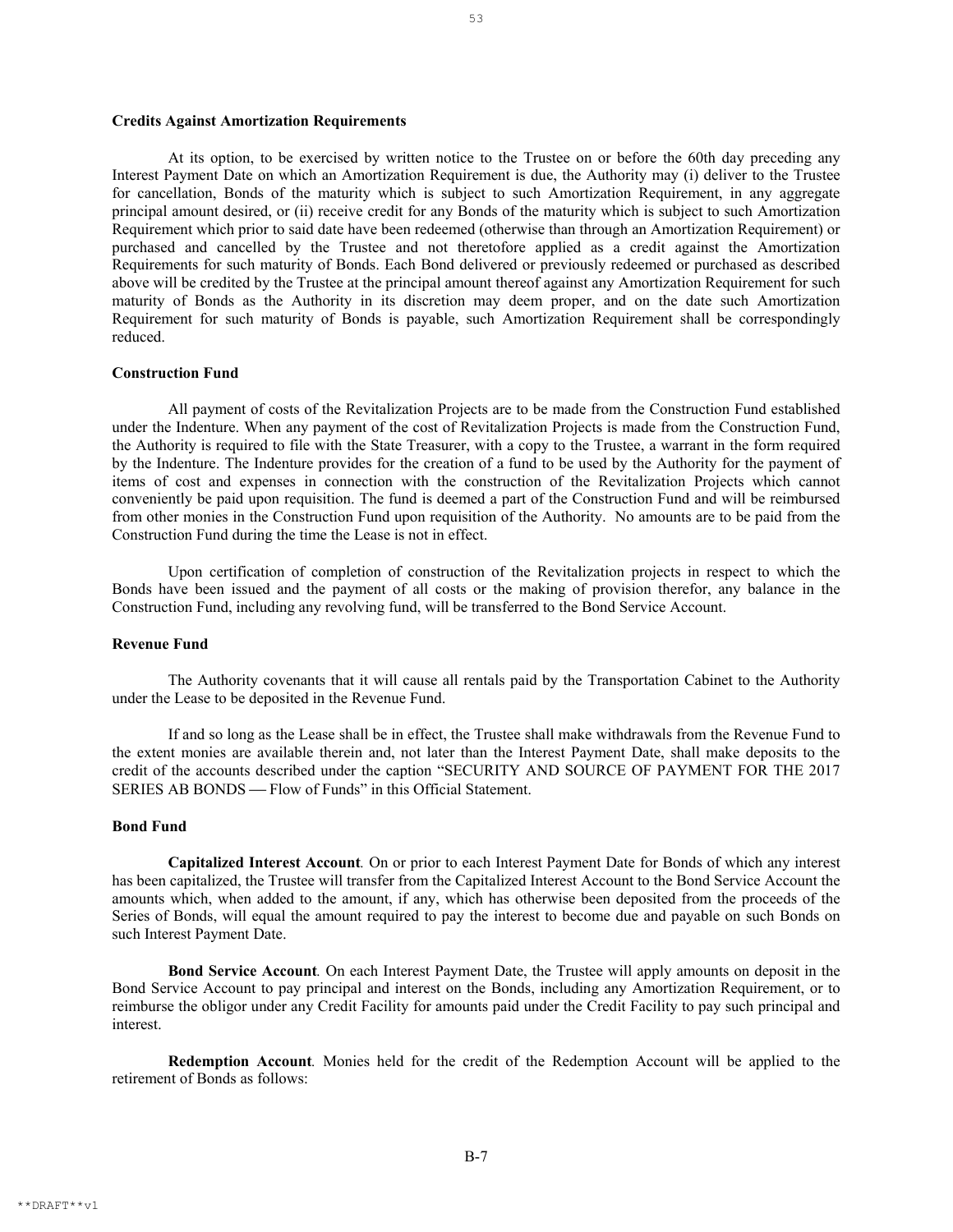(a) The Trustee, pursuant to the direction of the Authority, will endeavor to purchase Bonds or portions of Bonds Outstanding, whether or not such Bonds or portions thereof are then subject to redemption, at the most advantageous price obtainable with reasonable diligence, such price not to exceed the principal of such Bonds plus the amount of the premium, if any, which would be payable on the next redemption date to the holder of such Bonds under the provisions of the Series Resolutions pursuant to which such Bonds were issued, if such Bonds or portions of Bonds were called for redemption on such date. No such purchase will, be made by the Trustee within the period of 60 days preceding any Interest Payment Date on which such Bonds are subject to redemption.

(b) The Trustee will call for redemption on each date on which Bonds are subject to redemption from monies in the Redemption Account such amount of Bonds or portions of Bonds then subject to redemption; provided that not less than \$100,000 principal amount of Bonds may be called for redemption at any one time unless the Authority otherwise directs; and provided further that any monies in the Redemption Account 15 days prior to any redemption date which are not to be used to redeem Bonds on the following redemption date will be transferred to the Bond Service Account to be applied to the payment of principal of and interest on Bonds on the next Interest Payment Date. Any monies in the Redemption Account on the second Interest Payment Date following the deposit of such monies thereto which are not to be used to redeem Bonds on such date will be transferred to the Bond Service Account and applied to pay principal and interest on Bonds payable on such date.

**Rebate Account***.* For all Bonds other than taxable Bonds; the Trustee will make deposits into and payments from the Rebate Account at such times and in such manner as provided in the rebate agreement to be entered into between the Trustee and the Authority applicable to each Series of Bonds.

## **Depositary**

Except as otherwise provided in the Indenture, all monies received by the Authority under the provisions of the Indenture and all obligations purchased as an investment of such monies required by the Indenture to be held or maintained by the Trustee may be deposited by the Trustee in one or more Depositaries and at the direction of the Authority must be deposited in one or more Depositaries in such amounts as the Authority, with the concurrence of the State Investment Commission, directs consistent with the Indenture. All monies and investments deposited under the provisions of the Indenture with the Trustee or any other Depositary will be held in trust and applied only in accordance with the provisions of the Indenture and will not be subject to lien or attachment by any creditor of the Authority.

## **Investments**

Monies held in the Revenue Fund, Bond Service Account, the Capitalized Interest Account, the Redemption Account and the Rebate Account of the Bond Fund are to be invested and reinvested, in accordance with the direction of the State Investment Commission, in Permitted Investments which mature, or which are subject to redemption by the holder thereof at the option of such holder, not later than the respective dates when the money held for the credit of said accounts will be required for the purposes intended.

To the extent permitted by law, monies held for the credit of the Construction Fund, excluding the money set aside as provided in the Indenture, are also to be invested and reinvested, in accordance with the direction of the State Investment Commission, in Permitted Investments.

Obligations so purchased as an investment of monies in any such Fund or Account will be deemed at all times to be a part of such Fund or Account, and the interest accruing thereon and any profit realized from such investment will be credited to such Fund or Account, and any loss resulting from such investment will be charged to such Fund or Account. The Trustee is to sell at the best price reasonably obtainable or present for redemption any obligation so purchased whenever it is necessary in order to provide money to meet any payment or transfer from such Fund or Account. Neither the Trustee nor the Authority will be liable or responsible for any loss resulting from any such investment.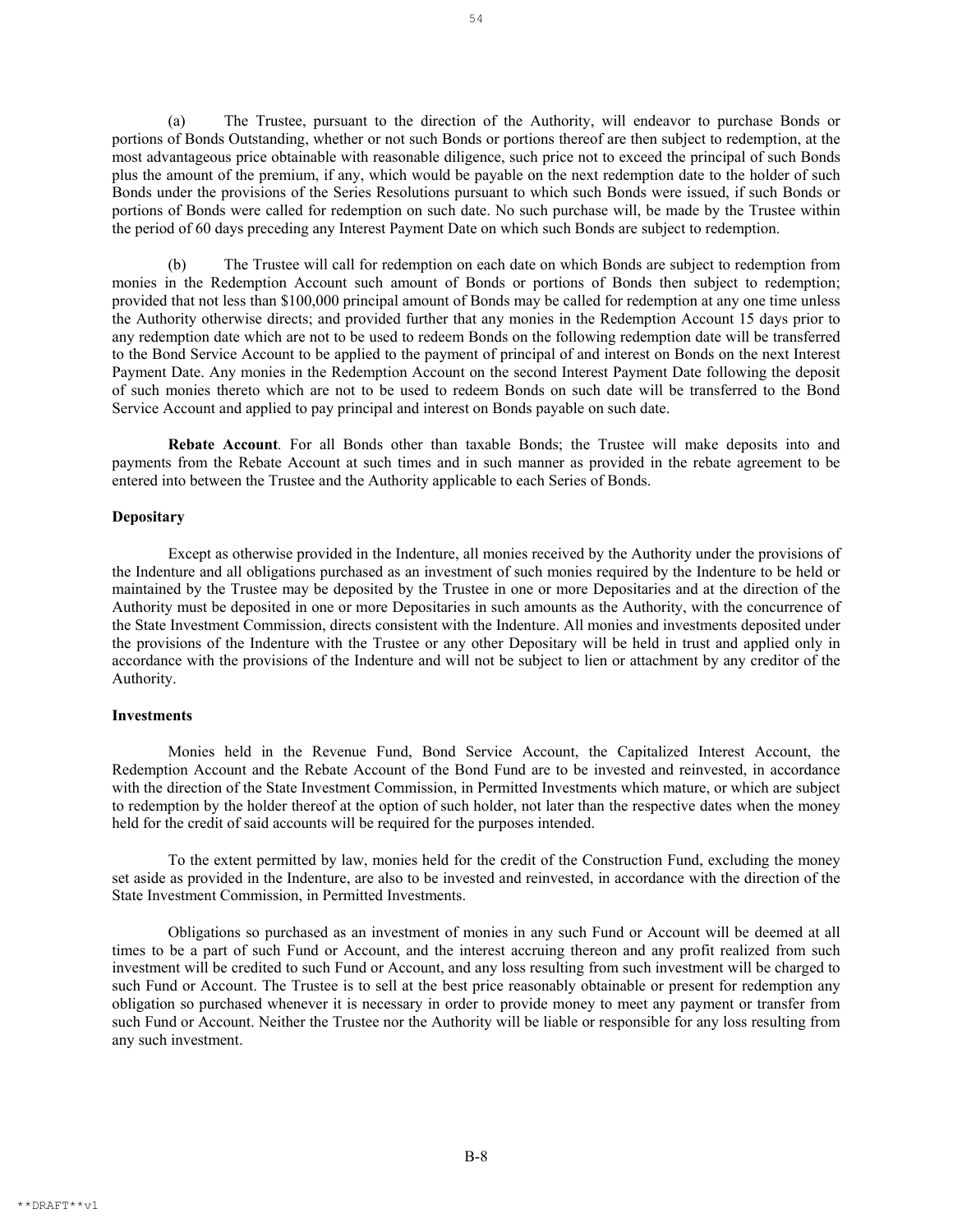#### **Arbitrage Covenant**

The Authority has covenanted not to permit the proceeds of the Bonds or any other fund of the Authority to be used in such manner as to constitute any such bond an "arbitrage bond" as that term is defined in Section 148 of the Code.

## **Other Covenants of the Authority**

The Authority covenants in the Indenture that at all times while any Bonds are Outstanding, it will require the Transportation Cabinet to bear, except to the extent that such cost is paid by the Transportation Cabinet to the Authority pursuant to the Lease, all costs of maintenance, repair and operation of the System as public highways provided for the use of the Commonwealth, pursuant to the provisions of the Act and as provided in the Agreement.

The Authority covenants and agrees that it will not take any action or do anything which may result in the termination or cancellation of the Lease or in a failure of renewal of the Lease other than as may be provided therein; and that it will not enter into any supplement to the Lease or the Agreement except as may be provided therein.

The Authority covenants that it will not create or suffer to be created any lien or charge upon the rentals payable under the Lease or, if the Lease is not in effect for any period, upon the motor fuels taxes or surtaxes derived from motor fuel consumed on the System during such period, superior or equal to the lien and charge of and in favor of the Bonds; and that it will cause to be paid or otherwise discharged certain claims against the Revitalization Projects unless such claims are being contested in good faith.

The Authority has covenanted not to expend proceeds of the Bonds on any express highway or superhighway or part of parts thereof originally constructed as a "turnpike project" or a "resource recovery road project," as defined in the Act, unless the authority to do so has been established by amendment of the Act or other legislation or by a final decision (including a decision not to review a lower decision) of the highest court of the Commonwealth.

The Authority has covenanted to keep or cause to be kept records of the total cost and the total length, in miles, of the Revitalization Projects constructed with all or a portion of the proceeds of a Series of Bonds and that, if the Lease is not in effect for any period, to keep or cause to be kept accurate records and accounts of the motor fuel taxes and surtaxes derived from motor fuel consumed on the System and received from the Commonwealth and the application of such motor fuel taxes and surtaxes. Such records will be open at all reasonable times to the inspection of the Trustee and the bondholders and their agents and representatives. The Authority also covenants to cause certain audits to be made of the funds and accounts under the Indenture pledged to the payment of the Bonds.

The Authority has covenanted that it will not sell, lease or otherwise dispose of or encumber the System or any part thereof, except as otherwise provided in the Indenture and the Lease.

### **Arrearages**

In case the time for payments of interest on any Bond is extended, whether or not such extension is with the consent of the Authority, such interest so extended will not be entitled in case of default under the Indenture to the benefit or security of the Indenture except subject to the prior payment in full of the principal of all Outstanding Bonds and interest the time for the payment of which has not been extended.

### **Events of Default**

Each of the following events is an event of default under the Indenture:

(a) if payment of the principal of, redemption premium, if any, on, and Amortization Requirement for, any of the Bonds is not made when the same shall become due and payable, either at maturity or by proceedings for redemption or otherwise; or

55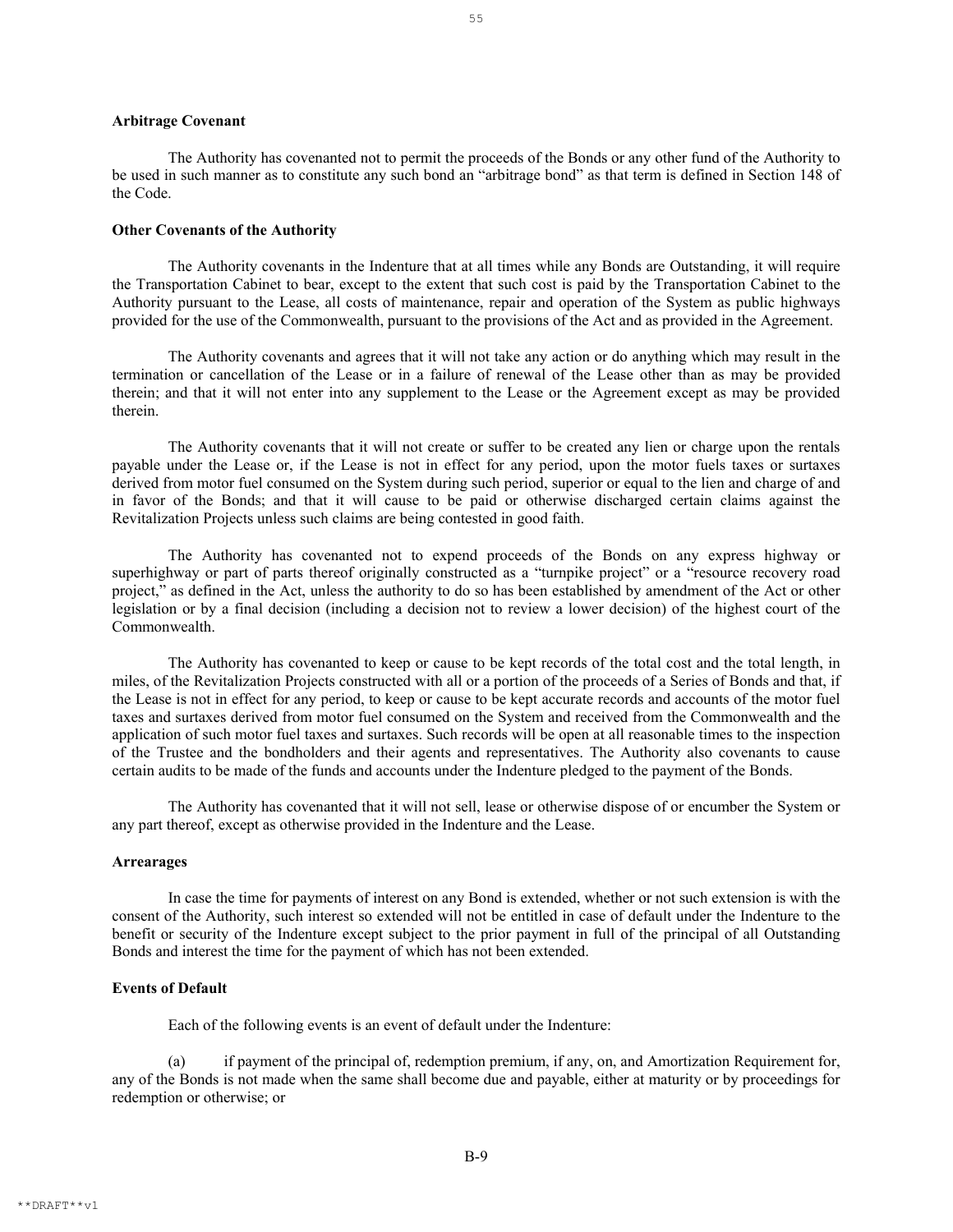(b) if payment of any installment of interest on any of the Bonds shall not be made when the same becomes due and payable; or

(c) if the Authority shall for any reason be rendered incapable of fulfilling its obligations under the Indenture; or

(d) failure to pay an amount due in respect of a put of any Bond when such amount has become due and payable; or

(e) certain events required by an obligor of a Credit Facility described in a Series Resolution pursuant to which the Series of Bonds secured by said Credit Facility were issued, including, without limitation, the occurrence of an event of default under any reimbursement agreement pursuant to which the Credit Facility is issued or failure to reinstate the Credit Facility following a drawing thereon to pay such Series of Bonds; or

(f) if final judgment for the payment of money is rendered against the Authority as a result of the ownership, control or operation of the System and any such judgment shall not be discharged within 60 days from the entry thereof or an appeal is not taken therefrom or from the order, decree or process upon which or pursuant to which such judgment has been granted or entered, in such manner as to stay the execution of a levy under such judgment, order, decree or process or the enforcement thereof; or

(g) if any proceeding is instituted by the Authority pursuant to the federal bankruptcy code or any federal or state statute for the purpose of adjusting the claims of creditors of the Authority or of entities such as the Authority, if claims of the Authority's creditors are under any circumstances payable from the revenues of the System; or

(h) if the Authority defaults in the due and punctual performance of any other of the covenants, conditions, agreements and provisions contained in the Bonds or the Indenture on the part of the Authority to be performed; provided that no such default will constitute an event of default until written notice thereof has been given to the Authority by the Trustee (which may give such notice in its discretion and shall give notice at the written request of the holders of not less than 10% in principal amount of the Outstanding Bonds) and the Authority shall have had 60 days after receipt of such notice to correct such default or cause the same to be corrected and shall not have corrected such default or caused the same to be corrected within such period; and provided further that if the default is such that it cannot be corrected within such period, it shall not constitute an event of default if action to correct the same is instituted within such period and diligently pursued until default is corrected.

## **Acceleration**

Upon any event of default, except as described in subparagraph (e) above, the Trustee may, and upon the written request of the registered owners of not less than 20% in aggregate principal amount of the Bonds Outstanding must, declare the principal of all of the Bonds Outstanding (if not then due and payable) to be immediately due and payable, anything contained in the Bonds or in the Indenture to the contrary notwithstanding. Upon an event of default described in subparagraph (e) above and the receipt by the Trustee of notice thereof from the obligor under the Credit Facility, the Trustee will make such declaration on the first day on or after its receipt of such notice on which the Trustee may draw on such Credit Facility.

If, at any time after such declaration, but before the entry of a final judgment or decree in any suit, action or proceeding instituted on account of such default or before the completion of the enforcement of any other remedy under the Indenture, sufficient moneys have accumulated in the Bond Fund to pay the principal of all matured Bonds and all arrears of interest, if any, upon all Bonds Outstanding (except the principal of any Bonds not then due by their terms and the interest accrued on such Bonds since the last Interest Payment Date) and provision for payment of amounts due the Trustee and the Authority under the Indenture has been made, and every other default known to the Trustee has been remedied to the satisfaction of the Trustee, the Trustee, with the consent of the obligor under any Credit Facility, may, and upon written request of the registered owners of not less than 20% in aggregate principal amount of the Bonds Outstanding and not then due by their terms and with the consent of the obligor under any Credit Facility, or at the direction of the obligor under any Credit Facility, must, rescind and annul such

56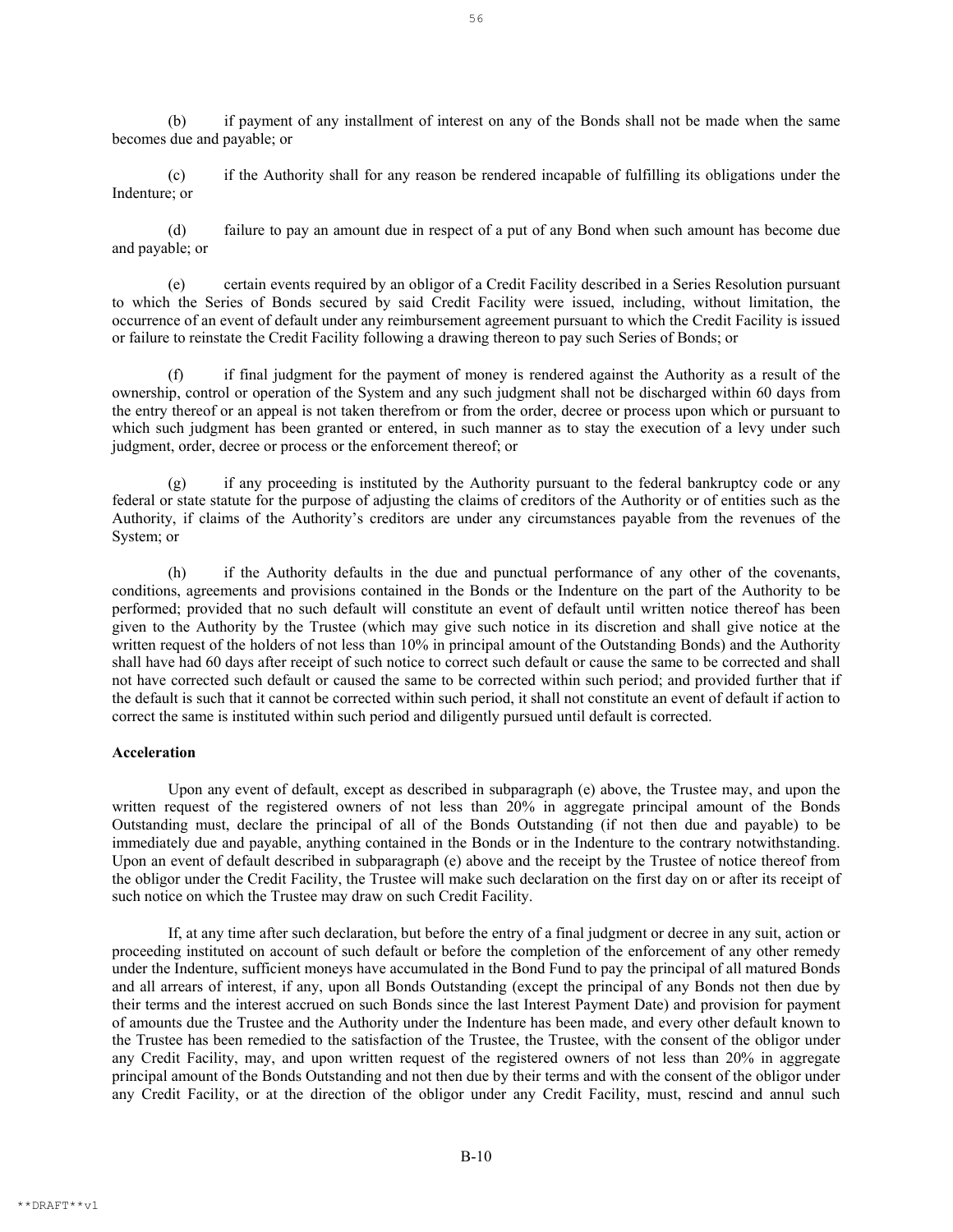declaration of acceleration and its consequences. If an event of default described in subparagraph (e) above has occurred and the Trustee thereafter receives notice from the obligor under a Credit Facility that the notice which caused such event of default has been withdrawn and that the amounts available to be drawn on that Credit Facility have been reinstated as provided in the Indenture, such event of default will be deemed waived and its consequences rescinded and annulled and the Trustee will give notice thereof as provided in the Indenture. No such waiver, rescission or annulment. will, however, extend to or affect any subsequent default or impair any right consequent thereon.

### **Enforcement of Remedies**

Upon an event of default, the Trustee may proceed, and upon the written request of the registered owners of not less than 10% in aggregate principal amount of the Bonds Outstanding or the written request of the obligor under any Credit Facility must proceed, subject to the provisions of the Indenture, to protect and enforce its rights and the rights of the bondholders under the laws of the Commonwealth and under the Indenture by any such action as the Trustee, being advised by counsel, may deem most effectual to protect and enforce such rights.

### **Majority of Bondholders May Control Proceedings**

Anything in the Indenture to the contrary notwithstanding, the registered owners of not less than a majority in principal amount of the Bonds Outstanding have the right, subject and pursuant to the provisions of the Indenture, to direct the method and place of conducting all remedial proceedings to be taken by the Trustee, provided that such direction may not be otherwise than in accordance with law and the provisions of the Indenture.

### **Restrictions Upon Actions by Individual Bondholders**

No holder of any of Bonds has any right to institute any suit, action or proceeding in equity or at law on any Bond or for the execution of any trust under the Indenture or for any other remedy thereunder unless such bondholder has given the Trustee written notice of the event of default giving rise to such action and the registered owners of not less than 10% in aggregate principal amount of the Bonds Outstanding have also made written request of the Trustee after the right to exercise such powers or rights of action has accrued, and have afforded the Trustee a reasonable opportunity to either proceed or exercise the powers granted in the Indenture or to institute such action, suit or proceeding in its name, and unless also the Trustee has been offered reasonable security and indemnity as provided in the Indenture, and the Trustee has refused or neglected to comply with such request within a reasonable time; such notification, request and offer of indemnity being in every case, at the Trustee's option, conditions precedent to the execution of the powers and trusts of the Indenture or any other remedy thereunder. Notwithstanding the foregoing, however, the owners of not less than 20% in aggregate principal amount of the Bonds Outstanding may institute any such suit, action or proceeding in their own names for the benefit of all owners of Bonds Outstanding.

The Indenture provides that except as described above, no one or more owners of Bonds has any right in any manner whatever by his or their action to affect, disturb or prejudice the security of the Indenture, or to enforce any right thereunder, except as therein provided, all proceedings at law or in equity must be instituted, had and maintained as provided in the Indenture and for the benefit of all owners of Outstanding Bonds, and any individual right of action or other right given to one or more of such owners by law are restricted by the Indenture to the rights and remedies therein provided.

## **The Trustee**

The Trustee has accepted and agreed to execute the trusts imposed upon it by the Indenture, but only upon the terms and conditions set forth in such Indenture. Subject to the provisions of any contract between the Authority and the Trustee relating to the Trustee's fees and expenses and those of the Trustee's counsel, the Authority will pay, from the Revenues, the Trustee's reasonable fees and expenses and those of the Trustee's counsel for all services performed by it under the Indenture. If the Authority fails to make any payments so required by the Indenture, the Trustee may make such payment from any moneys in its possession under the Indenture, and is entitled to a preference therefor, over any of the Bonds Outstanding under the Indenture.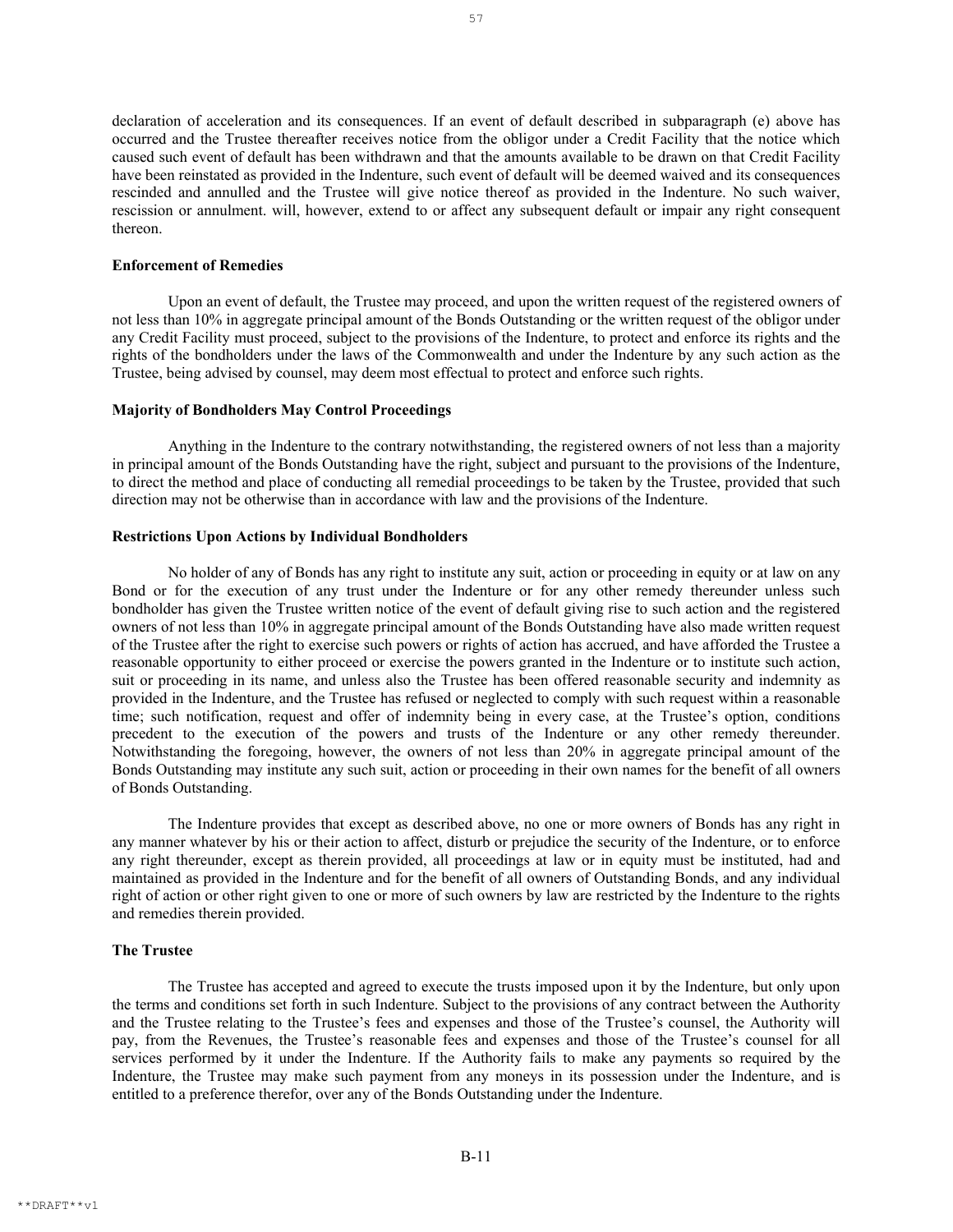The Trustee may be removed at any time by an instrument or concurrent instruments in writing, filed with the Authority and executed by the holders of not less than 20% of the aggregate principal amount of the Bonds Outstanding; provided that if, prior to the date on which such removal is stated to take effect an instrument or concurrent instruments in writing objecting to the removal of the Trustee are filed with the Authority and executed by the owners of a greater aggregate principal amount of the Bonds Outstanding than those executing the removal instrument, such removal instrument will be ineffective. The Trustee may resign and thereby become discharged from the trusts created pursuant to the Indenture by notice in writing given to the Authority and to all registered owners of Bonds as provided in the Indenture. No such removal or resignation of the Trustee pursuant to the Indenture will become effective, however, until the appointment and acceptance of a successor Trustee.

The Trustee is under no obligation to institute any suit, take any remedial proceeding, enter an appearance in or defend any suit or take steps in the execution of trusts or enforcement of rights and powers until indemnified to its satisfaction as provided in the Indenture, but the Trustee may so act without such indemnity and be reimbursed either by the Authority or from money under the Indenture.

## **Modification of the Indenture**

The Authority and the Trustee may enter into supplemental trust indentures:

(a) to cure any ambiguity or formal defect or omission in the Indenture or in any supplemental trust indenture,

(b) to grant to or confer upon the Trustee for the benefit of the bondholders any additional rights, remedies, powers, authority or security that may lawfully be granted to or conferred upon the bondholders or the Trustee,

(c) to add to the covenants and agreements of the Authority in the Indenture other covenants and agreements to be observed by the Authority that are not contrary to or inconsistent with the Indenture,

(d) to add to the limitations and restrictions in the Indenture other limitations and restrictions to be observed by the Authority which are not contrary to or inconsistent with the Indenture,

(e) to confirm, as further assurance, any pledge under, and the subjection to any lien or pledge created or to be created by, the Indenture of the Revenues or of any other money, securities or funds,

(f) to modify any of the provisions of the Indenture, in any other respect whatever, provided that such modification is, and is expressed to be, effective only after all Bonds of each Series Outstanding at the date of such supplemental indenture cease to be Outstanding,

(g) to make any changes or modifications of the Indenture or amendments, additions or deletions which may be required to permit the Indenture to be qualified under the Trust Indenture Act of 1939, as amended, or laws analogous thereto applicable to bonds issued by governmental bodies, or

(h) to make any other change which, in the opinion of the Authority and the Trustee, is not detrimental to the interests of the bondholders.

In addition, the Indenture may be modified, altered, amended, added to or rescinded in any particular from time to time with the consent of the holders of not less than two-thirds of the aggregate principal amount of the Bonds Outstanding (and if a Credit Facility is then in effect, the consent of the obligor thereunder is also required), provided that no modification, alteration, amendment, addition or recession may permit (a) an extension of the maturity of the principal of or the interest on any Bond issued under the Indenture, or (b) a reduction in the principal amount of any Bond, the rate of interest or redemption premium thereon, or (c) the creation of alien upon or pledge of Revenues superior to, or on a parity with the lien and pledge created by the Indenture, or a release of the lien and pledge created by the Indenture except as otherwise provided therein, or (d) the creation of a preference or priority of any Bond or Bonds over any other Bond or Bonds, except as may be provided in connection with the issuance of

58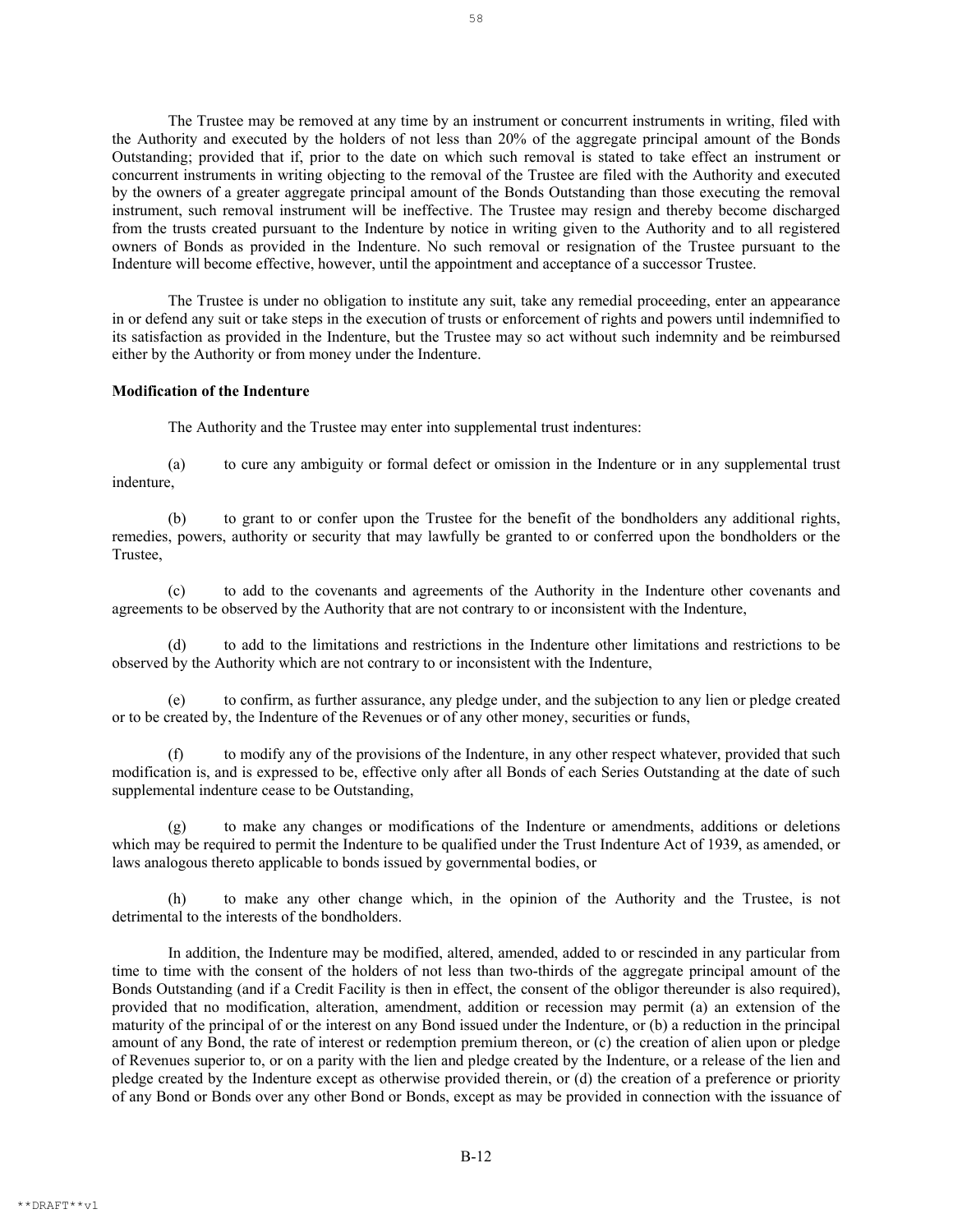any Series of subordinated Bonds, or (e) a reduction in the aggregate principal amount of the Bonds required for consent to such supplemental indenture.

If the owners of not less than two-thirds in aggregate principal amount of the Bonds Outstanding at the time of execution of any supplemental indenture have consented to and approved the execution thereof as provided in the Indenture, no bondholder will have any right to object to the execution of such supplemental indenture or to object to any of the terms and provisions contained therein or the operation thereof, or in any manner to question the propriety of the execution thereof, or to enjoin or restrain the Trustee or the Authority from executing the same or from taking any action pursuant to the provisions thereof.

### **Defeasance**

Any Bonds will, prior to the maturity or redemption date therefor, be deemed to have been paid and to be no longer Outstanding under the provisions of the Indenture if (a) in case any of said Bonds are to be redeemed on any date prior to their maturity, the Authority has given to the Trustee irrevocable instructions to give notice of redemption on said date of such Bonds in accordance with the Indenture, (b) there has been deposited with the Trustee other money in an amount which will be sufficient, or Government Obligations the principal of and the interest on which, when due, will provide moneys which together with the money, if any, deposited with the Trustee at the same time, will be sufficient, to pay when due the principal and the interest and premium, if any, so due and payable on said Bonds on and prior to the redemption date or maturity date thereof, as the case may be, and (c) in the event said Bonds are not by their terms subject to redemption within the succeeding 60 days, the Authority has given the Trustee in form satisfactory to it irrevocable instructions to give, in accordance with the Indenture and as soon as practicable, notice to holders of such Bonds that the deposit described in (b) above has been made with the Trustee and that said Bonds are deemed to have been paid in accordance with the Indenture and stating such maturity or redemption date upon which money is to be available for the payment of the principal and the interest and the premium, if any, so due and payable on said Bonds.

### **THE LEASE**

#### **Initial Term; Renewal**

The initial term of the Lease was from October 1, 1990 to and including June 30, 1992 and it has been renewed for succeeding biennial terms, currently ending June 30, 2018. The Lease is renewable for successive biennial terms at the option of the Transportation Cabinet. The option to renew will be deemed to have been automatically exercised for each succeeding biennial term, effective on the first day thereof, unless the Authority shall receive written notice of the Transportation Cabinet's election not to renew the Lease prior to the close of business on the last working day in April immediately preceding the beginning of such succeeding biennial term. The Lease is renewable for successive biennial terms, one at a time, until all Bonds have been paid or deemed to have been paid in accordance with the Indenture.

### **Rentals**

Rentals are payable at the times of and in such amounts as may be required to satisfy required deposits to the Bond Service Account of the Bond Fund under the Indenture. Upon the renewal of the Lease for any biennial term the Transportation Cabinet will be bound to pay Lease rentals for such biennial term as a general obligation of the Transportation Cabinet to be paid not only from revenues of the System but also from any other available funds of the Transportation Cabinet not required by law or by previous binding contract to be devoted to other purposes. No damage to or destruction of the System or any portion thereof will relieve the Transportation Cabinet from any of its obligations under the Lease.

The Transportation Cabinet has covenanted, in accordance with the Act, to certify to the Commissioner of the Department of Revenue prior to October 1 of each Fiscal Year the amount required for payment of amounts due under the Lease during such Fiscal Year. Upon deposit of the amounts certified, the Transportation Cabinet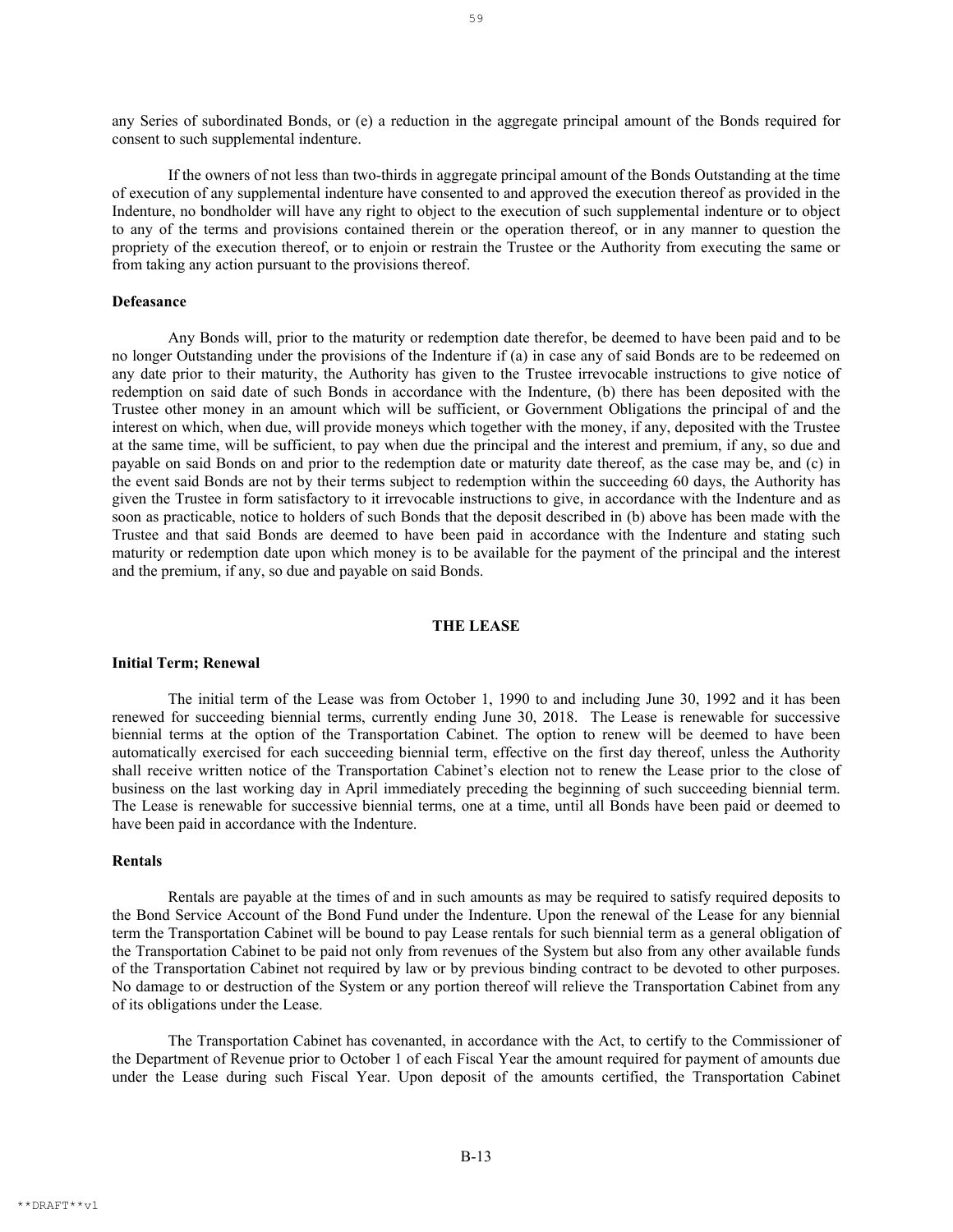covenants and agrees that said amounts will be applied only to the payment of rentals and for no other purpose, except as otherwise provided in the Lease.

At all times the Lease shall be in effect, the Transportation Cabinet shall have authority to establish and enforce rules and regulations for the use of the System.

## **Maintenance and Operation of the Economic Development Road System**

From and after the date of issuance of the Bonds and for the entire period until all the Bonds issued under the Indenture are paid or deemed to have been paid, the Transportation Cabinet agrees to maintain and operate the System in an efficient and economical manner, maintain the same in good repair and sound operating condition, and make all necessary repairs, renewals and replacements, all at the expense of the Transportation Cabinet, except to the extent that funds for the payment thereof are included in the rentals paid by the Transportation Cabinet to the Authority pursuant to the Lease. The Transportation Cabinet shall have the right, subject to the approval of the Authority, to make additions, improvements and extensions to the System at the expense of the Transportation Cabinet, and any such additions, improvements and extensions to the System will be deemed a part of the System for all purposes of the Agreement and the Lease.

### **Amendments**

The Authority and the Transportation Cabinet may amend or modify the Lease to cure any ambiguity or formal defect or omission, or to modify the rentals payable thereunder by reason of the issuance of another Series of Bonds. The Lease may be modified, altered, amended, added to or rescinded in any particular from time to time with the consent of the holders of not less than two-thirds of the aggregate principal amount of the Bonds Outstanding.

### **Supplemental Leases**

The Lease has been amended by the First Supplemental Lease, the Second Supplemental Lease, the Third Supplemental Lease, the Financing/Fourth Supplemental Lease Agreement, the Fifth Supplemental Lease, the Sixth Supplemental Lease, the Financing/Seventh Supplemental Lease, the Eighth Supplemental Lease, the Ninth Supplemental Lease, the Financing/Tenth Supplemental Lease Agreement, which has been amended by a First Amendment to Financing/Tenth Supplemental Lease Agreement and by a Second Amendment to Financing/Tenth Supplemental Lease Agreement, the Eleventh Supplemental Lease, the Twelfth Supplemental Lease, the Thirteenth Supplemental Lease, the Fourteenth Supplemental Lease, the Fifteenth Supplemental Lease, the Sixteenth Supplemental Lease, the Seventeenth Supplemental Lease, the Eighteenth Supplemental Lease and the Nineteenth Supplemental Lease as permitted by the Lease. The First Supplemental Lease, Second Supplemental Lease, Third Supplemental Lease, Financing/Fourth Supplemental Lease Agreement, including the First Amendment to Financing/Fourth Supplemental Lease Agreement, Fifth Supplemental Lease, Sixth Supplemental Lease, Financing/Seventh Supplemental Lease, Eighth Supplemental Lease, Ninth Supplemental Lease, Financing/Tenth Supplemental Lease Agreement, which has been amended by a First Amendment to Financing/Tenth Supplemental Lease Agreement and by a Second Amendment to Financing/Tenth Supplemental Lease Agreement, Eleventh Supplemental Lease, Twelfth Supplemental Lease, Thirteenth Supplemental Lease, Fourteenth Supplemental Lease, Fifteenth Supplemental Lease, Sixteenth Supplemental Lease, Seventeenth Supplemental Lease, Eighteenth Supplemental Lease and Nineteenth Supplemental Lease transfer certain economic development road projects to the Lease and modify the rental payments to provide for payments that are adequate to pay the interest on and principal of the Bonds Outstanding, including the 2017 Series AB Bonds.

## **THE AGREEMENT**

### **Construction of the Revitalization Projects**

The Transportation Cabinet is to construct the Revitalization Projects on behalf of the Authority. Costs of the Revitalization Projects incurred by the Transportation Cabinet on behalf of the Authority will be paid from the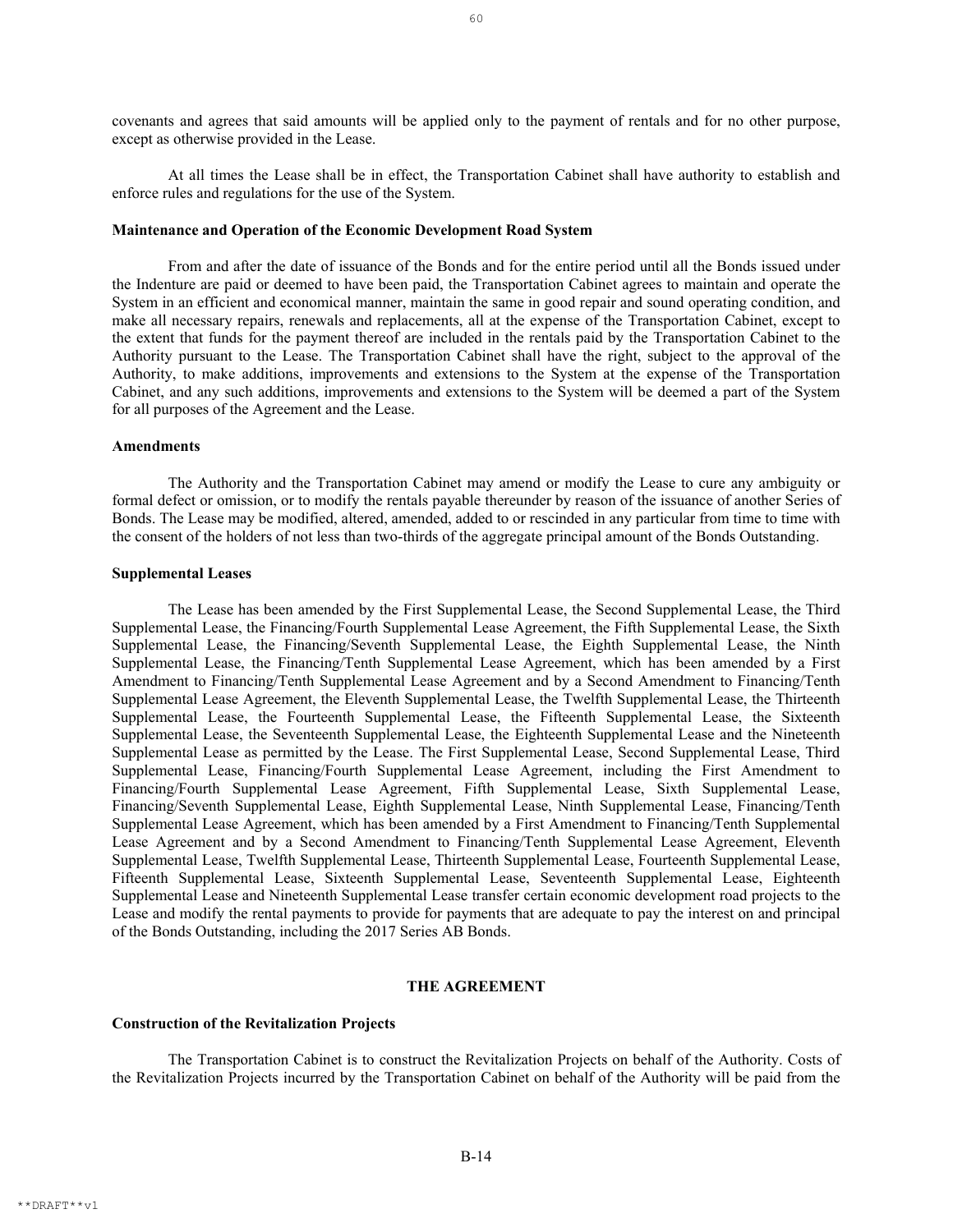Construction Fund in the manner provided in the Indenture. The Transportation Cabinet is to keep proper records and accounts of all such costs.

### **Revitalization Projects to be a Public Highway**

The Revitalization Projects are to continuously constitute a part of the highway system of the Commonwealth and, upon completion, are always to be open to public traffic.

### **Cost of Maintenance and Operation of the System**

As and from the date of issuance of the Bonds and whether the Lease is renewed or not, the Transportation Cabinet is required to continuously pay all the costs of repairing, maintaining and operating the System until the Bonds are paid or deemed to have been paid in accordance with the Indenture, except to the extent such costs are included in rentals.

#### **Conveyance of the System to the Commonwealth**

When all Bonds have been paid or have been deemed paid pursuant to the Indenture, the System will become, without further act, the property of the Commonwealth and will thereafter be maintained by the Transportation Cabinet.

### **Amendments**

The Agreement may not be supplemented, modified or amended without the consent of bondholders then owning two-thirds of the aggregate principal amount of Bonds outstanding, provided that no such consent is required for any supplement, modification or amendment which (a) cures any ambiguity or formal defect or omission in the Agreement and any amendment thereto, or (b) increases the rentals payable under the Lease by reason of the issuance of additional Bonds in order to finance costs of Revitalization Projects.

### **Supplemental Agreements**

The Agreement has been amended by the First Supplemental Agreement, Second Supplemental Agreement, Third Supplemental Agreement, Fourth Supplemental Agreement, Fifth Supplemental Agreement, Sixth Supplemental Agreement, Seventh Supplemental Agreement, Eighth Supplemental Agreement, Ninth Supplemental Agreement, Tenth Supplemental Agreement, Eleventh Supplemental Agreement, Twelfth Supplemental Agreement, Thirteenth Supplemental Agreement, Fourteenth Supplemental Agreement, Fifteenth Supplemental Agreement, Sixteenth Supplemental Agreement, Seventeenth Supplemental Agreement, Eighteenth Supplemental Agreement and Nineteenth Supplemental Agreement, as permitted by the Agreement. The First Supplemental Agreement, Second Supplemental Agreement, Third Supplemental Agreement, Fourth Supplemental Agreement, Fifth Supplemental Agreement, Sixth Supplemental Agreement, Seventh Supplemental Agreement, Eighth Supplemental Agreement, Ninth Supplemental Agreement, Tenth Supplemental Agreement, Eleventh Supplemental Agreement, Twelfth Supplemental Agreement, Thirteenth Supplemental Agreement, Fourteenth Supplemental Agreement, Fifteenth Supplemental Agreement, Sixteenth Supplemental Agreement, Seventeenth Supplemental Agreement, Eighteenth Supplemental Agreement and Nineteenth Supplemental Agreement provide that certain economic development road projects will be transferred to be under the Lease as described under the heading "THE AUTHORITY — Transportation Cabinet Projects Financed by the Authority" in this Official Statement. The First Supplemental Agreement, Second Supplemental Agreement, Third Supplemental Agreement, Fourth Supplemental Agreement, Fifth Supplemental Agreement, Sixth Supplemental Agreement, Seventh Supplemental Agreement, Eighth Supplemental Agreement, Ninth Supplemental Agreement, Tenth Supplemental Agreement, Eleventh Supplemental Agreement, Twelfth Supplemental Agreement, Thirteenth Supplemental Agreement, Fourteenth Supplemental Agreement, Fifteenth Supplemental Agreement, Sixteenth Supplemental Agreement, Seventeenth Supplemental Agreement, Eighteenth Supplemental Agreement and Nineteenth Supplemental Agreement also affirm all covenants made in the Agreement, including the covenant to complete Revitalization Projects.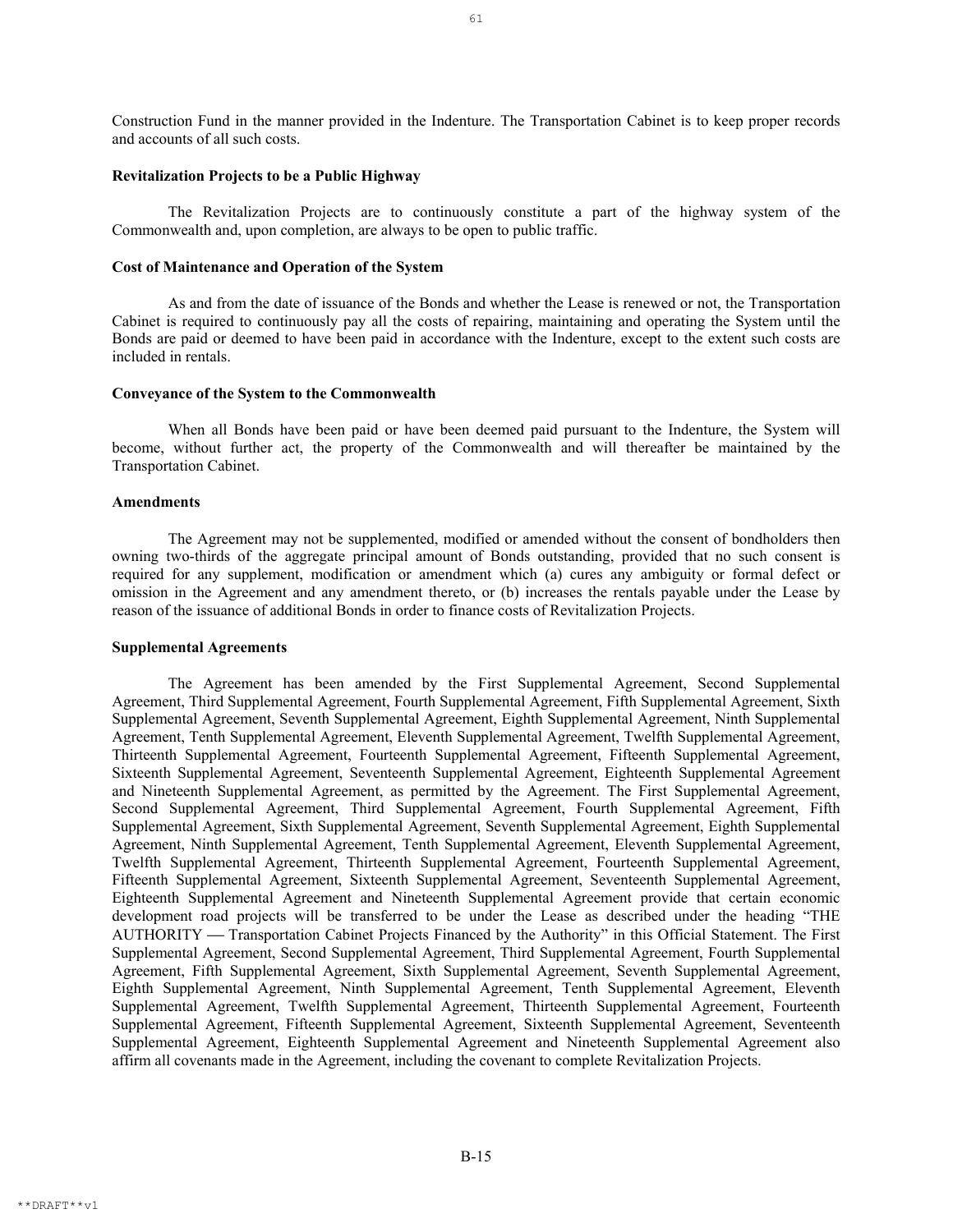[THIS PAGE INTENTIONALLY LEFT BLANK]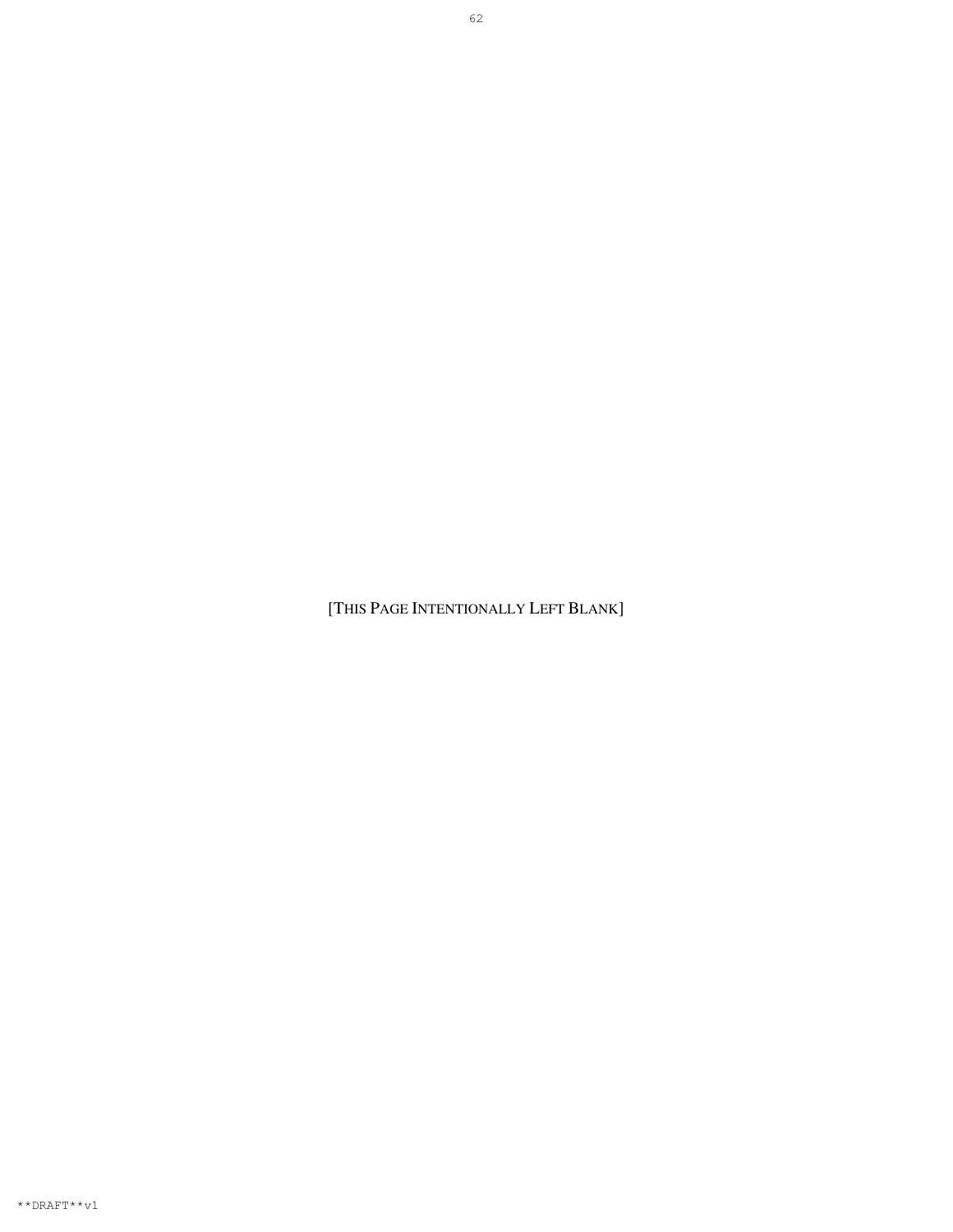# **APPENDIX C**

63

# **SUMMARY OF PRIOR BONDS**

| <b>The Turnpike</b><br><b>Authority of</b><br><b>Kentucky Bond Issue</b> | <b>Maturity</b><br>Date                                                                                                                      | <b>Interest</b><br>Rate $(\% )$                                                                                      | Par<br>Amount (\$)                                                                                                                                                        | Redemption<br><b>Date</b>                                                                                                                    | Redemption<br>Price                                                                                                  |
|--------------------------------------------------------------------------|----------------------------------------------------------------------------------------------------------------------------------------------|----------------------------------------------------------------------------------------------------------------------|---------------------------------------------------------------------------------------------------------------------------------------------------------------------------|----------------------------------------------------------------------------------------------------------------------------------------------|----------------------------------------------------------------------------------------------------------------------|
| 2011 Series A                                                            | 7/1/2022<br>7/1/2022<br>7/1/2023<br>7/1/2024<br>7/1/2024<br>7/1/2025<br>7/1/2025<br>7/1/2026<br>7/1/2026<br>7/1/2027<br>7/1/2027<br>7/1/2028 | 4.000%<br>5.000%<br>4.125%<br>4.250%<br>5.000%<br>4.375%<br>5.000%<br>4.500%<br>5.000%<br>4.625%<br>5.000%<br>5.000% | \$<br>2,450,000<br>1,685,000<br>4,295,000<br>1,065,000<br>3,390,000<br>540,000<br>4,075,000<br>1,335,000<br>3,585,000<br>30,000<br>5,145,000<br>5,435,000<br>\$33,030,000 | 7/1/2021<br>7/1/2021<br>7/1/2021<br>7/1/2021<br>7/1/2021<br>7/1/2021<br>7/1/2021<br>7/1/2021<br>7/1/2021<br>7/1/2021<br>7/1/2021<br>7/1/2021 | 100.00<br>100.00<br>100.00<br>100.00<br>100.00<br>100.00<br>100.00<br>100.00<br>100.00<br>100.00<br>100.00<br>100.00 |
| 2012 Series A                                                            | 7/1/2023<br>7/1/2024<br>7/1/2025<br>7/1/2026<br>7/1/2027<br>7/1/2028                                                                         | 5.000%<br>5.000%<br>5.000%<br>5.000%<br>5.000%<br>5.000%                                                             | \$11,750,000<br>12,440,000<br>13,065,000<br>13,715,000<br>11,515,000<br>15,070,000<br>\$77,555,000                                                                        | 7/1/2022<br>7/1/2022<br>7/1/2022<br>7/1/2022<br>7/1/2022<br>7/1/2022                                                                         | 100.00<br>100.00<br>100.00<br>100.00<br>100.00<br>100.00                                                             |
| 2013 Series A                                                            | 7/1/2024<br>7/1/2024<br>7/1/2025<br>7/1/2026<br>7/1/2027                                                                                     | 3.750%<br>5.000%<br>5.000%<br>5.000%<br>5.000%                                                                       | \$<br>1,600,000<br>7,925,000<br>9,915,000<br>10,410,000<br>10,930,000<br>40,780,000<br>S                                                                                  | 7/1/2023<br>7/1/2023<br>7/1/2023<br>7/1/2023<br>7/1/2023                                                                                     | 100.00<br>100.00<br>100.00<br>100.00<br>100.00                                                                       |

TOTAL PRIOR BONDS REFUNDED

\$151,365,000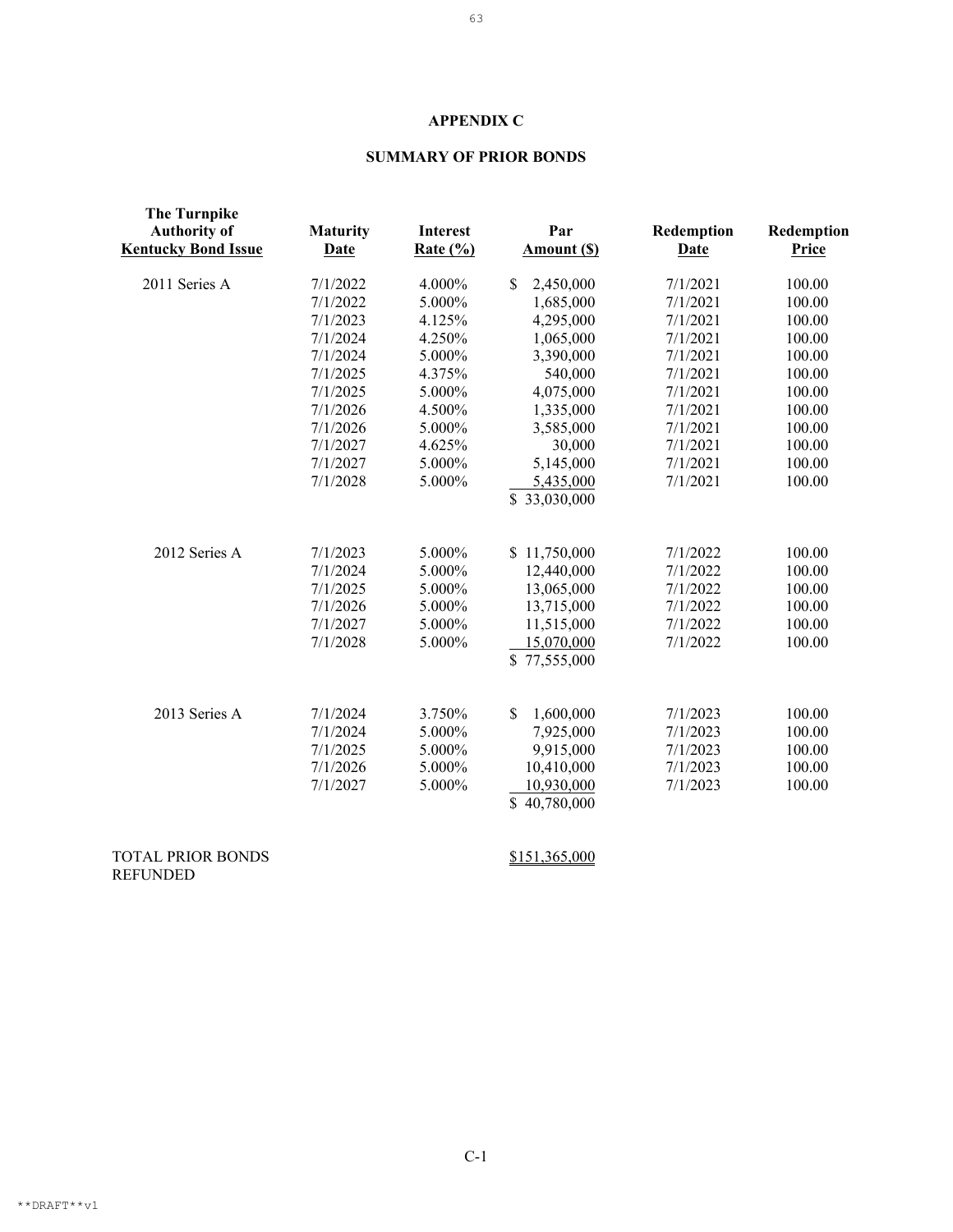[THIS PAGE INTENTIONALLY LEFT BLANK]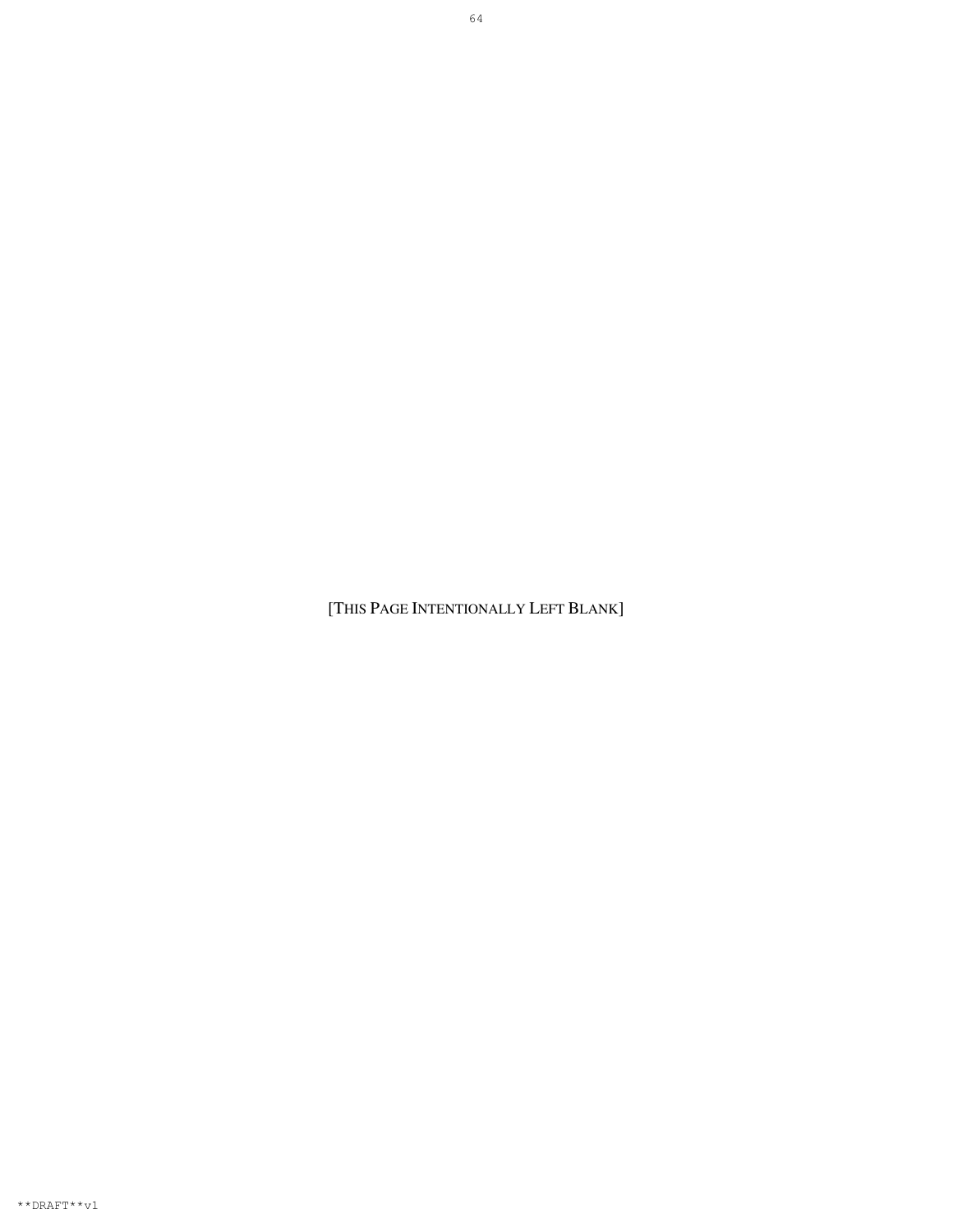### **APPENDIX D**

65

### **BOOK-ENTRY-ONLY SYSTEM**

The Depository Trust Company ("DTC"), New York, NY, will act as securities depository for the 2017 Series AB Bonds. The 2017 Series AB Bonds will be issued as fully-registered securities registered in the name of Cede & Co. (DTC's partnership nominee) or such other name as may be requested by an authorized representative of DTC. One fully-registered 2017 Series AB Bond will be issued for each maturity, in the aggregate principal amount of such maturity, and will be deposited with DTC.

DTC, the world's largest securities depository, is a limited-purpose trust company organized under the New York Banking Law, a "banking organization" within the meaning of the New York Banking Law, a member of the Federal Reserve System, a "clearing corporation" within the meaning of the New York Uniform Commercial Code, and a "clearing agency" registered pursuant to the provisions of Section 17A of the Securities Exchange Act of 1934. DTC holds and provides asset servicing for over 3.5 million issues of U.S. and non-U.S. equity issues, corporate and municipal debt issues, and money market instruments (from over 100 countries) that DTC's participants ("Direct Participants") deposit with DTC. DTC also facilitates the post-trade settlement among Direct Participants of sales and other securities transactions in deposited securities, through electronic computerized book-entry transfers and pledges between Direct Participants' accounts. This eliminates the need for physical movement of securities certificates. Direct Participants include both U.S. and non-U.S. securities brokers and dealers, banks, trust companies, clearing corporations, and certain other organizations. DTC is a wholly-owned subsidiary of The Depository Trust & Clearing Corporation ("DTCC"). DTCC is the holding company for DTC, National Securities Clearing Corporation and Fixed Income Clearing Corporation, all of which are registered clearing agencies. DTCC is owned by the users of its regulated subsidiaries. Access to the DTC system is also available to others such as both U.S. and non-U.S. securities brokers and dealers, banks, trust companies, and clearing corporations that clear through or maintain a custodial relationship with a Direct Participant, either directly or indirectly ("Indirect Participants"), DTC has a Standard & Poor's rating of AA+. The DTC Rules applicable to its Participants are on file with the Securities and Exchange Commission. More information about DTC can be found at www.dtcc.com.

Purchases of 2017 Series AB Bonds under the DTC system must be made by or through Direct Participants, which will receive a credit for the 2017 Series AB Bonds on DTC's records. The ownership interest of each actual purchaser of each 2017 Series AB Bond ("Beneficial Owner") is in turn to be recorded on the Direct and Indirect Participants' records. Beneficial Owners will not receive written confirmation from DTC of their purchase. Beneficial Owners are, however, expected to receive written confirmation providing details of the transaction, as well as periodic statements of their holdings, from the Direct or Indirect Participant through which the Beneficial Owner entered into the transaction. Transfers of ownership interests in the 2017 Series AB Bonds are to be accomplished by entries made on the books of Direct and Indirect Participants acting on behalf of Beneficial Owners. Beneficial Owners will not receive certificates representing their ownership interests in the 2017 Series AB Bonds, except in the event that use of the book-entry system for the 2017 Series AB Bonds is discontinued.

To facilitate subsequent transfers, all 2017 Series AB Bonds deposited by Direct Participants with DTC are registered in the name of DTC's partnership nominee, Cede & Co., or such other name as may be requested by an authorized representative of DTC. The deposit of 2017 Series AB Bonds with DTC and their registration in the name of Cede & Co. or such other DTC nominee do not affect any change in beneficial ownership. DTC has no knowledge of the actual Beneficial Owners of the 2017 Series AB Bonds; DTC's records reflect only the identity of the Direct Participants to whose accounts such 2017 Series AB Bonds are credited, which may or may not be the Beneficial Owners. The Direct and Indirect Participants will remain responsible for keeping account of their holdings on behalf of their customers.

Conveyance of notices and other communications by DTC to Direct Participants, by Direct Participants to Indirect Participants, and by Direct Participants and Indirect Participants to Beneficial Owners will be governed by arrangements among them, subject to any statutory or regulatory requirements as may be in effect from time to time.

Redemption notices shall be sent to DTC. If less than all of the 2017 Series AB Bonds within an issue are being redeemed, DTC's practice is to determine by lot the amount of the interest of each Direct Participant in such issue to be redeemed.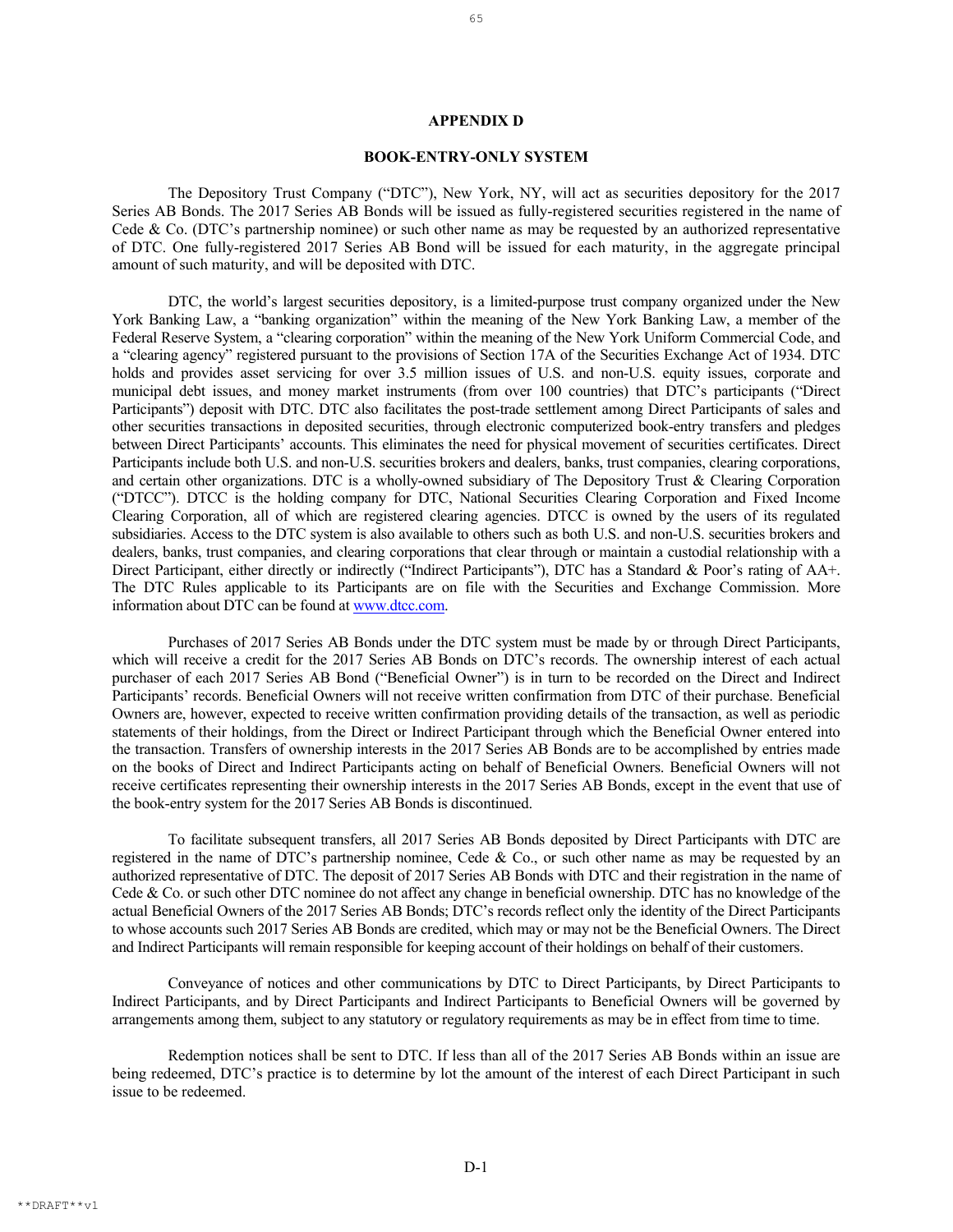Neither DTC nor Cede & Co. (nor any other DTC nominee) will consent or vote with respect to 2017 Series AB Bonds unless authorized by a Direct Participant in accordance with DTC's MMI Procedures. Under its usual procedures, DTC mails an Omnibus Proxy to the Authority as soon as possible after the record date. The Omnibus Proxy assigns Cede & Co.'s consenting or voting rights to those Direct Participants to whose accounts 2017 Series AB Bonds are credited on the record date (identified in a listing attached to the Omnibus Proxy).

Redemption proceeds, distributions, and dividend payments on the 2017 Series AB Bonds will be made to Cede & Co., or such other nominee as may be requested by an authorized representative of DTC. DTC's practice is to credit Direct Participants' accounts upon DTC's receipt of funds and corresponding detail information from the Authority or the Paying Agent, on payable date in accordance with their respective holdings shown on DTC's records. Payments by Participants to Beneficial Owners will be governed by standing instructions and customary practices, as is the case with securities held for the accounts of customers in bearer form or registered in "street name," and will be the responsibility of such Participant and not of DTC, the Paying Agent, or the Authority, subject to any statutory or regulatory requirements as may be in effect from time to time. Payment of redemption proceeds, distributions, and dividend payments to Cede & Co. (or such other nominee as may be requested by an authorized representative of DTC) is the responsibility of the Authority or the Paying Agent, disbursement of such payments to Direct Participants will be the responsibility of DTC, and disbursement of such payments to the Beneficial Owners will be the responsibility of Direct and Indirect Participants.

DTC may discontinue providing its services as depository with respect to the 2017 Series AB Bonds at any time by giving reasonable notice to the Authority or the Paying Agent. Under such circumstances, in the event that a successor depository is not obtained, 2017 Series AB Bonds are required to be printed and delivered.

The Authority may decide to discontinue use of the system of book-entry-only transfers through DTC (or a successor securities depository). In that event, 2017 Series AB Bonds will be printed and delivered to DTC.

The information in this section concerning DTC and DTC's book-entry system has been obtained from sources that the Authority believes to be reliable, but the Authority takes no responsibility for the accuracy thereof.

For so long as the 2017 Series AB Bonds are registered in the name of DTC or its nominee or any successor securities depository or its nominee, the Authority and the Trustee will recognize only DTC or its nominee or such successor securities depository or its nominee as the registered owner of the 2017 Series AB Bonds for all purposes, including payments, notices and voting.

In the event that either (1) the Authority received notice from DTC to the effect that DTC is unable or unwilling to discharge its responsibilities as a clearing agency for the 2017 Series AB Bonds or (2) the Authority elects to discontinue its use of DTC as a clearing agency for the 2017 Series AB Bonds, then the Authority and the Trustee, Paying Agent or Registrar will do or perform or cause to be done or performed all acts or things, not adverse to the rights of the holders of the 2017 Series AB Bonds, as are necessary or appropriate to discontinue use of DTC as a clearing agency for the 2017 Series AB Bonds and to transfer the ownership of each of the 2017 Series AB Bonds to such person or persons, including any to the clearing agency, as the holder of such 2017 Series AB Bonds may direct in accordance with the Indenture. Any expenses of such a discontinuation and transfer, including any expenses of printing new certificates to evidence the 2017 Series AB Bonds will be paid by the Authority.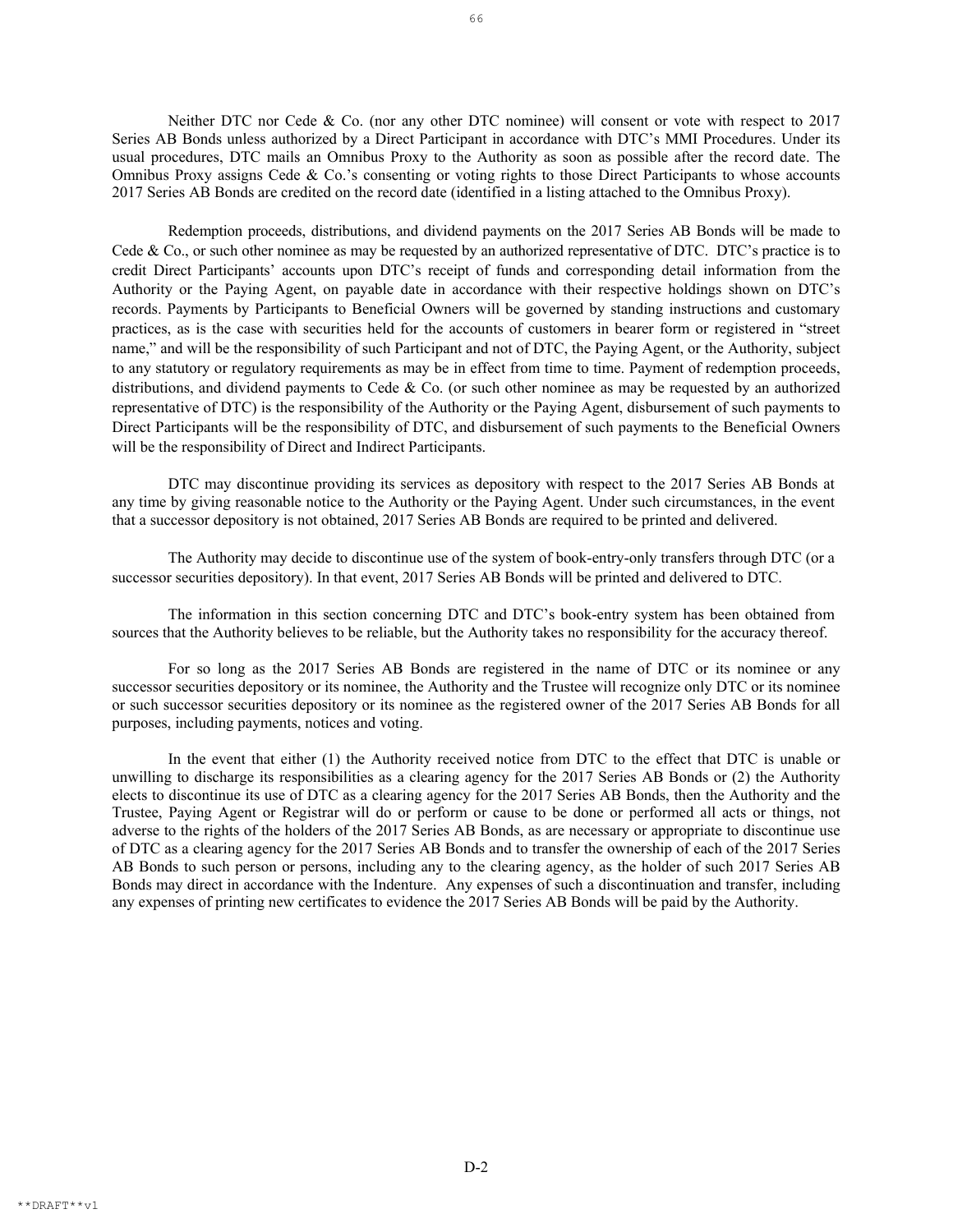## **APPENDIX E**

67

### **FORM OF OPINION OF BOND COUNSEL**

#### August 23, 2017

The Turnpike Authority of Kentucky Frankfort, Kentucky

> Re: \$27,415,000 The Turnpike Authority of Kentucky Economic Development Road Revenue Bonds (Revitalization Projects) 2017 Series A

 \$146,920,000 The Turnpike Authority of Kentucky Economic Development Road Revenue Refunding Bonds (Revitalization Projects) 2017 Series B

Ladies and Gentlemen:

The Turnpike Authority of Kentucky (the "Authority"), a de jure municipal corporation and political subdivision of the Commonwealth of Kentucky (the "Commonwealth"), on the date hereof, has issued the above captioned bonds (collectively, the "2017 Series AB Bonds"). The 2017 Series AB Bonds are issued as fully registered bonds without coupons in denominations of \$5,000 or integral multiples thereof.

The 2017 Series AB Bonds are dated and mature, or are subject to mandatory or optional redemption prior to maturity, and will bear interest at the rates or approximate yields as set forth in (i) the Series AB Resolution adopted by the Authority on June 15, 2017 (the "Series 2017 AB Resolution"), pursuant to the Trust Indenture, dated as of October 1, 1990, by and between the Authority and Citizens Fidelity Bank and Trust Company, Louisville, Kentucky (as succeeded by Chase Manhattan Trust Company, National Association, as succeeded by J.P. Morgan Trust Company, National Association, and as further succeeded by The Bank of New York Mellon Trust Company, N.A.), as trustee (the "Trustee") as amended and supplemented by a First Supplemental Trust Indenture, dated as of November 15, 2000, by and between the Authority and the Trustee (collectively, the "Indenture"); and (ii) the Bond Purchase Agreement, dated August 2, 2017 (the "Bond Purchase Agreement"), by and between the Authority and Morgan Stanley & Co. LLC, as representative of the underwriters. Interest on the 2017 Series AB Bonds will be payable on each January 1 and July 1, beginning January 1, 2018.

The 2017 Series AB Bonds are issued under the authority of the Constitution and statutes of the Commonwealth of Kentucky, including particularly Chapter 175 of the Kentucky Revised Statutes, as amended, and under and pursuant to a resolution of the Authority duly adopted on August 28, 1990 and the Series 2017 AB Resolution (together, the "Resolution") and the Indenture. The Authority and the Transportation Cabinet of the Commonwealth of Kentucky (the "Cabinet") have entered into an Agreement, dated as of October 1, 1990; a First Supplemental Agreement, dated as of October 1, 1992; a Second Supplemental Agreement, dated as of April 1, 1993; a Third Supplemental Agreement, dated as of April 1, 1995; a Fourth Supplemental Agreement, dated as of April 1, 1999; a Fifth Supplemental Agreement, dated as of February 1, 2001; a Sixth Supplemental Agreement, dated as of March 1, 2001; a Seventh Supplemental Agreement, dated as of May 1, 2004; an Eighth Supplemental Agreement, dated as of April 1, 2005; a Ninth Supplemental Agreement, dated as of March 1, 2006; a Tenth Supplemental Agreement, dated as of September 1, 2007; an Eleventh Supplemental Agreement, dated as of June 1, 2010, a Twelfth Supplemental Agreement, dated as of April 1, 2011, a Thirteenth Supplemental Agreement, dated as of March 1, 2012, a Fourteenth Supplemental Agreement, dated as of September 1, 2013, a Fifteenth Supplemental Agreement, dated as of June 1, 2014, a Sixteenth Supplemental Agreement, dated as of July 1, 2015, a Seventeenth Supplemental Agreement, dated as of April 1, 2016, an Eighteenth Supplemental Agreement, dated as of November 1, 2016, and a Nineteenth Supplemental Agreement, dated as of July 1, 2017 (collectively the "Agreement") under which the Cabinet agrees to continuously bear, except to the extent such cost is included in rentals under the Lease (hereinafter defined), the cost of maintaining, repairing and operating the System (as defined in the Indenture), for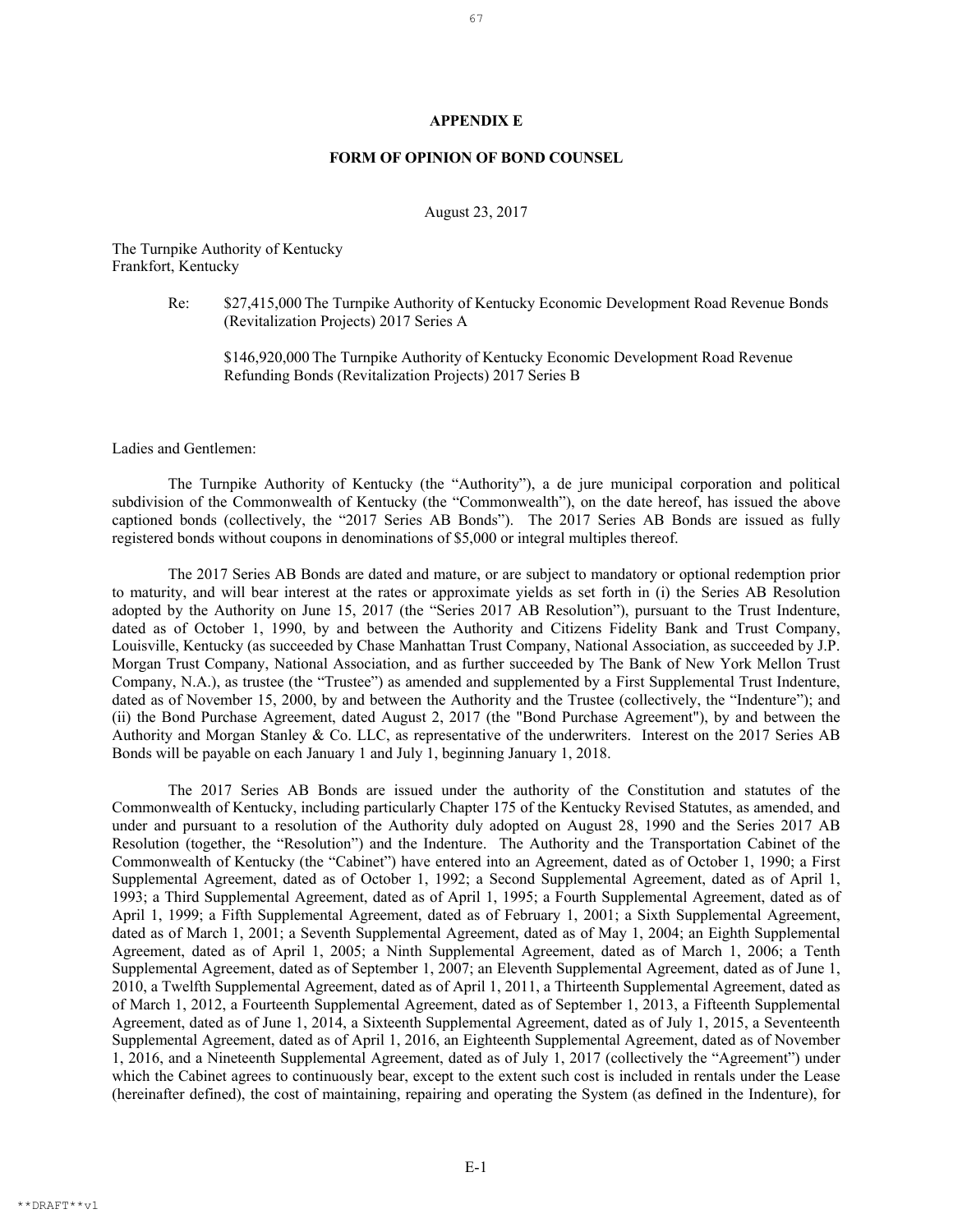the entire period of years until all bonds issued under the Indenture have been retired. The Authority and the Cabinet have entered into a Lease, dated as of October 1, 1990; a First Supplemental Lease, dated as of October 1, 1992; a Second Supplemental Lease, dated as of April 1, 1993; a Third Supplemental Lease, dated as of April 1, 1995; a Financing/Fourth Supplemental Lease Agreement, dated as of October 1, 1999, which has been amended by a First Amendment to Financing/Fourth Supplemental Lease Agreement, dated as of November 15, 2000; a Fifth Supplemental Lease, dated as of February 1, 2001; a Sixth Supplemental Lease, dated as of March 1, 2001; a Financing/Seventh Supplemental Lease Agreement, dated as of May 1, 2004; an Eighth Supplemental Lease, dated as of April 1, 2005; a Ninth Supplemental Lease, dated as of March 1, 2006; a Financing/Tenth Supplemental Lease Agreement, dated as of September 1, 2007, which has been amended by a First Amendment to Financing/Tenth Supplemental Lease Agreement, dated as of August 1, 2008 and by a Second Amendment to Financing/Tenth Supplemental Lease Agreement, dated as of April 1, 2009; an Eleventh Supplemental Lease, dated as of June 1, 2010; a Twelfth Supplemental Lease, dated as of April 1, 2011; a Thirteenth Supplemental Lease, dated as of March 1, 2012; a Fourteenth Supplemental Lease, dated as of September 1, 2013; a Fifteenth Supplemental Lease, dated as of June 1, 2014; a Sixteenth Supplemental Lease, dated as of July 1, 2015; a Seventeenth Supplemental Lease, dated as of April 1, 2016; an Eighteenth Supplemental Lease, dated as of November 1, 2016; and a Nineteenth Supplemental Lease, dated as of July 1, 2017 (collectively the "Lease") whereby the Authority, as Lessor, leases the System to the Cabinet, as Lessee, for a term extending to and including June 30, 2018, and pursuant to which the Cabinet has the exclusive option to renew the Lease for the next biennial term and for successive biennial terms thereafter until all bonds issued under the Indenture have been retired.

We have examined (i) the Escrow Trust Agreement, dated as of August 23, 2017 (the "Escrow Trust Agreement"), between the Authority, the Transportation Cabinet and The Bank of New York Mellon Trust Company, N.A.; (ii) the Constitution and statutes of the Commonwealth of Kentucky; (iii) certified copies of the proceedings of the Authority authorizing the issuance, sale and delivery of the 2017 Series AB Bonds, including the Resolution; (iv) duplicate executed originals of the Indenture, the Agreement and the Lease; (v) certifications as to incumbency, conditions precedent, signature, litigation, reasonable expectations and other matters, upon which we have relied; and (vi) such other records, documents and proceedings as we have considered necessary or appropriate for the purposes of this opinion, including a specimen 2017 Series AB Bond.

We have assumed the authenticity of all documents submitted to us as originals, the legal capacity of natural persons and the conformity to the originals of all documents submitted to us as copies. We have assumed that parties other than the Authority and the Transportation Cabinet had the requisite power and authority to enter into and perform all obligations of all documents to which they are parties. We have assumed the due authorization by all requisite action, and the execution and delivery by such other parties of such documents, and the validity and binding effect thereof on such other parties. We have relied for purposes of the opinions set forth below on the representations and warranties made in such documents by all parties thereto.

Based on the foregoing, and in reliance thereon, and on the basis of our examination of such other matters of fact and questions of law as we have deemed relevant in the circumstances, it is our opinion, under the law existing on the date of this opinion, that:

1. The 2017 Series AB Bonds have been duly authorized and issued in accordance with the Constitution and statutes of the Commonwealth of Kentucky and constitute valid, special and limited obligations of the Authority.

2. The Series 2017 AB Resolution has been duly adopted by the Authority and the Resolution is in full force and effect.

3. The Indenture has been duly authorized, executed and delivered by the Authority and, assuming due authorization, execution and delivery by the Trustee, constitutes a valid obligation of the Authority, and the Indenture creates a valid pledge of the Revenues (as defined in the Indenture) and all funds and accounts held under the Indenture in favor of the Trustee for the payment of the 2017 Series AB Bonds in accordance with the terms thereof.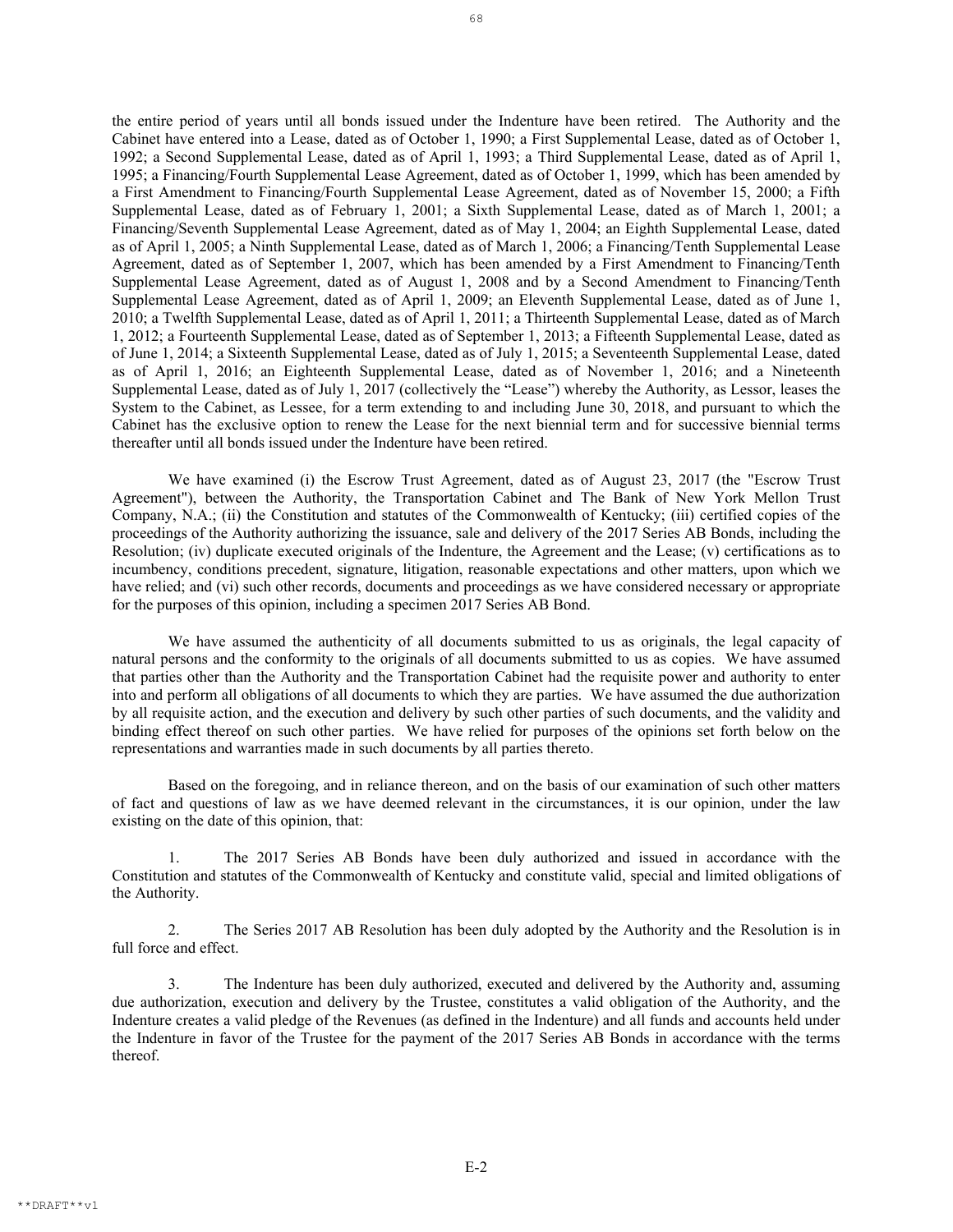4. The Lease and the Agreement, including all supplements thereto, have been duly authorized, executed and delivered by the Authority and the Cabinet and constitute valid, binding and legal obligations of the Authority and the Cabinet.

5. The 2017 Series AB Bonds are special and limited obligations of the Authority payable solely and only from the Revenues and the funds and accounts held under the Indenture, and the 2017 Series AB Bonds do not pledge the general credit or taxing power, if any, of the Commonwealth, the Authority, the Cabinet or any other agency or political subdivision of the Commonwealth.

6. Under the laws, regulations, rulings and judicial decisions in effect as of the date hereof, interest on the 2017 Series AB Bonds is excludible from gross income for Federal income tax purposes, pursuant to the Internal Revenue Code of 1986, as amended (the "Code"). Furthermore, interest on the 2017 Series AB Bonds will not be treated as a specific item of tax preference, under Section  $57(a)(5)$  of the Code, in computing the alternative minimum tax for individuals and corporations. In rendering the opinions in this paragraph, we have assumed continuing compliance with certain covenants designed to meet the requirements of Section 103 of the Code. We express no other opinion as to the federal tax consequences of purchasing, holding or disposing of the 2017 Series AB Bonds.

7. The Authority has not designated the 2017 Series AB Bonds as "qualified tax-exempt obligations" pursuant to Section 265 of the Code.

8. The interest on the 2017 Series AB Bonds is exempt from income taxation by the Commonwealth and the 2017 Series AB Bonds are exempt from ad valorem taxation by the Commonwealth and any of its political subdivisions.

Our opinion set forth above is subject to the qualification that the enforceability of the Series 2017 AB Resolution, the Indenture, the Lease, the Agreement, the 2017 Series AB Bonds, the Escrow Trust Agreement and agreements relating thereto may be limited by bankruptcy, reorganization, moratorium, insolvency, or other similar laws relating to or affecting the enforcement of creditor's rights, and to the exercise of judicial discretion in accordance with general equitable principles.

Very truly yours,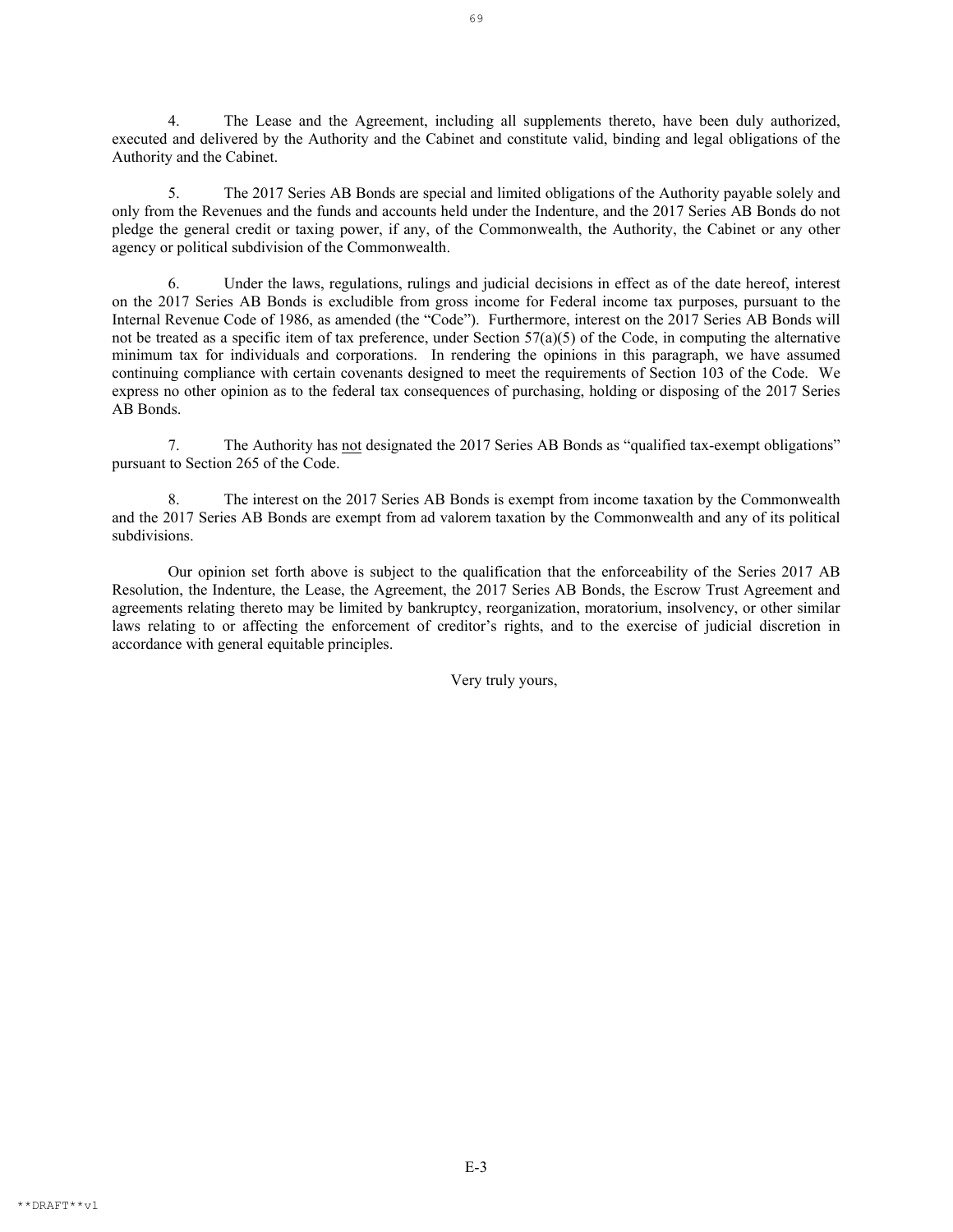[THIS PAGE INTENTIONALLY LEFT BLANK]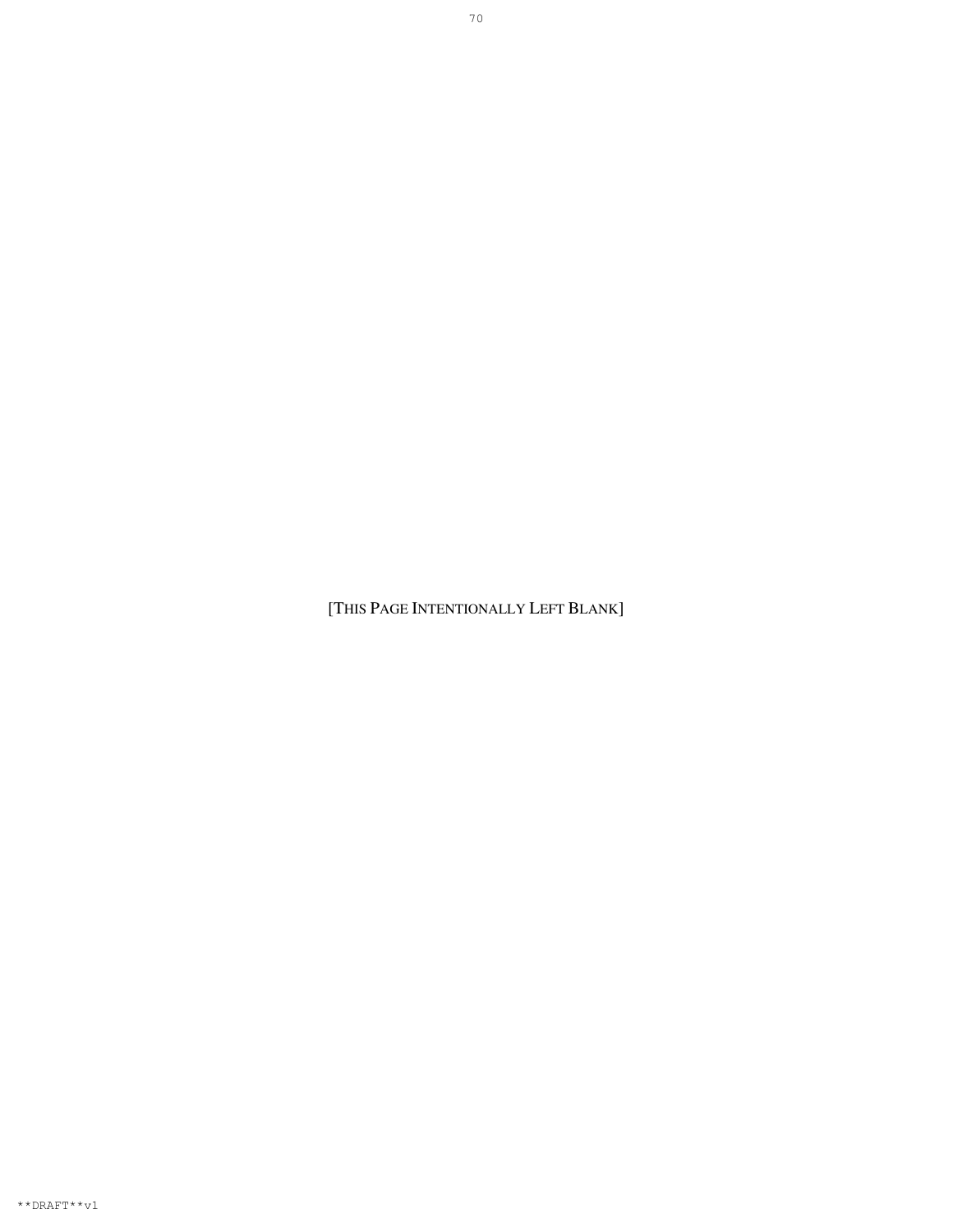## **APPENDIX F**

71

## **FORM OF CONTINUING DISCLOSURE AGREEMENT AND ACKNOWLEDGEMENT BY TRUSTEE**

This Continuing Disclosure Agreement (the "Agreement") dated as of July 1, 2017, by and between THE TURNPIKE AUTHORITY OF KENTUCKY (the "Authority") and THE BANK OF NEW YORK MELLON TRUST COMPANY, N.A., as successor to J.P. Morgan Trust Company, National Association, Louisville, Kentucky, as trustee (the "Trustee") under a Trust Indenture, dated as of October 1, 1990, (the "Indenture"), between the Authority and the Trustee, is executed and delivered in connection with the issuance of the Authority's \$27,415,000 Economic Development Road Revenue Bonds (Revitalization Projects), 2017 Series A (the "2017 Series A Bonds") and the Authority's \$146,920,000 Economic Development Road Revenue Refunding Bonds (Revitalization Projects), 2017 Series B (which together with the 2017 Series A Bonds, the "Bonds"), pursuant to the Indenture and a 2017 Resolution adopted by the Authority on June 15, 2017 (the "Series 2017 AB Resolution"). Capitalized terms used in this Agreement which are not otherwise defined in the Indenture or the Series 2017 AB Resolution shall have the respective meanings specified above or in Article IV hereof. The parties agree as follows:

## **ARTICLE 1**

### **THE UNDERTAKING**

## **SECTION 1.1** Purpose.

This Agreement shall constitute a written undertaking for the benefit of the Holders and beneficial owners of the Bonds, and is being executed and delivered solely to assist the Participating Underwriter in complying with subsection (b)(5) of the Rule.

**SECTION 1.2** Annual Financial Information.

(a) The Authority shall provide, or cause to be provided, Annual Financial Information with respect to each fiscal year of the Commonwealth of Kentucky (the "Commonwealth"), commencing with fiscal year ending June 30, 2018, by no later than nine months after the end of the respective fiscal year, but in any event shall provide Audited Financial Statements of the Commonwealth as soon as practicable, and within 15 business days, if possible, after the final publication date of such Audited Financial Statements, to the MSRB.

(b) The Authority shall provide, in a timely manner, but in any event on a date not in excess of 10 business days after the occurrence of such failure, notice of any failure of the Authority to provide the Annual Financial Information by the date specified in subsection (a) above to the MSRB.

**SECTION 1.3** Audited Financial Statements.

If not provided as part of Annual Financial Information by the date required by Section 1.2(a) hereof, the Authority shall provide the Audited Financial Statements, when and if available, to the MSRB.

**SECTION 1.4** Notices of Material Events.

(a) If a Material Event occurs, the Authority shall provide, or cause to be provided, in a timely manner not in excess of ten (10) business days after the occurrence of the Material Event, a Material Event Notice to the MSRB and the Trustee.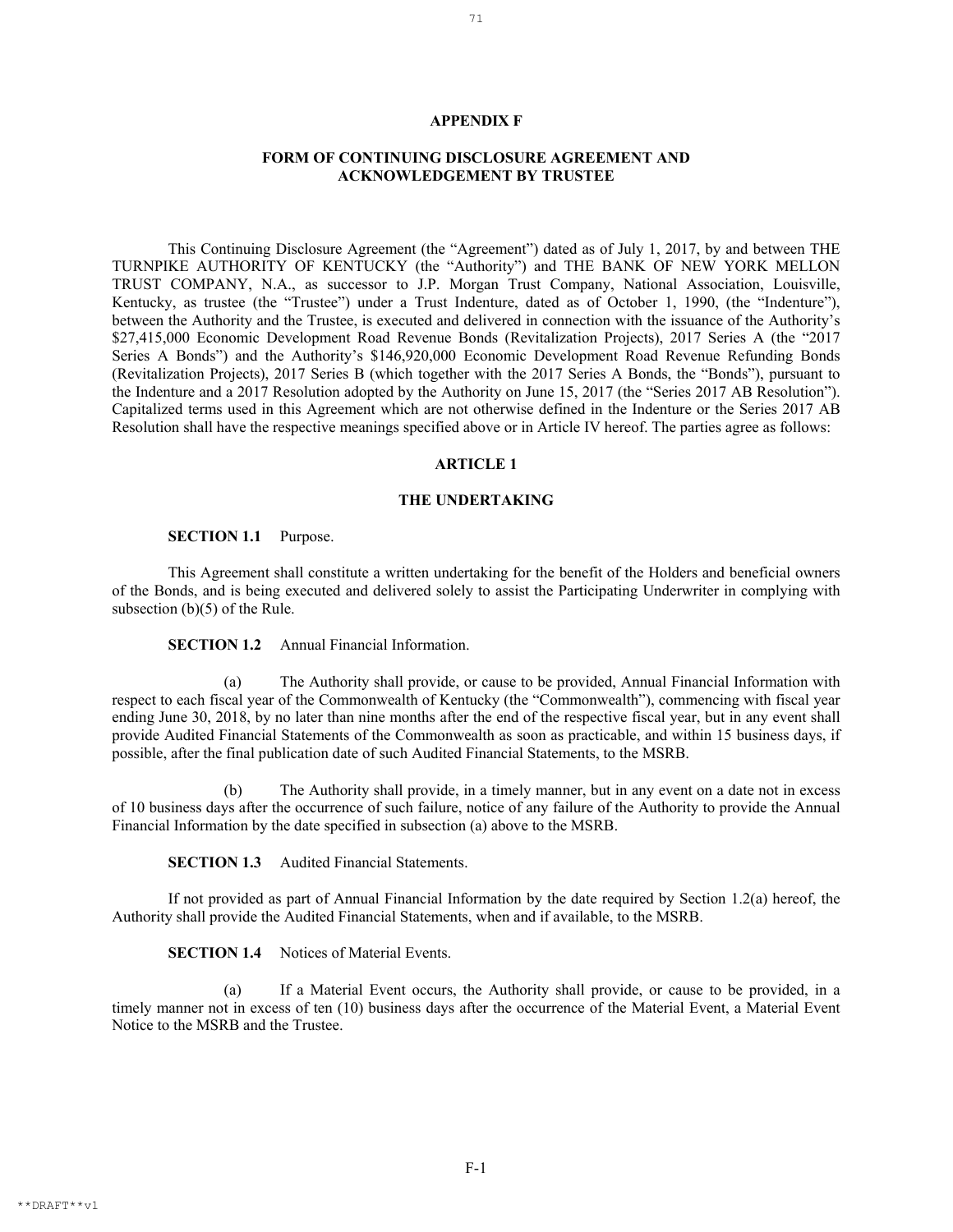(b) The Trustee shall promptly advise the Authority whenever, in the course of performing its duties as Trustee under the Indenture, the Trustee has actual notice of an occurrence which, if material, determined by the Authority, would require the Authority to provide a Material Event Notice hereunder; provided, however, that the failure of the Trustee so to advise the Authority shall not constitute a breach by the Trustee of any of its duties and responsibilities under this Agreement or the Indenture and the Series 2017 AB Resolution.

**SECTION 1.5** Additional Disclosure Obligations.

 The Authority acknowledges and understands that other state and federal laws, including but not limited to the Securities Act of 1933, as amended, and Rule 10b-5 promulgated under the Securities Exchange Act of 1934, as amended, may apply to the Authority, and that under some circumstances compliance with this Agreement, without additional disclosures or other action, may not fully discharge all duties and obligations of the Authority under such laws.

## **ARTICLE 2**

### **OPERATING RULES**

**SECTION 2.1** References to Other Documents.

It shall be sufficient for purposes of Section 1.2 hereof if the Authority provides Annual Financial Information by specific reference to documents previously either (i) provided to the MSRB, or (ii) filed with the SEC. If such a document is the Official Statement, it also must be available from the MSRB.

**SECTION 2.2** Submission of Information.

Annual Financial Information may be provided in one document or multiple documents, and at one time or in part from time to time.

**SECTION 2.3** Material Event Notices.

Each Material Event Notice shall be so captioned and shall prominently state the title, date and CUSIP numbers of the Bonds.

**SECTION 2.4** Transmission of Information and Notices.

(a) Information required to be provided to the MSRB shall be transmitted to the MSRB, in an electronic format as prescribed by the MSRB, and accompanied by identifying information as prescribed by the MSRB. A description of such format and information as presently prescribed by the MSRB is included in Exhibit A hereto.

(b) Except as required by subsection (a) above, unless otherwise required by law and, in the Authority's sole determination, subject to technical and economic feasibility, the Authority shall employ such methods of information and notice transmission as shall be requested or recommended by the herein-designated recipients of the Authority's information and notices, subject to technical and economic feasibility in the Authority's sole discretion.

### **SECTION 2.5** Fiscal Year.

Annual Financial Information shall be provided at least annually notwithstanding any fiscal year longer than 12 calendar months. The Commonwealth's current fiscal year is July 1 - June 30, and the Authority shall promptly notify the MSRB and the Trustee, in writing, of each change in the Commonwealth's fiscal year.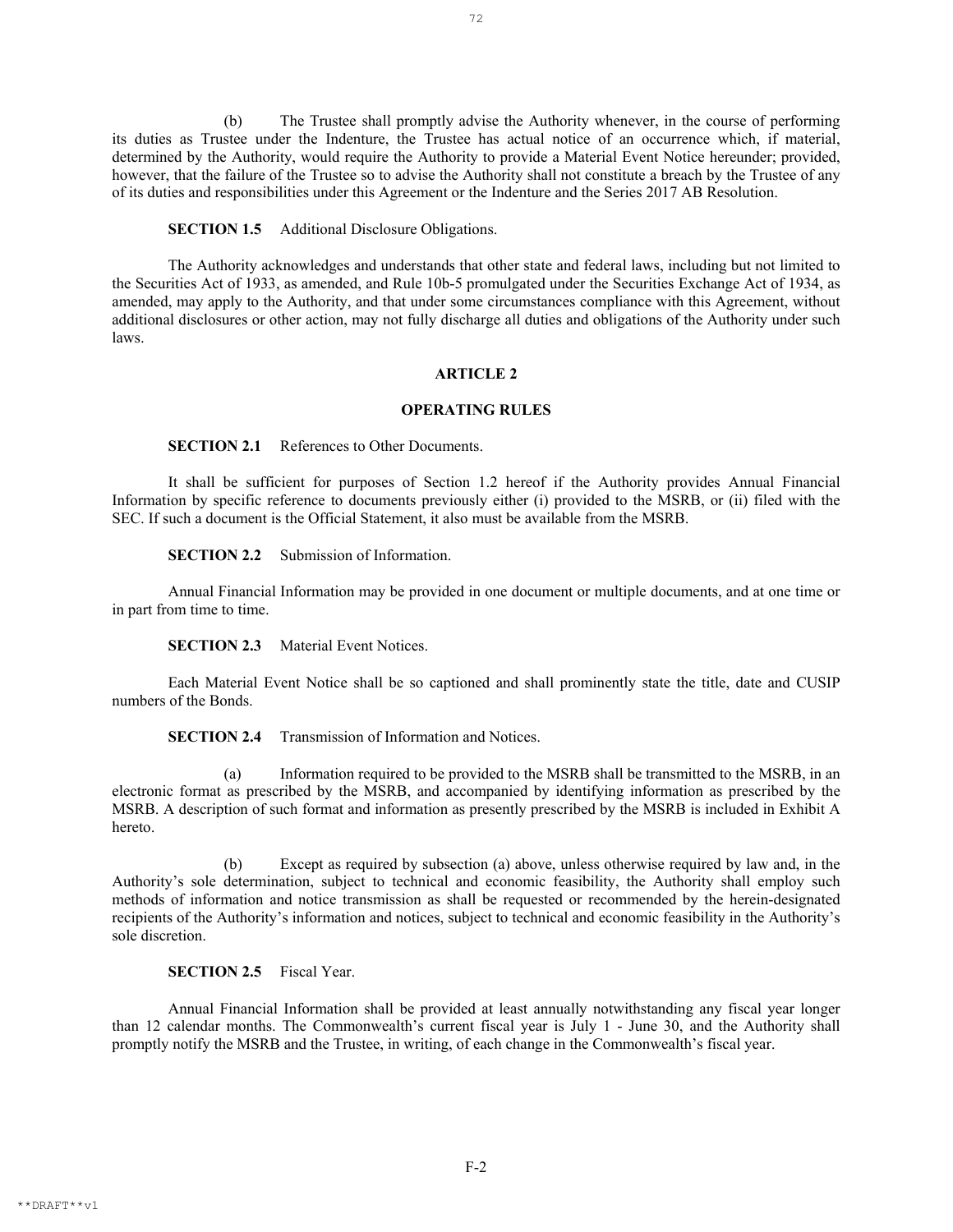## **SECTION 2.6** Dissemination Agent.

The Authority may, from time to time, appoint or engage a Dissemination Agent to assist it in carrying out its obligations under this Agreement, and may discharge any such Dissemination Agent, with or without appointing a Dissemination Agent. The Dissemination Agent shall not be responsible in any manner for the content of any notice or report prepared by the Authority pursuant to the terms of this Agreement.

## **ARTICLE 3**

## **TERMINATION, AMENDMENT AND ENFORCEMENT**

#### **SECTION 3.1** Termination.

(a) The Authority's and the Trustee's obligations under this Agreement shall terminate upon a legal defeasance pursuant to Section 1201 of the Indenture, prior redemption or payment in full of all of the Bonds.

(b) This Agreement, or any provision hereof, shall be null and void in the event that the Authority delivers to the Trustee and the MSRB an opinion of Dinsmore & Shohl LLP or other nationally recognized bond counsel or counsel expert in federal securities laws, addressed to the Authority and Trustee, to the effect that those portions of the Rule which require the provisions of this Agreement, or any of such provisions, do not or no longer apply to the Bonds, whether because such portions of the Rule are invalid, have been repealed, or otherwise, as shall be specified in such opinion.

#### **SECTION 3.2** Amendment.

(a) This Agreement may be amended, by written agreement of the parties, without the consent of the Holders of the Bonds (except to the extent required under clause (4)(ii) below) if all of the following conditions are satisfied: (1) such amendment is made in connection with a change in circumstances that arises from a change in legal (including regulatory) requirements, a change in law (including rules or regulations) or in interpretations thereof, or a change in the identity, nature or status of the Authority or the type of business conducted thereby, (2) this Agreement as so amended would have complied with the requirements of the Rule as of the date of this Agreement, after taking into account any amendments or interpretations of the Rule, as well as any change in circumstances, (3) the Authority shall have delivered to the Trustee an opinion of Dinsmore & Shohl LLP or other nationally recognized bond counsel or counsel expert in federal securities laws, addressed to the Authority and the Trustee, to the same effect as set forth in clause (2) above, (4) either (i) the Authority shall have delivered to the Trustee an opinion of Dinsmore & Shohl LLP or other nationally recognized bond counsel or counsel expert in federal securities laws, addressed to the Authority and the Trustee, to the effect that the amendment does not materially impair the interests of the beneficial owners of the Bonds, or (ii) the Holders of 100% of the principal amount of the Bonds consent to the amendment to this Agreement pursuant to the same procedures as are required for amendments to the Indenture with consent of the Holders of the Bonds pursuant to Section 1102 of the Indenture as in effect on the date of this Agreement, and (5) the Authority shall have delivered copies of such opinion and amendment to the MSRB.

(b) To the extent any amendment to this Agreement results in a change in the type of financial information or operating data provided pursuant to this Agreement, the first Annual Financial Information provided thereafter shall include a narrative explanation of the reasons for the amendment and the impact of the change.

(c) If an amendment is made to the basis on which financial statements are prepared, the Annual Financial Information for the year in which the change is made shall present a comparison between the financial statements or information prepared on the basis of the new accounting principles and those prepared on the basis of the former accounting principles. Such comparison shall include a quantitative and, to the extent reasonably feasible, qualitative discussion of the differences in the accounting principles and the impact of the change in the accounting principles on the presentation of the financial information.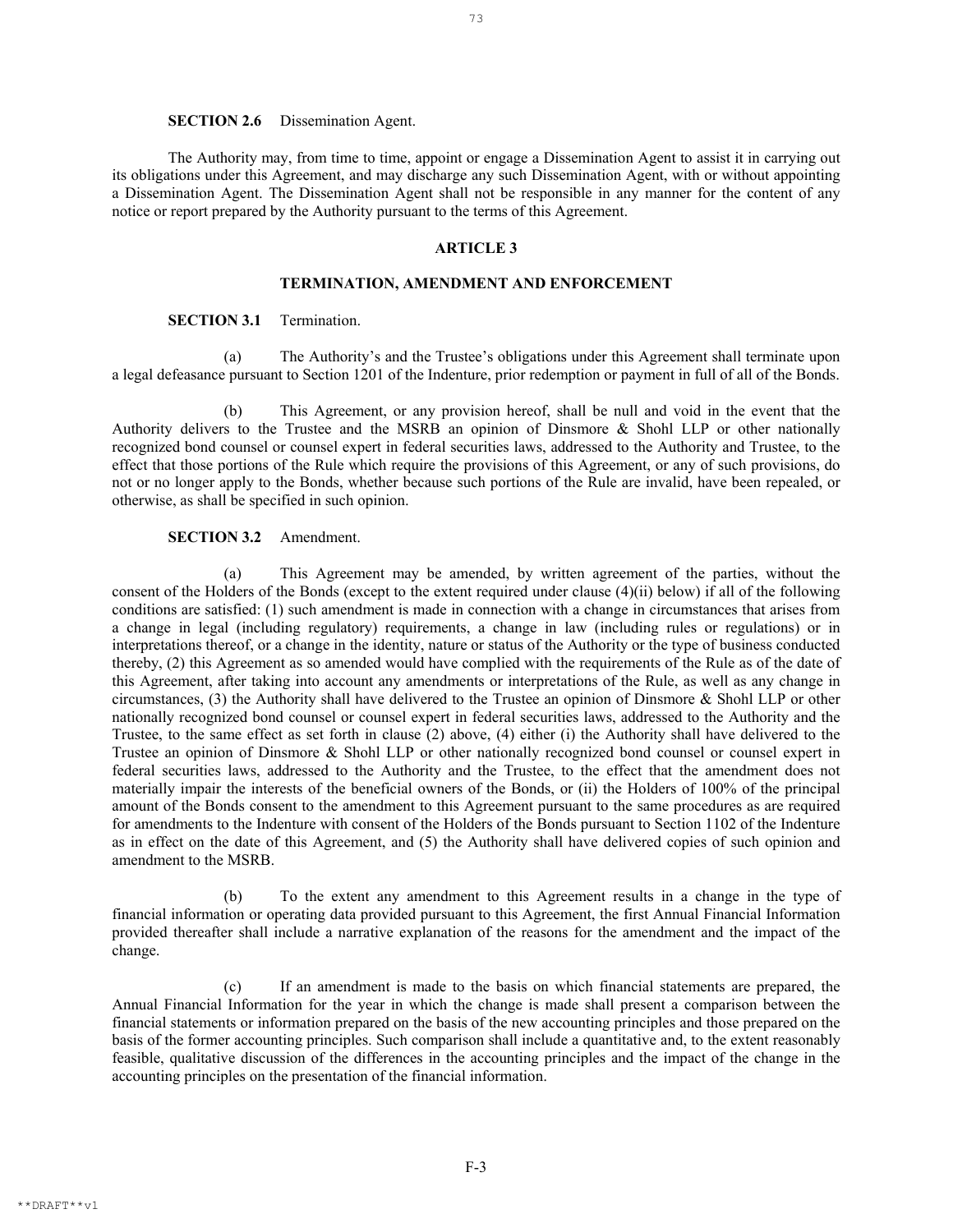# **SECTION 3.3** Benefit; Third-Party Beneficiaries; Enforcement.

(a) The provisions of this Agreement shall inure solely to the benefit of the Holders and the Participating Underwriter from time to time of the Bonds, except that beneficial owners of Bonds shall be thirdparty beneficiaries of this Agreement.

(b) Except as provided in this subsection (b), the provisions of this Agreement shall create no rights in any person or entity. The obligations of the Authority to comply with the provisions of this Agreement shall be enforceable (i) in the case of enforcement of obligations to provide financial statements, financial information, operating data and notices, by any Holder of Outstanding Bonds, or by the Trustee on behalf of the Holders of Outstanding Bonds, or (ii), in the case of challenges to the adequacy of the financial statements, financial information and operating data so provided, by the Trustee on behalf of the Holders of Outstanding Bonds, provided, however, that the Trustee shall not be required to take any enforcement action under this subsection (b) except at the written direction of the Holders of not less than twenty-five percent (25%) in aggregate principal amount of the Bonds at the time Outstanding who shall have provided the Trustee with adequate security and indemnity. The Holders' and Trustee's rights to enforce the provisions of this Agreement shall be limited solely to a right, by action in mandamus or for specific performance, to compel performance of the Authority's obligations under this Agreement. In consideration of the third-party beneficiary status of beneficial owners of Bonds pursuant to subsection (a) of this Section, beneficial owners shall be deemed to be Holders of Bonds for purposes of this subsection (b) unless and until the respective Holder exercises any rights pursuant to this subsection (b).

(c) Any failure by the Authority or the Trustee to perform in accordance with this Agreement shall not give rise to any cause of action against the Authority or the Trustee and shall not constitute a default or an Event of Default under the Indenture and the Series 2017 AB Resolution, and the rights and remedies provided by the Indenture and the Series 2017 AB Resolution upon the occurrence of a default or an Event of Default shall not apply to any such failure.

(d) This Agreement shall be construed and interpreted in accordance with the Rule and the laws of the Commonwealth, and any suits and actions arising out of this Agreement shall be instituted in a court of competent jurisdiction in the Commonwealth.

## **ARTICLE 4**

#### **DEFINITIONS**

## **SECTION 4.1** Definitions.

The following terms used in this Agreement shall have the following respective meanings:

"Annual Financial Information" means the financial information or operating data with respect to the Commonwealth, for each fiscal year of the Commonwealth, as set forth in the documents entitled Comprehensive Annual Financial Report and Supplementary Information to the Comprehensive Annual Financial Report (or successor reports). Annual Financial Information shall include Audited Financial Statements, if available, or Unaudited Financial Statements.

"Audited Financial Statements" means the annual financial statements, if any, of the Commonwealth, audited by such auditor as shall then be required or permitted by state law. Audited Financial Statements shall be prepared in accordance with GAAP; provided, however, that the Commonwealth may from time to time, if required by federal or state legal requirements, modify the basis upon which its financial statements are prepared. Notice of any such modification shall be provided to the MSRB, and shall include a reference to the specific federal or state law or regulation describing such accounting basis.

"Commonwealth" means the Commonwealth of Kentucky.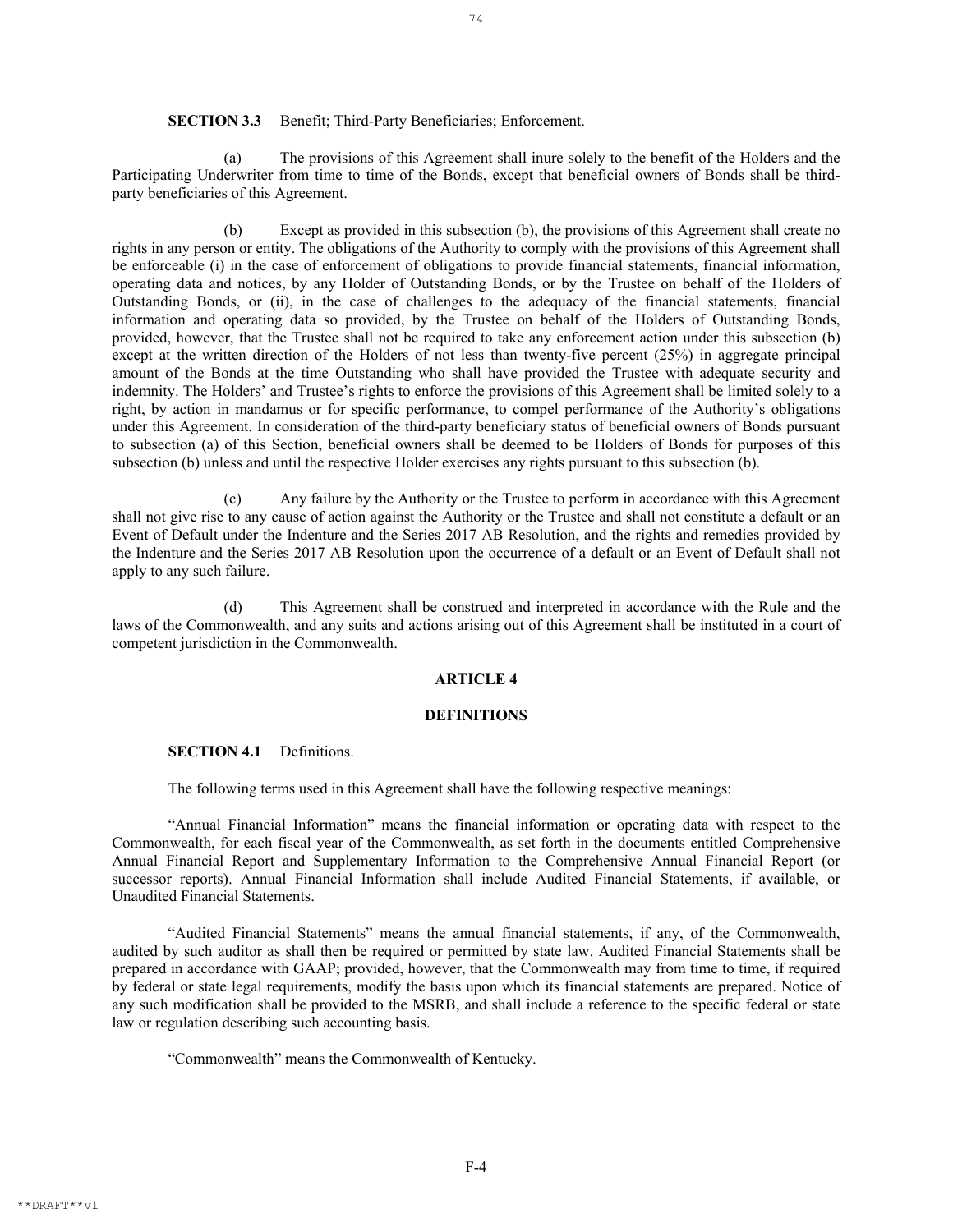"Dissemination Agent" means any entity designated by the Authority to act as the Dissemination Agent hereunder.

"GAAP" means generally accepted accounting principles as prescribed for governmental units by the Governmental Accounting Standards Board.

"Material Event" means any of the following events with respect to the Bonds, whether relating to the Authority or otherwise:

- (i) principal and interest payment delinquencies;
- (ii) non-payment related defaults, if material;
- (iii) unscheduled draws on debt service reserves reflecting financial difficulties;
- (iv) unscheduled draws on credit enhancements reflecting financial difficulties;
- (v) substitution of credit or liquidity providers, or their failure to perform;

(vi) adverse tax opinions, the issuance by the Internal Revenue Service of proposed or final determinations of taxability, Notices of Proposed Issue (IRS Form 5701-TEB) or other material notices or determinations with respect to the tax status of the securities, or other material events affecting the tax-exempt status of the securities;

(vii) modifications to rights of security holders, if material;

(viii) bond calls (except in the case of a mandatory, scheduled redemption, not otherwise contingent upon the occurrence of an event, if the terms under which the redemption is to occur are set forth in detail in the Official Statement and the only open issue is which Bonds will be redeemed in the case of a partial redemption, provided notice of the redemption is given to the Bondholders and the public; see Exchange Act Release No. 23856, Dec. 3, 1986) and tender offers;

- (ix) defeasances;
- (x) release, substitution, or sale of property securing repayment of the securities;
- (xi) rating changes

(xii) bankruptcy, insolvency, receivership or similar event of the obligated person (Note: For the purposes of this event, the event is considered to occur when any of the following occur: The appointment of a receiver, fiscal agent or similar officer for an obligated person in a proceeding under the U.S. Bankruptcy Code or in any other proceeding under state or federal law in which a court or governmental authority has assumed jurisdiction over substantially all of the assets or business of the obligated person, or if such jurisdiction has been assumed by leaving the existing governing body and officials or officers in possession but subject to the supervision and orders of a court or governmental authority, or the entry of an order confirming a plan of reorganization, arrangement or liquidation by a court or governmental authority having supervision or jurisdiction over substantially all of the assets or business of the obligated person);

(xiii) the consummation of a merger, consolidation, or acquisition involving an obligated person or the sale of all or substantially all of the assets of the obligated person, other than in the ordinary course of business, the entry into a definitive agreement to undertake such an action or the termination of a definitive agreement relating to any such actions, other than pursuant to its terms, if material; and

(xiv) appointment of a successor or additional trustee or the change of name of a trustee, if material.

75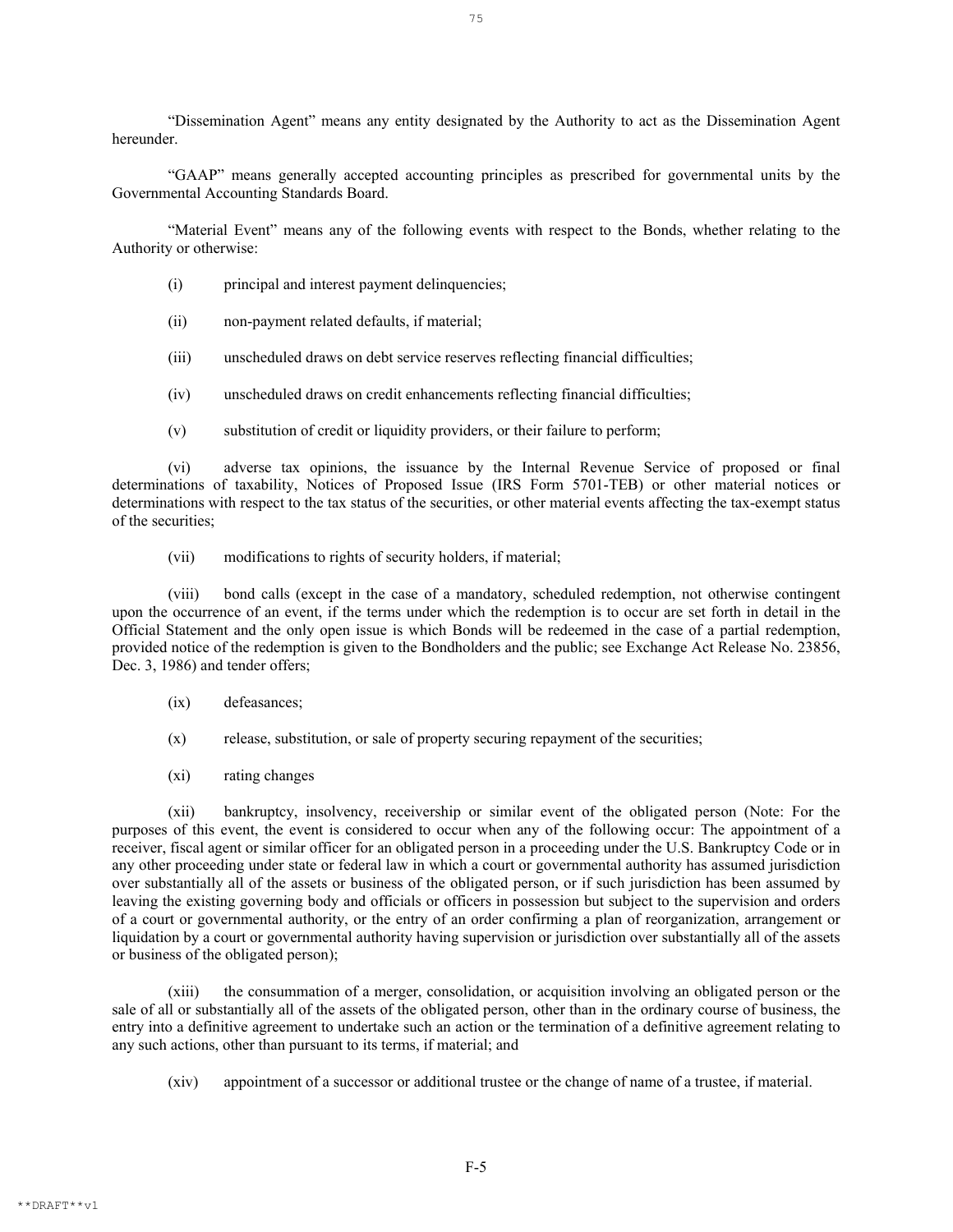A Material Event shall also include a failure (of which the Authority has knowledge) of the Authority to provide the Commonwealth's Annual Financial Information on or before the date specified herein.

"Material Event Notice" means written or electronic notice of a Material Event.

"MSRB" means the Municipal Securities Rulemaking Board established pursuant to §15B(b)(1) of the Securities Exchange Act of 1934, as amended. The MSRB as of the date of this Agreement is the sole nationally recognized municipal securities information repository.

"Official Statement" means the "final official statement", as defined in paragraph (f)(3) of the Rule, relating to the Bonds.

"Participating Underwriter" means each broker, dealer or municipal securities dealer acting as an underwriter in the primary offering of the Bonds.

"Rule" means Rule 15c2-12 promulgated by the SEC under the Securities Exchange Act of 1934 (17 CFR Part 240, § 240.15c2-12), as in effect on the date of this Agreement, including any official interpretations thereof.

"SEC" means the United States Securities and Exchange Commission.

"SID" means, at any time, a then-existing state information depository, if any, as operated or designated as such by or on behalf of the Commonwealth for the purposes referred to in the Rule. As of the date of this Agreement, there is no SID in the State.

"Unaudited Financial Statements" means the same as Audited Financial Statements, except that they shall not have been audited.

#### **ARTICLE 5**

### **MISCELLANEOUS**

**SECTION 5.1** Duties, Immunities and Liabilities of Trustee.

Article IX of the Indenture is hereby made applicable to this Agreement as if this Agreement were (solely for this purpose) contained in the Indenture.

**SECTION 5.2** Counterparts.

This Agreement may be executed in several counterparts, each of which shall be an original and all of which shall constitute but one and the same instrument.

*(Remainder of Page Intentionally Left Blank)*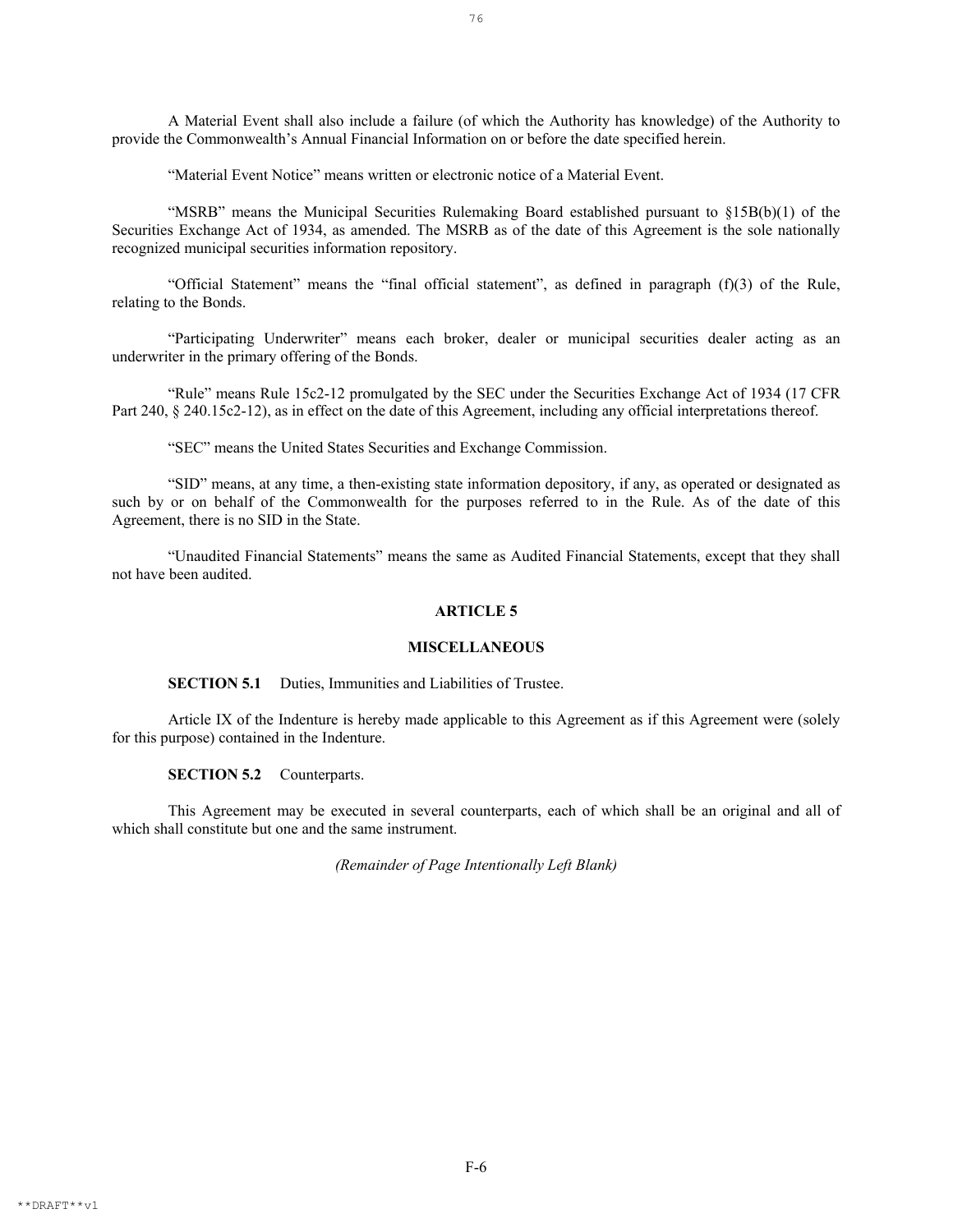[Signature page to Continuing Disclosure Agreement]

77

**IN WITNESS WHEREOF**, the parties have each caused this Agreement to be executed by their duly authorized representatives, all as of the date first above written.

# **THE TURNPIKE AUTHORITY OF KENTUCKY**

By:

Name: Ryan Barrow<br>Title: Secretary Secretary

**THE BANK OF NEW YORK MELLON TRUST COMPANY, N.A.,** as Trustee

By: Name: Theresa Law<br>Title: Vice President Vice President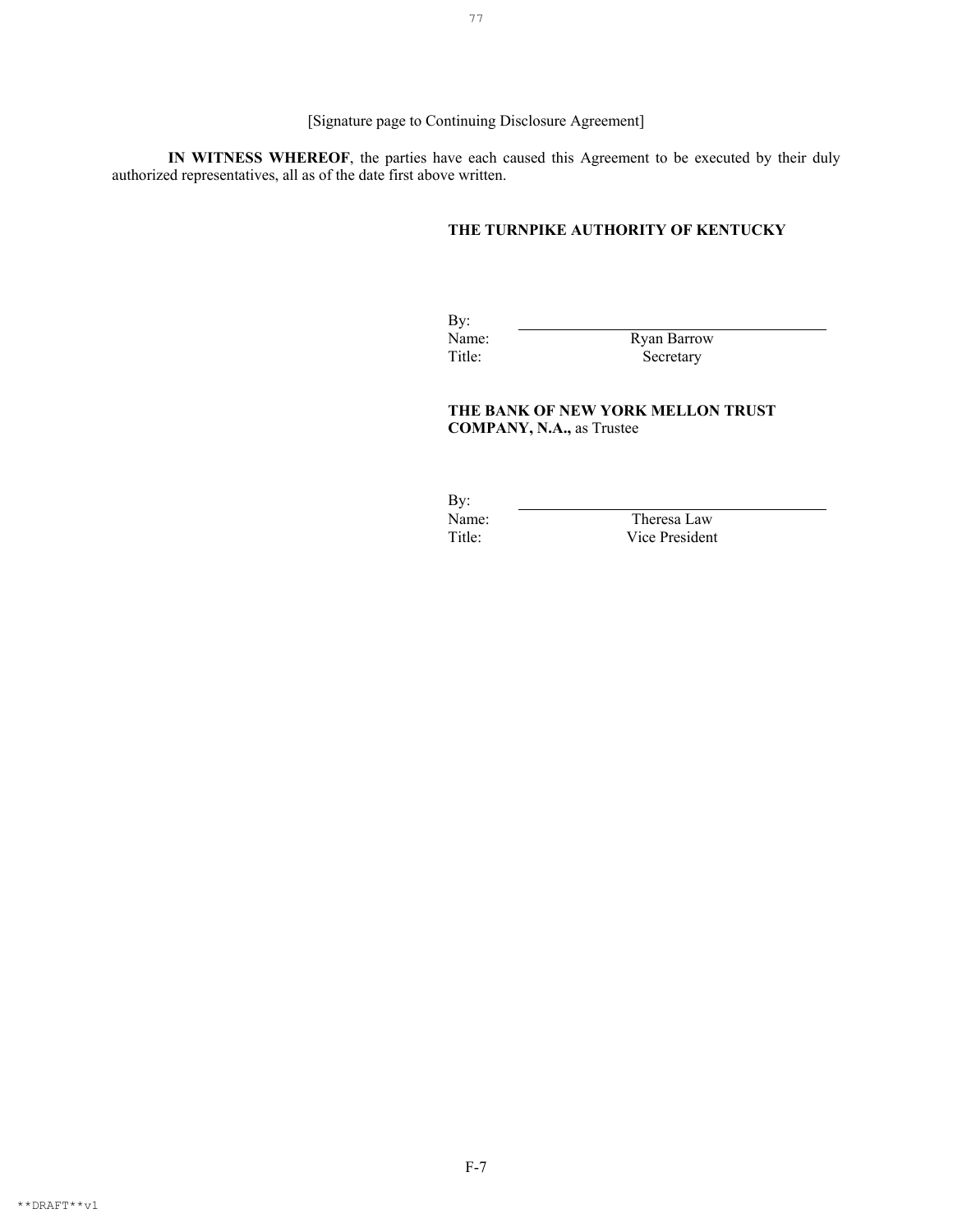# **EXHIBIT A**

# **MSRB PROCEDURES FOR SUBMISSION OF CONTINUING DISCLOSURE DOCUMENTS AND RELATED INFORMATION**

Securities and Exchange Commission Release No. 34-59061 (the "Release") approves an MSRB rule change establishing a continuing disclosure service of the MSRB's Electronic Municipal Market Access system ("EMMA"). The rule change establishes, as a component of EMMA, the continuing disclosure service for the receipt of, and for making available to the public, continuing disclosure documents and related information to be submitted by issuers, obligated persons and their agents pursuant to continuing disclosure undertakings entered into consistent with Rule 15c2-12 ("Rule 15c2-12") under the Securities Exchange Act of 1934. The following discussion summarizes procedures for filing continuing disclosure documents and related information with the MSRB as described in the Release.

All continuing disclosure documents and related information are to be submitted to the MSRB, free of charge, through an Internet-based electronic submitter interface or electronic computer-to-computer data connection, at the election of the submitter. The submitter is to provide, at the time of submission, information necessary to accurately identify: (i) the category of information being provided; (ii) the period covered by any annual financial information, financial statements or other financial information or operating data; (iii) the issues or specific securities to which such document is related or otherwise material (including CUSIP number, issuer name, state, issue description/securities name, dated date, maturity date, and/or coupon rate); (iv) the name of any obligated person other than the issuer; (v) the name and date of the document; and (vi) contact information for the submitter.

Submissions to the MSRB are to be made as portable document format (PDF) files configured to permit documents to be saved, viewed, printed and retransmitted by electronic means. If the submitted file is a reproduction of the original document, the submitted file must maintain the graphical and textual integrity of the original document. In addition, such PDF files must be word-searchable (that is, allowing the user to search for specific terms used within the document through a search or find function), provided that diagrams, images and other nontextual elements will not be required to be word-searchable.

All submissions to the MSRB's continuing disclosure service are to be made through password protected accounts on EMMA by (i) issuers, which may submit any documents with respect to their municipal securities; (ii) obligated persons, which may submit any documents with respect to any municipal securities for which they are obligated; and (iii) agents, designated by issuers and obligated persons to submit documents and information on their behalf. Such designated agents are required to register to obtain password-protected accounts on EMMA in order to make submissions on behalf of the designating issuers or obligating persons. Any party identified in a continuing disclosure undertaking as a dissemination agent or other party responsible for disseminating continuing disclosure documents on behalf of an issuer or obligated person will be permitted to act as a designated agent for such issuer or obligated person, without a designation being made by the issuer or obligated person as described above, if such party certifies through the EMMA on-line account management utility that it is authorized to disseminate continuing disclosure documents on behalf of the issuer or obligated person under the continuing disclosure undertaking. The issuer or obligated person, through the EMMA on- line account management utility, is able to revoke the authority of such party to act as a designated agent.

The MSRB's Internet-based electronic submitter interface (EMMA Dataport) is at www.emma.msrb.org.